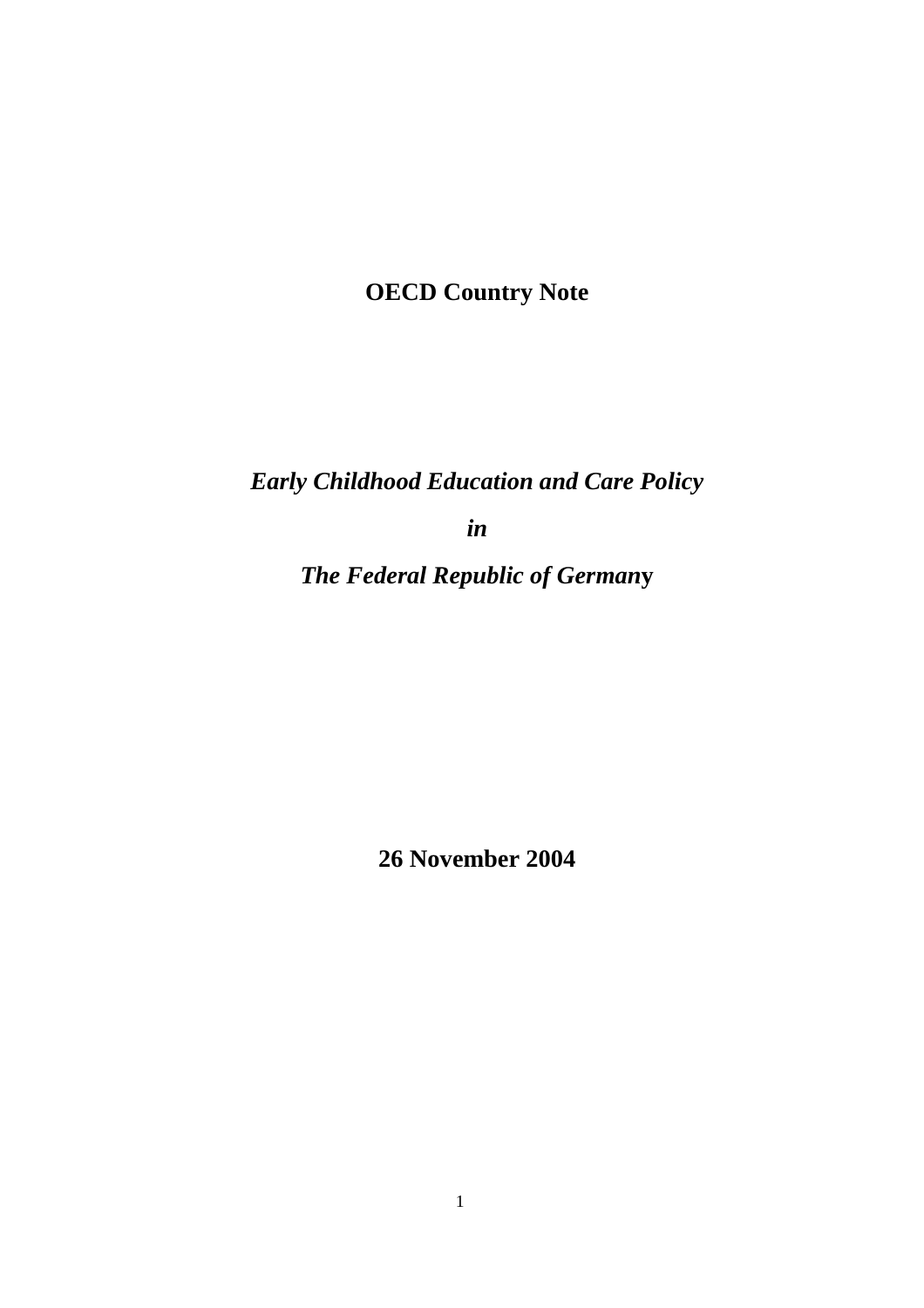*The facts and opinions expressed in this report are those of the OECD review team, and are not necessarily those of the German Federal Ministry for Family Affairs, Senior Citizens, Women and Youth, the OECD or its Member countries.*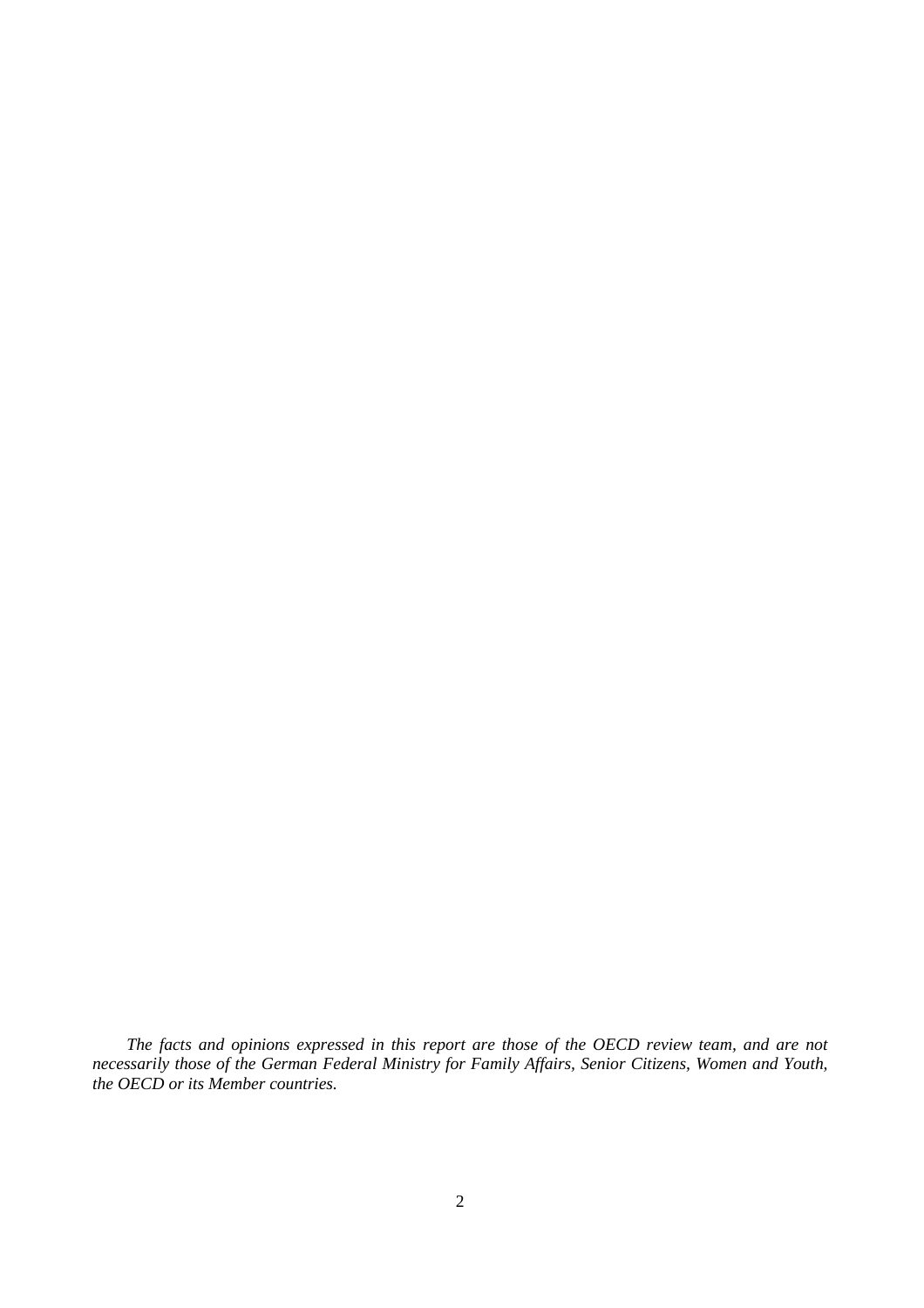# **TABLE OF CONTENTS**

| The relationship between day-care for children, school and school-age childcare 46<br>Funding issues |  |
|------------------------------------------------------------------------------------------------------|--|
|                                                                                                      |  |
|                                                                                                      |  |
|                                                                                                      |  |
| ANNEX II - TABLE OF CONTENTS OF THE GERMAN BACKGROUND REPORT  69                                     |  |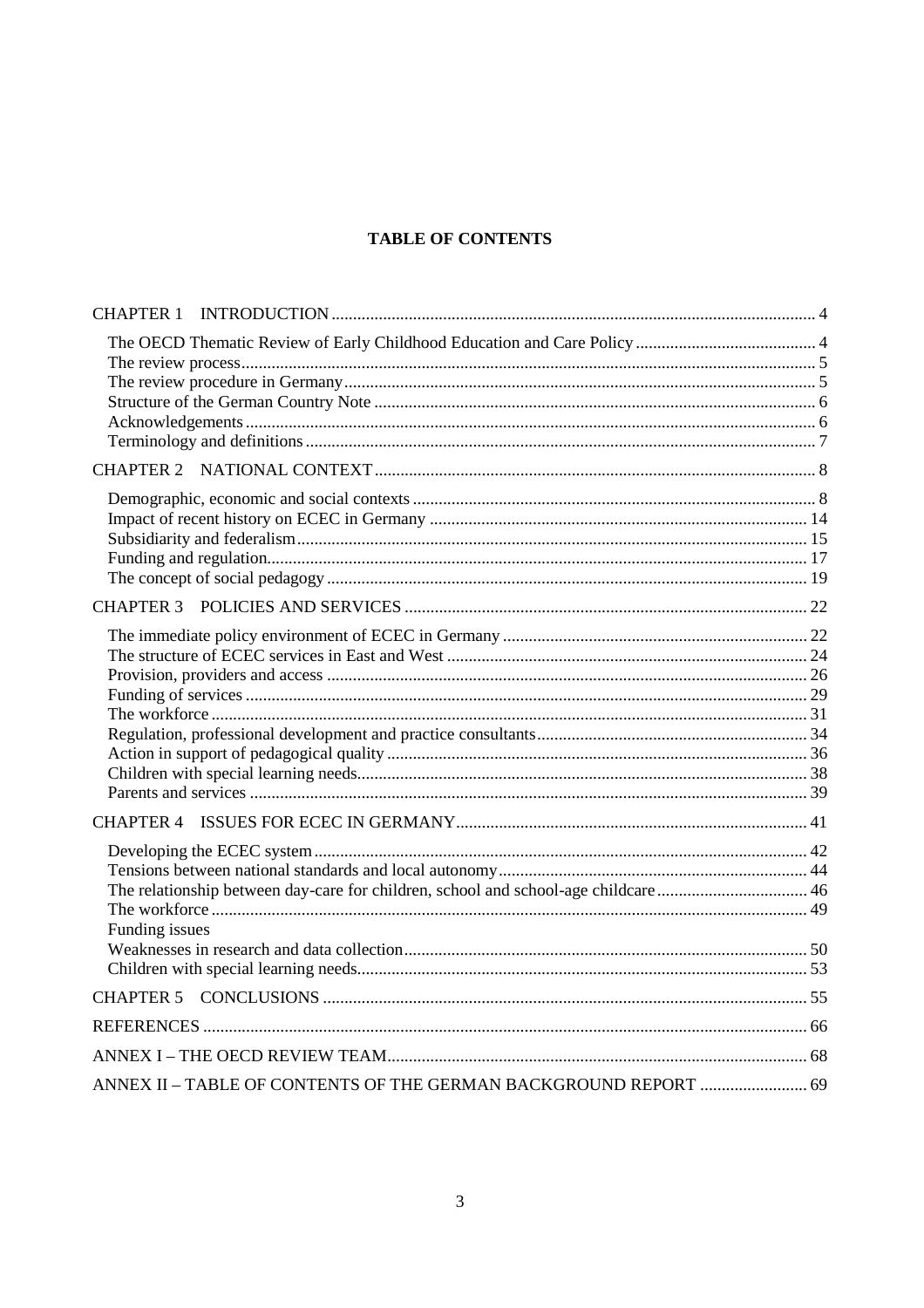# **CHAPTER 1**

# **INTRODUCTION**

## **The OECD Thematic Review of Early Childhood Education and Care Policy**

1. The *Country Note for Germany* is an output of the *Thematic Review of Early Childhood Education and Care Policy*, a project launched by the OECD's Education Committee in March 1998. The impetus for the project came from the 1996 Ministerial meeting on *Making Lifelong Learning a Reality for All*. In their communiqué, the Education Ministers assigned a high priority to the goal of improving access to and quality in early childhood education and care, with the aim of strengthening the foundations of lifelong learning (OECD, 1998). A detailed description of the review's objectives, analytical framework, and methodology is provided in OECD (1998).

2. To date, twenty countries have volunteered to participate in the review: Australia, Austria, Belgium, Canada, Czech Republic, Denmark, Germany, Finland, France, Hungary, Ireland, Italy, Korea, Mexico, the Netherlands, Norway, Portugal, Sweden, the United Kingdom and the United States. These countries provide a diverse range of social, economic and political contexts, as well as varied policy approaches toward the education and care of young children. Early in the review process, representatives from the participating countries reached agreement concerning the framework, scope and process of the review, and identified the major policy issues for investigation. Between 1998 and 2003, OECD review teams had already conducted visits to18 participating countries. Information on the visits and several country reports may be viewed on the project web site: *<*http://www.oecd.org/edu/earlychildhood>. A first Comparative Report entitled *Starting Strong: Early Childhood Education and Care*, was released at an international conference held in Stockholm, 13-15 June 2001.

3. In scope, the reviews cover children from birth to compulsory primary school age, as well as during the transition to primary schooling. In order to examine thoroughly what children experience in the first years of life, the reviews adopt a broad, holistic approach. In addition to an analysis of policy and services, consideration is given to national social policies and various environmental influences on children's early development and learning. In sum, with the aid of ministries and the major actors in ECEC in each country, the reviews aim to:

- Distinguish and investigate the ECEC contexts, major policy concerns, and policy responses to address these concerns in participating countries;
- Explore the roles of national government, decentralised authorities, NGOs and other social partners, and the resources devoted to planning and implementation at each level;
- Identify and evaluate feasible policy options suited to different contexts;
- Highlight particularly innovative policies and practices; and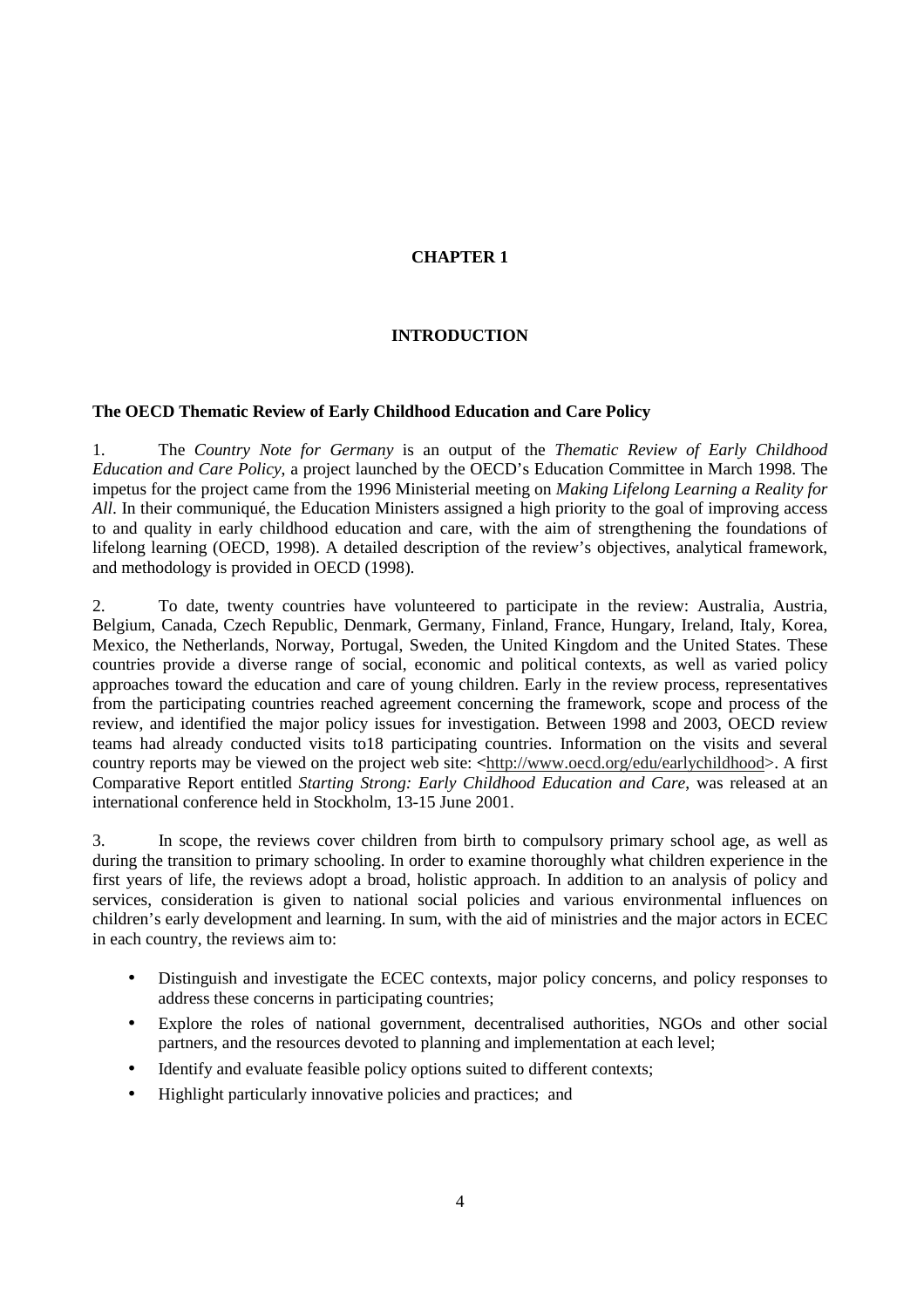• Contribute to the INES (Indicators of Education Systems) project by identifying the types of data and instruments to be developed in support of ECEC information collection, policy-making, research, monitoring and evaluation.

More specifically, the expert teams investigate concerns about *quality, access* and *equity*, with an emphasis on policy development in the following areas: regulations; staffing; program content and implementation; family engagement and support; funding and financing.

# **The review process**

4. In preparation for the visit of the OECD review team, the national ministries responsible for early childhood education and care commission *Background Reports* on ECEC policy and services in their countries. Guided by a common framework that has been accepted by all participating countries, *Background Reports* are intended to provide a concise overview of the country context, the major issues and concerns in ECEC policy and provision, innovative approaches, and the available quantitative and evaluation data. The *Background Reports* are an important output of the review process. Their preparation should normally be a participative exercise at country level, and should provide a forum of debate for the different stakeholders in early childhood in each country.

5. After analysis of the *Background Report* and other relevant documents, review teams composed of an OECD Secretariat member and experts with diverse analytic and policy backgrounds (see Annex I) visit each participating country. The visit is co-ordinated by the sponsoring ministry or ministries. In the course of the visit, the team interviews the major actors involved in ECEC policy and practice, and are invited to observe a number of examples of early childhood programs. The selection of particular sites reflects in general not only a concern for geographical diversity but also the desire to show the review team a representative selection of both typical and innovative services. After the country visit, the OECD produces a *Country Note* that draws together the national background materials and the review team's observations.

### **The review procedure in Germany**

6. Germany was the 19th country to be reviewed by the OECD. Prior to the visit a *Background Report* on ECEC policy was commissioned by the Federal Ministry for Family Affairs, Senior Citizens, Women and Youth (*Bundesministerium für Familie, Senioren, Frauen und Jugend* or BMFSFJ). The OECD team was well-served by the German *Background Report*, which provided a wide-ranging account of services across Germany and a comprehensive analysis of current policies and provision in what is clearly a highly devolved federal state. From 6th to  $16<sup>th</sup>$  June, 2004, a review team, comprising an OECD secretariat member and three experts with diverse research and policy backgrounds (see Annex I), visited Germany. The visit was co-ordinated by the Federal Ministry, a former member of which also accompanied the team throughout the visit. The OECD and the review team are very grateful for the smoothness of the organization, and the comprehensiveness of the documentation that was provided in all the Länder visited.

7. During the course of the visit, the team met with many of the major actors involved in ECEC policy and practice in Germany. Although invited to almost all the Länder, the team – due to time constraints - had to be content with visiting five states in more depth: Baden-Württemberg; Brandenburg; North Rhine-Westphalia; Rhineland Palatinate and Thuringia. Together, these Länder gave the OECD team an insight into the socio-geographical diversity that characterizes early childhood education and care in Germany. In each, the team had the opportunity to observe numerous examples of early childhood programs and services for children aged 0-6 years. The team also visited Berlin to meet with the Chair of the Children's Committee of the German Parliament (*Kinderkommission, Deutscher Bundestag*).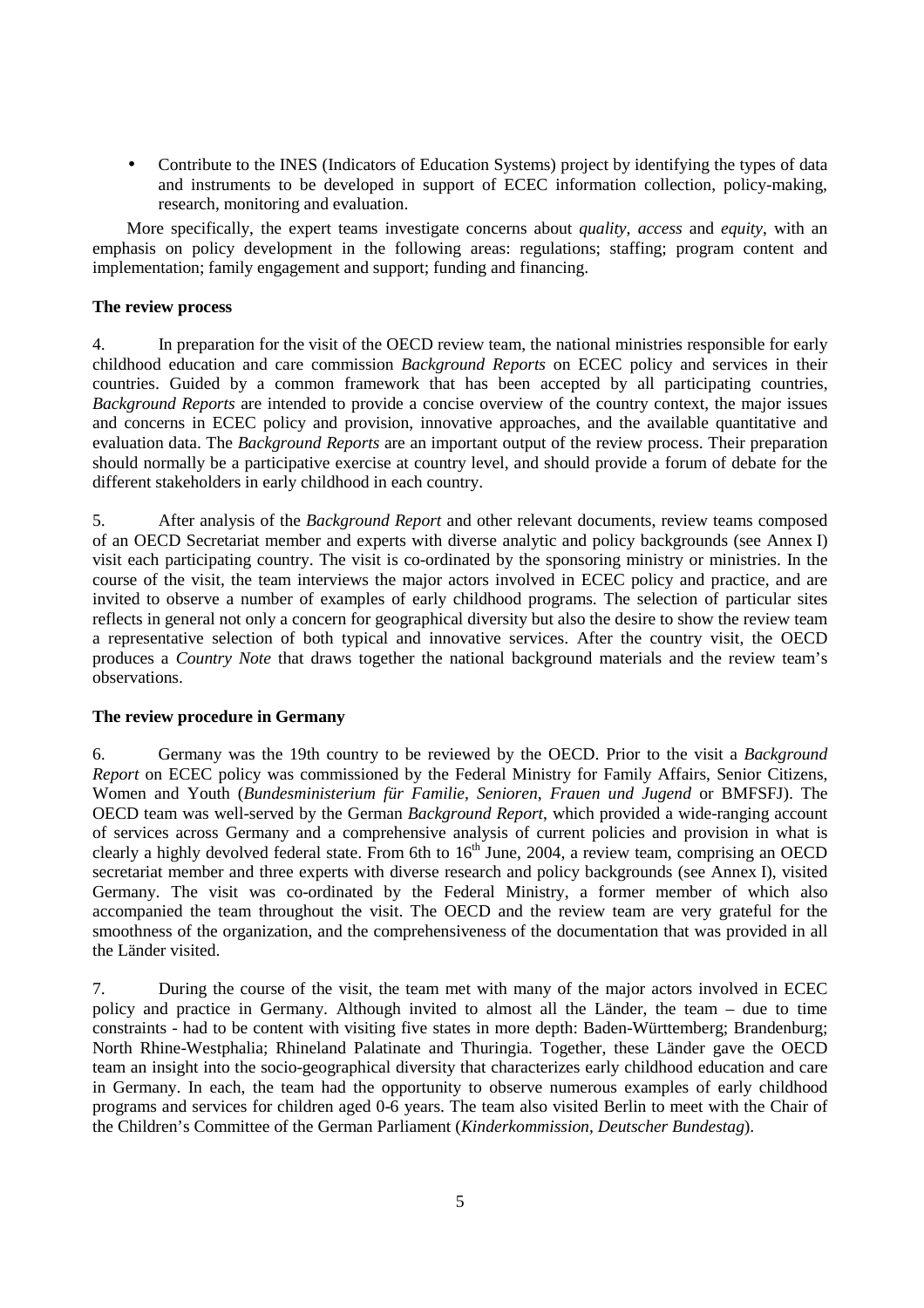### **Structure of the German Country Note**

8. This *Country Note* presents both a description and the review team's analysis of key policy issues related to ECEC in Germany. It draws considerably on the information provided in the *Background Report*; and on formal and informal discussions, document analysis, relevant research literature, and the observations of the review team. It is structured as follows:

- *Chapter 1: An introductory chapter*, outlining the rationale of the OECD thematic review, and describing the goals and framework of the review visit.
- *Chapter 2: Contextual issues shaping ECEC policies in Germany*, describing demographic developments, the labour market and employment situation and related policy areas, economic factors; recent historical events and governance.
- *Chapter 3: Current ECEC policy and services*, describes the immediate policy environment of ECEC in Germany; the structure of ECEC services in West and East; the broad forms of provision and the providers; access, staffing and funding and how the forms of provision compare with one another across these dimensions; the workforce in ECEC in Germany; regulation and quality features; children with special learning needs; parents and services.
- *Chapter 4*: *Issues for ECEC in Germany* explores selected critical issues, such as, the need to develop the German ECEC system; the tension between national and local powers in relation to regulation and standard setting; the relationship between early services, schools and out-of-school provision; workforce issues; research and data collection.
- *Chapter 5: Conclusions* offers some orientations and policy suggestions in critical domains for consideration both by the authorities and ECEC stakeholders in Germany.

# **Acknowledgements**

9. The OECD wishes to thank the Federal Ministry for Family Affairs, Senior Citizens, Women and Youth (*Bundesministerium für Familie, Senioren, Frauen und Jugend,* and the governments and ministries responsible for early childhood services for making the review of Germany possible. In all Länder, the responsible ministries had organised meetings with a wide range of well-informed stakeholders and officials who gave us a comprehensive picture of the organisation of ECEC in each province. We wish to thank these ministries, as well as the ministers and chief executives who took time off from their busy agendas to meet with us; the managers and pedagogues in kindergartens and childcare centres who responded with patience to all our questions; and the family day carers who invited us into their homes. In particular, we thank Dorothee Engelhard, M.A., for leading the OECD team with tact and comprehensive knowledge of the complex German ECEC system and Marion Kraemer for efficiently and smoothly organizing the program of visits.

10. Throughout the *Country Note*, the suggestions offered by the review team are tentative, in recognition of the difficulty facing a visiting team—no matter how well briefed—in fully grasping the variety and complexity of a country-wide system and the range of issues that need to be taken into account. Even when multiplied by the number of members of a team, a ten-day review is limited in terms of the amount of data that can be collected and verified. For this reason, our recommendations are offered to the sponsoring ministries not as hard and fast conclusions, but in a spirit of professional dialogue for the consideration of German administrators, specialists and stakeholders. We trust, however, that our external perspective, based on many years' experience in the early childhood field, will prove to be a useful basis for discussion and progress. To lessen the potential for misunderstanding or error, it is assumed that this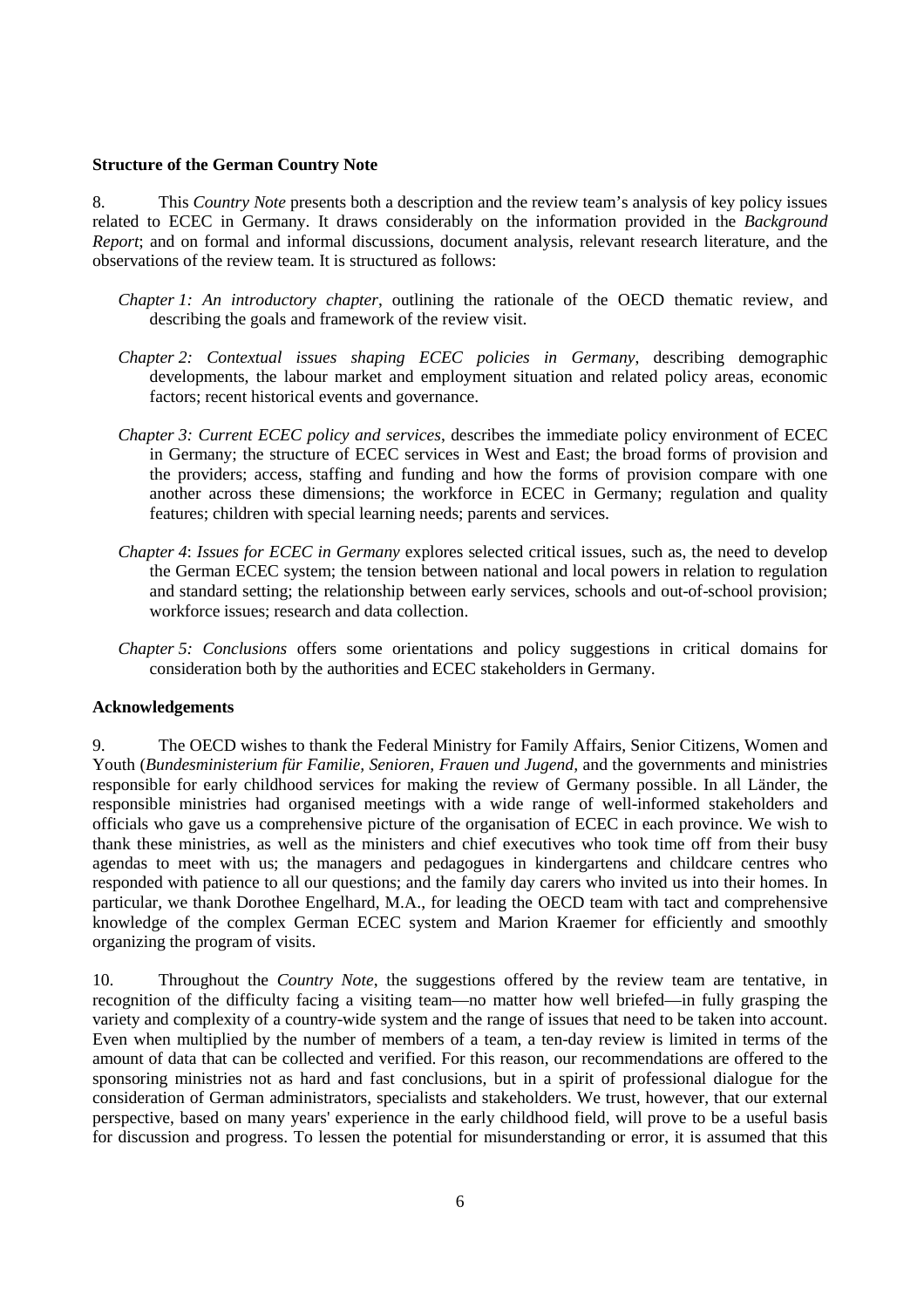*Country Note* will be read in conjunction with the German *Background Report*, as the two documents are intended to complement one another

#### **Terminology and definitions**

11. Compulsory schooling generally begins at age 6 in Germany. For ECEC, we have drawn on the definitions outlined in the *Background Report* to describe Germany's ECEC programs. On the basis of legislative status, programs for young children in Germany fall into three broad categories:

*Krippe* or nursery services for children under 3 years

*Kindergarten* or centres for children between 3 and 6 years

*Hort* or out-of-school provision (OSP) for children up to the age of 12 years (beginning of the secondary cycle) or 14 years.

The *Old Federal Länder* are abbreviated in the text as ABL (*Alte Bundesländer)*. The ABL are the western *Länder* that formed the Federal Republic of Germany before unification.

The *New Federal Länder* are abbreviated in the text as NBL. The NBL are the eastern *Länder* that formed the German Democratic Republic before unification.

*ECEC* – refers throughout the text to *early childhood education and care*, a term adopted by OECD in its thematic reviews, to stress the importance of learning at all stages of the child's development. While the focus of ECEC is on children below compulsory school age, it also refers to out-of-school provision (OSP) for children up to 14 years.

Throughout the text, 'childcare' is written in single inverted commas. In this way, we wish to draw the attention of readers to the limitations of the term, which primarily connotes a labour market conception of children's services and does not refer to the developmental and learning goals which are their purpose as well.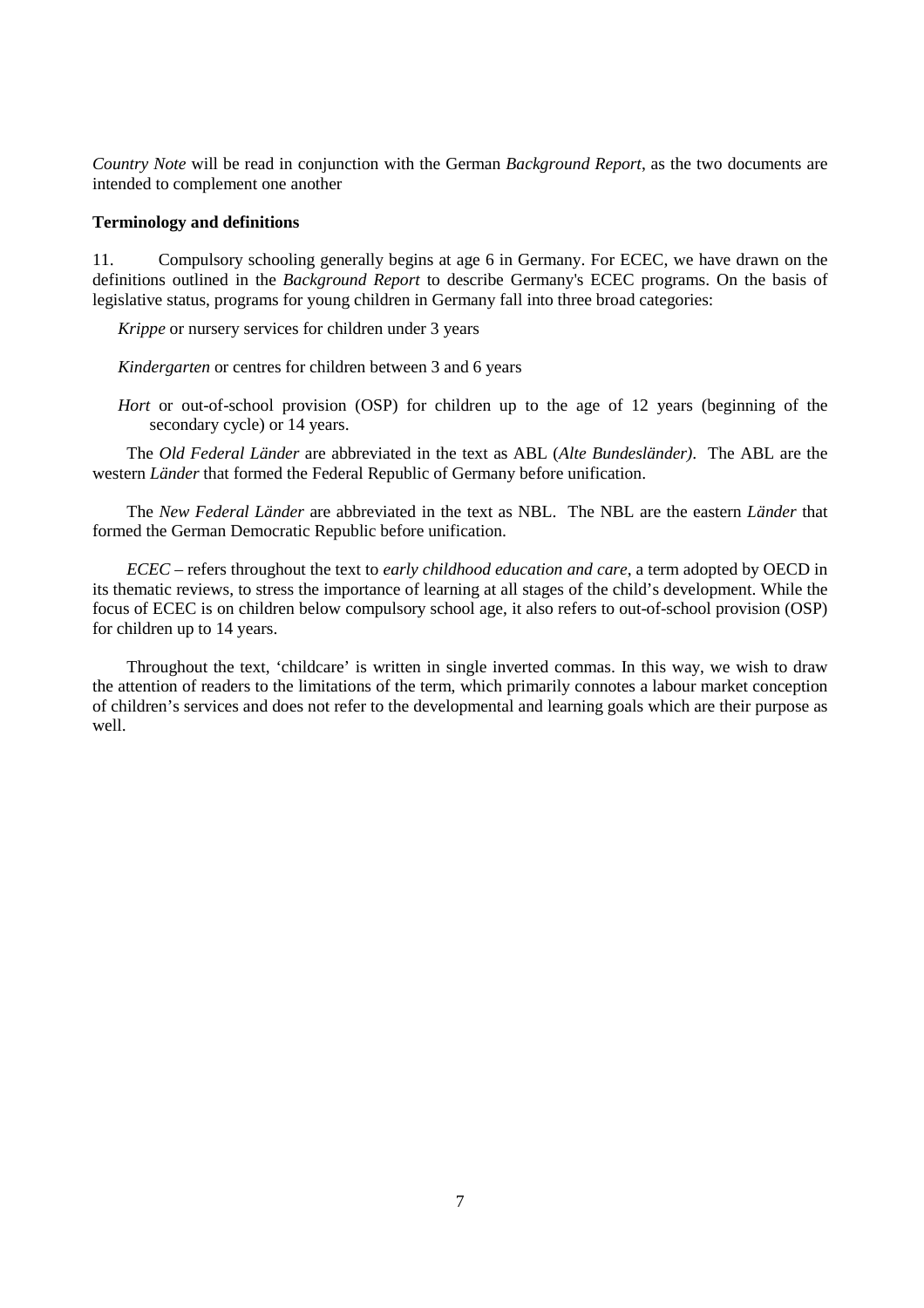# **CHAPTER 2**

## **NATIONAL CONTEXT**

12. Politically, Germany is a recent creation, coming to statehood only in 1871 and assuming its current form as recently as 1990 with the unification of the two German states – the Federal Republic of Germany and the German Democratic Republic – that emerged after the end of the Second World War. Yet the presence and influence of Germany goes back far further, being felt strongly and over the centuries in many fields: culture, philosophy, religion, science – and education and care. In the  $19<sup>th</sup>$  century, Humboldt (1767-1835) had a profound influence on the concept and form of the university, while Froebel (1782-1852) was a pioneer in the field of early childhood theory and practice, opening the first kindergarten in 1840, in what is today the *land* (or state) of Thuringia. For the review team, the Froebel museum in Bad Blankenburg was a very special part of our programme, a reminder of the historical context which has shaped early childhood education and care and of the important German contribution to understanding early learning.

### **Demographic, economic and social contexts**

#### *Population*

 $\overline{a}$ 

13. Germany today, after unification, is the most populous country in Europe, with a population of 82.5 million (2002). Within this total, some 4.6 million are children under 6 and a further 3.2 million are children aged 6 to 10; 87% of the former and 90% of the latter live in the former West Germany (referred to today as the old Federal *Länder* (ABL), in contrast to the new Federal *Länder* (NBL) in what was previously East Germany: *Länder*, as will be explained further below, are the 16 states and city-states into which the Federal Republic is divided).

## *A falling child population*

14. Germany's population and families show a typically European pattern: women and men have fewer children, later in life; there are fewer and later marriages and more marital breakdown; non-marital unions are increasing with rising numbers of births outside marriage; and as part of a trend to smaller households, more children live with just one adult. Within this broadly common picture, Germany stands out for having one of the lowest birth rates in Europe (and indeed the world - see Table 2.1 below). Part of the reason for this low average is a high level of women who have no children, a third overall rising to 40% among graduates. Another factor is the slump in births that occurred in the NBL after 1990: in Brandenburg, for example, births more than halved at this time and have now stabilised at a low level<sup>1</sup>. In households with children, roughly half have only one child.

<sup>1</sup> Births in Brandenburg were 40,100 in 1980 and had fallen to 35,900 in 1988 and 29,200 in 1990. They then plummeted to 17,200 in 1991 and 12,200 in 1993 – less than a third as many as 12 years previously. They then started to increase, but had only reached 17,700 in 2002.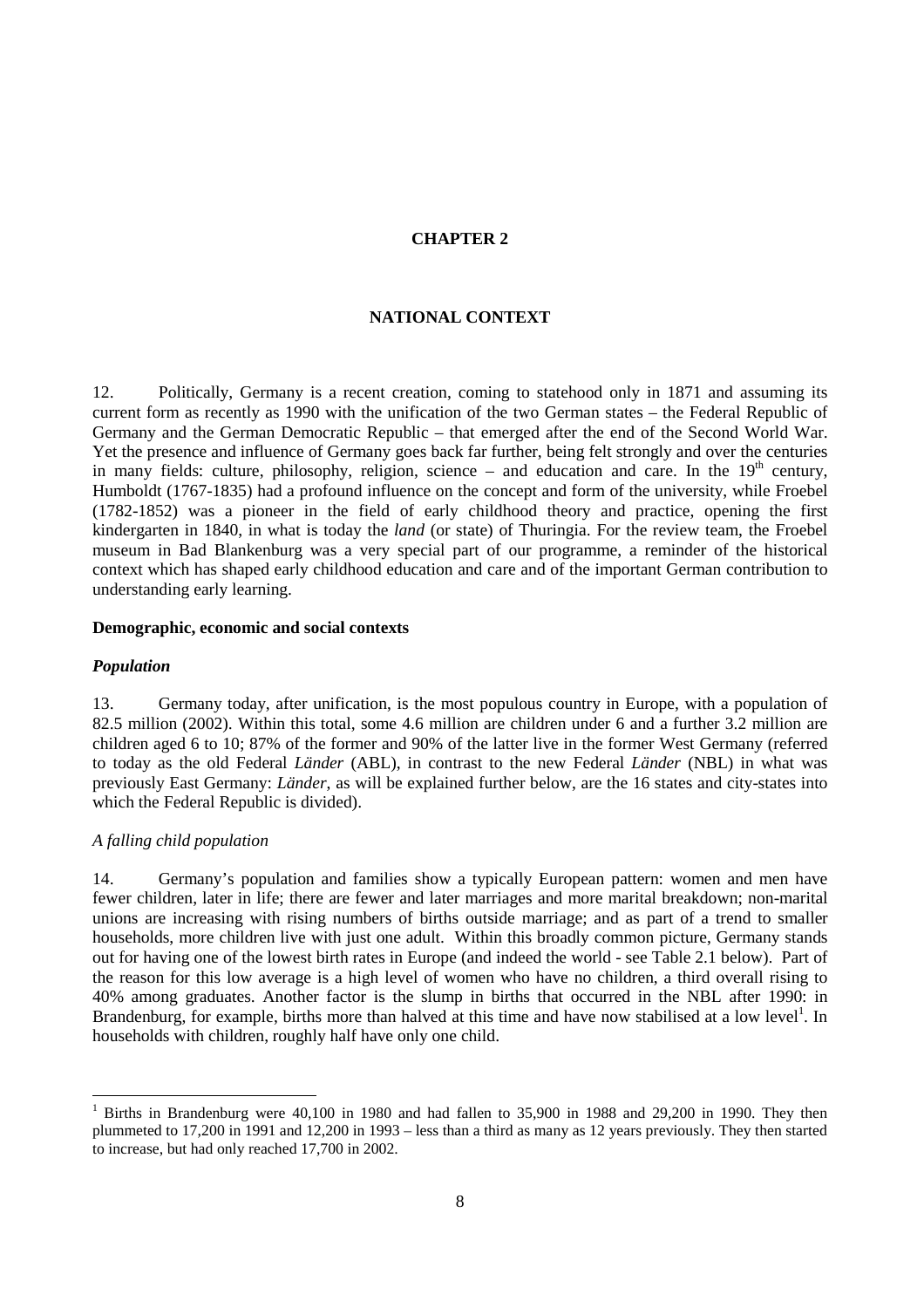|                                                       | Germany      | EU15          |
|-------------------------------------------------------|--------------|---------------|
| Total population                                      | 82.4 million | 379.4 million |
| Of which% under 20                                    | 21.3         | 23.0          |
| Population change 2000-15                             |              |               |
| $0-14$                                                | $-11%$       | $-8%$         |
| 80 and over                                           | $+49%$       | $+49%$        |
| Crude marriage rate (per 1000<br>population)          |              |               |
| 1960                                                  | 9.5          | 8.0           |
| 2000                                                  | 5.1          | 5.1 (1999)    |
| Total fertility rate                                  |              |               |
| 1960                                                  | 2.37         | 2.59          |
| 2000                                                  | 1.34         | 1.53          |
| % of births outside marriage                          |              |               |
| 1960                                                  | 7.6          | 5.1           |
| 2000                                                  | 23.0         | 27.2 (1999)   |
| Crude divorce rate (per 1000<br>population)           |              |               |
| 1960                                                  | 1.0          | 0.5           |
| 1999                                                  | 2.3          | 1.8           |
| % of couples in consensual<br>union (16-29 years old) | 35% (1998)   | 33% (1998)    |
| Average number of persons per<br>household            |              |               |
| 1981                                                  | 2.5          | 2.8           |
| 2001                                                  | 2.1          | 2.4           |

**Table 2.1: Demographic and household information, Germany and the EU 15\*** 

 **Source: Eurostat 2003.** 

 Note: \*EU-15 refers to the 15 states which were members of the European Union prior to the enlargement to 25 member states in May 2004.

15. These changes in fertility mean that the child population has been falling and will continue to do so (though within this overall decline, there will be some small recovery in the NBL). With increasing numbers of elderly people, children's share of the population is falling and the share of children and young people in the German population is the lowest among Western European countries, except for Italy. Germany, in short, is ageing and more rapidly than most other countries.

# *Migration into Germany*

16. A factor mitigating the process of falling population in Germany has been immigration. This post-war movement has had three main components: a large-scale movement of economic migrants in the 1960s and 1970s to meet the employment needs of an expanding economy; asylum seekers in the 1980s, with applications peaking in the early 1990s (at 438,000 received in 1992); and ethnic Germans (*Aussiedler)* from the former Soviet Union and Eastern Europe, whose right of return was made possible in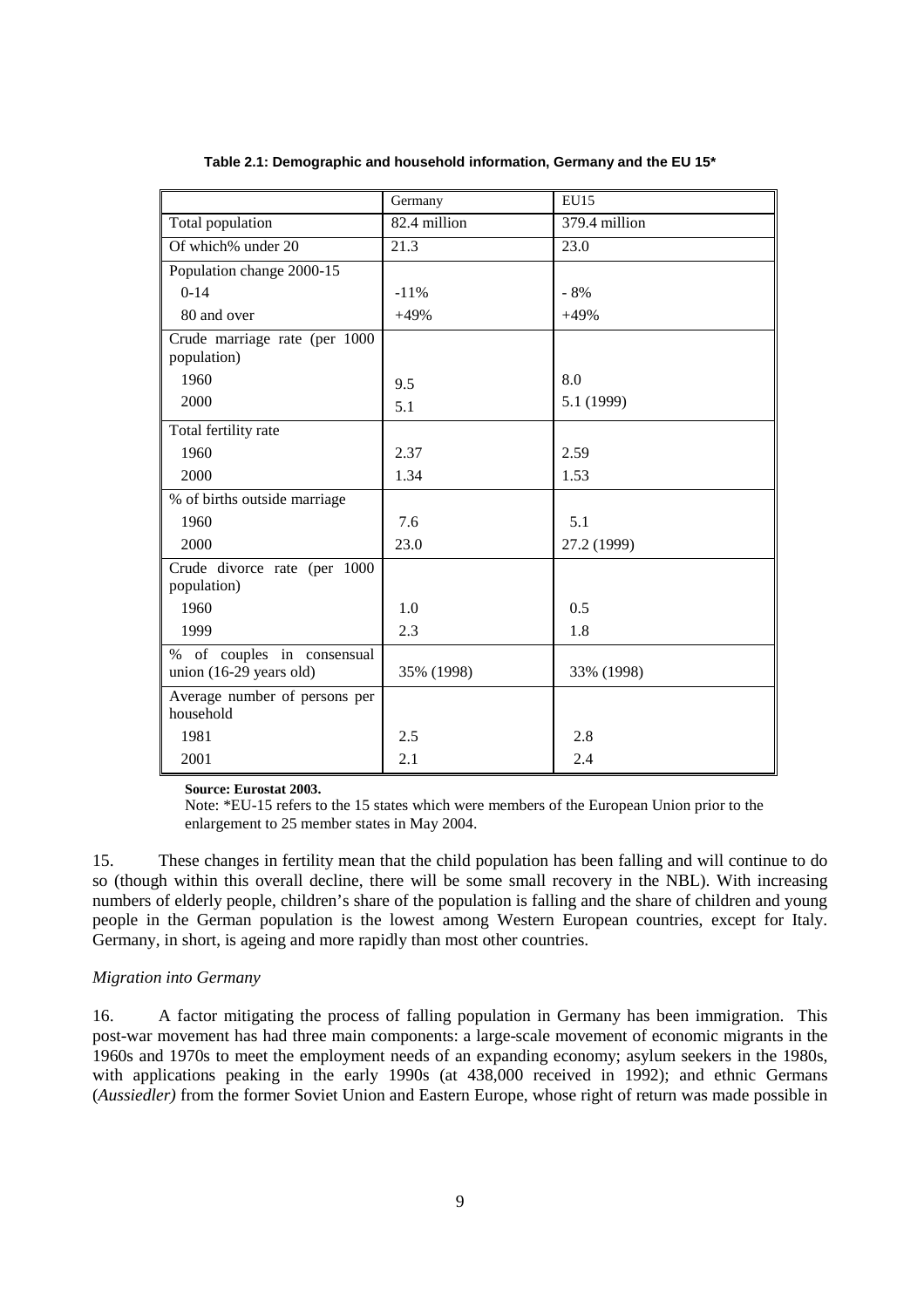the 1990s. Because, until recently<sup>2</sup>, it has been difficult for migrants and their children to secure German nationality (except for *Aussiedler),* German figures on 'foreigners' give a better indication of the size of the ethnic minority population than in countries where citizenship has been more readily available. In 2002, there were 7.3 million 'foreigners', 9% of the population, nearly all living in the ABL; a quarter are of Turkish origin and the same proportion originate from other EU member states. Another trend, common to most European countries, is a growing number of 'mixed' households, with German and 'foreign' members; in 1999, these households accounted for nearly a third of all households with at least one 'foreign' member.

#### *Income and poverty*

17. Germany is in general a prosperous country, with per capita GDP about the average for the EU-15 and slightly above the average for the OECD member states (see Table 2.2 below). However there is considerable poverty among children. In 2001, 14% lived below 60% of median national income (compared to an EU-15 average of 19%). In 1999, the total income received by the 20% of the population with the highest income was 3.6 times higher than that received by the 20% with the lowest income. This, however, was less than the average for the EU-15, suggesting that Germany was among Western European countries with lower levels of income inequality (Eurostat, 2003, p.144). One source of poverty has been unemployment, which has been a serious problem since the 1980s, and stood at around 10% in April 2004. Another cause is the continuing lower living standards in the NBL, despite large financial transfer payments since 1990. This difference is also reflected in unemployment which is much higher in the NBL than in the ABL.

| <b>OECD Member Countries</b> | <b>Based on current exchange rates</b> | Based on current purchasing power parities |
|------------------------------|----------------------------------------|--------------------------------------------|
| Canada                       | 23,100                                 | 30,300                                     |
| <b>Mexico</b>                | 6,300                                  | 9,200                                      |
| <b>United States</b>         | 36,100                                 | 36,100                                     |
| <b>Australia</b>             | 20,700                                 | 28,100                                     |
| Japan                        | 31,300                                 | 27,000                                     |
| Korea                        | 10,000                                 | 17,000                                     |
| <b>New Zealand</b>           | 14,700                                 | 21,800                                     |
| <b>Austria</b>               | 25,500                                 | 28,900                                     |
| <b>Belgium</b>               | 23,700                                 | 27,700                                     |
| <b>Czech Republic</b>        | 6,800                                  | 15,100                                     |
| <b>Denmark</b>               | 32,100                                 | 29,200                                     |
| <b>Finland</b>               | 25,300                                 | 26,500                                     |
| $\text{France}^{(2)}$        | 23,400                                 | 27,200                                     |
| Germany                      | 24,100                                 | 25,900                                     |
| Greece                       | 12,100                                 | 18,400                                     |
| Hungary                      | 6,400                                  | 13,900                                     |
| <b>Iceland</b>               | 29,600                                 | 28,400                                     |
| Ireland                      | 31,100                                 | 32,600                                     |
| <b>Italy</b>                 | 20,400                                 | 25,600                                     |
| Luxembourg                   | 47,200                                 | 49,100                                     |

|  |  |  | Table 2.2: GDP per capita, 2003, at current prices in US dollars |
|--|--|--|------------------------------------------------------------------|
|--|--|--|------------------------------------------------------------------|

 $2^2$  A law passed in 2000 grants German nationality to children born in Germany to foreign parents. Consequently, the number of children with foreign nationality has begun to fall.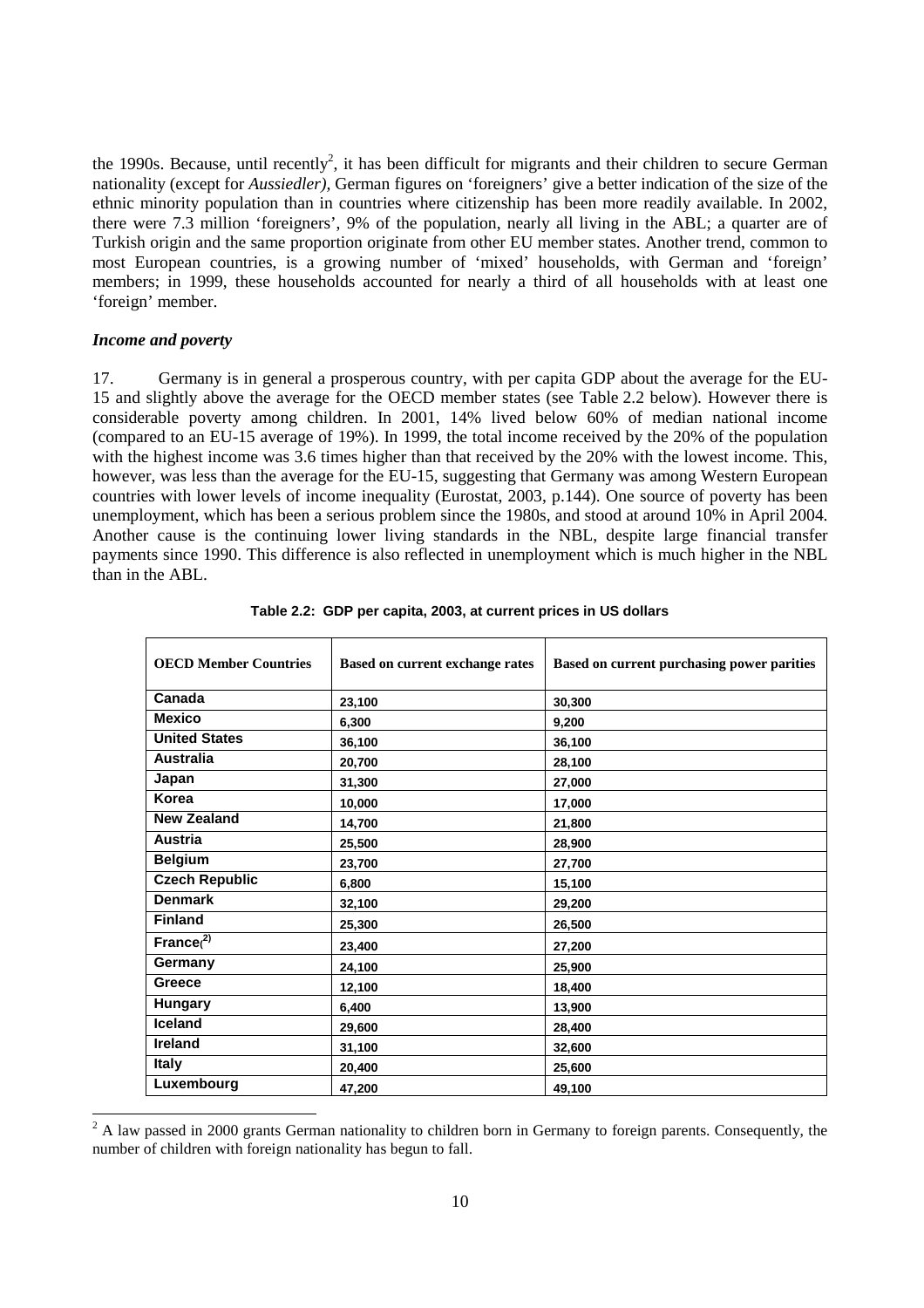| <b>Netherlands</b>     | 25,900 | 29,000 |
|------------------------|--------|--------|
| <b>Norway</b>          | 42,000 | 35,500 |
| <b>Poland</b>          | 4,900  | 10,700 |
| Portugal               | 11,700 | 18,400 |
| <b>Slovak Republic</b> | 4,500  | 12,300 |
| Spain                  | 16,200 | 22,400 |
| <b>Sweden</b>          | 27,000 | 27,200 |
| Switzerland $(1)$      | 37,400 | 30,500 |
| Turkey $(1)$           | 2,600  | 6,400  |
| <b>United Kingdom</b>  | 26,400 | 28,000 |
| $OECD-Total13$         | 23,000 | 25,000 |
| <b>Major seven</b>     | 30,100 | 30,700 |
| <b>OECD-Europe</b>     | 18,300 | 21,900 |
| <b>EU15</b>            | 22,600 | 26,000 |
| Euro zone              | 21,600 | 25,600 |

**Source:** *National Accounts of OECD countries, Main aggregates, Volume 1* (1) Countries still using SNA 68. (2) Figures include Overseas Departments. (3) OECD-Total includes 30 countries. Updated February 2003

## *Education and employment*

18. As we shall discuss later, performance of 15 year olds in Germany in the OECD *Programme for International Student Assessment* (PISA) was rather low and this has become a subject of considerable national debate and concern. However, on indicators of participation in education, Germany is above average at least in an EU context. More 18 to 24 year olds are in some form of education in Germany than in the EU-15 overall, and completion of at least upper secondary education among the 25 to 29 year old age group is also above the European average (see Table 2.3 below).

19. As already noted, Germany has high overall unemployment, though levels vary greatly between *Länder,* and are somewhat higher among women than men. The unemployment rate is above the OECD average for women and men and above the EU-15 average for men. At the same time, the overall employment rate (men and women combined) is slightly above the EU-15 average and women's labour force participation is above both the EU-15 and OECD averages, though again not by much. Germany, therefore, has high unemployment but also a high level of employment. Employment growth, however, has been low in recent years, averaging less than 1% per year between 1996 and 2001.

20. Statistics for fathers' employment are not available. However, among women with children there has been an overall increase in employment in recent years, which masks a divergent movement in the two parts of Germany: between 1991 and 2001, employment rose in the ABL and fell in the NBL. If we take as an example women with a youngest child aged  $3$  to 5 years<sup>3</sup>, the employment rate increased from 48 to 58% in the ABL but fell from 83 to 66% in the NBL. Employment among mothers is therefore still higher in the NBL, but the gap closed during the years after unification. Another difference between the two parts of Germany is in part-time working, with employed mothers in the NBL twice as likely as employed mothers in the ABL to have full-time jobs. This statistic points to how many families, especially in the ABL, manage the relationship between employment and childcare through a gendered division of labour.

 $3$  Comparison of women with a child under 3 is complicated by the availability of a 3 year period of parental leave. Its effect on employment will be considered later.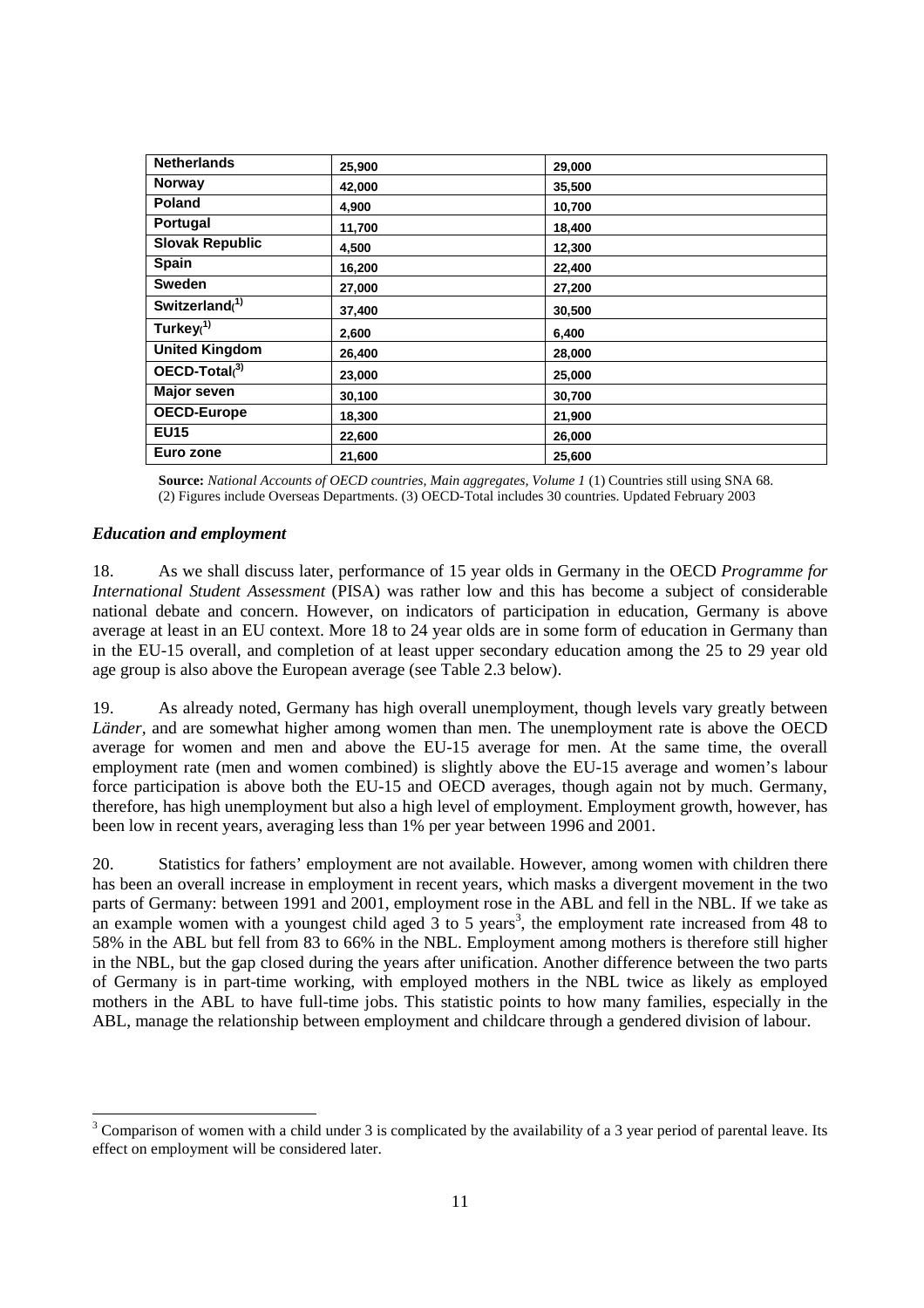|                          |                  | Expected years in education |                                                     |            | Expected years not in education |            |                               |            |
|--------------------------|------------------|-----------------------------|-----------------------------------------------------|------------|---------------------------------|------------|-------------------------------|------------|
|                          |                  | Not<br>employed             | Employed<br>(including<br>work study<br>programmes) | Sub-total  | Employed                        | Unemployed | Not in the<br>labour<br>force | Sub-total  |
| <b>OECD</b><br>countries |                  |                             |                                                     |            |                                 |            |                               |            |
| Australia                | Males<br>Females | 3.0<br>2.9                  | 3.6<br>3.5                                          | 6.6<br>6.4 | 6.9<br>6.1                      | 0.9<br>0.7 | 0.5<br>1.8                    | 8.4<br>8.6 |
|                          | $M + F$          | 3.0                         | 3.5                                                 | 6.5        | 6.5                             | 0.8        | 1.2                           | 8.5        |
| Austria                  | Males            | 3.6                         | 1.8                                                 | 5.4        | 7.9                             | 0.5        | 1.3                           | 9.6        |
|                          | Females          | 4.3                         | 1.1                                                 | 5.4        | 7.6                             | 0.4        | 1.6                           | 9.6        |
|                          | $M + F$          | 3.9                         | 1.5                                                 | 5.4        | 7.7                             | 0.4        | 1.4                           | 9.6        |
| Belgium                  | Males            | 5.9                         | 1.3                                                 | 7.3        | 6.4                             | 0.8        | 0.5                           | 7.7        |
|                          | Females          | 6.4                         | 0.8                                                 | 7.2        | 5.6                             | 0.8        | 1.4                           | 7.8        |
|                          | $M + F$          | 6.2                         | 1.1                                                 | 7.2        | 6.0                             | 0.8        | 0.9                           | 7.8        |
| Canada                   | Males            | 4.0                         | 2.5                                                 | 6.5        | 6.8                             | 1.0        | 0.7                           | 8.5        |
|                          | Females          | 4.0                         | 3.0                                                 | 7.0        | 6.0                             | 0.5        | 1.4                           | 8.0        |
|                          | $M + F$          | 4.0                         | 2.8                                                 | 6.8        | 6.4                             | 0.8        | 1.0                           | 8.2        |
| Czech<br>Republic        | Males            | 3.7                         | 1.2                                                 | 5.0        | 8.6                             | 1.1        | 0.3                           | 10.0       |
|                          | Females          | 4.4                         | 0.7                                                 | 5.1        | 6.0                             | 1.1        | 2.8                           | 9.9        |
|                          | $M + F$          | 4.1                         | 1.0                                                 | 5.1        | 7.3                             | 1.1        | 1.6                           | 9.9        |
| <b>Denmark</b>           | Males            | 3.4                         | 4.7                                                 | 8.1        | 6.2                             | 0.3        | 0.3                           | 6.9        |
|                          | Females          | 4.0                         | 4.5                                                 | 8.4        | 5.3                             | 0.3        | 0.9                           | 6.6        |
|                          | $M + F$          | 3.7                         | 4.6                                                 | 8.3        | 5.8                             | 0.3        | 0.6                           | 6.7        |
| Finland                  | Males            | 5.8                         | 2.3                                                 | 8.1        | 5.0                             | 0.7        | 1.1                           | 6.9        |
|                          | Females          | 6.3                         | 2.8                                                 | 9.1        | 3.9                             | 0.7        | 1.2                           | 5.9        |
|                          | $M + F$          | 6.1                         | 2.6                                                 | 8.6        | 4.5                             | 0.7        | 1.2                           | 6.4        |
| France                   | Males            | 6.6                         | 1.3                                                 | 7.8        | 5.9                             | 0.9        | 0.3                           | 7.2        |
|                          | Females          | $7.0$                       | 1.2                                                 | 8.1        | 4.6                             | 1.0        | 1.2                           | 6.9        |
|                          | $M + F$          | 6.8                         | 1.2                                                 | 8.0        | 5.3                             | 1.0        | 0.8                           | 7.0        |
| Germany                  | Males            | 4.4                         | 2.5                                                 | 6.9        | 6.6                             | 0.8        | 0.8                           | 8.1        |
|                          | Females          | 4.6                         | 2.3                                                 | 6.9        | 5.7                             | 0.5        | 1.9                           | 8.1        |
|                          | $M + F$          | 4.5                         | 2.4                                                 | 6.9        | 6.1                             | 0.6        | 1.3                           | 8.1        |
| Greece                   | Males            | 6.0                         | 0.3                                                 | 6.2        | 6.9                             | 1.3        | 0.6                           | 8.8        |
|                          | Females          | 6.1                         | 0.2                                                 | 6.3        | 4.8                             | 1.8        | 2.1                           | 8.7        |
|                          | $M + F$          | 6.0                         | 0.2                                                 | 6.3        | 5.8                             | 1.6        | 1.3                           | 8.7        |
| Hungary                  | Males            | 5.4                         | 0.6                                                 | 5.9        | 7.0                             | 0.9        | 1.2                           | 9.1        |
|                          | Females          | 5.6                         | 0.6                                                 | 6.2        | 5.1                             | 0.5        | 3.2                           | 8.8        |
|                          | $M + F$          | 5.5                         | 0.6                                                 | 6.1        | 6.0                             | 0.7        | 2.2                           | 8.9        |
| Iceland                  | Males            | $3.2\,$                     | 4.4                                                 | $7.6$      | 7.0                             | $0.2\,$    | 0.1                           | 7.4        |
|                          | Females          | $3.5\,$                     | 5.4                                                 | 8.8        | 5.5                             | 0.2        | 0.5                           | 6.2        |
|                          | $M + F$          | 3.3                         | 4.9                                                 | 8.2        | 6.3                             | 0.2        | $0.3\,$                       | 6.8        |
| Ireland                  | Males            | 4.5                         | 0.7                                                 | 5.2        | 8.8                             | 0.5        | 0.5                           | 9.8        |
|                          | Females          | $5.2\,$                     | 0.9                                                 | $6.0\,$    | $7.2\,$                         | 0.3        | 1.4                           | 9.0        |
|                          | $M + F$          | 4.8                         | 0.8                                                 | 5.6        | 8.0                             | 0.4        | 0.9                           | 9.4        |
| Italy                    | Males            | 5.6                         | 0.4                                                 | 6.0        | 6.4                             | 1.3        | 1.3                           | 9.0        |
|                          | Females          | 6.1                         | 0.4                                                 | 6.5        | 4.6                             | 1.4        | 2.5                           | 8.5        |
|                          | $M + F$          | 5.8                         | 0.4                                                 | 6.2        | 5.5                             | 1.4        | 1.9                           | 8.8        |
| Japan <sup>1</sup>       | Males            | 5.6                         | 1.0                                                 | 6.6        | 2.8                             | 0.4        | 0.3                           | 3.4        |
|                          | Females          | $5.0\,$                     | 0.9                                                 | 5.9        | $3.0\,$                         | 0.4        | 0.7                           | 4.1        |
|                          | $M + F$          | 5.3                         | 1.0                                                 | 6.3        | 2.9                             | 0.4        | 0.5                           | 3.7        |
| Luxembourg               | Males            | 6.1                         | 1.1                                                 | 7.2        | 7.1                             | 0.4        | 0.4                           | $7.8$      |
|                          | Females          | 6.1                         | 0.8                                                 | 6.8        | 6.4                             | 0.2        | 1.5                           | 8.2        |

#### **Table 2.3: Expected years in education and not in education for 15 to 29-year-olds (2001) by gender and work status**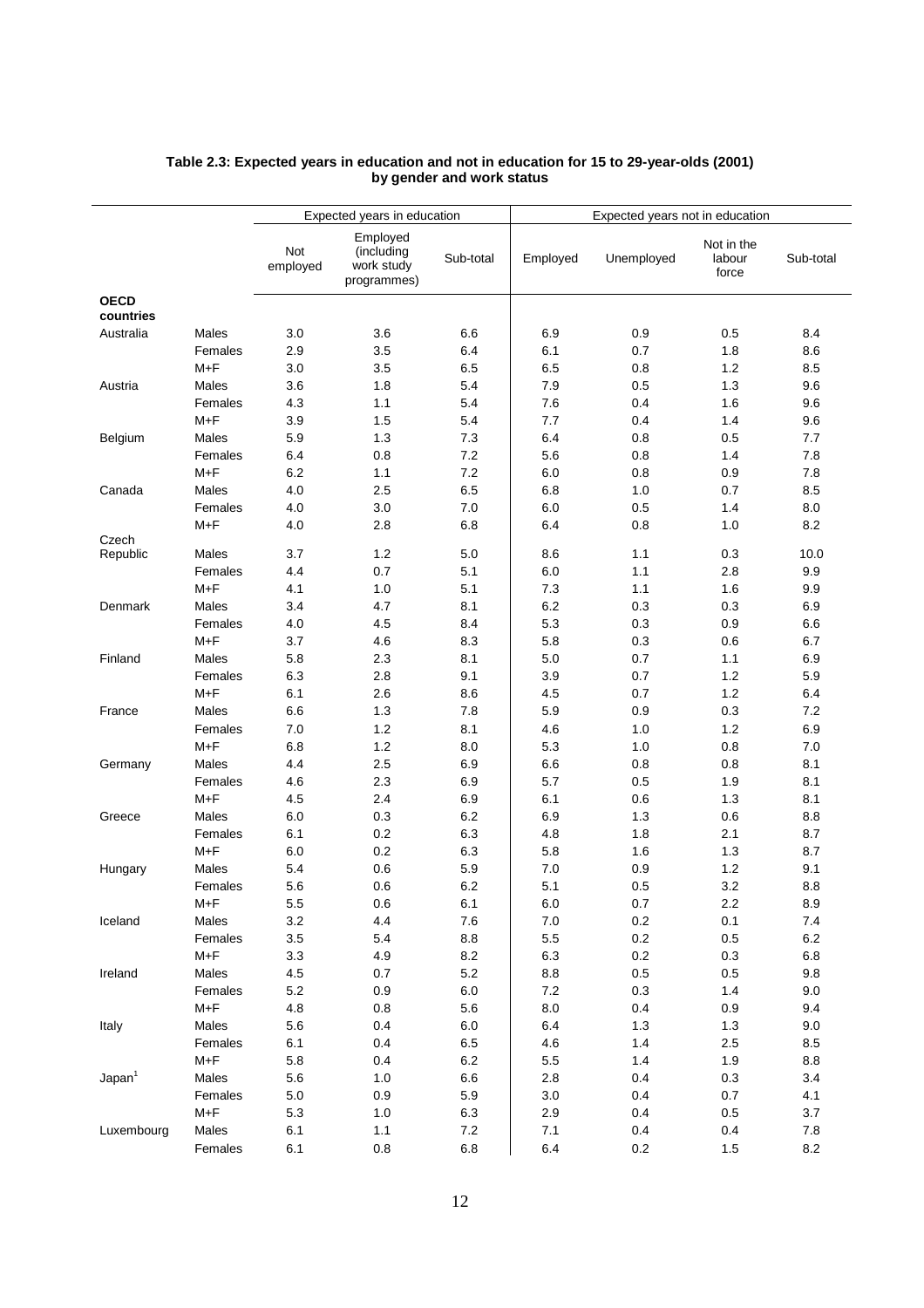| 3.3<br>Mexico<br>Males<br>0.9<br>4.2<br>9.9<br>$0.3\,$<br>0.6<br>Females<br>3.3<br>0.5<br>3.9<br>4.9<br>0.2<br>6.1 | 10.8<br>11.1<br>11.0 |
|--------------------------------------------------------------------------------------------------------------------|----------------------|
|                                                                                                                    |                      |
|                                                                                                                    |                      |
| $M + F$<br>3.3<br>0.7<br>$4.0$<br>$7.3$<br>0.3<br>3.4                                                              |                      |
| 3.0<br>0.2<br>Netherlands<br>Males<br>2.8<br>5.8<br>8.4<br>0.5                                                     | 9.2                  |
| 3.1<br>0.3<br>Females<br>2.5<br>5.7<br>7.6<br>1.5                                                                  | 9.3                  |
| $M + F$<br>2.7<br>3.1<br>5.7<br>0.2<br>1.0<br>8.0                                                                  | 9.3                  |
| Males<br>4.4<br>1.8<br>$6.2\,$<br>7.8<br>0.5<br>0.5<br>Norway                                                      | 8.8                  |
| 2.4<br>Females<br>4.8<br>7.2<br>6.5<br>0.3<br>1.0                                                                  | 7.8                  |
| $M + F$<br>2.1<br>6.7<br>7.2<br>0.7<br>4.6<br>0.4                                                                  | 8.3                  |
| Poland<br>Males<br>6.2<br>1.0<br>7.2<br>5.2<br>2.0<br>0.6                                                          | 7.8                  |
| 6.5<br>1.0<br>7.5<br>3.8<br>Females<br>1.9<br>1.8                                                                  | 7.5                  |
| $M + F$<br>6.4<br>1.0<br>7.4<br>4.5<br>1.9<br>$1.2$                                                                | 7.6                  |
| 4.5<br>0.8<br>5.3<br>0.6<br>Portugal<br>Males<br>8.7<br>0.4                                                        | 9.7                  |
| Females<br>5.2<br>0.8<br>$6.0\,$<br>$7.0\,$<br>0.7<br>$1.3$                                                        | 9.0                  |
| $M + F$<br>4.8<br>0.8<br>5.6<br>0.9<br>7.8<br>0.6                                                                  | 9.4                  |
| Males<br>3.6<br>0.8<br>4.3<br>6.2<br>3.0<br>1.5<br>Slovakia                                                        | 10.7                 |
| 0.4<br>2.9<br>Females<br>4.1<br>4.5<br>5.5<br>2.1                                                                  | 10.5                 |
| $M + F$<br>0.6<br>3.8<br>4.4<br>5.9<br>2.6<br>2.2                                                                  | 10.6                 |
| Males<br>5.5<br>0.8<br>6.3<br>7.2<br>$1.0$<br>0.5<br>Spain                                                         | 8.7                  |
| 6.3<br>0.9<br>7.2<br>$5.0\,$<br>Females<br>1.2<br>1.5                                                              | 7.8                  |
| $M + F$<br>5.9<br>0.9<br>6.8<br>1.1<br>$1.0$<br>6.1                                                                | 8.2                  |
| 5.6<br>1.6<br>0.5<br>Sweden<br>Males<br>7.1<br>6.8<br>0.5                                                          | 7.9                  |
| Females<br>5.8<br>2.0<br>7.8<br>6.1<br>0.4<br>0.7                                                                  | 7.2                  |
| $M + F$<br>1.8<br>7.5<br>0.5<br>0.6<br>5.7<br>6.5                                                                  | 7.5                  |
| 4.3<br>Males<br>3.0<br>7.3<br>6.7<br>0.2<br>0.8<br>Switzerland                                                     | 7.7                  |
| 3.2<br>Females<br>3.4<br>6.6<br>6.7<br>0.3<br>1.4                                                                  | 8.4                  |
| $M + F$<br>3.1<br>3.9<br>$7.0\,$<br>6.7<br>0.3<br>1.1                                                              | 8.0                  |
| Males<br>3.1<br>0.3<br>3.4<br>8.2<br>1.5<br>Turkey<br>1.9                                                          | 11.6                 |
| 0.2<br>2.4<br>3.4<br>8.6<br>Females<br>2.3<br>$0.6\,$                                                              | 12.6                 |
| 0.2<br>$M + F$<br>2.7<br>2.9<br>5.9<br>1.1<br>5.0                                                                  | 12.1                 |
| United<br>Males<br>3.4<br>2.4<br>5.8<br>7.7<br>0.8<br>0.6<br>Kingdom                                               | 9.2                  |
| 3.5<br>2.7<br>6.2<br>6.2<br>0.5<br>2.0<br>Females                                                                  | 8.8                  |
| $M + F$<br>2.6<br>3.5<br>6.0<br>7.0<br>0.6<br>1.3                                                                  | 9.0                  |
| <b>United States</b><br>Males<br>4.1<br>2.4<br>0.7<br>0.8<br>6.5<br>7.1                                            | 8.5                  |
| 2.9<br>Females<br>3.8<br>6.7<br>5.8<br>0.5<br>2.0                                                                  | 8.3                  |
| $M + F$<br>3.9<br>2.6<br>6.4<br>0.6<br>1.4<br>6.6                                                                  | 8.4                  |
|                                                                                                                    |                      |
| <b>Males</b><br>4.5<br>1.8<br>6.3<br>$7.2$<br>0.8<br>0.7<br>Mean                                                   | 8.7                  |
| <b>Females</b><br>4.7<br>1.8<br>6.5<br>5.7<br>0.7<br>2.1                                                           | 8.5                  |
| 4.6<br>1.8<br>6.4<br>6.4<br>0.8<br>$1.4$<br>$M + F$                                                                | 8.6                  |

**Source: Education At a Glance, OECD, 2003.** 

**Note**: 1. Data refer to 15 to 24-year-olds.

# *Taxation and public expenditure*

21. Germany spends proportionately more than any other country in the EU-15 on health, total expenditure accounting for 10.3% of GDP. Germany is lower down the European league table for expenditure on social protection (this covers pensions, sickness, disability, unemployment, housing and family benefits), but still spends a larger share of its GDP on social protection than the EU-15 average. Germany is found in the upper third among European peers when it comes to direct family transfers. Per capita expenditure is also 14% above the average. However, at 4.6% of GDP, public expenditure on education in Germany in 2000 was below the EU-15 average of 5%. When it comes to tax take – tax receipts as a proportion of GDP – Germany in 1999 was similar to the OECD average (both around 37- 38%), but below the EU-15 average (42%).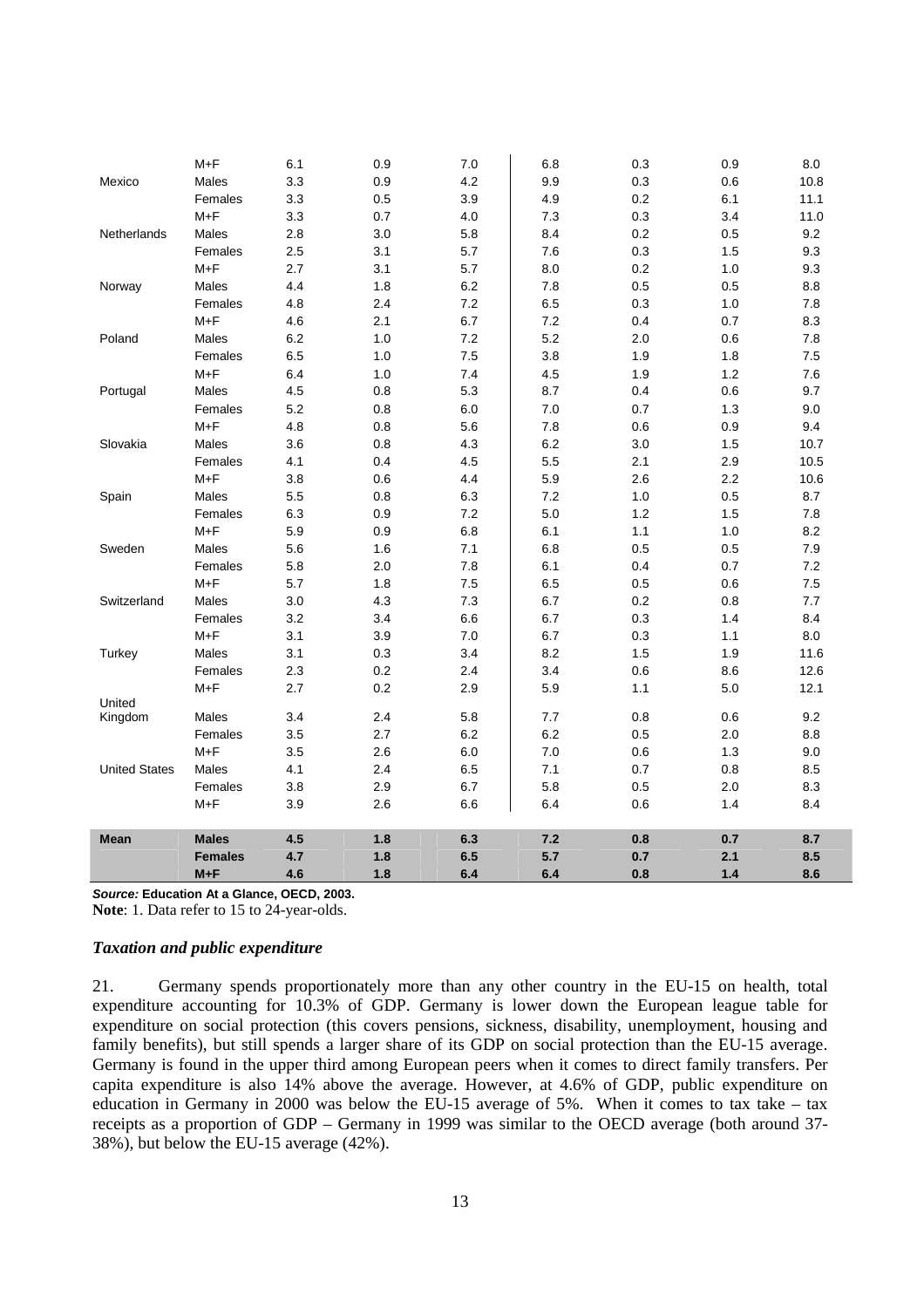#### **Impact of recent history on ECEC in Germany**

 $\overline{a}$ 

22. The post-war history of Germany is marked by two momentous and extraordinary events. First, the emergence of a democratic German state, with a strong economy, and behind the iron curtain a socialistic state with a centralized economy, after the catastrophe of the National Socialist regime and the Second World War. Then, the unification in 1990 of East and West to form a new Germany, an event few people thought they would ever live to see. These events form a strong and unique historical context that impacts significantly on the current situation in early childhood education and care in Germany. As we shall see in the next section, the Federal Republic constituted after the War was founded on certain principles, such as *subsidiarity*, that have had a strong influence on structures and policy making and continue to do so. At the same time, the large differences between early childhood provision in the ABL and the NBL are the result of divergent policy and service development in the period up to unification, within two very different regimes: democratic capitalism in the West and centralist socialism in the East.

23. The differences between East and West in ECEC go beyond the issue of quantity of provision. As we shall see below, the two ECEC systems differed in the way services were structured, funded and regulated; in the way the workforce was deployed, trained and valued; and in parental leave entitlements and in the way that the relation of leave to services was conceptualised. Behind these divergences were different ideas or understandings about childhood, parenthood and family. In the West, there was a powerful ideology of motherhood - what has been termed *maternalism* (Randall, 2000) – that is, a strong belief that the young child should be cared for in the family, and in particular by the mother. At the age of 3, children might go to kindergarten, but then only on a part-time basis, being home for lunch. In this way of thinking, the kindergarten was a support to the essentially family-based upbringing of children. Even when children reached school age, *maternalism* was still the underlying assumption. School hours, at least in the first four grades, were short and children were expected to finish at midday, then go home for lunch and homework – both involving a central role for mothers who, it was assumed, would be non-employed or else work part time.

24. In the East, by contrast, it was assumed and expected that parents – women and men – would be employed, and further that the State would provide services for children from 12 months of age upwards. Moreover, as parents needed to be free to devote their energies to employment, these services were expected to be run by well-trained, professional staff, in whom parents could place their trust. Rather than supporting the family, these services complemented the family. Furthermore, they had the responsibility of starting the process of forming future citizens fitted to the values and needs of a socialist society<sup>4</sup>.

25. Since unification, this distinction between West and East has become less pronounced. Attitudes /to maternal employment are changing in the West, while some women in the East prefer to spend more time at home. The strengths of the system in the NBL are now receiving wider recognition. At the same time, staff in the NBL appreciate working and living in more open and democratic conditions, where they have more freedom to explore different ways of working and are not regulated prescriptively by a centralised state. Yet, the traces of difference remain and were apparent to the review team. In the West, ambivalence towards the idea of mothers going to work, especially those with young children, was still sometimes to be found. People we met – politicians, officials, parents – would sometimes talk of parents 'giving away' young children when talking about the use of ECEC services. A dualistic way of thinking was often apparent: either parents were responsible for bringing up children or else they surrendered their responsibility to the State. The concern was often expressed to the team in these terms: "we must not

<sup>4</sup> Emphasising this aspect of ECEC under the former GDR does not imply that services in other types of regime, including liberal democracies, do not play a similar role of creating subjects. It has been argued, for example, that many pedagogic practices that are widespread today in liberal democracies serve to form the child as a particular type of 'flexible' subject, suited to current forms of capitalism (see, for example, Fendler, 2001)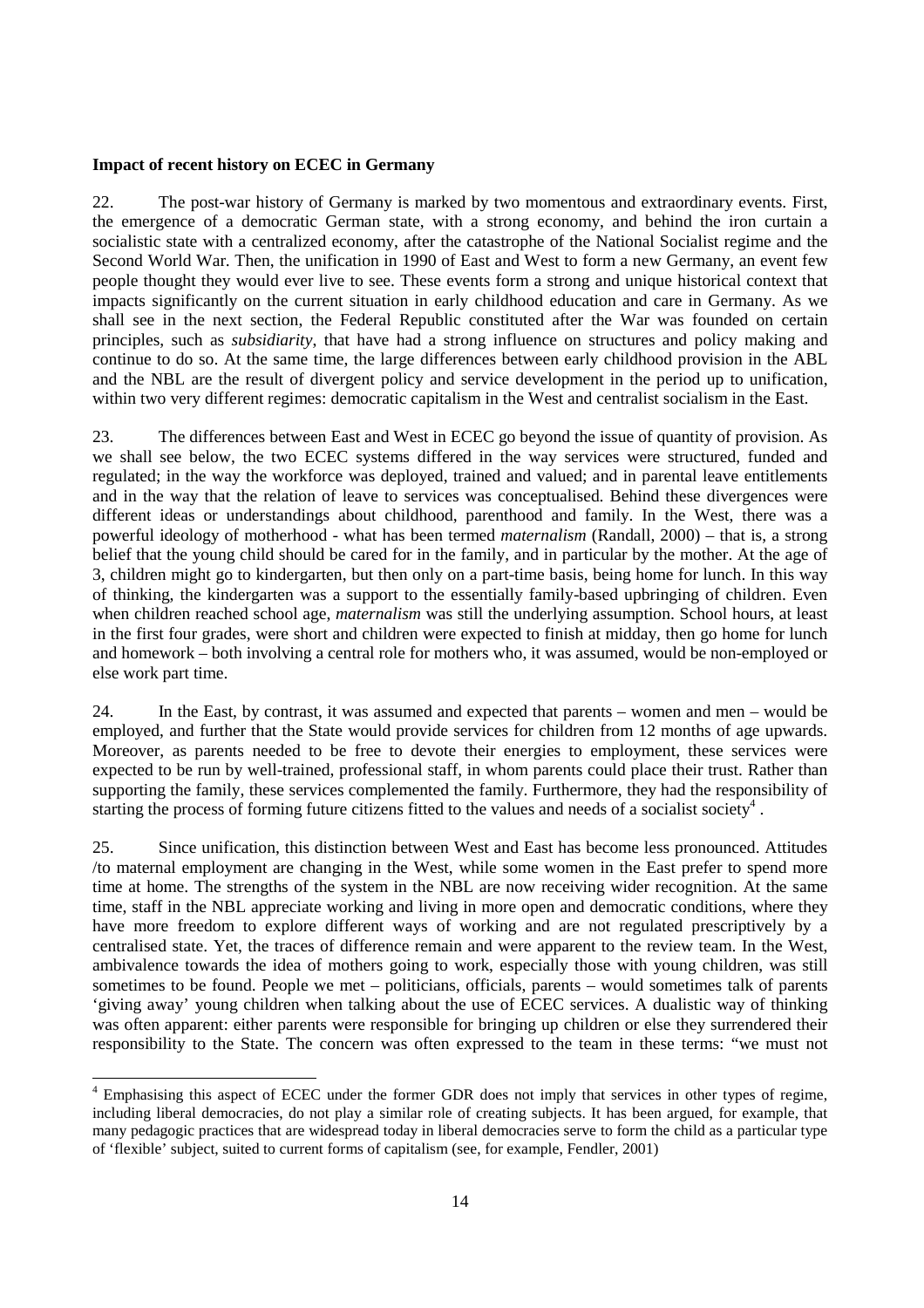relieve parents from responsibilities", revealing an underlying anxiety about the future role of families and the breakdown of *maternalism*.

### **Subsidiarity and federalism**

26. Just as little understanding of early childhood policy in Germany is possible without some knowledge of post-war history, so too it is necessary to grasp two fundamental political principles underlying its organisation, funding and regulation, namely, *subsidiarity* and *federalism*.

## *Susidiarity and pluralism of providers*

27. In Germany, ECEC is part of the children and youth welfare system. For a long time, the various fields of child and youth welfare were exclusively or almost exclusively the domain of voluntary providers, especially the churches and charities close to them. They still provide the bulk of child and youth welfare services, and in some sectors almost 100%. In 2002, for example, 60.6% of all places in day-care facilities for children of nursery age and 47.4% of places in day-nurseries for the under-threes were provided by voluntary providers (although to a large extent publicly funded). While the provision – drawing upon Catholic social thinking – was originally based upon the principle of voluntary providers taking precedence over municipalities in providing day-care facilities for children, this principle was modified by the Federal Constitutional Court's judgement of 1967 and the overall responsibility of the municipalities for a diverse provision allowing parents and children to choose a facility coming closest to their values and principles in child-raising was henceforth stressed. The modified principle puts first the interests of parents and children, not the providers. Accordingly, districts and towns as providers of public youth welfare are supposed to ensure that the facilities required for fulfilling the tasks of child and youth welfare are available with regard to the various child-raising principles in time and to a sufficient extent (Art. 79, Para 2, Social Code VIII).

28. The principle of subsidiarity determines the institution or level of government having priority in delivering services, which in the case of early childhood, has been fixed at *Träger* level, that is, as the responsibility of the private welfare organisations (see below). The principle also determines the responsibility of the various levels in the Federal system, including their funding responsibility. This allocation of responsibility results from the *Grundgesetz* (the Federal Constitution), which sets out the competences, tasks and responsibilities of the Federal level, the *Länder* and the municipalities.

# *Federalism*

29. Germany is a federal state with three main levels; the federal level; the *Länder*; and the municipalities (local authorities). There are 16 *Länder*, including three city states (Bremen, Berlin and Hamburg). Of these, five are new *Länder* in what was formerly East Germany or the German Democratic Republic (GDR).<sup>5</sup> The *Länder*, with their own state institutions, have adopted the *Grundgesetz*, the Basic Law, as the federal constitution and combined to form the Federal Republic of Germany. The Basic Law provides for the basic rights of all citizens and there it is laid down how the state is organised, including the allocation of responsibilities between Federation and *Länder*. Pursuant to Art. 20 of the Basic Law, the Federal Republic is a democratic and social federation. Below the *Länder* come the municipalities, constitutionally part of the *Länder*, but with the right to "self-administration" within the legal framework. The municipalities are the level that is directly responsible for ECEC services. There are some 13,000 municipalities, ranging in population from small villages to large cities. In practice though, because smaller

 5 The GDR was a centralised state and after unification a whole system of *Länder* administration had to be developed, just one aspect of the enormous task posed by unification.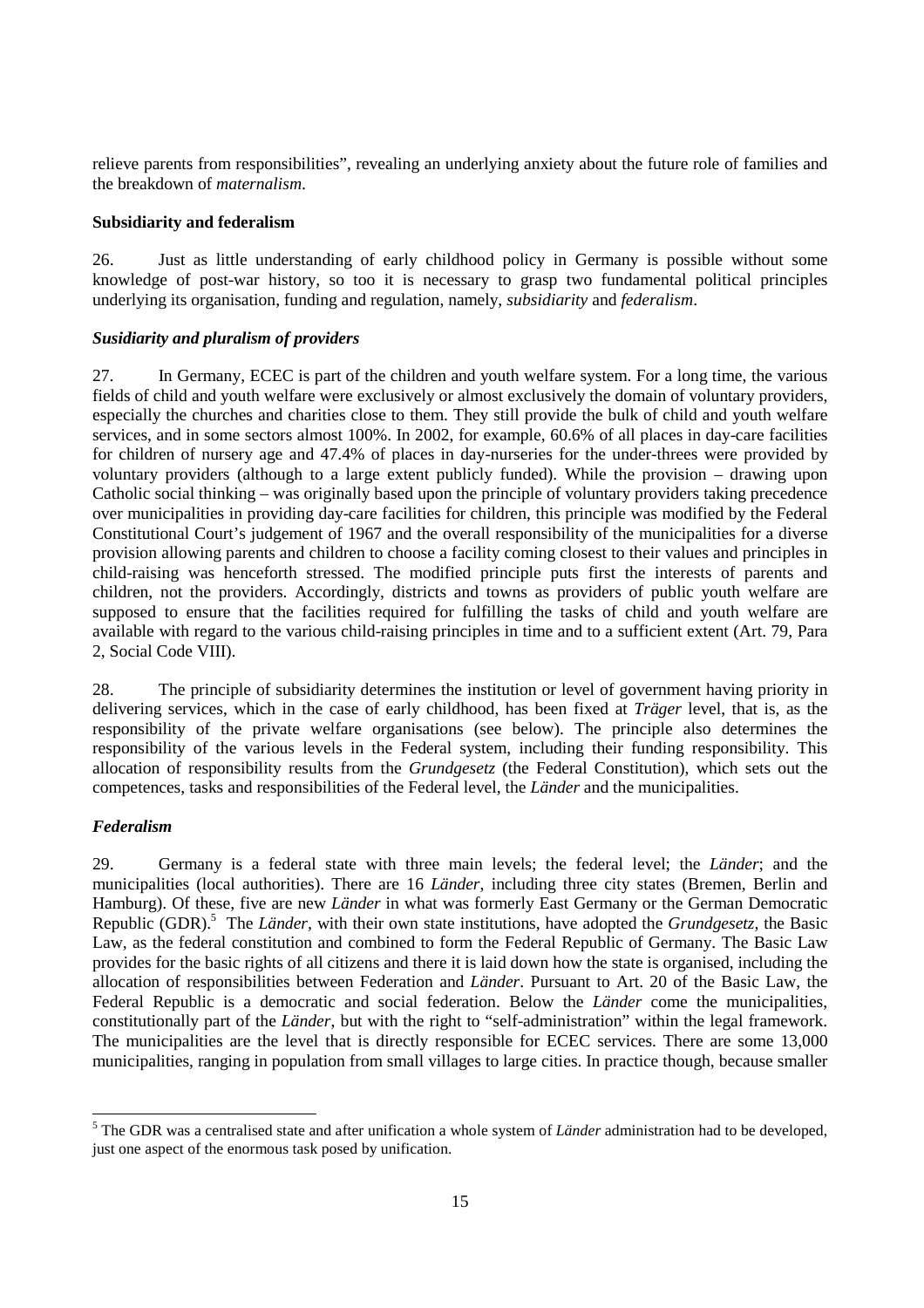municipalities are grouped to form larger administrative districts for service delivery, there are 619 local units that have a direct bearing on ECEC services.

30. The Basic Law's allocation of authority leads to the following allocation of responsibilities: The Federal level has concurrent legislative authority in the field of ECEC, based upon the authority for public welfare (Article 74 Para 1 No 7 of the Basic Law). This article enables the Federal government to pass the Social Code VIII Child and Youth Welfare Act (*Kinder- und Jugendhilfegesetz),* often referred to as KJHG. ECEC services are defined as belonging to the child and youth welfare system, thus assignable to the title of competence of public welfare. The Federal government has the right of legislation for this area to the extent that the establishment of equivalent living conditions throughout the country or the preservation of a legal and economic union requires a regulation under Federal law in the nation's overall interest. This aside, the *Länder* have their own legislative authority. If the Federal level makes use of its authority to legislate, *the Länder*, by issuing their own statutory regulations, may fill in, specify or supplement the statutory framework given to them by the Federal government on these conditions, and they may issue statutory provisions for areas not provided for by the Federal government.

31. The implementation of federal law, which includes financing, is the *Länder's* responsibility. At this level, the tasks of child and youth welfare are carried out, including ECEC responsibilities at the level of local authorities (districts, towns, municipalities), and financed by their own tax revenues and the allocation of funds by the *Länder*. At the federal level, with regard to ECEC provision responsible for further development of laws and pilot schemes, the department responsible for ECEC is the Federal Ministry for Family Affairs, Senior Citizens, Women and Youth (*Bundesministerium für Familie, Senioren, Frauen und Jugend* referred to below as BMFSFJ).

32. In contrast, the entire (school) education system is the exclusive responsibility of the *Länder*, and the federal government could lose its competence if ECEC were assigned to pre-school education instead of public welfare<sup>6</sup>. However, as we shall see below, educational issues are discussed and voted upon at national level by the Standing Conference of Education Ministers (*Ständige Konferenz der Kultusminister)*, which brings together the 16 *Länder.* In the field of ECEC, this is done by the Conference of Youth Ministers.

# *The Träger*

 $\overline{a}$ 

33. On the basis of the historical commitment of the churches, charities, social groups and associations, there is a real pluralism of in ECEC providers (*Träger*) in the old *Länder*. After unification, many formerly public facilities in the new *Länder* are now also run by voluntary providers. The most important ones, combined in the *BAG der Freien Wohlfahrtspflege* (federal working group of voluntary welfare providers), are the following:

- *Arbeiterwohlfahrt (AWO) (Workers' Welfare Organisation)*
- *Deutscher Caritasverband* (DCV) (German Caritas Association, the charitable association of the Catholic Church)
- *Deutscher Paritätischer Wohlfahrtsverband* (the association of non-affiliated private providers, for instance parent initiatives)

*Deutsches Rotes Kreuz* (DRK) (the German Red Cross)

*Diakonisches Werk der Evangelischen Kirche in* Deutschland (DW der EKD) (Social Service Agency of the Protestant Church in Germany)

<sup>6</sup> In the former GDR, ECEC services for children over 3 years (kindergarten and out-of-school provision) were the responsibility of the Ministry of Education. Services for children under 3 years were the responsibility of the Ministry of Health.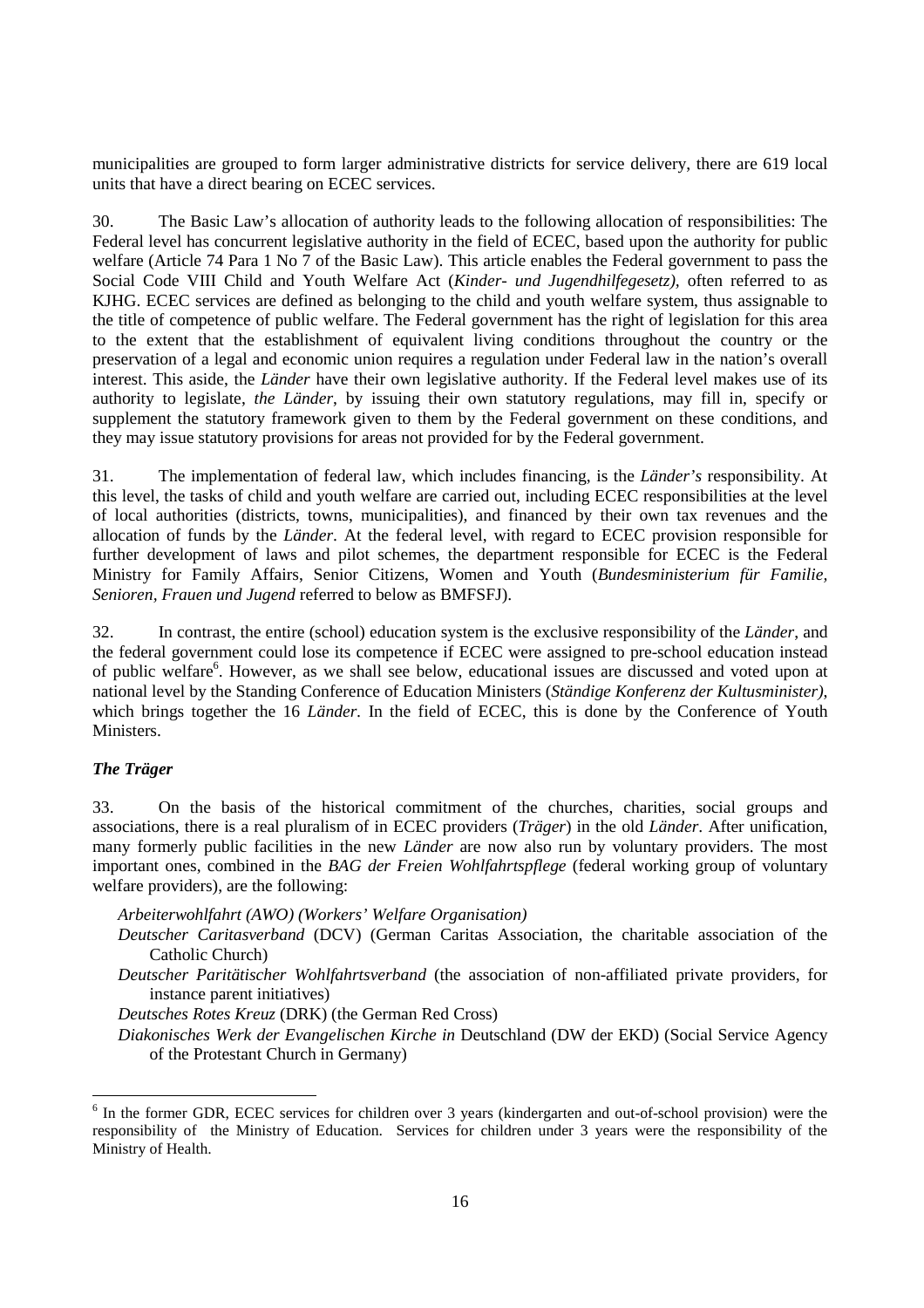*Zentralwohlfahrtsstelle der Juden in Deutschland* (ZWST) (Central Jewish Welfare Agency in Germany)

34. The role of these non-statutory welfare organisations is not confined to ECEC. They are major providers of hospitals and services for young people, families, disabled people, elderly people, and training colleges for workers in ECEC.

# *Federal competence in ECEC*

35. At present, the competence of the federal government in the field of ECEC is limited and exercised in a number of ways.

- Ensuring an entitlement to a part-time kindergarten place for children aged 3 to 6 years;
- Supporting the districts and towns to provide facilities for children under three and of school age;
- Providing for the protection of children in facilities, e.g. licenses to operate facilities, controls…
- Stimulating, initiating and funding pilot schemes (mostly in collaboration with some *Länder*) to stimulate and further develop ECEC.

36. However, the Federal government cannot earmark funds for regular ECEC projects or ECEC provision to the *Länder* or municipalities. As we shall see, the new proposal – through which, as of 2005, the municipalities will have at their disposal an annual amount of  $E1.5$  billion for the development of ECEC services for children below 3 (as the result of savings generated through the consolidation of unemployment and social welfare benefits to the amount of  $E2.5$  billion per annum) - is not in fact an earmarked allocation of funds. Rather, the municipalities will be able to use the funds saved through the statutory measures of the Federal government mentioned above, and may do so for additional ECEC places, though in principle this is at their own discretion, regardless of the fact that municipalities are already obliged to provide places as needed. However, the Federal government has an influence in this regard, proposing the introduction in SGB VIII of a more concrete obligation to provide ECEC places as needed for children below 3. (Day-Care Expansion Act as passed by the Lower House; Tagesbetreuungsausbaugesetz in der vom Bundestag beschlossenen Fassung; Bundesratsdrucksache 834/04 of 05.11.2004; as of 23.11.2004)

37. Two recent examples of federal initiatives concern education and quality in ECEC. Realising the increasing importance of the educational element of ECEC, and concerned that the prevailing pedagogical approach in German services – the situation approach (discussed further below) – has often lacked precision and rigour, the Federal Ministry funded a 'model project' running from 1997 to 2000, 'On the education task of children's daycare centres' (*Zum Bildungsauftrag von Kindertageseinrichtungen).* This was followed by a National Quality Initiative (*Nationale Qualitätsinitiative im System der Tageseinrichtungen für Kinder)*, starting in 1999, which involved five projects each focused on the development of methods for assessing and improving quality in different parts of the ECEC field (e.g. children under 3, children from 3 to 6 and school-age childcare).

### **Funding and regulation**

38. The Federal government has the competence of concurrent legislation as well as a competence of stimulus in the area of child and youth welfare, including children's services. Funding, however, is the sole responsibility of the *Länder* and the municipalities. As noted above, the Federal level in principle cannot provide 'earmarked' funding to support the provision of ECEC services. Any 'earmarked' Federal funding for ECEC or other services is only possible on the basis of Article 104a of the Constitution. However, this is subject to specific conditions and applies to capital costs only. Recent examples include: funding of  $\epsilon$ 510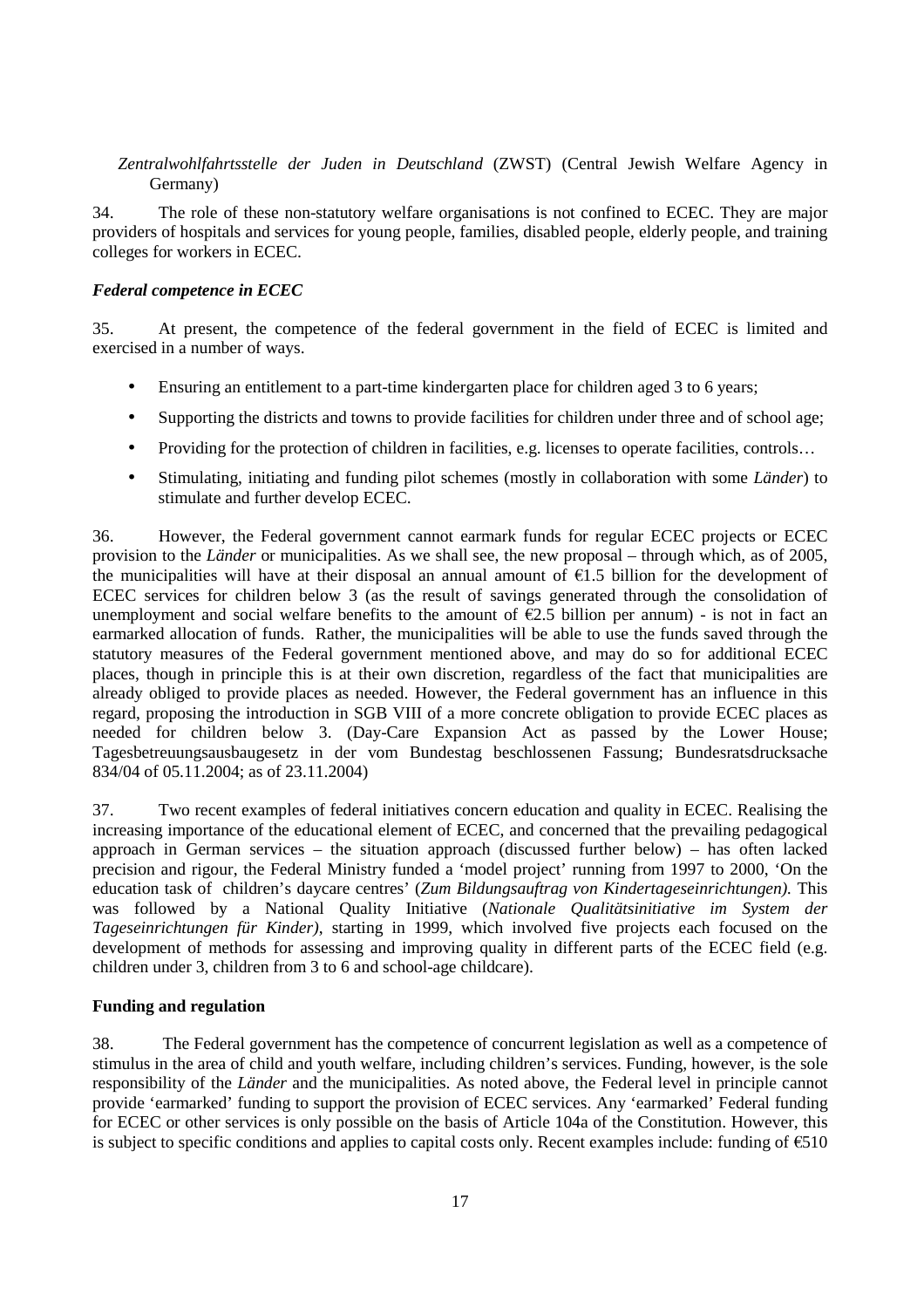million to the NBL after unification to maintain ECEC services; and, more recently, funding of  $\epsilon$ 4 billion to all *Länder* to support capital costs of developing All-Day Schools.

39. In addition, the *Länder* may further interpret Federal law by issuing their own statutes. All the *Länder* have made use of this opportunity. The municipalities have the overall responsibility for implementing the Federal and *Länder* statutory provisions. In particular, this makes them responsible for planning, but also (alongside non-statutory welfare organisations) for providing ECEC services themselves, which means they have services of their own. At the *Länder* level, departmental responsibility for ECEC services varies, sometimes being in education ministries together with other child and youth services, sometimes in welfare ministries. In three of the five *Länder* we visited, the former arrangement applied (with a recent transfer to education in two cases). The German system, therefore, is complex and highly decentralised, with three levels of government intersecting with many voluntary providers who are organised into six main groupings. There is great scope for diversity, for example between *Länder* and between individual providers.

# *Co-ordinating mechanisms*

40. However, there are institutions that provide connections and set some limits on diversity. At the national level, there are Conferences of Länder Ministers, where issues are discussed and frameworks agreed within which *Länder* often work, albeit having wide scope for interpretation. In the field of education where the *Länder* have a sole responsibility, the Standing Conference of Education Ministers (*Ständige Konferenz der Kultusminister)* carries more clout than the similar body on child and youth welfare, which is a field where responsibility is divided between all three levels of government.

41. Another example of a co-ordinating mechanism is the structure of State Youth Welfare offices referred to above as required by Federal Law in each *Länder*. These offices are not part of *Länder* governments, but autonomous agencies funded by both *Länder* and municipalities, charged with certain state-wide functions such as regulation and planning of services. To some extent, therefore, they connect the two lower levels of government.

### *A centripetal tendency*

42. The German federal system makes therefore for a decentralised and democratic system of government, full of checks and balances. Navigating in the system requires extensive negotiation skills because of the differing interpretations of broad frameworks, with the role and responsibilities of different levels of government being constantly debated. It is not a context conducive to the uniform implementation of national policies and standards, as tensions are generated easily between the different levels. For example, discussion of the 'educational' role of ECEC is bound up with the power struggle between different levels of government. There are some *Länder* who would like to see Federal responsibility for ECEC removed to *Länder* level, which would have the consequence of moving ECEC from being part of youth welfare system to being part of education - already the sole responsibility of the *Länder*. However, the Federal Constitutional Court has stated that it assigns childcare to the field of public welfare. Similarly, some at the municipal level resent the involvement of the *Länder* in children's services and advocate complete responsibility for ECEC to be passed to them, cutting out the role of the *Länder*, for example, with respect to regulation and funding. This is part of a wider 'municipalisation' movement, intended to hand greater responsibility and power to the most local level of government. The question of the role and responsibilities of different levels of government in Germany for ECEC is thus a key issue for the future.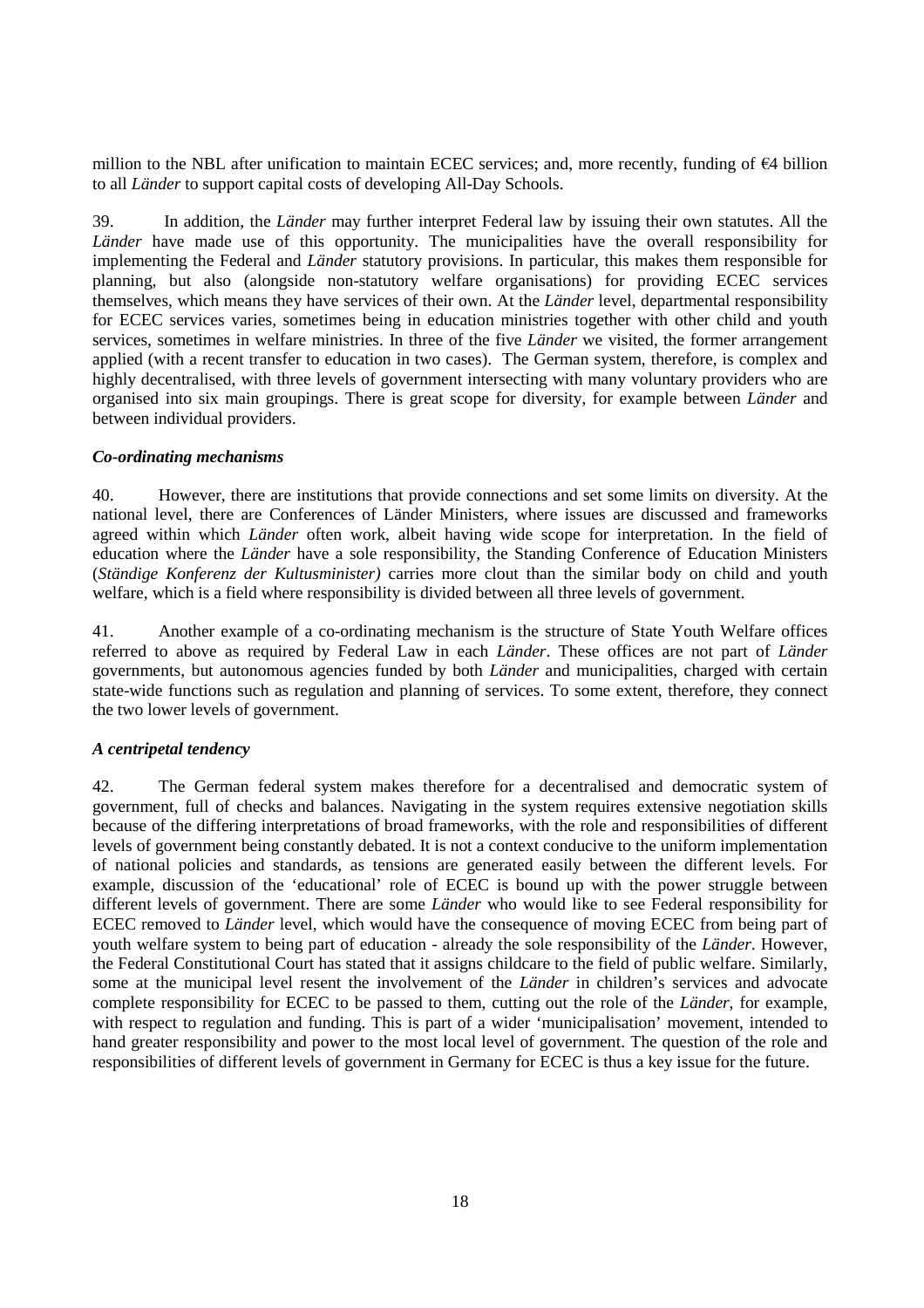## **The concept of social pedagogy**

43. An essential part of the national context is how each country understands and talks about the subject of the OECD review process. For example, the term 'early childhood education and care' reflects the conceptualisation of the field in the English language, which up to the present lacks an integrative term for talking about the subject. Its adoption by an international organisation such as OECD reflects the increasing dominance of the English language, and of English-language research in the early childhood area. Although understood in a holistic way by OECD teams, the term itself suggests a divided or split way of thinking – 'education' and 'care' as separate areas, unlike the concept of *social pedagogy* found in the German language.

44. Originating in 19th century Germany, *Sozialpädagogik* (social pedagogy) is a theory, practice and profession for working with children (but also often young people and adults). It has become established in many Continental European countries, though varying somewhat in form and role from country to country. The social approach is inherently holistic. The pedagogue sets out to address the whole child, the child with body, mind, emotions, creativity, history and social identity. This is not the child only of emotions the psycho-therapeutical approach; nor only of the body - the medical or health approach; nor only of the mind - the traditional teaching approach. For the pedagogue, working with the whole child, *learning*, *care* and, more generally, *upbringing* (the elements of the original German concept of pedagogy: *Bildung*, *Erziehung* and *Betreuung* ) are closely-related - indeed inseparable activities at the level of daily work. These are not separate fields needing to be joined up, but inter-connected parts of the child's life.

45. Space precludes going into this concept of social pedagogy further. However, it is important to emphasise its importance in the German context – and to note, in passing, how the concept has been rendered invisible to the English language world by the frequent translation of pedagogy as 'education' and pedagogue as 'teacher'. It is also important to understand how fundamental the concept of social pedagogy is to ECEC in Germany. The basic education for ECEC workers (*Erzieherinnen)* takes place in *Fachschule*  für Sozialpädagogik (Colleges for Social Pedagogy)<sup>7</sup>. Every ECEC worker we asked said without hesitation that they were 'pedagogues', different to school teachers (*lehrer*)<sup>8</sup>. Last but not least, ECEC centres are social pedagogic services, a concept expressed for example in the law in one of the *land* we visited (Thuringia) which states that "*Ein Kindergarten ist eine sozialpädagogische Einrichtung*" (a kindergarten is a social pedagogic institution).

46. This concept of the social pedagogic institution is of fundamental importance, because it gives ECEC centres a particular and broad identity which, *inter alia,* differentiates them from schools. Oberhuemer (2004) defines this identity as having a strong social and community purpose:

*The dominant educational philosophy [of kindergartens] has never been one of preparing children for school, or of focusing on academic skills. It has always been a wider understanding, one with a strong belief in the importance of social learning skills, and one which in recent years has seen kindergartens developing more and more into community resource centres, into neighbourhood centres for children and families (18).* 

<sup>&</sup>lt;sup>7</sup> In fact the study of social pedagogy takes place at all levels of the German further and higher education. *Erzieherinnen* are educated at the lowest level. Another profession called social pedagogues (*Socialpädagoginnen)*  are educated at a higher level. Their role in ECEC services will be considered in the next chapter.

<sup>8</sup> To illustrate how pedagogy gets lost in translation, *Erzieherinnen* was translated into English, in the Background report, as 'kindergarten teachers', when the term is not specific to workers in kindergartens and refers to an occupation that is quite distinct from teachers.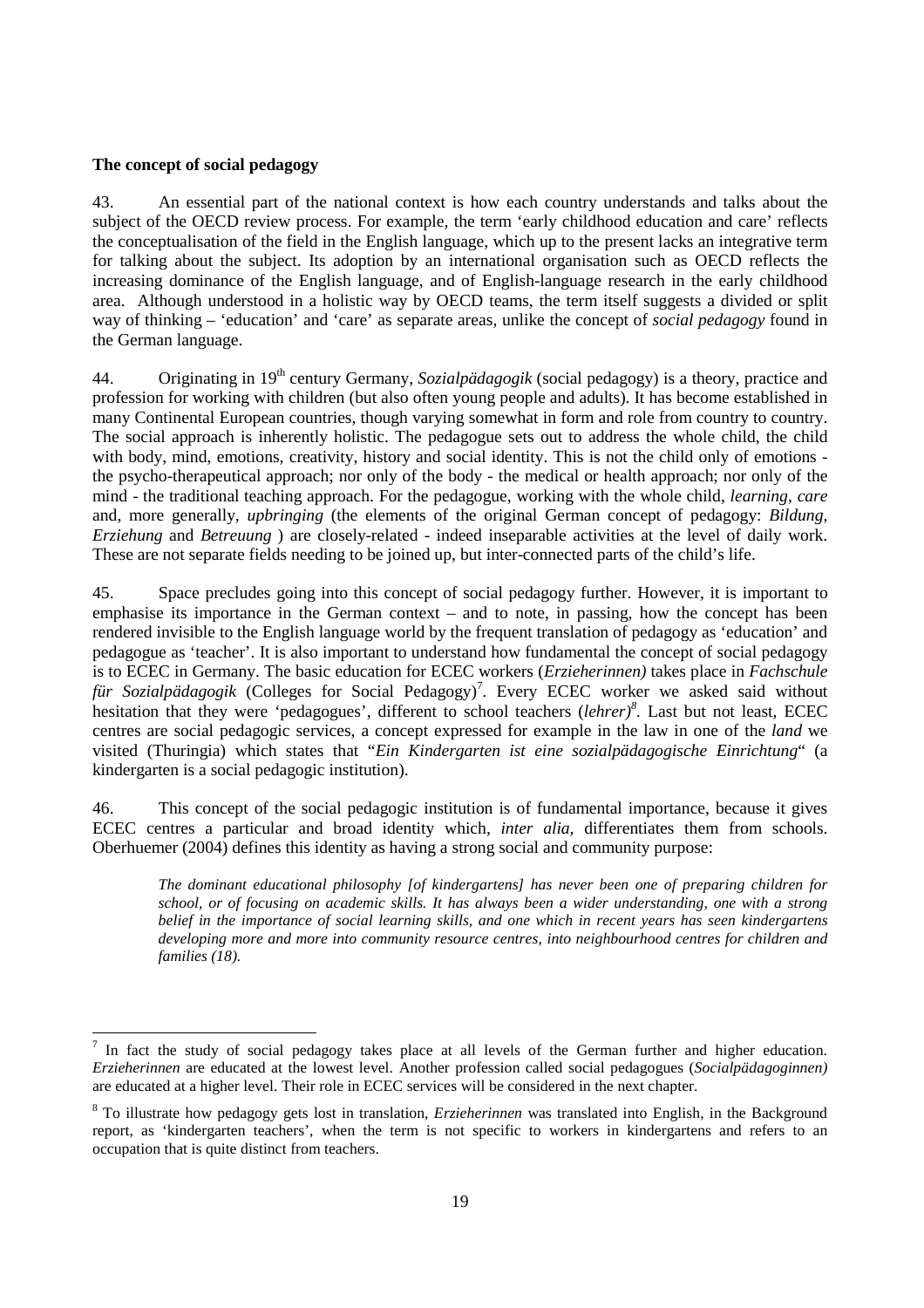47. Social pedagogy in German ECEC encompasses and integrates at least three concepts: *Betreuung*  (care), *Bildung* (education) and *Erziehung (*upbringing). Indeed the KJHG defines these three concepts as the tasks of ECEC. This is significant politically: this broad social pedagogic conceptualisation distinguishes ECEC as part of the youth welfare field and as distinct from the education system - and therefore sustains a Federal role in the system. But it is also significant as an expression of the holistic pedagogic approach in which care, education and upbringing are inseparable.

48. We have neatly defined these three German words with three English words. But this is too simple, partly because the English words do not capture the German terms and partly because there is no one agreed meaning for these words. This is particularly so for *Bildung*, a concept (like social pedagogy) which emerged two centuries ago in Germany and has played an important role in discussions about the meaning of education in many other European countries. In one tradition, *Bildung* has a very broad meaning, a process of personal development, the cultivation and unification of character involving cognitive, social, cultural and ethical aspects, what might be termed, in English, 'education in its broadest sense'.<sup>9</sup> Something of this broad concept can be seen in a recent definition provided by a joint policy statement by experts in the field which defines *Bildung* as "a comprehensive process of developing the abilities which enable human beings to learn, to develop their achievement potential, to act, to solve problems and to form relationships" (Bundesjugendkuratorium u.a., 2002). However, *Bildung* can also be understood in a much narrower sense, as 'school education' or even the idea of filling children with knowledge, learning as transmission. Several informants mentioned to us that it is in this way – education in its narrowest sense – that *Bildung* is often understood and used today.

49. Partly because of a perceived under-development of *Bildung* in the ECEC 'trinity' of *Betreuung*, *Bildung* and *Erziehung,* the Federal Government in the late 1990s initiated a study already referred to: *Zum Bildungsauftrag von Kindertageseinrichtungen.* This project, led by Hans-Joachim Laewen and working in kindergartens in both the ABL and NBL, has produced an understanding of education which stresses children's (and adult's) participation in their educational and developmental processes, a concept of self education (*Selbstbildung)* that draws on social constructionist theories (similar in this respect, for example, to the pedagogical work in Reggio Emilia Dahlberg, Moss and pence, 1999). This concept of *Selbstbildung* was frequently mentioned in ECEC centres we visited as influencing their work.

50. Most people we spoke to emphasised the close relationship between *Bildung* and *Erziehung:* as one informant vividly described the relationship "they dance around each other". The close relationship has always been present, being found for example in Froebel's work: one of his most important books was titled *Menschenbildung*, but sub-titled *'die Erziehung, Unterricht and Lehrerkunst' (*Upbringing, Instruction and the Art of Teaching). *Erziehung* refers more to the role of the adult in relation to the child (e.g. the idea of the pedagogue as 'upbringer') while *Bildung* is both the process and end product of education or formation of character.

51. The significance of the terminology was illustrated by the process in one *Land* of developing an educational framework for kindergarten. The original title simply referred to *Bildung,* without reference to *Erziehung*, but this generated a lively debate. Experts from ECEC argued that though historically *Bildung*  was a broad concept, today it had become narrower, more associated with the school and a transmission approach to education (i.e. putting knowledge into children). The addition of *Erziehung* would express a broader understanding of education in which the child was an active participant. The result was to change the title of the document to *Bildungs- und Erziehungsempfehlungun für Kindertagesstätten.* 

 9 This broad sense is still contained in the use of the term *Bildungsroman* in English literary criticism, which denotes a novel form describing the coming of age of the young protagonist as a person and artist.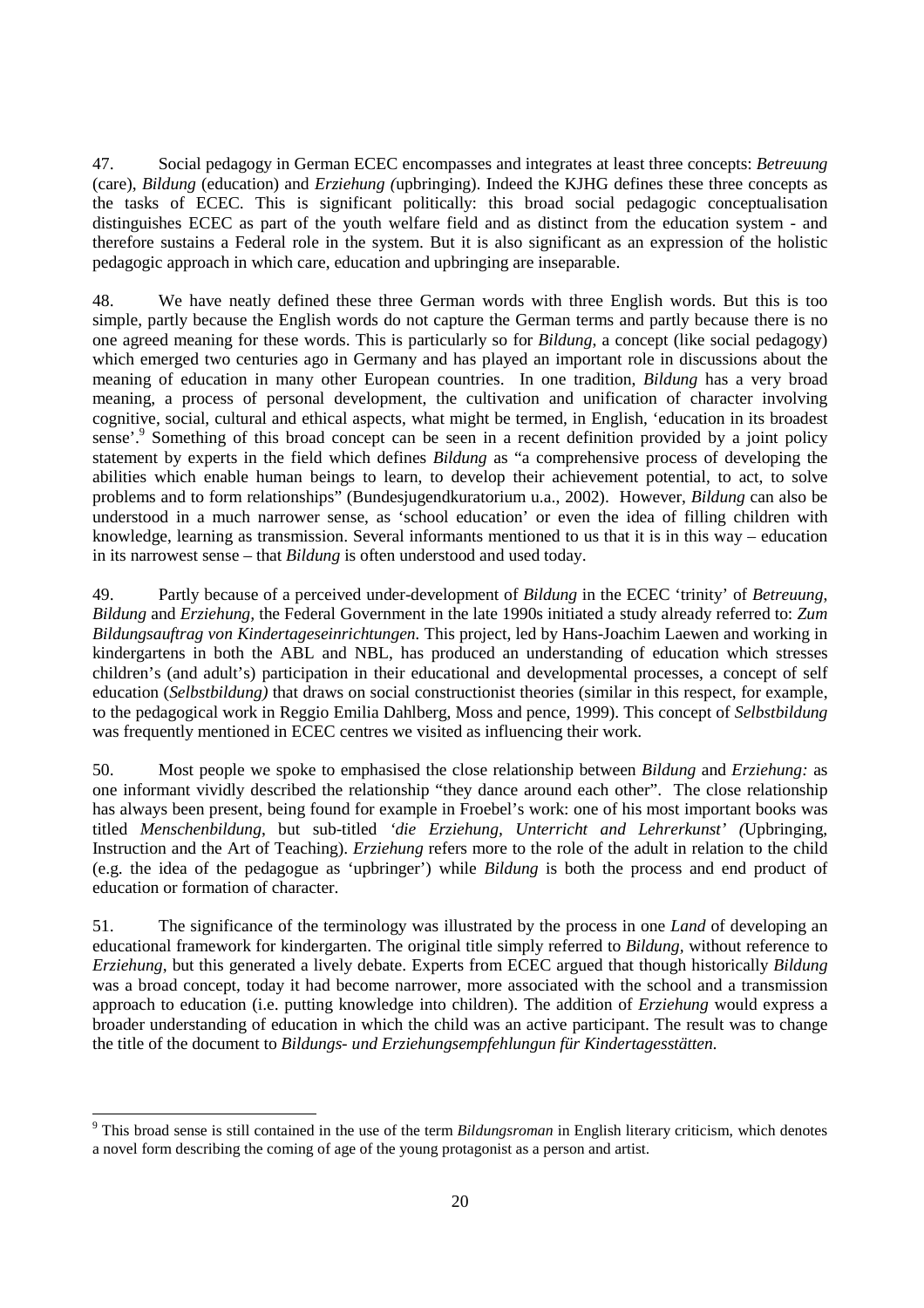52. One further concept should be mentioned in setting the German context. In most of the ECEC centres visited by the review team, the pedagogues referred to *Situationsansatz* (the 'situation approach') when asked what pedagogical ideas and theories shaped their practice. Developed in Germany in the 1970s, following another debate about the need for a stronger educational focus in kindergartens, the situation approach emphasises a strongly child-centred approach and the role of the ECEC centre as a space for families and communities.

*The concept of the situation approach is aimed to help children to find life in self-determination and in full use of their potential. The challenges of everyday life are to be regarded as an impetus to gain competences and successes…The [ECEC centre] is understood to provide space to live in and an exemplary learning field in which the principles of participation by children, reduction of disadvantages and learning in serious situations are directly implemented. It is to be open to and for the community, take parents seriously as educationalists and involve them, and children should also be able to benefit from competencies of other people. Children are regarded as the engine for their own development…[and] children's interest and commitment are considered to be a precondition for sustained learning successes which are to be made more profound by means of long-term projects (Background Report, English version: 49; original emphases)* 

53. While the situation-based approach has given rise to many innovative projects, it has also often been simplified and therefore criticised for being too arbitrary in its practice. It was partly to respond to this criticism and provide the situation-based approach with an educational definition that the Federal government initiative - *Zum Bildungsauftrag von Kindertageseinrichtungen* – was introduced. The concept of *Selbstbildung* that has emerged from this project can be seen, therefore, as addressing the question of the meaning and practice of the situation approach. The situation approach has also been one of the five areas that have been the subject of the *National Quality Initiative*, involving collaboration between the Federal government and the ten *Länder* governments.

54. In sum, the concepts in use in Germany, and their inter-relationships, are complex and cannot be given full justice in this short note. We have, however, tried to suggest that the context of ECEC in Germany involves German concepts produced and discussed in the German language, which do not translate readily into English, not least because they start from a holistic perspective. These concepts shape how many people in Germany think about early childhood services and practice within these services. Like most important concepts in all languages they have no clear, generally agreed and historically constant meaning, but are necessarily the subject of disagreement and debate.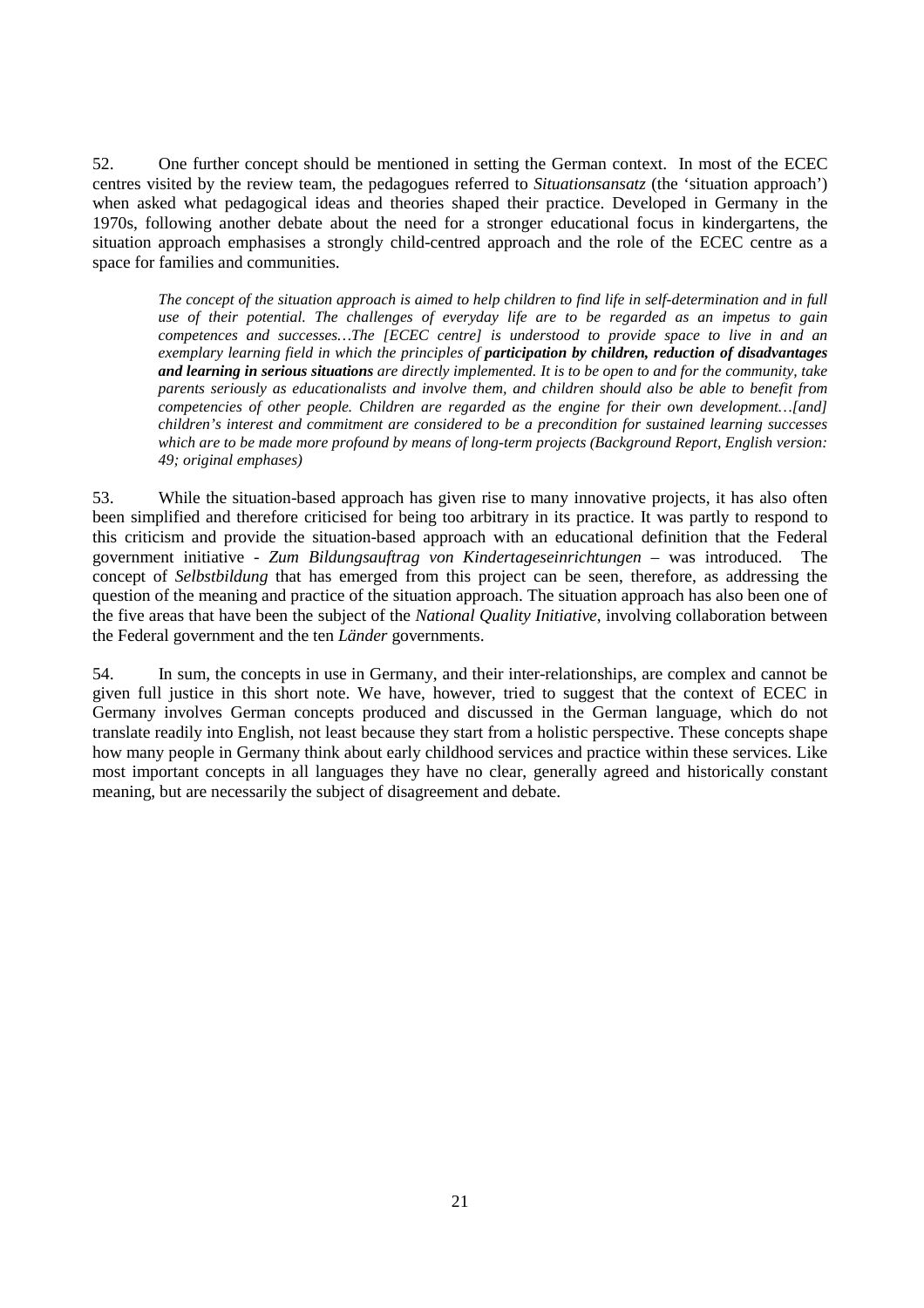## **CHAPTER 3**

# **POLICIES AND SERVICES**

#### **The immediate policy environment of ECEC in Germany**

#### *Current political concerns*

55. From the beginning of our review, we were told frequently that Germany today is in 'a situation of transition'. Part of this is brought on by the demographic, social and economic changes we have already mentioned: fewer children and more one child families, an ageing society, more women working and so on. Several informants spontaneously mentioned the high rate of childlessness among graduate women as a particular cause of concern. These changes in society are seen as requiring fundamental changes in policy, in particular a new emphasis on support for working parents, especially through the development of ECEC. Financial support for families is already good; what is now needed, we were told on several occasions, is more investment in infrastructure – more services for children under 3, more full-time kindergarten places for 3 to 6 year olds, more school-age childcare. Or, to be more precise, investment to build up services in the ABL, while maintaining the extensive infrastructure already in place in the NBL.

#### *ECEC important for labour market reasons*

56. Among other issues, ECEC is high on the political agenda in Germany for 'childcare' and labour market reasons. As part of its support for working parents, the Federal Government was taking two important childcare initiatives at the time of our visit. The first initiative aims to increase ECEC services in the ABL. Since 2002, linked to a coalition agreement between parties forming the Federal government, the Federal government has had a target of building 230 000 places for children under 3 in the ABL by 2010. To achieve this goal, the Federal government had proposed new legislation (the Daycare Expansion Act – *Tagesbetreungsausbaugesetz)*, which has now been passed by the Lower House and sets out broad national criteria for determining need for services, especially for children under 3, including parental employment or study, as well as referring to the need for service quality. For the above-mentioned legal reasons it was unable to allocate money directly to municipalities to fund the new services required to meet these proposed criteria (see paragraph 34), the Federal government linked the legislation to reform in the field of employment, which would save municipalities 2,5 billion  $\epsilon$  a year, of which in the opinion of the Federal government, 1,5 billion  $\epsilon$  should be spent on child care. The Federal strategy, depended, therefore, on both measures going though, and on municipalities being prepared to use savings in one area to fund expansion in another. The municipalities meanwhile complained that the  $\epsilon$ 1.5 billion was insufficient, and that those municipalities likely to achieve larger social security savings (i.e. those with many income support recipients) were not necessarily those with the greatest need for increased childcare.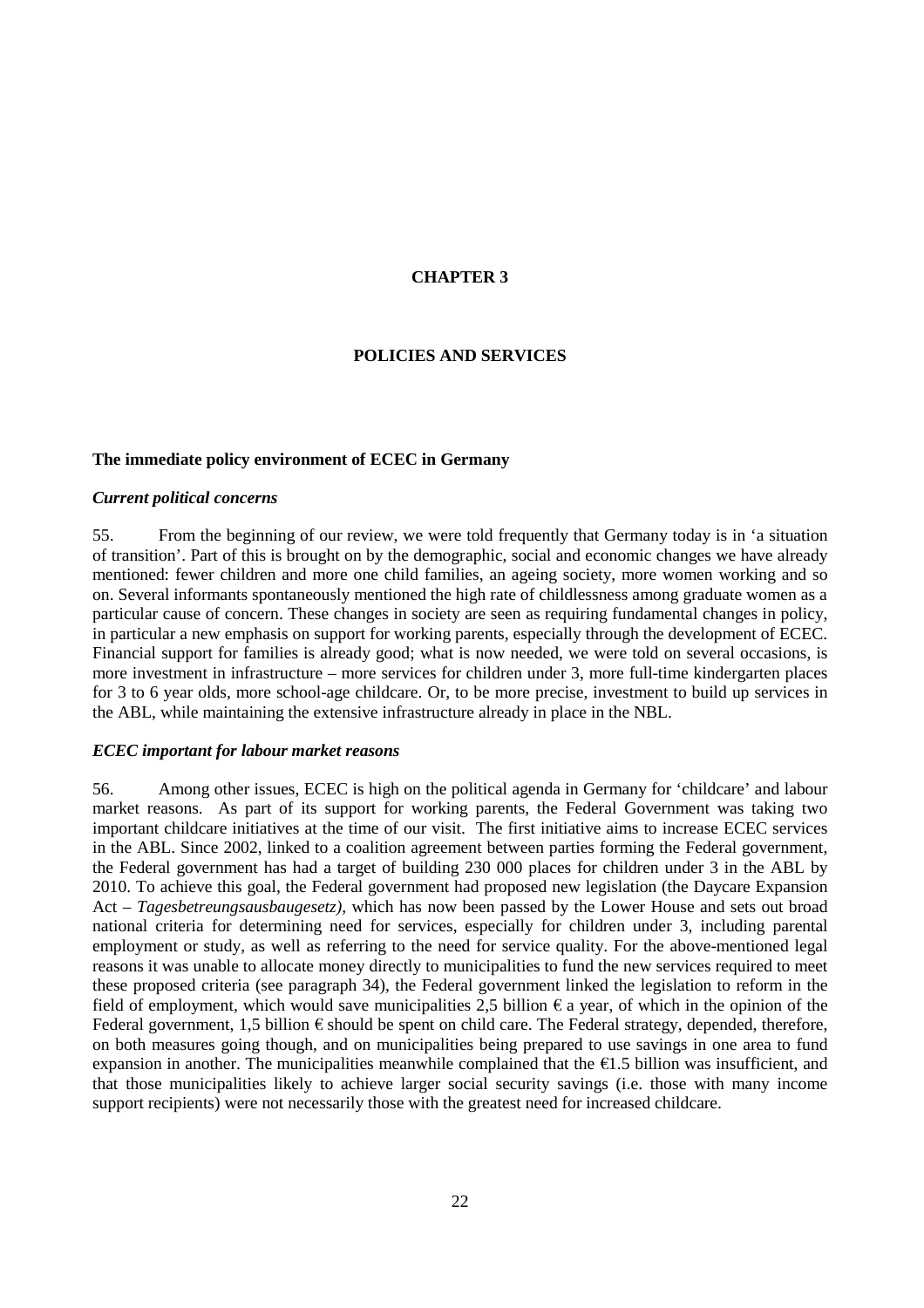57. The second Federal initiative was to stimulate the growth of All Day Schools which, among other possibilities, could provide for school-age childcare. Once again, though, the federal system introduced complexities. The €4 billion made available by the Federal government could only be used for capital investment *Länder* and municipalities would then have to pay for recurring running costs from their own resources. Both of these initiatives provide further illustration of the problems faced by the Federal government in attempting to stimulate ECEC.

# *ECEC important for educational reasons*

58. ECEC is also high on the policy agenda for educational reasons. Germany was jolted by its performance in the cross-national PISA study, finding itself in the lowest third of the 32 country league tables for all three basic skills assessed: reading competence, mathematical literacy and scientific literacy. Moreover, the results also indicated that the existing education system is failing to compensate children from socially disadvantaged or ethnic minority backgrounds.

59. PISA received high media coverage and has led to a heightened priority being given to improving German education. In this post-PISA context, the educational role of ECEC receives more attention, both generally and more specifically in relation to preparing children for compulsory schooling. Immediately after the publication of the PISA results, the Standing Conference of Education Ministers made a public statement which proposed measures in seven areas, two specifically focused on early years: improving language and literacy competence among pre-school children and improving the link between kindergarten and school. This has been followed up by all *Länder* preparing educational guidelines or plans for kindergartens (for children aged 3 to 6 years). Initially developed by the Youth Ministers Conference, the fundamental elements were brought together in an outline plan and then accepted and published by the Education Ministers Conference.

60. At around the same time, the report of a national group of experts on all aspects of education *(Forum Bildung)* also emphasised the need for comprehensive educational reform:

*Particular emphasis is placed [in this report] on formulating – at a national level – clearly defined educational goals for the early childhood sector, investing in support systems for transferring these goals into practice, conducting more research on early childhood issues, and debating the abolition of parental fees (Oberhuemer, 2004: 15).* 

This review of Germany, therefore, took place when the need for more and better ECEC services, especially in the Western part of Germany, was not in dispute. The question posed was how to achieve this goal, given the costs involved and the complexities of a devolved system based on the principles of federalism and subsidiarity.

# *Maternity and parental leave*

 $\overline{a}$ 

61. As in all European countries, Germany has well-established, statutory parental leave policies with a potential bearing on demand for and use of ECEC services. There is a period of maternity leave (6 weeks before birth and 8 weeks after, or 12 weeks if there is a multiple or premature birth) during which mothers receive, if applicable, maternity pay from public funds supplemented by an employer's allowance, which brings up their income to average annual earnings. After this period of leave, parents have the option of a period of parental leave (*Elternzeit)* lasting until 3 years after birth. Under Federal law, a 'child-rearing benefit' *(Erziehungsgeld)*, depending on income, may be paid during the first two years of this leave period and an additional child benefit (Kindergeld) is made for children up to the age of 18.10 Four *Länder*

 $10$ . This payment can be extended up to the age 27 years if the child is being trained or educated during this period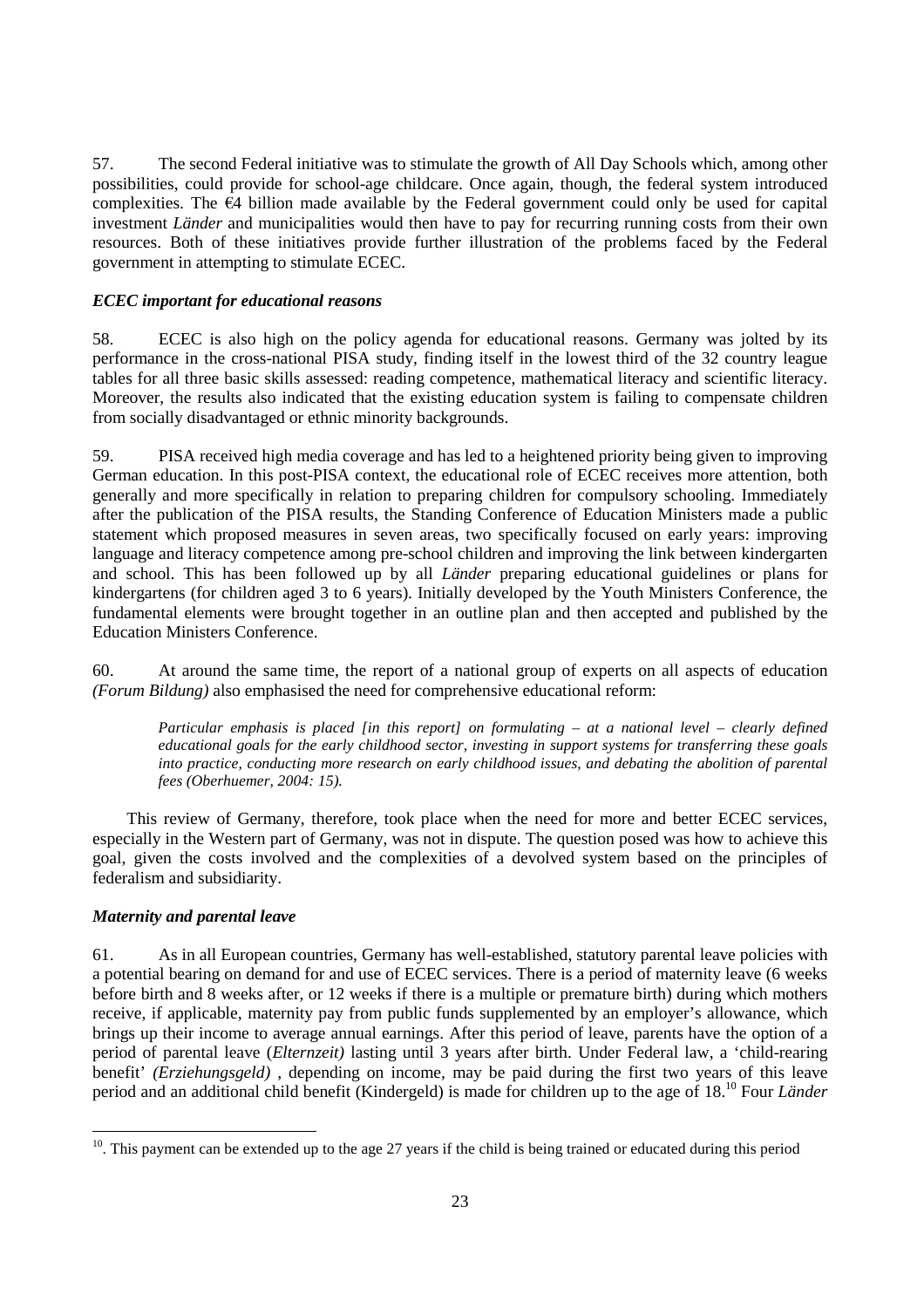(Baden-Württemberg, Bavaria, Saxony and Thuringia) continue payments of the *Erziehungsgeld* into the third year from their own funds: Baden-Württemberg for the whole of the year, Saxony for nine additional months, and Thuringia pays for six additional months (a kindergarten place is offered in Thuringia from the age of two-and-a-half years). In Bavaria, the child-rearing benefit is paid for 6 additional months for the first child and for up to 12 additional months for any further child.

62. Parental leave in Germany has two elements of flexibility. First, parents taking leave may work up to 30 hours per week, with a reduction of benefit paid. The wages earned in part time are taken into account when determining the child rearing benefit. Second, the third year of leave may be 'saved' with the consent of the employer and used at any time until the child is 8 years of age, for instance during the child's transition to school. As in most other countries, leave is taken, in practice, overwhelmingly by mothers, only about 2% of fathers using the entitlement. We do not have information about what proportion of mothers do take some period of leave or for how long. However, in 2001 just under a fifth of mothers with a child under 3 were on leave (49% of mothers were employed or taking leave – 31% employed, 18% on leave). As leave taking is usually higher the younger the age of the child, it seems likely that a substantial proportion of German women with very young children (i.e. under 18 months) are at home on leave.

63. Current parental leave policy was developed in West Germany before unification. A very different policy developed in the GDR, culminating in 1986 in 12 months of post-natal parental leave, paid at 90% of earnings, the so-called 'baby year'. At the end of this period, children entered ECEC services; leave policy and ECEC services were, therefore, closely linked. Following unification, however, the former GDR's leave policy was replaced by West Germany's leave policy, which was longer, less well paid and not coordinated with ECEC access.

# *Compulsory school age and school hours*

64. ECEC services are affected not only by leave entitlements but also by the structuring of compulsory school: these policies shape the age at which children enter and leave ECEC services. Compulsory school age is 6, which means that children who are 6 by the end of June start school in the next September; but many children in practice enter school well into their seventh year. Children can start earlier at the request of their parents, but this is rather uncommon accounting for only 6% of children. There has been some discussion of lowering school starting age, but we were told that this is no longer on the agenda.

65. Once started, children in the first two grades spend 23 hours a week in school, rising to 27 hours a week in third and fourth grade. The school day, therefore, is relatively short, and has been premised, at least in West Germany, on children going home for lunch and then doing homework and on the mother's presence for both of these activities. School-age childcare services are not only necessary for most working mothers, unless they can find part-time work that matches school hours, but may well occupy nearly as much time in the child's day as school itself. Homework – starting with about 30 minutes a day in the first grade – must also be accommodated.

# **The structure of ECEC services in East and West**

66. Centre-based ECEC services in both West and East Germany have been of three main kinds: centres for children under 3 years (*Krippen);* centres for children aged 3 to compulsory school transfer (6 years) (*Kindergarten);* and services providing school-age childcare (*Hort).* In the former GDR, these services were strictly separated: even if a *Krippe* and *Kindergarten* shared the same premises, they were run as separate centres with no contact between children or staff. *Krippen* and *Kindergärten* were the responsibility of different Ministries (health or education) and staff in all three services *(Krippen,*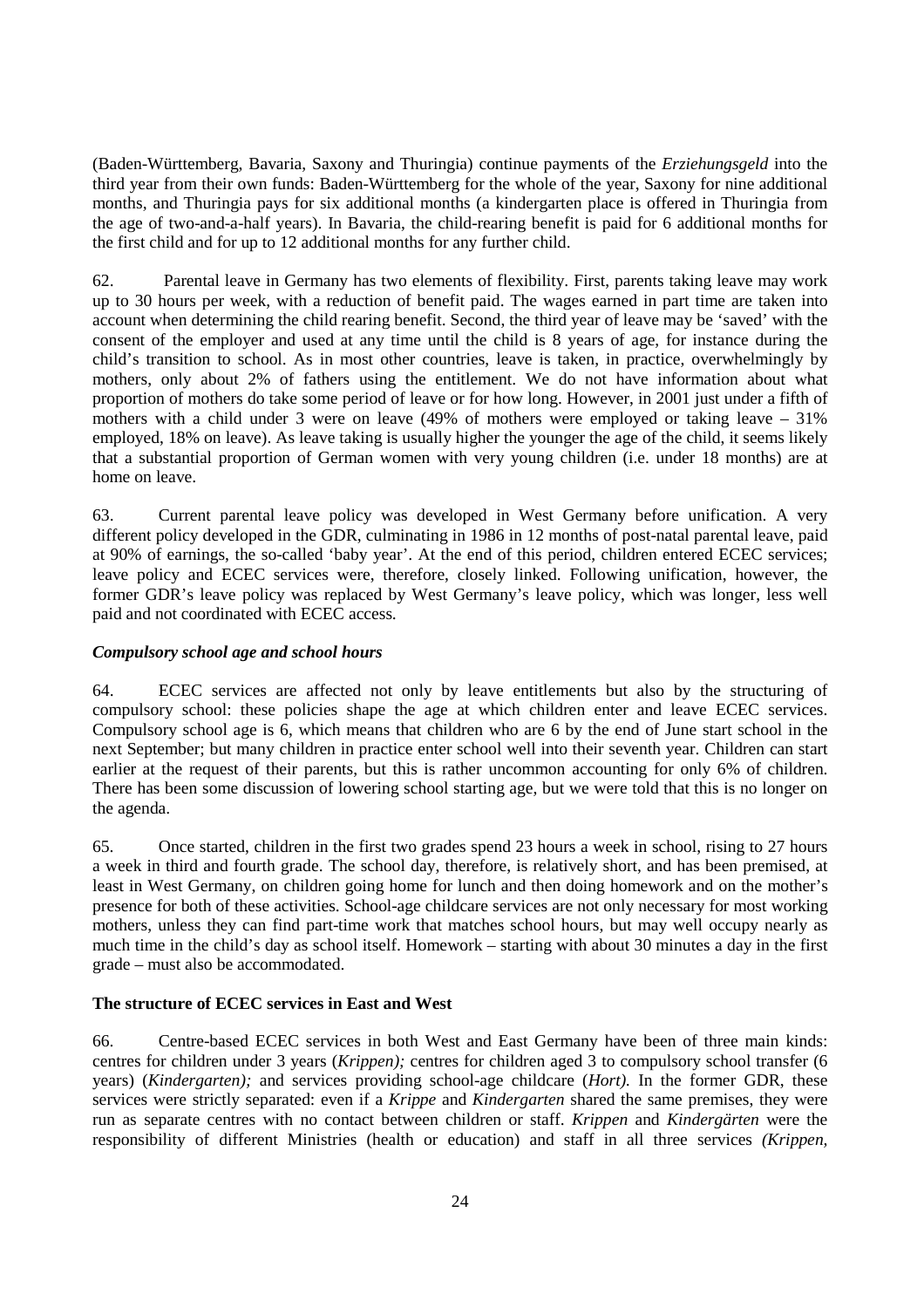*Kindergarten* and *Hort)* received a different specialised training. However, as we shall discuss further, the contact between *Kindergarten*, primary school and *Hort* was close (all being under the Ministry of Education), with *Hort* pedagogues being competent to supervise homework, and even able to teach certain subjects in the primary school.

67. Since unification, the separation in the NBL between *Krippe* and *Kindergarten* has broken down, as today most centres are run as 'mixed age services' for children under and over 3, often including some provision for school-age children. We visited three centres which had previously been divided but were now run as 'age-integrated' services. In contrast, the relationship between the primary school and *Hort* has weakened somewhat, as with *Hort* pedagogues now coming under a different ministry, equivalences and competencies are no longer as easily recognised by the school system. Yet, as the *Hort* in the NBL are quite often located within schools (in Thuringia under the Ministry of Education), close co-operation between the school and the *Hort* continues to exist.

68. Before unification, centre-based services differed in three main ways between East and West. First, levels of provision were far higher in the East, a point to which we will return. Second, services in the East were explicitly geared to working parents and therefore open on an all day basis; by contrast, in the West, significant levels of *Krippen, Hort* and all day *Kindergartens* were only found in larger cities. The most common service in the West, the kindergarten, was usually a part-time service, with children attending up to 4 hours a day and with no lunch provision (see Box 1 for examples). Indeed, the legal entitlement to a kindergarten place for children aged 3 to 6 years that was introduced in 1996, was specifically for a part-time place. Third, *Hort* provision in the West, where it existed, was mostly separate from the school.

# *A merging of the traditions*

 $\overline{a}$ 

69. With changing conditions, developments in the West are moving ECEC services there closer to the pattern found in the East. The emphasis is on developing services that will meet the needs of working parents: provision for children under 3, *Kindergartens* with longer opening hours; school-age childcare, with a tendency to move the *Hort* into the school as part of the All Day School initiative. An example of this diversification process was provided by one *Land* we visited, which set out the range of groups now found in its *Kindergärten:* 

- Half day groups open either morning or afternoon, up to 4 hours per day  $-2\%$  of groups (this was the 'traditional' kindergarten form in much of Western Germany and here, as elsewhere is fast disappearing);
- Open morning (4 hours) and afternoon (2-3 hours), but closed at lunchtime  $-45\%$  of groups (and also reducing);
- Extended opening in the morning for at least 6 hours, sometimes offering a meal at lunchtime 28% and increasing;
- All day groups, open without a break for  $7-10$  hours with lunch  $-5\%$  and rising.

Furthermore, there are 'mixed age groups' (i.e. taking children under and over 3 to 6 but also for children from 3 to 10) and 'integrative groups' in which children with and without disabilities are together.

70. Services in the ABL, therefore, increasingly offer longer opening hours or provide for wider age groups of children (see Box 1 for examples). There has been a large reduction in the number of centres just for under 3s (*Krippen)*, with the number of places more than halving between 1990 and 1998 (from 28,200 to 12,300). This has been matched by a large increase in mixed-age centres<sup>11</sup>. The development of All Day

<sup>&</sup>lt;sup>11</sup> There have always been some mixed-age centres in the ABL. Nordrhein-Westfalen, the most populous State in Germany, for many years supported the development of this form of ECEC centre.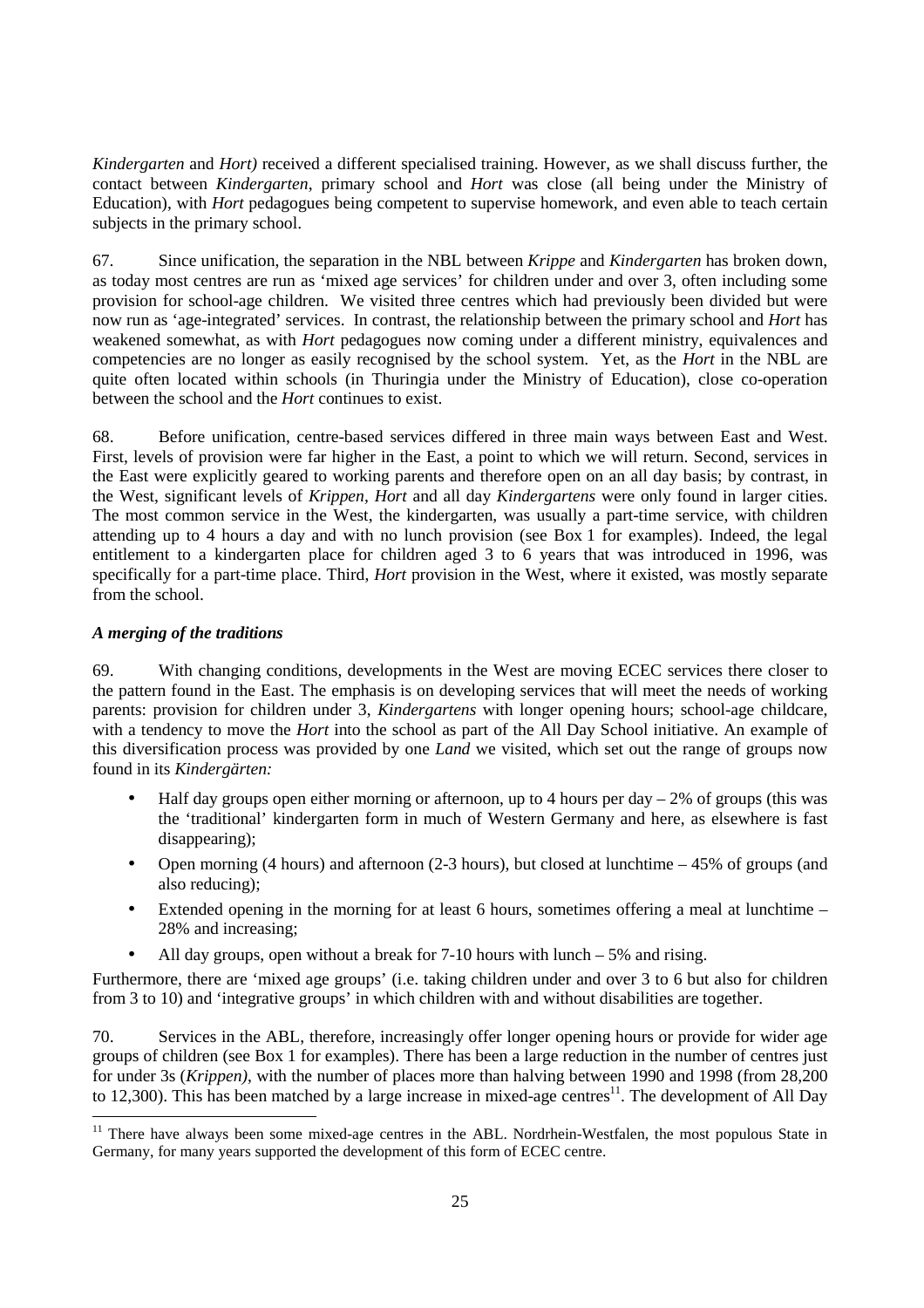Schools in the ABL (see Chapter 2) also means that an increasing proportion of after-school provision in the West will take place in schools, which can offer the service more cheaply than *Hort* provided away from the school. A term that is increasingly used is *Kindertagesstätte*, applied to centres which provide a wider range of provision than the traditional part-time *Kindergarten.* 

#### *Family day care services*

71. In addition to these centre-based services, there are also family day care services, termed *Tagesmütter* (day mother), who provide in their own homes care for children. Before unification, this form of provision was found only in the West but has since appeared in the East, often undertaken by centrebased workers who lost their jobs when many centres in the NBL had to be closed because of declining numbers of children after unification. However, family day care still remains much less common in the East than the West (whether this is simply because there are far more centres in the East or because parents in the NBL have developed a preference for centre-based services or the tradition based upon the services is unclear).

#### **Box 1: The range of ECEC services**

In one western Land, we visited a church-run kindergarten typical of the part-time model that has predominated in this part of Germany. It offered parents a range of hours, in the morning and afternoon, but the longest was from 7 am to 1 pm (a recent development), and children could not stay for lunch. The head told us that about a third of the children attended morning and afternoon session, but that parents (usually mothers) had to take them home for lunch. The kindergarten parents had requested all day opening, and though supported by the provider (the local parish), the municipality had declined to provide the necessary funding.

In contrast, two other church-run kindergartens that we visited, in another *Land*, were now both providing all day places (from 7 am to 5 pm in one case and 7.15 am to 4.30 pm in another), both as a result of parental demand. However, neither provided for children under 3. In the second case, a kindergarten serving a village and its rural surrounds, we were told by the leader that there was no need for provision for under 3s; parents, she thought, did not expect the kindergarten to provide places but expected to make their own arrangements. For those who did want a centre-based service, the nearest service was 12 kilometres away and that centre offered only 6 places for children under 3.

By further contrast, in a large city that we visited, a *Kndertagesstätte* provided by the local authority combined services for children under and over 3 years, including school-age childcare, with all day opening hours. There were 'mixed age' groups for children from 4 months to 6 years, as well as groups for children between 3 and 6 years. The centre was open from 7.30 am to 5 pm, with the possibility of opening and closing half an hour later if needed by parents.

All three centres for children under 6 years that we visited in the eastern part of Germany took children under and over 3 and were open all day; One also provided school-age childcare (while a second provided 'open' recreation services for older children). More typical of this part of Germany, we also visited a *Hort*, which was situated in and served a primary school.

#### **Provision, providers and access**

## *Differences in provision between East and West*

72. Before unification, levels of provision of ECEC services differed greatly between the West and East. While kindergarten places in the West had risen to 70% of the 3 to 6 year-old population by 1989, in the East there was almost complete coverage and all places were available on a full-day basis. The West had places for less than 5% (*Krippe* and *tagesmutter)* for children under 3 years, and these were largely in West Berlin, Hamburg and Munich, compared to 56% coverage in the GDR (linked to the one year postnatal leave entitlement, this meant practically full coverage for children from 12 months upwards). The same situation applied in school-age childcare: places for about 6% of children in the West, and for all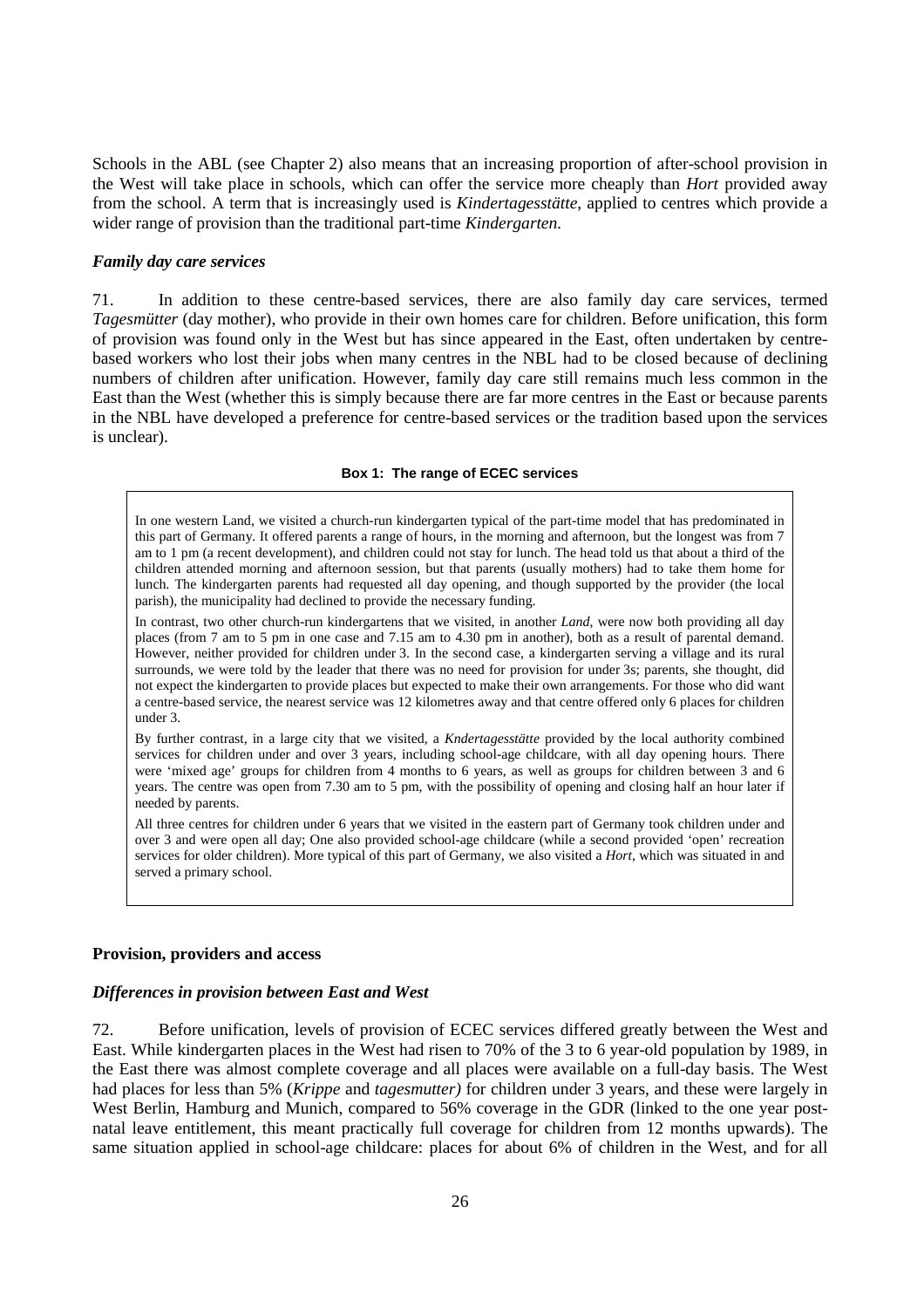children needing them in the East. In short, the West had some of the lowest levels of provision in Western Europe while the East had levels found elsewhere only in the Nordic countries. Moreover while there was considerable ambivalence about all-day ECEC services in the West*,* services were widely accepted and valued in the East.

73. After unification, there was a large fall of places in the NBL, as parental employment and numbers of children fell reducing demand. The situation might well have been worse without special Federal funding to support ECEC services in the NBL, a sum of half a billion euros which provided a substantial subsidy to local authorities. Today the situation has stabilised after the initial post-unification drop in places, while the falling child population has ensured that the coverage rate has remained constant or even increased. At the same time, there was some increase in provision during the 1990s in the ABL, especially in *Kindergarten* places stimulated by the entitlement to a part-time place introduced in 1996.

74. Today, however, there still remains a striking difference in provision of centre-based places between the NBL and the ABL (see Box 2 for specific examples), a difference that always has to be borne in mind when considering levels of provision for the country overall. National data often hide large local differences:

- **Places for children under 3 (2002)**: ABL = 2.7% (from 2.2% in 1994); NBL= 36.9% (from 41%); *Germany = 8.5% (6.3% in 1994)*
- **Places for children 3-6 (2002):** ABL= 88% (from 73% in 1994); NBL=105% (from 96%); *Germany* = *89.8% (77.2% in 1994)*

Of which, proportion available on a full-day basis: ABL=24.2%; NBL=98.2%; *Germany=36,4%* 

**Places for children 6-10 (2002)**: ABL=6.4% (from 5.1% in 1994); NBL=67.6% (from 58.2%); *Germany = 14.2%*

These figures are for places and in centre-based services, and do not include family day care. It should be emphasised also that there are no regular or comparable statistics on the use of services. Data does not exist that would facilitate a nationwide comparison, or the characteristics of users and non-users (see section on data collection in Chapter 4 below).

#### **Box 2: Provision and providers in 5 Länder**

**Baden-Württemberg (ABL):** Population – 10.7 million. ECEC services are the responsibility of the Ministry of Social Affairs.

Places for children (2002): under 3 years =  $2.3\%$ ; 3 to 6 years =  $103.7\%$ ; 6 to 10 years =  $4.8\%$ 

Just over half of all places (56%) are run by voluntary providers, most of which (86%) are church run.

**Brandenburg (NBL):** Population - 2.6 million. ECEC services are the responsibility of the Ministry for Education, Youth and Sport.

Places for children (2002): under 3 years =  $44.8\%$ ; 3 to 6 years =  $96.8\%$ ; 6 to 10 years =  $72\%$ . All services are available at hours as needed, mostly all day.

Less than one-third of services (30%) are run by voluntary providers

**Nordrhein-Westfalen (ABL):** Population – 18 million. ECEC are the responsibility of the Ministry of School, Youth and Children.

Places for children  $(2002)^{12}$ : under 3 years =2.1%; 3 to 6 years =99%; 6 to 10 years =5.6%. Just over a quarter of places are in a service open at least 8½ hours a day.

 $\overline{a}$ 

<sup>&</sup>lt;sup>12</sup> Federal Statistics Office. Official Statistics 2002, corrected version.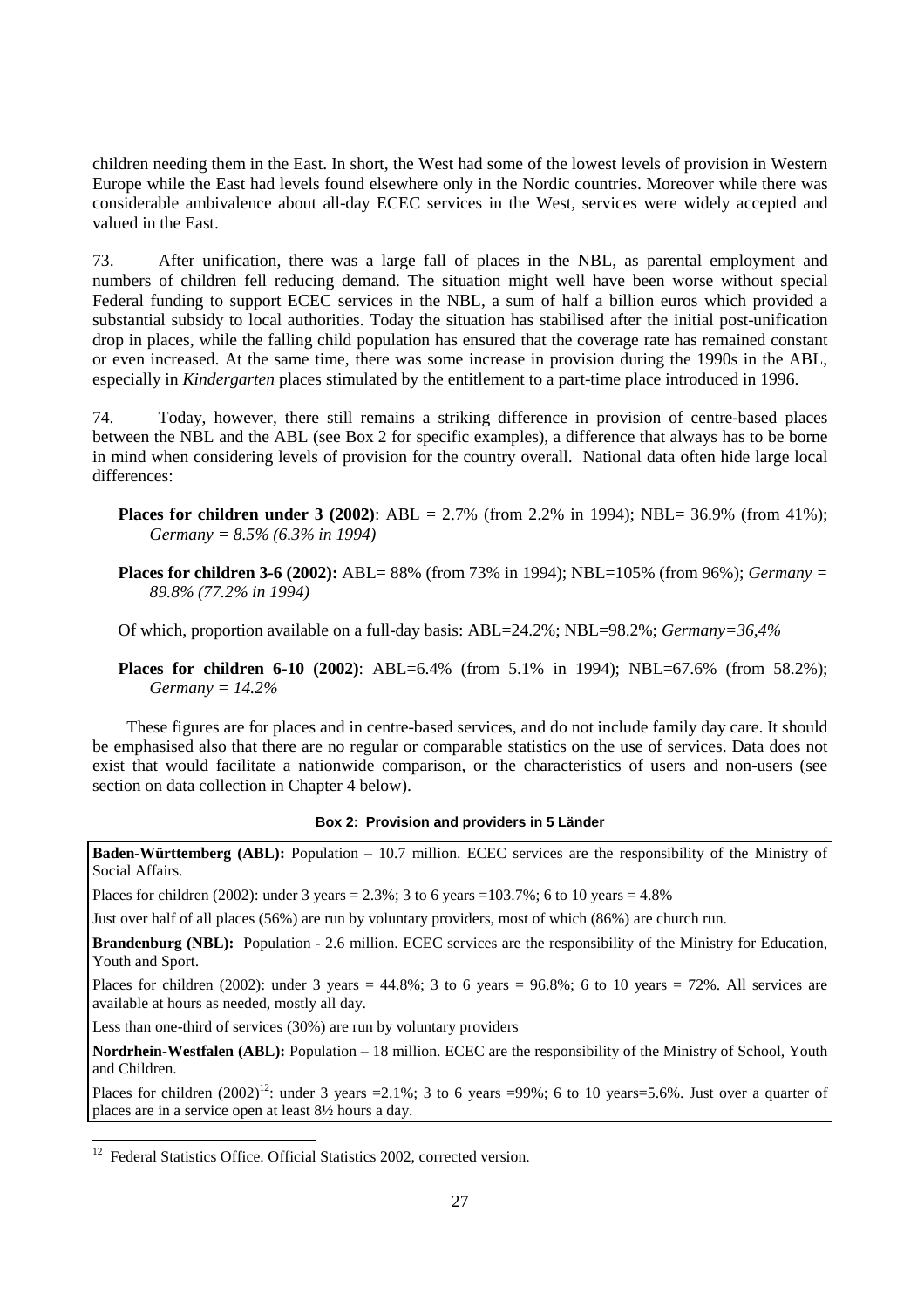Three-quarters of services are run by voluntary providers of which the Catholic and the Protestant churches are the main providers accounting for half of all services in the land.

**Rheinland-Pfalz (ABL):** Population - 4 million. ECEC services are the responsibility of the Ministry of Education, Women and Youth.

Places for children (2002): under 3 years =2.7%; 3 to 6 years =105.7%; 6 to 10 years=4.7%. Just under a quarter of the places are in a service open at least 8½ hours a day.

Just over half of services are run by voluntary providers, the rest by local authorities.

**Thüringen (NBL):** Population – 2.5 million. ECEC services are the responsibility of the Ministry of Social Affairs, family and Health.

Places for children (2002): under 3 years =22.4%; 3 to 6 years =126.3%<sup>13</sup>; 6 to 10 years=52.6%. All services open at least 10 hours a day.

Just over half (55%) of services are run by voluntary providers.

75. One consequence of the very different levels in provision between the ABL and the NBL is that working parents have greater difficulty finding an ECEC place with sufficient opening hours in the former than in the latter. This was confirmed in the services we visited, especially for children under 3; services in the West had substantial waiting lists, while those in the East could offer places on demand (or else, if not available in a particular centre, places were available in other services in the same municipality). The additional provision in the NBL is also reflected in enhanced entitlements. In Brandenburg, for example, the right to a *Kindergarten* place has been extended to at least 6 hours a day; while in Thüringen, there is an entitlement to an ECEC place from  $2\frac{1}{2}$  years of age<sup>14</sup> (rather than 3 years) and to a full-day place.

# *Who are the providers of services?*

 $\overline{a}$ 

76. As already discussed in Chapter 2, historically, voluntary organisations have been highly committed to work in this field. In the ABL, this means that in 1998 almost two-thirds (60.6%) of kindergarten places and almost half (47.4) of places for children under 3 are offered by voluntary providers (freie Träger), while local authorities provide almost two-thirds (59.9%) of Hort places. The main voluntary providers are churches – Catholic or Protestant – making Germany unique, at least within Europe, in the major role that religious bodies play in the provision of ECEC services. Church-run services are usually open to any family; but where there are insufficient places to meet demand, priority will usually be given to the children of church members who pay a church tax.

77. In the NBL, with its very different history, the public sector was the main provider (*öffentliche Träger)* in 1998, with about two thirds of places for children under 3 and from 3 to 6, and 86% of places in *Horte*. This figure, however, will have fallen since 1998, as most Länder and local authorities have encouraged a move to private providers. In one town we visited, for example, seven centres had been transferred by the local authority from its direct control to that of a non-profit company in which, however, the local authority retained a controlling interest. This town was situated in the *Land* of Thüringen, where the role of voluntary providers in ECEC centres has increased from 5% in 1991 to 55% in 2004. On the other hand the *Land* of Brandenburg has placed more emphasis on public provision of services, most services continuing to be provided by the municipalities.

 $13$  Thuringia's laws provide for a legal right from the age of 2. The additional provision of half a year accounts for the apparent "surplus".

 $14$  Thüringen pays for an additional 6 months of parental leave, i.e. from the end of the period paid by the federal government at 2 years to when a child is 2½ years when the full-day *kindergarten* entitlement begins, thus providing a close linkage between the two policies.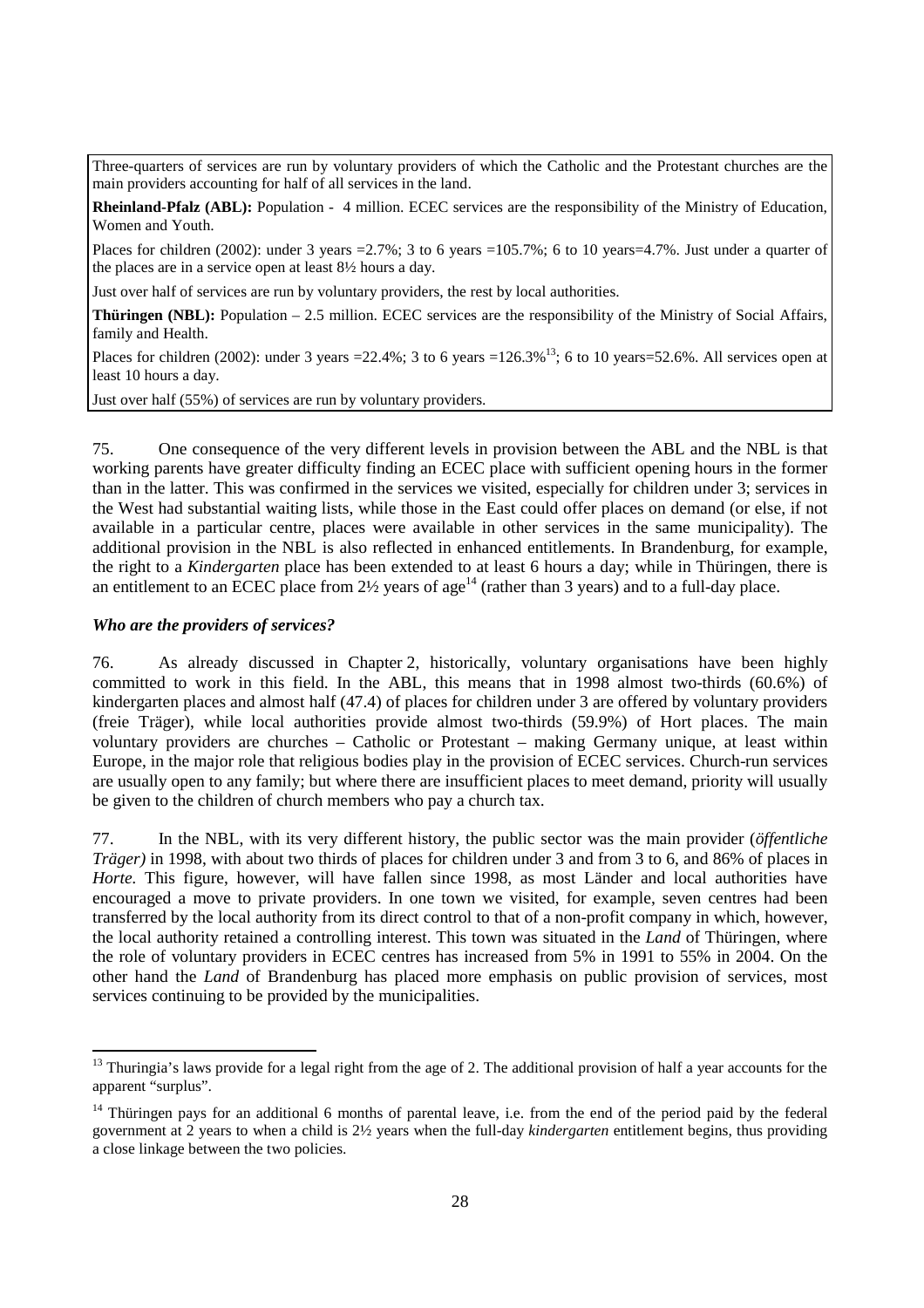78. Three other types of provider should be noted to round off this section. First, there are a number of ECEC services run by parent groups – parent initiatives (*Elterninitiative*). We visited an example of this type of service that provided places for 50 children from 12 months to 12 years. While the workforce were paid employees, as in any other ECEC service, parents were expected to contribute some time to help in the centre in various ways and the centre was managed by a committee elected by and drawn from parents.

79. Second, there are some ECEC services provided by employers for members of their workforce, though this is not very common. We visited a centre in the ABL run and financed by a textile company, located in the grounds of a factory employing 400 workers. The centre had places for 18 children from 2 to 6 years of age, and was provided free of charge to staff. In fact demand for the centre was less than the places available (because, it was explained, most parents prefer to make arrangements where they live and/or with relatives), so some places were used by an adjoining company.

80. Finally, there appear to be only a few 'for profit' private services (*privat-gewerbliche Träger) –*  with little influence on the overall system.

# **Funding of services**

 $\overline{a}$ 

81. Like many aspects of ECEC services in Germany, it is possible to give a broad overall picture of funding - but any attempt to present a more detailed picture becomes embroiled with the complexities of a system in which 16 *Länder* are each responsible for funding arrangements in their own territory. This means, in effect, 16 arrangements, some of them quite at odds with each other. This makes it difficult to get a clear picture of funding. As one expert on the labyrinthine funding system put it, "there is no German funding system!"

82. The broad picture is as follows: unlike most other European countries, the Federation, due to the allocation of authority, has no direct role in the basic funding of ECEC services. This means that funding of running costs comes from four sources: *Länder*; municipalities (local government); providers and parents. In case the local authority is the provider, it has to add the provider's share. Broadly speaking (but only as a figure averaged out across all 16 *Länder*), the first two pay 75-80% of costs, parents around 14%<sup>15</sup> and *freie Träger* the remainder<sup>16</sup>. The providers' share, however, is decreasing because they have hardly any revenues of their own. Church tax, for example, is on the decline. Overall, the principle is that parents should contribute to all services, including *Kindergarten* for 3 to 6 year olds which is an entitlement. Parental fees, however, are related to income, so low income families may not have to pay fees, and usually to the number of children from a family attending a service (i.e. fees are reduced for second or subsequent children). However, we were informed on at least two occasions that even with fee reductions, some low-income and immigrant families hesitate to send their children to kindergarten. Whether this is due to financial or other reasons was not made clear. It seems that there is little research on the issue.

83. To gain public funding, an ECEC centre has both to be licensed by the *Land* youth welfare office (*Landesjugendamt),* as meeting the *Land's* standards for ECEC services, and be accepted as part of the plan for local services drawn up each year by the municipal youth welfare office (*Kreisjugendamt* or *Jugendamt*). One of the services we visited, a parent initiative, was in the difficult position of not being accepted into the plan of its local youth welfare office, possibly because the office had insufficient funding.

<sup>&</sup>lt;sup>15</sup> Federal law stipulates that "attendance contributions or fees *may* be set" (emphasis added), which suggests that parental payments are not to be considered a general obligation. However, parents are charged a fee in all parts of Germany.

<sup>&</sup>lt;sup>16</sup> The actual costs of ECEC services cannot be currently determined because official statistics do not include the contribution to costs made by private providers.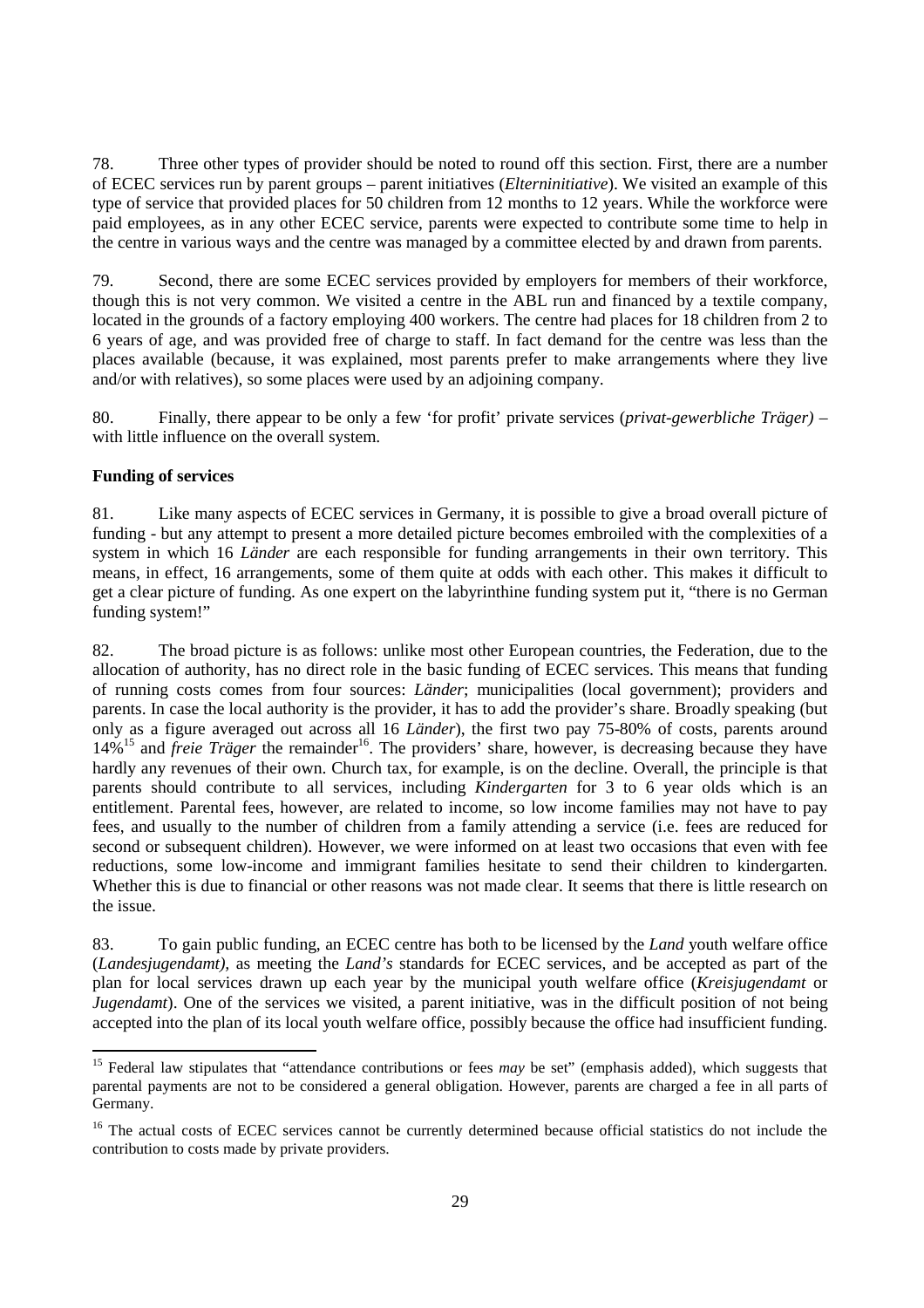The parents and staff at this centre considered themselves fortunate that they had received for some time now a direct grant from their local authority – but recognised that this grant could be taken away at any time, so leaving the centre very insecure.

84. Within this broad picture, each *Land* has its own funding formula. Box 3 gives examples of the variations in the five *Länder* we visited. One of the most obvious differences is in the amount paid by municipalities (varying from 30% to 83%) and parents (from about 10% of total running costs to  $20\%$ ), an amount which varies widely between *Länder* and also between the type of services (with costs for services for children under 3 years of age being substantially higher than for older children). In some *Länder* (e.g. Nordrhein-Westfalen), parental fees are regulated by the Land government, whilst elsewhere the amount parents pay can vary from municipality to municipality and even within one municipality (e.g. Baden-Württemberg).

85. Within this complex system, changes are occurring – though again at different rates in different places. The German system is broadly based on supply funding to centres, but there is some movement towards a more demand-side approach. One *Land*, Hamburg, has taken the demand-side approach further by recently introducing a voucher system based on several eligibility criteria.

#### **Box 3: Funding and costs of ECEC services**

**Baden-Württemberg -** Distribution of costs for children 3-6: Land funds nurseries and mixed age facilities within the framework of the Financial Equalisation Act from 2004 with  $\epsilon$ 394 m p.a.; local authorities = 83%; voluntary providers = 7%; parents = 10% (see paragraph 82 for explanation of distribution of costs between the Land and local authorities).

*Parental fees* (set by each municipality) for children 3 to 6 years: In municipality  $A = \epsilon$ 73 for first child, discounts for subsequent children up to€0. Children below three and all-day care: €0 to 150 per month. Contributions in accordance with care time and number of children in the family. (Half-day nursery)

**Brandenburg** - Distribution of costs for children 3-6 years. Land funds local authorities (in 2002 the amount was €128,845,554), about 27% of total. Local authorities sponsor each supervised child up to 84% of staff costs; these are about 50% of costs (incl. the 27% from Land, thus own share is 23%). Parents with about 15% of costs and providers below 5%. Municipalities bear remainder of costs (in accordance with appraisal of demand situation). Parental contributions are decided upon and collected by the provider within the legal framework.

*Parental fees*: children under 3 years =  $\epsilon$ 13 to  $\epsilon$ 190/month; children 3 to 6 years (full day care) =  $\epsilon$ 13 to  $\epsilon$ 160/month. These are usual parental contributions – however, higher contributions are often levied.

**Nordrhein-Westfalen** - Distribution of costs: Land = 30%; local authority = 30%; voluntary providers = 21% (but less for parent initiatives and other less well funded organisations); parents = 19%. (in fact 13.5%; difference shared between Land and local authorities)

*Parental fees*: children under  $3 =$  no payment to  $\epsilon$ 313/month (depending on income); 3 to 6 years = no payment to  $\text{\textsterling}151/month + \text{\textsterling}84/month$  for full-day; 6 to 10 years = no payment to  $\text{\textsterling}151$ 

**Rheinland-Pfalz** - Distribution of costs for children 3-6: Land  $= 27.5-32.5\%$ ; voluntary providers  $= 10-12.5\%$ ; public providers  $= 12.5-15\%$ ; parents  $= 17.5\%$  maximum; local authority  $=$  remainder. For children under 3 and from 6-10 years: Land = 35%; voluntary providers or public provider =  $10\%$ ; parents = contributions according to no. of children and income; local authority = remainder

*Parental fees*: children 3 to 6 years = Land average ca. €80 for part-time or €150 for full-day care (as of summer 2004), discounts for subsequent children and, as a rule, no fees levied for 4th child and up. For children below 3 and between 6 and 10: no. of children and income-related contributions (from  $\epsilon$ 46 to more than  $\epsilon$ 400 per month.

**Thüringen -** Distribution of costs: Land =  $30 - 35\%$ ; parents =  $15{\text -}20\%$ ; local authority and voluntary providers =  $50$ – 55% (provider contribution agreed with each local authority)

*Parental fees*: children 3 to 6 years = €85/ month on average. Price depends on hours attended, family income and number of children from family attending.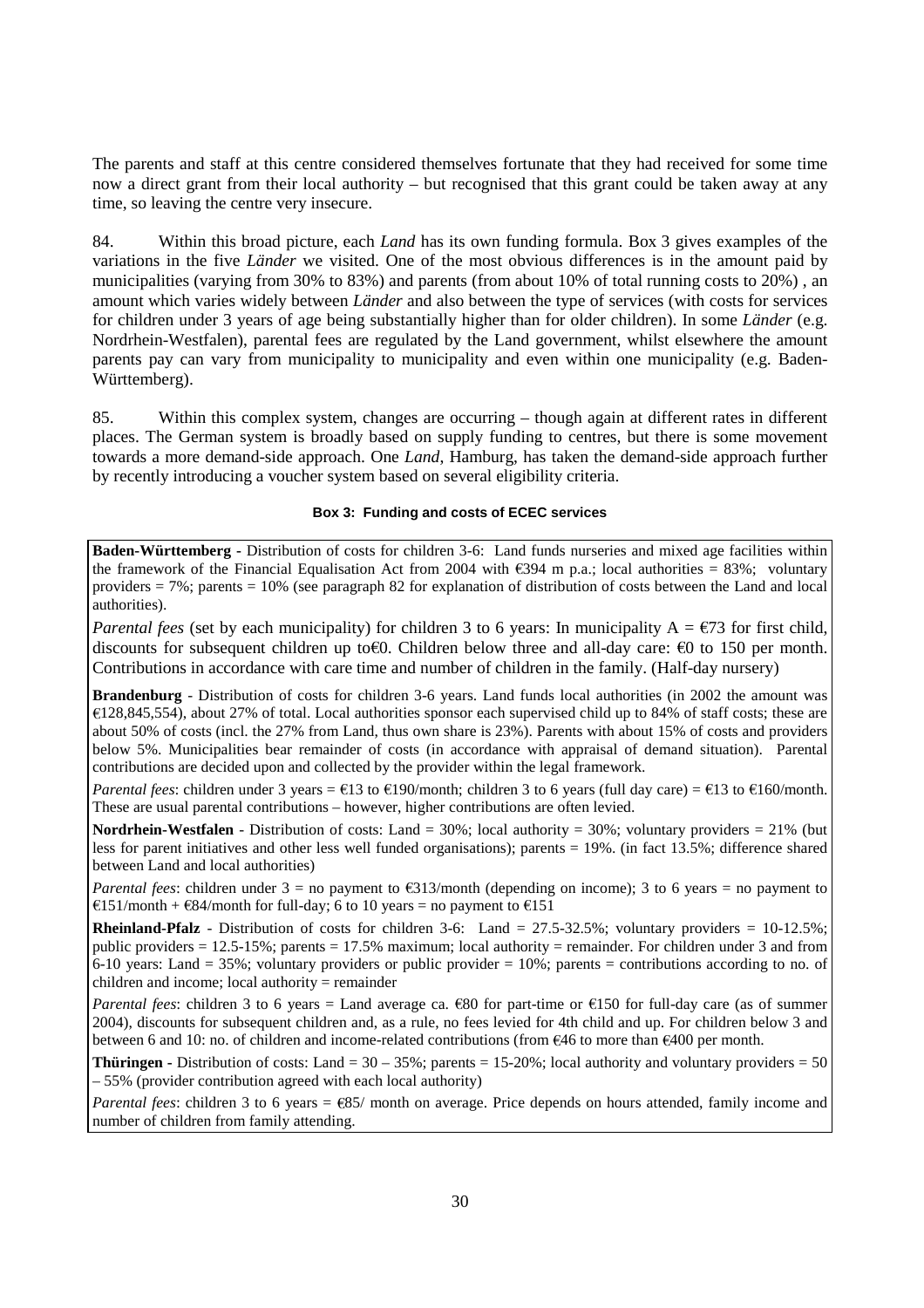# **The workforce**

86. The main part of the workforce in centre-based early childhood services in Germany is provided by a particular occupation: the *Erzieherinnen.* Other types of worker are also found in the range of ECEC services, and we discuss them later. But we begin by discussing this 'core' worker who makes up well over half of the workforce.

# *The Erzieherinnen*

87. The name *Erzieherin* derives from the German term E*rziehung* – upbringing – and the term might best be translated as social pedagogue, both to emphasise the discipline with which workers identify and to distinguish them from 'teachers', a term associated with school and a very different type of relationship with children focused on the transmission of certain types of knowledge (see the discussion on social pedagogy in Chapter 2). Today, *Erzieherinnen* may work as social pedagogues with children and young people in a range of services, not only all types of ECEC services, but also for example in residential care work and various forms of youth work. It is therefore a broad, generic training and occupation, although 40 years ago the term *Erzieherin* was limited to a narrower training for work in residential child and youth care. It was only in the 1970s that a range of occupations and trainings were brought together to create the current integrated and wide-ranging training and occupation – and then only in the West; as we shall discus later, the former GDR followed a different and more specialised approach to the workforce in its ECEC services.

## *A relatively low level of training*

88. Despite being a broad occupation, the training of *Erzieherinnen* is at a relatively low level in the German system of further and higher education. Training takes place at colleges specialising in this field of work – the *Fachschule für Sozialpädagogik* (roughly translated as technical college for social pedagogy). This is below the tertiary level of education, the *Fachschule being* separated from *Fachhochschule*  (polytechnics or higher education institutions for applied science) and universities (where school teachers are trained). There is, therefore, a considerable gap between the training of *Erzieherinnen* and both the training of other professionals working with children (not only teachers but also those educated in higher education institutions as *Sozialpädagogen,* a profession of social pedagogue discussed below) and the world of research. A further consequence is that because the field of early childhood pedagogy is relegated to a low level in the further and higher education system, it has little representation in higher levels, with only five professors of early childhood in the whole university system and a small pool of specialist researchers, a point to which we shall return.

# *Lower secondary certificate plus 4 years*

 $\overline{a}$ 

89. Students training to be *Erzieherinnen* will start college at 17 or 18, and will mostly come with a lower school qualification, the intermediate leaving certificate, having studied at the lower secondary stage at a type of school which emphasises vocational rather than academic education<sup>17</sup>. The training period is generally 4 years. Mostly this has consisted of gaining an initial year's experience working in a kindergarten or some other form of service, which involves leaving school at the end of grade 9; followed by two years at college; then concluded by a year's 'internship', where the student spends a year working

 $17$  After a common system of schooling up to the end of grade 4, German schooling divides into four main types; the more academically-oriented *Gymnasium (which accounted for 30% of grade 8 pupils in 2001)*, which leads towards tertiary education; the more vocationally-oriented *Hauptschule (23%)* andR*ealschule (24%)* which leads towards vocational further education in *Fachschulen;* and a fourth type of school – *Gesamtschule (9%) –* which integrates academic and vocational approaches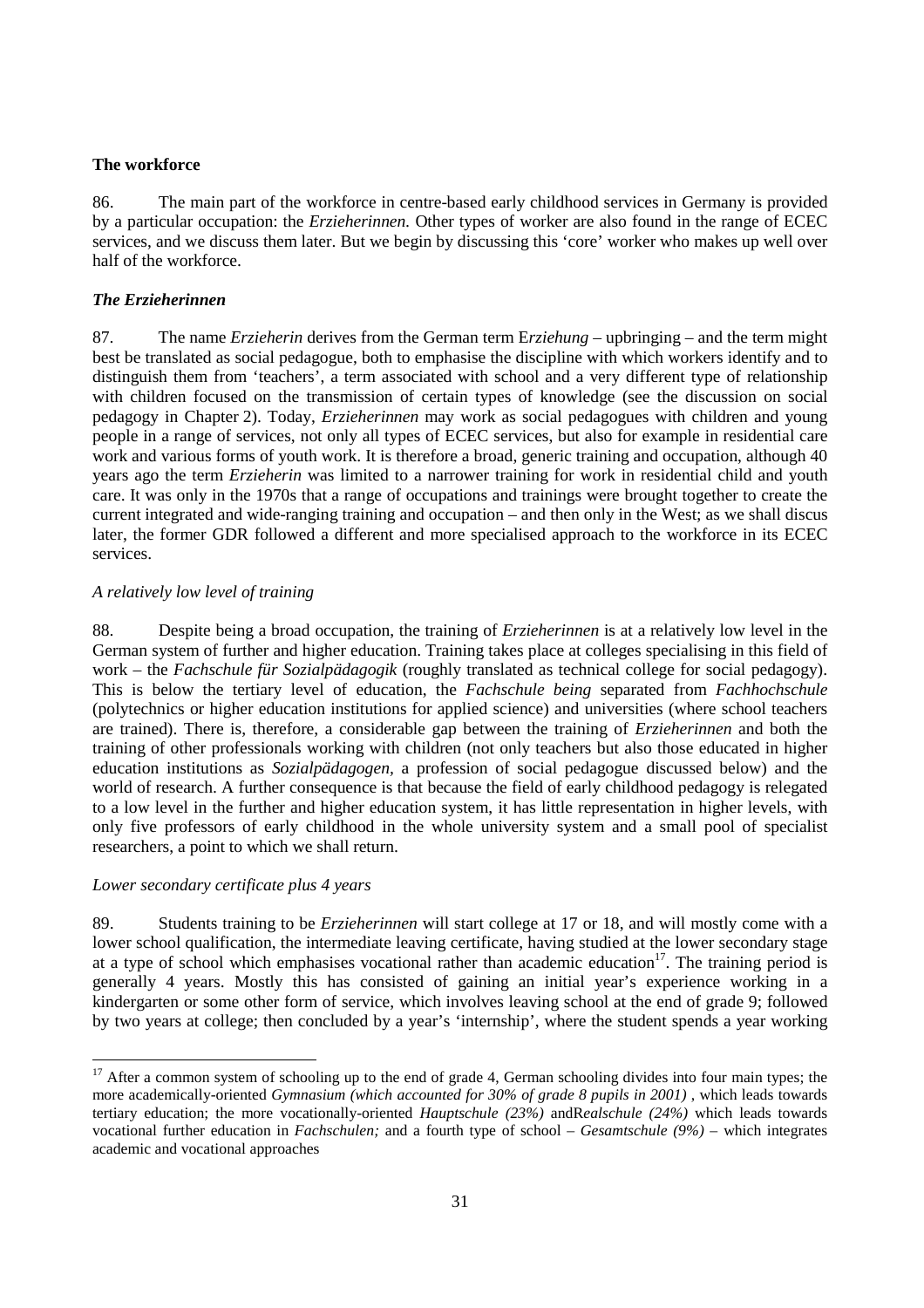in a service under some degree of supervision. Although training requirements are, again, defined by each *Land*, some conformity has been achieved by a common frame for training the *Rahmenvereinbarung über Fachschulen* agreed by the Standing Conference of Education Ministers (see Chapter 2) in 2002.

# *Some modest pilot reforms*

90. Some *Länder* are currently making changes to this training format, though in only two cases (Berlin and Brandenburg) is there any proposal to introduce a training course at a higher education level (*Fachhochschule),* and then what was being proposed were pilot courses rather than a general reform. Two of the five other *Länder* that we visited were introducing more modest changes. In Rheinland-Pfalz, from August 2004, the initial 1 year of experience has been replaced by students completing a 2 year course at school, as a social assistant; this means they will start their college course social education somewhat later (at 18) and with a higher school qualification. The three-year training with two years at school and a subsequent year of internship has not been changed. The Fachschule Sozialpädagogik curriculum now features modules (doing without subject-related lessons) and has thus been adapted to the job requirements. In Baden-Württemberg, again from later this year, the previous 2 year period at college followed by the 1 year internship will be replaced by 3 years of college, including longer periods of practice.

## *Erzieherin earnings*

91. The *Erzieherinnen* accounted for nearly two-thirds of the workforce (62%) in all ECEC services in Germany in 1998, followed by *Kinderpflegerinnen* (11%) (see paragraph 96), staff without any relevant education (8%), other social and educational professionals (10%, including 3% social pedagogues) and students gaining experience and practice (6%). However within these national figures, there were substantial differences between the ABL and NBL, the latter having a higher proportion of E*rzieherinnen* (79% compared to 58%) and consequently fewer assistants, trainees and staff with no qualifications.

92. *Erzieherinnen* earn around the average wage, which is roughly in line with the earnings of other occupations with a similar level of education. After completing training and with three years of experience, an *Erzieherin* would normally earn around €1363/month, rising to €1793/month at age 33 and €1924 at age 45 (figures are for the end of 2003). The last increment is awarded at age 41. Promotion prospects are limited, usually confined to becoming the leader of a centre. The highest pay rate as a leader, only likely in a large centre, is €2738 at age 33 rising to €3085 at 45. By comparison, school teachers are usually to be found on this higher pay scale, and further benefit from lower social insurance contributions as they are treated as having 'lifetime tenure'.

### *The downgrading of the former GDR training system*

93. This way of structuring the workforce and its training - that is based on a generic approach qualifying workers for employment in a wide range of settings and across a wide age range - is very different to the system that prevailed in the former GDR, which was swept away after unification. Then occupations and training were more tightly drawn, focused on particular age groups and settings. Separate training for the different work profiles existed: for professionals in services for children under 3; in services for children aged 3 to 6; and for school-age childcare services with children from 6 to 16. This workforce structure complemented the separation that existed between the services for these different age groups, although as the example below shows, a great deal of professional co-operation existed between the school and the *Hort* in the former GDR.

94. Because of the closure of many services after unification and ensuing large cuts in staff, the workforce in the NBL are, on average, older than in the ABL. Most therefore were trained in the days of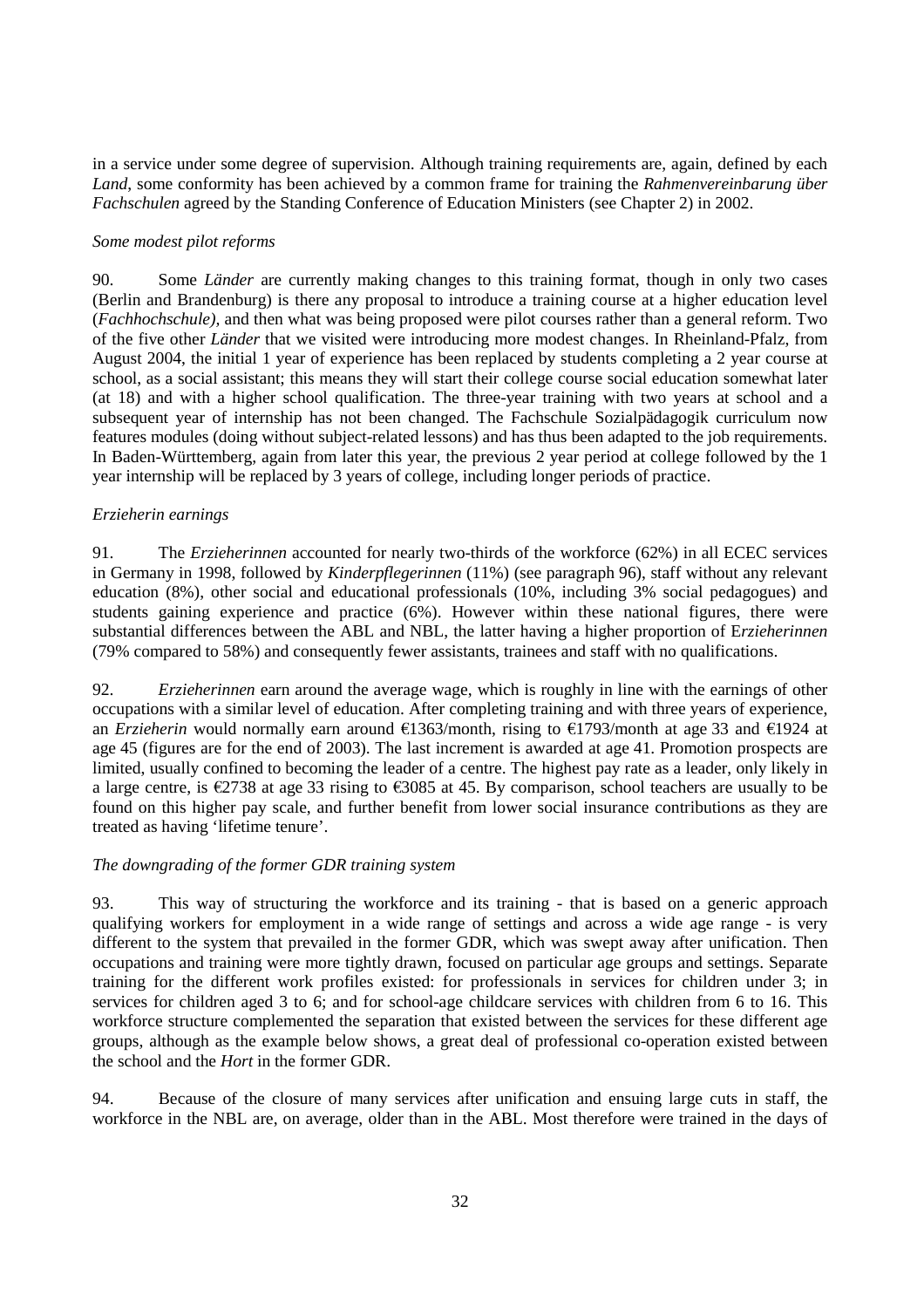the GDR<sup>18</sup>. While those with whom we spoke appreciated the less authoritarian climate in early childhood services in Germany today, many also believed that their training under the former regime, focussed on educational work with specific age groups, had real strengths. They felt also that this training and their experience had been devalued following unification, e.g. to become recognised in the new unified Germany as a qualified *Erzieherin*, they had been obliged to attend 100 hours of 'adjustment' training. Many found this unhelpful, feeling it implied that their own original training was not considered good enough.

95. The clearest example we came across of the devaluing of previous training and occupation was the case of workers in school-age childcare services. In the GDR, there was a specialist training to work in these services, with children from 6 to 16, leading to a qualification as a *Horterzieher.* The training was at the same college and for the same length as a primary school teacher, and once trained, *Horterzieherinnen*  were qualified not only to work in a *Hort,* but also to teach certain subjects in school (sport, music, art). Teachers and *Horterzieherinnen* were close to parity in training and social recognition. With unification, the special training for *Hortzieherinnen* ended. In its place, training for this work became part of the general *Erzieherin* training, in a lower level college away from teacher training. Moreover, *Horterzieherinnen* were no longer considered qualified to teach in school.

## *Other professionals in ECEC services*

96. *Erzieherinnen* are not the only workers in ECEC services. Three other groups can be found. First, there is a group of assistants called *Kinderpflegerinnen* (literally, children's carers). Froebel first used the term to denote workers trained to work in families (somewhat akin to children's nurses or nannies). The training today consists of a two year course at a vocationally-oriented secondary school. In the example of Rheinland-Pfalz, quoted above, this training is to become a prelude to entering the course to train as an *Erzieherin*, replacing the previous requirement of one year's practical experience working with children. Young people doing this one year's 'pre-college' experience and students finishing their training as *Erzieherinnen* form another group working in ECEC services, supplemented by some young men who work in ECEC services in place of doing military service.

97. Finally, there are *Sozialpädagogen* (literally social pedagogues) who have had a tertiary level education in a *Fachhochschule.* With their higher level qualification, they are most likely to be found working as leaders of centres, especially larger ones, but also sometimes with children with disabilities. A higher proportion of this group are men.

# *Other features of the ECEC workforce*

98. The workforce in ECEC centres also has three other features. First, less than half (44%) work full time, the figure being as low as a fifth in the NBL, where reduced working hours were introduced after unification to limit job losses. This means that most ECEC workers cannot rely on their employment alone to support themselves financially. Second, 14% have temporary contracts and the proportion is increasing. Here again, the ABL with 17% of temporary contracts compare less well with the NBL at 7%. Finally, and this is not particular to Germany, the great majority of workers are women – about 95% in 1998. Also, as is common elsewhere, the younger the children the fewer the men, while the more senior or prestigious the work, the higher the proportion of men (in the review team's visit to services, we saw only one male worker, but about half of the people we met from government ministries, training colleges and universities were men. The OECD review team itself was half men and half women).

 $18$  German labour laws meant that young staff were the first to be made redundant. In 1998, 62% of the workforce in the NBL were aged 40 or more compared to 36% in the ABL.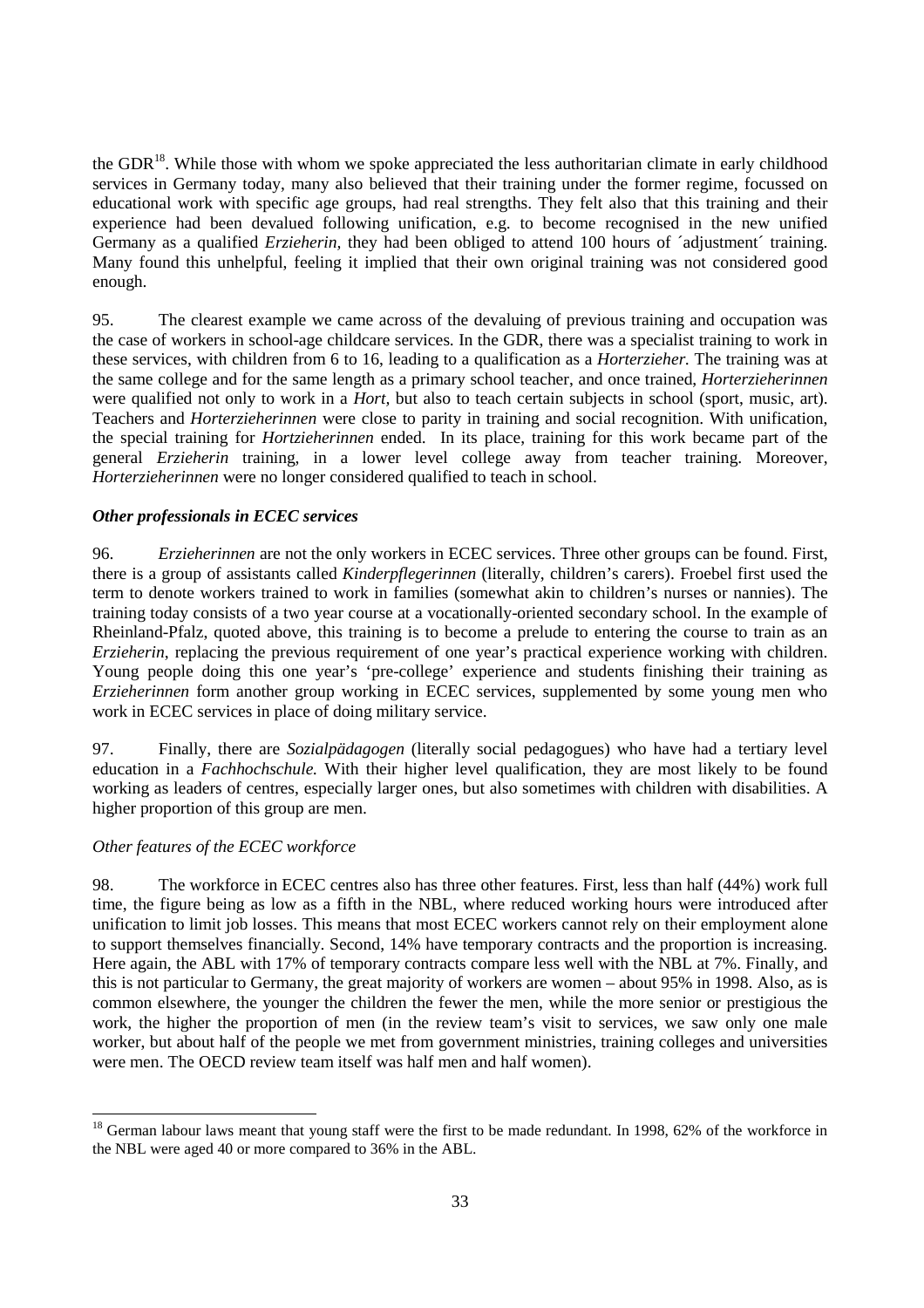# *Family day carers (Tagesmütter) - workers without a living wage*

99. We have so far focused on the workforce in centre-based services, but the ECEC workforce also includes family day carers – *Tagesmütter.* This group of generally home-based workers had often in the past received no training. Some change is taking place, however, as more organisations for family day carers are established, which provide some form of initial training, with possibilities for on-going support and training (see Box 5 below for an example).

100. Pay and other employment conditions for this part of the workforce have not been similarly improved, although organisations may try to impose some common level of charges in their locality. In the area we visited, the pay ran from €150 to €435/month per child, depending on the hours of care provided. Moreover, the bulk of this money is supposed to cover expenses, rather than being a salary, in the usual sense, for work undertaken. The *Land* official with us confirmed that the standard charge was not expected to provide a living wage, while a worker with the local family day care organisation said that she would counsel applicants against being family day carers unless they had a partner with a steady income (and who would provide the applicant with health insurance cover). The precariousness of the job is further increased because there is no guarantee of filling places on offer on a long-term basis, nor are family day carers covered by unemployment insurance, as they are in a legal sense – as a rule – self-employed.

# **Regulation, professional development and practice consultants**

101. *Länder* set standards for ECEC services in their territory, and these standards are supervised by *land* Youth Welfare Offices (*Landesjugendamt),* which as already mentioned are independent of *Länder* governments and funded by both *Land* and local government. Standards may cover a range of items, including calculation of the number of places needed, hours of opening, parent fees, building requirements and maintenance, group size, staff:child ratios and space both inside and outside. Though essential to ensuring structural requirements in centres, child well-being and pedagogical work, the standards set by the German *Länder* are in general undemanding, and in the judgment of the OECD team, have not contributed sufficiently to ongoing improvement of quality. Yet, now that the quality debate has begun, the potential to build upon them and use them to ensure better quality is real. However, this potential may be undermined by the move toward 'municipalisation' and the corresponding weakening of the supervisory responsibility of the *Landesjugendamt*, which according to some informants may lead to falling standards at municipal level.

102. Further, standards can and do vary between *Länder*. Box 4 shows staff:child ratios in the different *Länder* visited. As a general rule, staff numbers depend on the group size, the hours the group is open for, and other circumstances, for example staffing may be higher where there are children from non-German backgrounds or with disabilities. It should also be noted, reflecting the earlier discussion on the workforce, that the NBL placed stronger emphasis on trained staff.

### **Box 4: Staffing levels set out in Länder standards**

# **Baden-Württemberg**

*Kindergarten (children 3 to 6):* In multiple group centres, the presence of at least 1.5 *Erzieherin/Kinderpflegerin* per group of over 20 children is required.

*All other centres:* The principle applies that during the prime care period (i.e. when more than half of the permitted children of the group is present) there must be 2 qualified staff per group.

It is still not known what impact the 2004 transfer of funding responsibility from the Land to the municipalities will have on such child-staff ratios and other standards in Baden-Württemberg.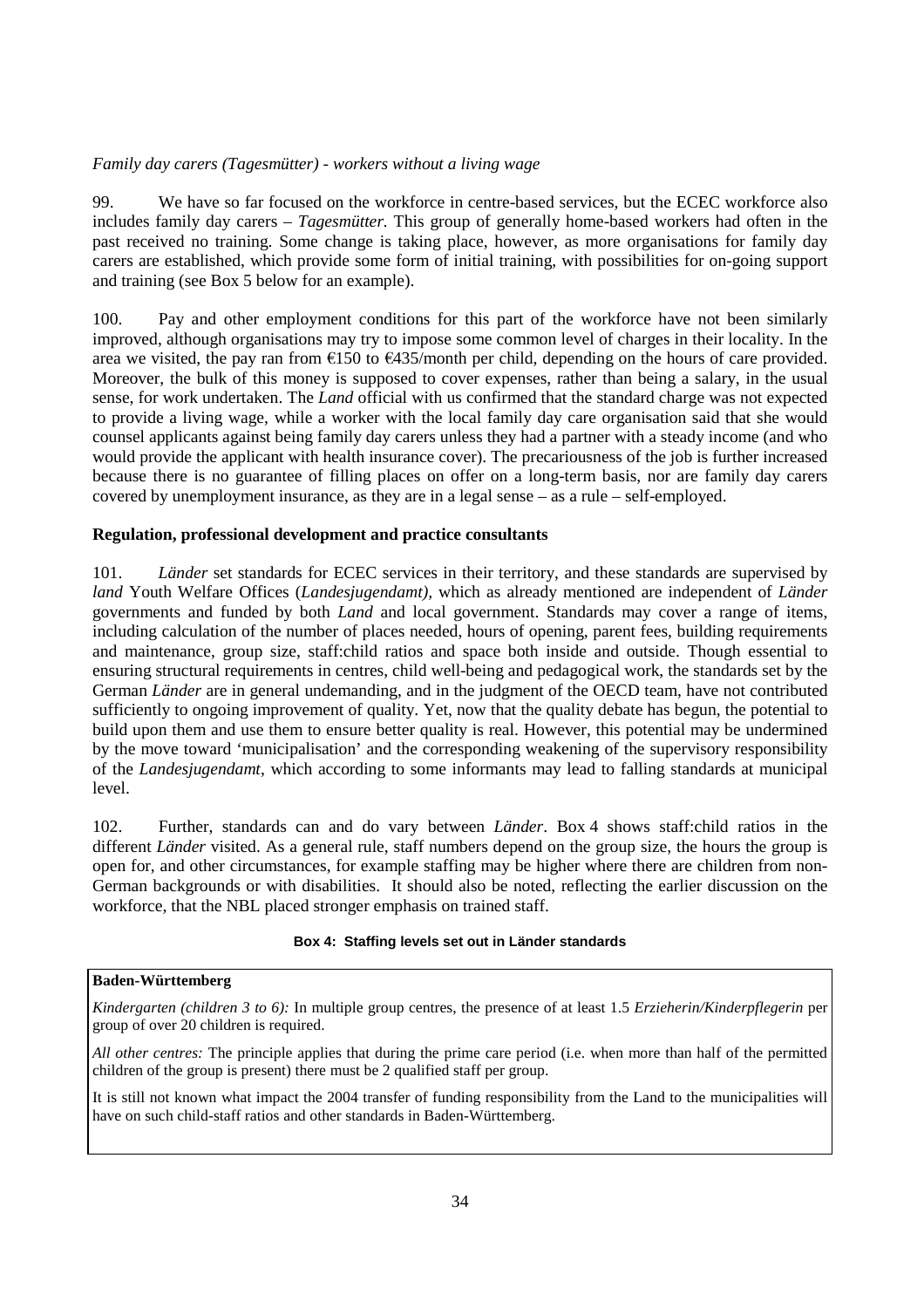### **Brandenburg**

*Kindergarten children* **(3 to 6 years)**: 1*Erzieherin* for 16.25 children (or 13 children where care times exceed 6 hours per day);

*Children under 3 years*: 1 *Erzieherin* for 8.75 children (or for 7 children where care times exceed 6 hours per day);

*School-age childcare*: 1 *Erzieherin* for 25 children (or for 18.75 at care times of more than 4 hours per day).

## **Nordrhein-Westfalen**

*Kindergarten (children 3 to 6)*: 1 *Erzieherin* + 1 assistant for a group of 25 children at opening hours of more than 7 per day (at 8.5 opening hours 20 children)

*School-age childcare and mixed-age groups (3 to 14 years)*: 2 *Erzieherinnen* for a group of 20 children

*Nursery children and mixed-age groups (4 months to 6 years): 1 Erzieherin /Erzieher, 1 Kinderpflegerin, 1 more Erzieherin or paediatric nurse* for a group of more than 15

## **Rheinland-Pfalz**

*Kindergarten children (3 to 6 years)*: 1.75 staff in a group of 15 to 25;

*Children under*  $3 = 2$  staff in a group of 8 to 10;

*School-age childcare* = 1.5 staff for a group of 15-20 children

## **Thüringen**

*Kindergarten children (3 to 6 years)*: 1.6 *Erzieherinnen* in a group for 15-20 children open for 10 hours a day;

*Children under 3 years:* 'sufficient trained staff', maximum group size 8;

*School-age childcare:* 1 *Erzieherin* in a group of 15-20 children open for 5 hours.

# *Provision and use of space*

103. As a review team we were struck by the substantial amount of space – both inside and out – in all the centres we visited (although we were told that space would be more at a premium in centres in some of the large cities). When we commented on this aspect and on the pedagogical structuring of outdoor space in the Froebel kindergarten in Bad Blankenburg, we were told that, in the NBL, the generous space was a legacy of the former GDR regime. Since many children spent long periods at ECEC centres, national rules emphasised the need for children to spend time outdoors, even to the extent of setting a minimum time per day that children should be outside. While today such rules are considered by some as the discredited aspect of an authoritarian regime, the OECD team considered that the space left to the centres was a valuable asset. In addition, several kindergartens in the NBL continued to encourage the children to take part outdoors in an active exploratory curriculum, in contrast to the more "free play" practice in the ABL. In both sets of Länder, a sound appreciation that young children need space to move and to physically express themselves was evident.

### *Family day care - a low level of regulation and support*

104. An exception to the German system of regulation by standard setting is family day care. *Tagesmütter* with three children or less hitherto did not need to be licensed and were therefore unregulated. However, as the German *Background Report* points out: even if a family day carer looks after more than three children, "*in many cases, a care licence is not applied for. No further monitoring takes place. In this sense, there is a considerable grey market of day-care relationships that are exclusively negotiated between parents and day carers*." There is a widespread presumption that the state should not interfere when parents arrange with other families the care of a child. Another opinion widely expressed was that caring for less than four young children was similar to what many mothers did on a daily basis, and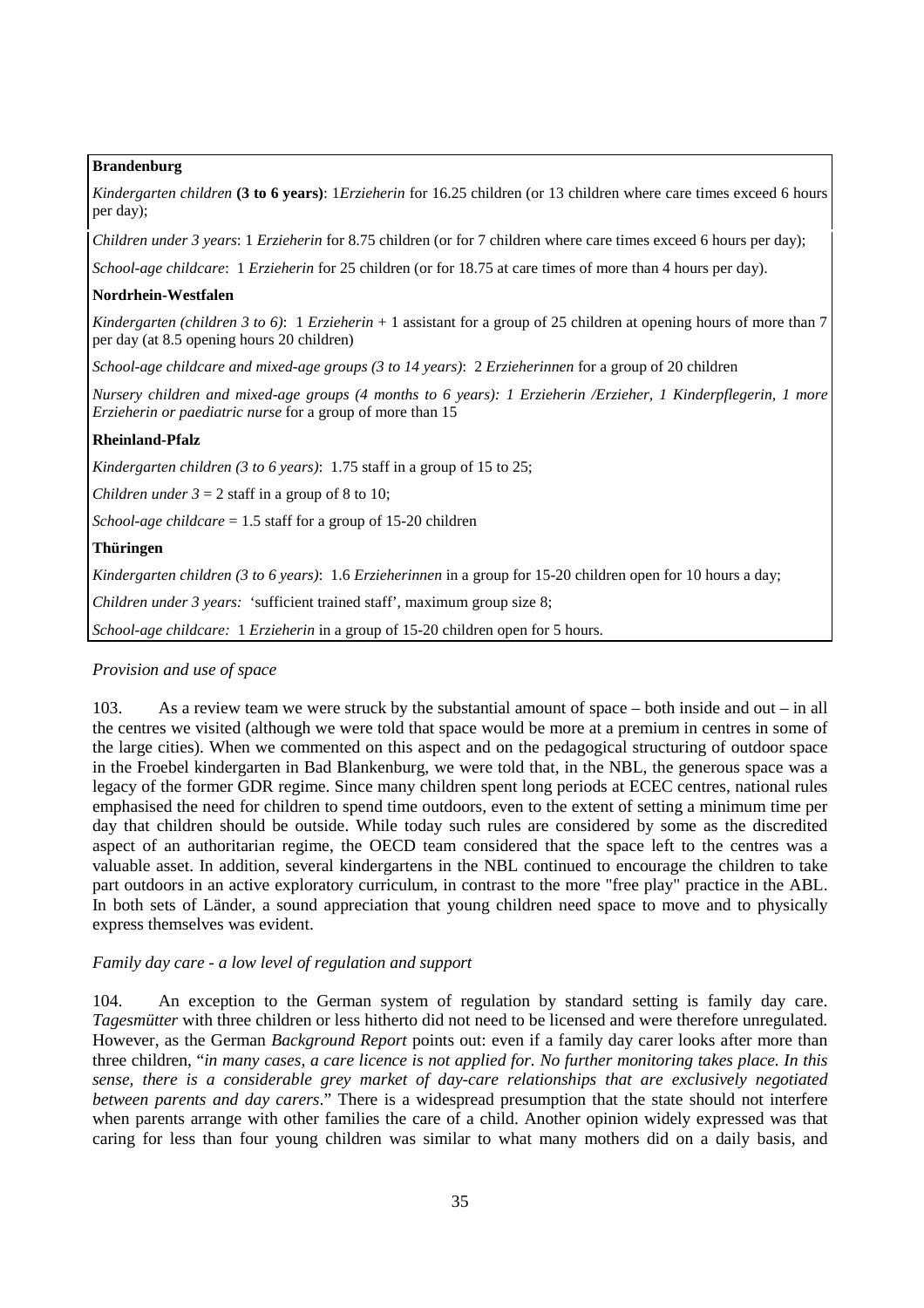therefore likely to be safe without the state regulating it. More reassuringly, as the Box below indicates, support is given to the family day carers in several *Länder*, although in all cases, their remuneration remains extremely low. The recent KJHG development draft by the government prescribes a care licence for the first child for whom a caring arrangement has been negotiated.

#### **Box 5: Family day care support in Reutlingen, B-W**

*Tagesmütter e.V Reutlingen* (TVR) is a non-profit organisation that has been organising family day care in and around the town of Reutlingen in Baden-Württemberg since 1973 (the *Land* of Baden-Württemberg now has 52 such organisations, more than in most other *Länder*). It provides a range of services for local family day carers: advising potential recruits to family day care; an initial training programme; subsequent support and further training; informing parents about available services; and promoting public awareness of this form of ECEC.

Funded by local authorities, TVR in effect organises the local system of family day care, although family day carers are self-employed workers. No parent, we were told, would use a family day carer who was not a member, which meant having been trained and accepted by TVR. TVR also sets the local rate for family day carers to charge. The work of TVR (incl. training and advice for family day carers) is undertaken by eight *Sozialpädagogen* or social pedagogues (i.e. professionals trained at a higher education level). These have a higher qualification than an *Erzieherin* for the range of work (including training and advice) that is required.

### *Professional development*

105. Standards usually ensure only the most rudimentary conditions for fostering good pedagogical work. Equally, if not more important, are the provisions made to support the workforce in their current work and in improving their future work. One part of the provisions might be grouped under the heading of training and consultation. Both public authorities and private provider organisations offer further training, and *Länder* statutes generally allow workers a quota of days for attending such courses, as a rule up to 10 days every two years. All the staff from one kindergarten we visited, for example, had attended two 3 day training courses as part of process of meeting a need, identified by the staff group, of improving their practice. At the same time, ECEC staff usually have a quota of 'non contact' time a week, for doing work away from the children, for example staff meetings, seeing parents, doing administration and preparing work; in one *Land* we visited, this worked out at about 8½ hours a week.

### *Practice consultants (Fach- or Praxisberater)*

106. Finally, both the *Land* Youth Welfare Offices, youth welfare offices and voluntary providers employ practice consultants (*Fachberater* or *Praxisberater*). They supervise standards in all services (public and private) but youth welfare office staff also provide managerial and practice support for centres run by local authorities. As a variant on this consultation task, both *Länder* visited in the East had additionally established a system of what were termed 'consultation centres ('*Konsultationskita'*), centres offering examples of good and innovative practice that staff from other centres could visit.

### **Action in support of pedagogical quality**

107. Another set of provisions that have become increasingly prominent in the last 15 years are plans and programmes intended to shape the pedagogical work of centres in a more systematic way. Oberhuemer (2004) notes the development of this interest:

*During the 1990s, a number of research studies looked at the programme development side of early childhood centres in both eastern and western regions…The result was a data-rich evidence base which helped to qualify an emerging debate on improving programme quality. Two years later, the first empirical study focussing explicitly on pedagogical quality appeared with the title 'How good are our kindergartens'*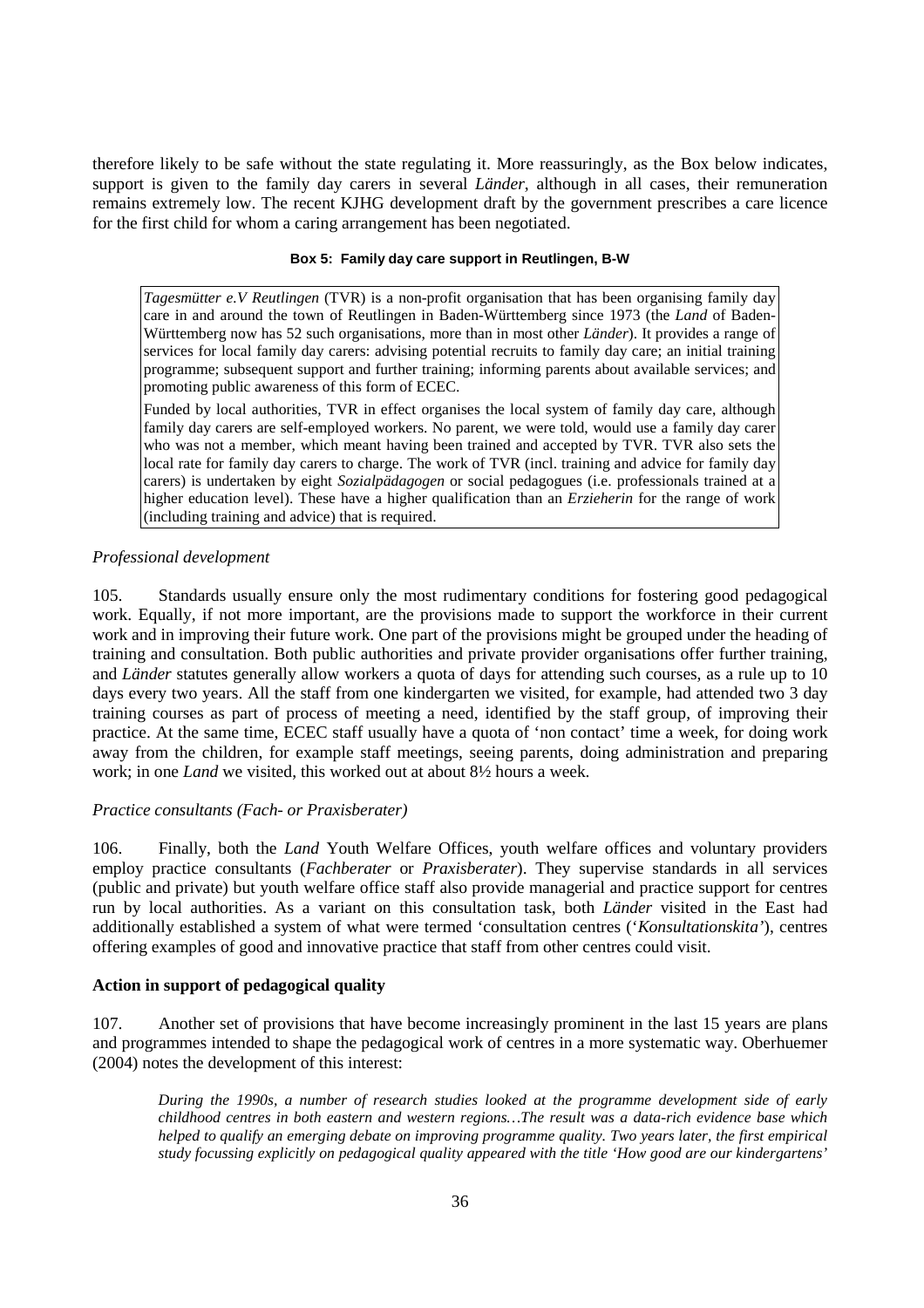*(Tietze et al., 1998)…[Its overall conclusion] was that German kindergartens can be described as only just a little better than mediocre, that only one third can be said to be of good quality, and that a third are of poor quality (13)* 

108. A further critique of early childhood programmes in Germany has been delivered in a recent book which achieved a mass readership. Starting from people's views of what young children should have the chance to experience, Donata Elschenbroich (2001) "criticizes the early childhood system in Germany for failing to offer not just some, but *all* children really stimulating and curiosity-triggering experiences" (Oberhuemer, 2004: 14).

109. The other stimulus to the increased attention being paid to education and quality in ECEC services has been the post-PISA questioning about educational standards, which has placed the educational role of ECEC under the spotlight. While there is a national increase in interest in these issues – quality and education – the response is again diverse, in some cases emphasising more standardised and prescriptive approaches, in others emphasising a common approach but leaving more space for interpretation and implementation to various stakeholders.

### *The Länder education plans*

110. We have already mentioned how all *Länder* are developing education plans (*Bildungspläne)* for kindergartens, within a broad framework produced by ministerial conferences for youth welfare and for education. A national consensus has been reached that such guidelines are needed. At the time of writing, plans have been produced and are in operation in three *Länder*; in draft form and being tested in four more; and being drafted in the remaining *Länder*. They vary considerably in terms of form and content, reflected for example in the considerable differences in length, e.g. 24 pages for the 'education agreement' (*Bildungsvereinbarung)* already introduced in Nordrhein-Westfalen, compared with the 167 pages of the proposed Bavarian plan. The Education and Youth Ministers Conferences have meanwhile come up with an outline paper on these education plans.

# *The National Quality Initiative*

111. Similarly, attention is being paid to various methods intended to improve quality. Quality is a normalising concept (it seeks to achieve conformity to a set of criteria) whilst Germany places strong value on decentralisation and diversity. Oberhuemer (2004) has discussed how these potentially contradictory directions have played out:

*Diversity of services, organisation structures and programmes are key characteristics of the ea*r*ly childhood sector in Germany. Concepts of uniformity and standardisation do not fit easily into the landscape. And yet there has been a growing interest in recent years, not just from the policy administration side, but also from professional organisations within the voluntary sector, in more systematic assessment and documentation, and in more binding criteria for assessing the quality of work in the early childhood field. In this context, both self-evaluation procedures and external evaluation measures have taken a new significance. During the late 1990s, a number of different approaches influenced the professional debate. These included a German-language adaptation of the American rating scale ECERS; a discursive approach based on a conceptualisation of quality as a construct to be negotiated by key stakeholders; and a client-centred management approach adapted from commercial sector systems. Many voluntary organisations have in the meantime developed their own 'quality handbooks' to guide practitioners through the maze of different approaches and encourage them to review their work more systematically (17).* 

112. Against this background, the Federal government in collaboration with most of the *Länder* introduced a National Quality Initiative (*Nationale Qualitätsinitiative im System der Tageseinrichtungen für Kinder) (NOI).* Begun in 1999, the NQI has consisted of five separate projects, each addressing quality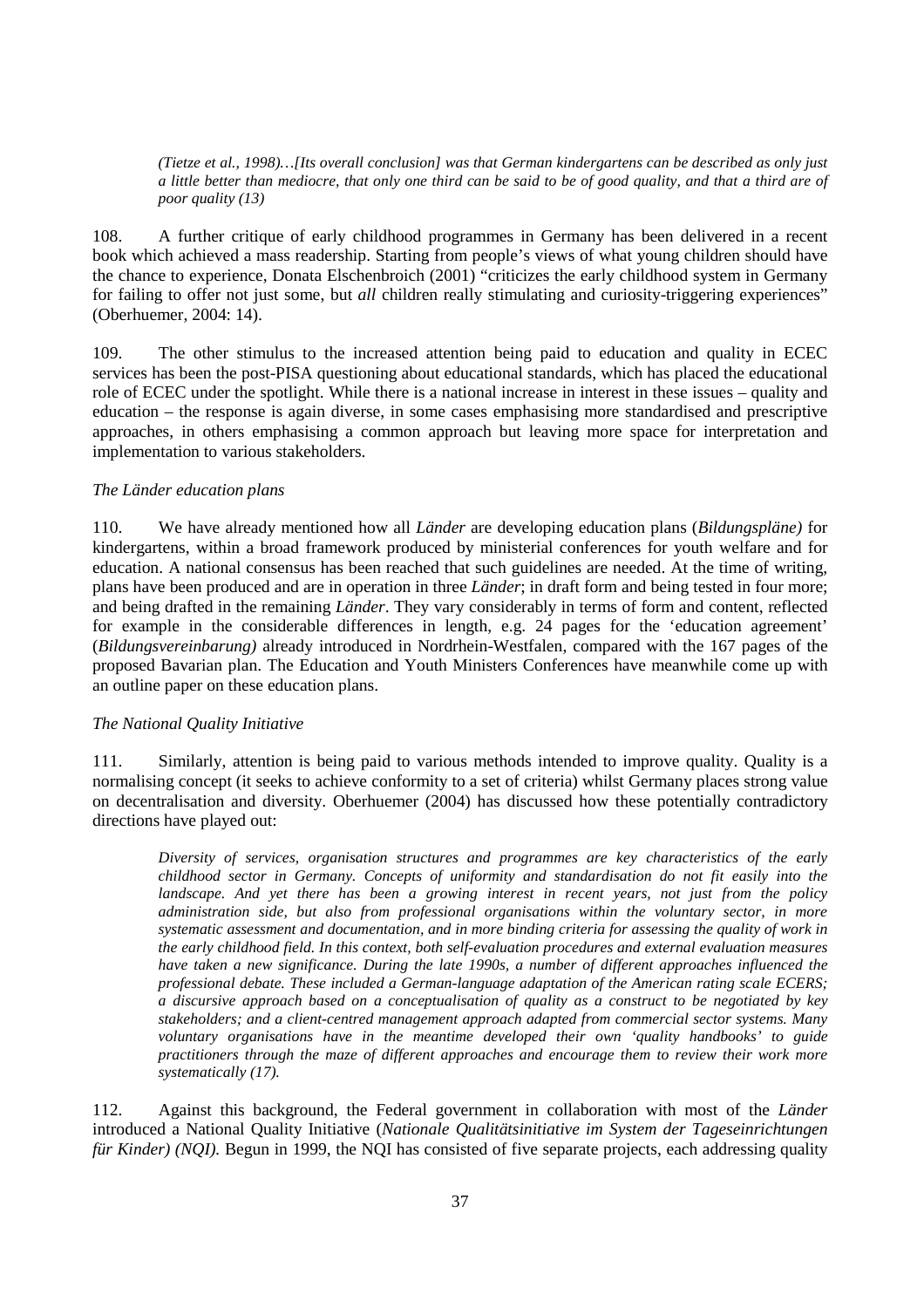in a different area: services for children under 3; kindergarten; school-age childcare; the situation approach to pedagogical work; and the work of the provider. Each project was required to identify quality indicators and develop and test methods of self and external evaluation. Being led by different researchers, these projects have taken somewhat different approaches, once again varying in the extent to which they have sought normative standards or left space for interpretation from different perspectives.

113. The NQI has now completed its first phase focused on the development and trial of quality criteria and of instruments for evaluation. It is now moving into a dissemination phase, where the different methods developed are to be applied – though not as an obligation, but by providers and services who choose to work with them.

114. How and to what extent *Länder* work with these different approaches to regulation, development and quality varies. In Box 6 we provide an example of one *Länder* we visited which appeared to be following a particularly broad and vigorous approach, to illustrate how the different possibilities could be taken up and worked with.

#### **Box 6: Standards, development and quality in Brandenburg**

Brandenburg has the highest level of ECEC services in Germany, with places for nearly half of all children under 3 years, nearly all children aged 3 to 6 years and for nearly three quarters of 6 to 10 year olds in school-age childcare. It is also unusual in Germany in the high level of provision by public providers, accounting for around 70% of all ECEC centres

Since unification, Brandenburg has been developing a system for promoting the development and quality of services. A Centre for Continuing Education in Social Pedagogy provides further training for ECEC staff, supplemented by more local courses and courses provided by voluntary providers. In addition, a pilot course to qualify graduates to work in ECEC services is being introduced in a *Fachhochschule* from Autumn 2005.

These initiatives driven from the centre are complemented by a system of practice support and consultation at local level. The Youth Welfare Offices and major providers employ 60 practice consultants (*Praxisberaterin)* and eight ECEC services have been designated as 'consultation centres' (*Konsultationskita*), each focusing on a particular theme. We visited one of these consultation centres, whose specialisation is group organisation, environment and design, both inside and outdoors. The centre receives visits from groups from other centres, arranged through local youth welfare offices and voluntary providers. For its work, the centre is granted an extra €10,000 annually.

Since unification, Brandenburg has initiated a range of projects to develop its ECEC services, focusing on their educational role and cooperation with the school system, the diversification of services and quality monitoring. In the last case, Brandenburg has been developing since 1992 a system for monitoring quality in its ECEC services. It uses KES (*Kindergarteneinschätzskala*), a rating scale developed in Germany, based on the American Early Childhood Environment Rating Scale. It has developed an educational plan entitled *The Principles of Elementary Education in Child Daycare Centres* (*Grundsätze der Förderung elementarer Bildung in Einrichtungen der Kindertagesbetreuung*). This document identifies areas for educational work in kindergartens (body, movement and health; language, communication and the culture of the written word; music; creativity; mathematics and natural sciences; social life) with supporting examples, rationales and explanation of how centres can support children's development in each area. The plan was produced on the basis of an expert report and widespread consultation with practitioners.

## **Children with special learning needs**

115. Where do children with special learning needs fit into this general structure? According to the OECD definitions, children with special learning needs may be divided into three categories:

**Category A** are children with organic disabilities - such as blind and partially sighted, deaf and partially hearing, severe and profound mental handicap, multiple handicaps. These are conditions that can affect students from all social classes and backgrounds, and are considered in medical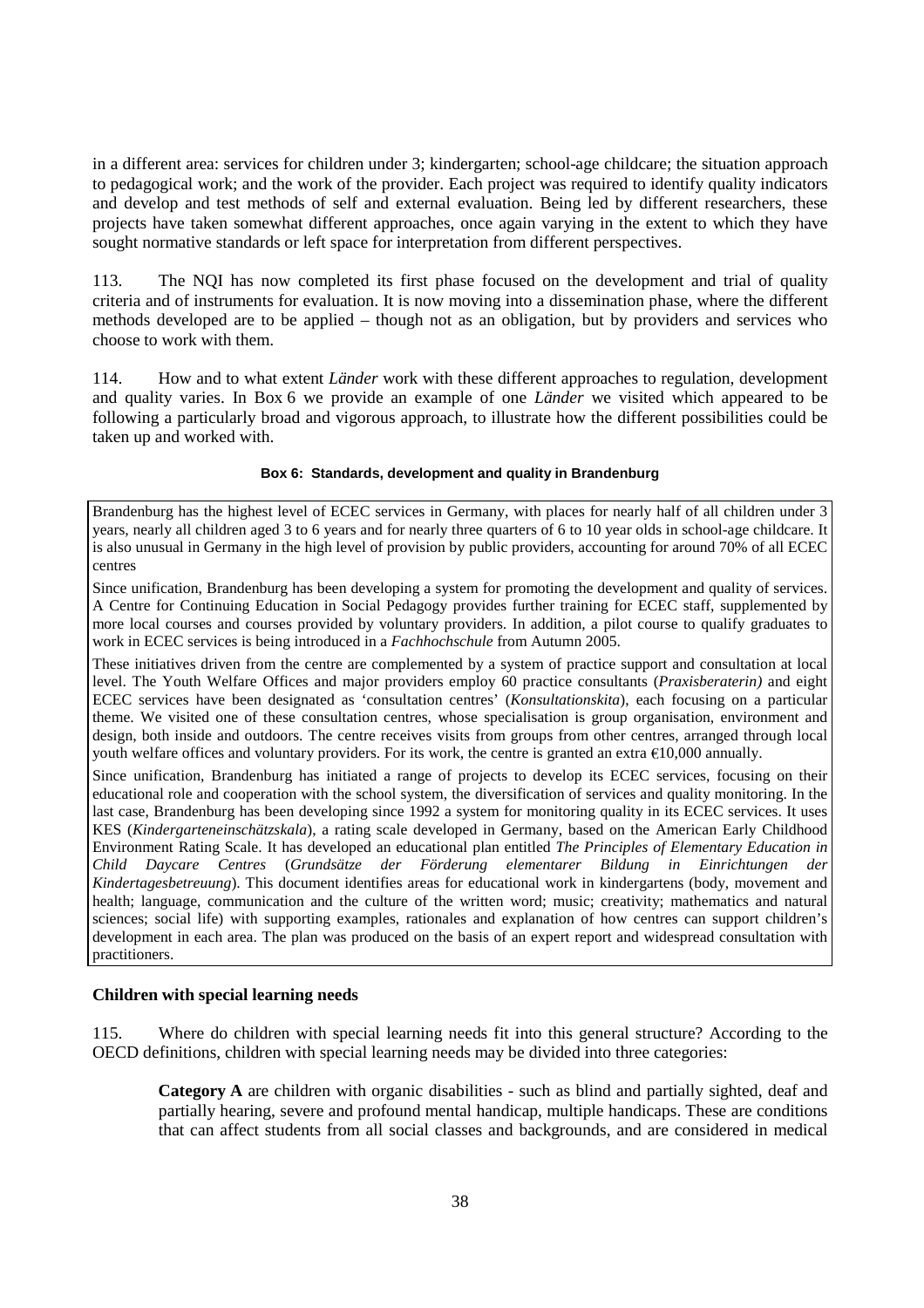terms to be disorders attributable to *organic* pathologies, that is, in relation to sensory, motor or neurological defects. Countries normally fund in this category, 5-10% of the school populations.

**Category B** are children who have difficulties in learning which do not appear to be directly or primarily attributable to factors that would lead to categorisation as 'A' or 'C'. For instance, children with benign learning disabilities (e.g. dyslexia…) and traumatised children are classified here. They constitute a very small percentage.

**Category C** are children whose educational need arises primarily from socio-economic, cultural and/or linguistic factors. There is present some form of background, generally considered to be a disadvantaged, for which education seeks to compensate. Countries may fund in this category 5- 30% of the school population.

116. Official policy in Germany recommends integration of Category A children, and increasing numbers of children with disabilities have been admitted into mainstream services in the last decade. This recent shift has been particularly strong in the NBL which have had to catch up with the West, children with disabilities having been mainly placed in segregated institutions in the former GDR. Between 1994 and 1998 the number of places in integrated kindergartens increased nearly 60%, and today the NBL have overtaken the ABL in the provision of integrated provision. It seems then that much progress has been made in every part of Germany to ensure that children with disabilities may be part of regular groups in centres, with additional staffing provided. A second option for integrated provision is in centres designated 'integrative services', which will have a specific 'integrative group' consisting of children with and without disabilities. This group will have fewer children than the usual group, and may have additional staffing. Finally, some separate services continue to exist providing for children with the most severe disabilities.

117. However, according to several of our informants, uncertainties exist about the actual participation of both Category A children, and the much larger group of Category C children in early childhood services in Germany – an issue that we shall discuss in more detail in Chapter 4.

## **Parents and services**

118. In Germany today, ECEC services are opening themselves further to parents, with greater recognition given to their significance. A new emphasis is placed on centres as places for children and parents, as (in Oberhuemer's words) "neighbourhood centres for families and children". The KJHG states that parents are to be involved in decisions concerning major matters in early childhood centres and that they have the right to choose between whatever services are available to them (though the extent of this choice, of course, will vary depending on the level of provision available). They also have the right to information on the development of their child.

119. Although there are examples of innovative ways of working co-operatively with parents, more traditional methods remain widespread such as parents' evening for a group or lectures by outside experts. This partly reflects insecurity of staff, who often find themselves working with parents who are older and better educated than themselves, as well perhaps as the low level of training of pedagogues which, according to several informants, gives insufficient attention to methods of working with adults.

120. Collectively, some services, as we have mentioned above, are run by parents, so called parent initiative centres. Parents can also be represented on committees or councils, although these vary in many respects, for example their areas of competence, responsibilities and powers (from a right to information at one end to decision-making rights at the other), composition and selection processes. However it is only in parent initiatives that parents can be said to have wide and significant influence on centres (see Box 7 for an example of parent involvement).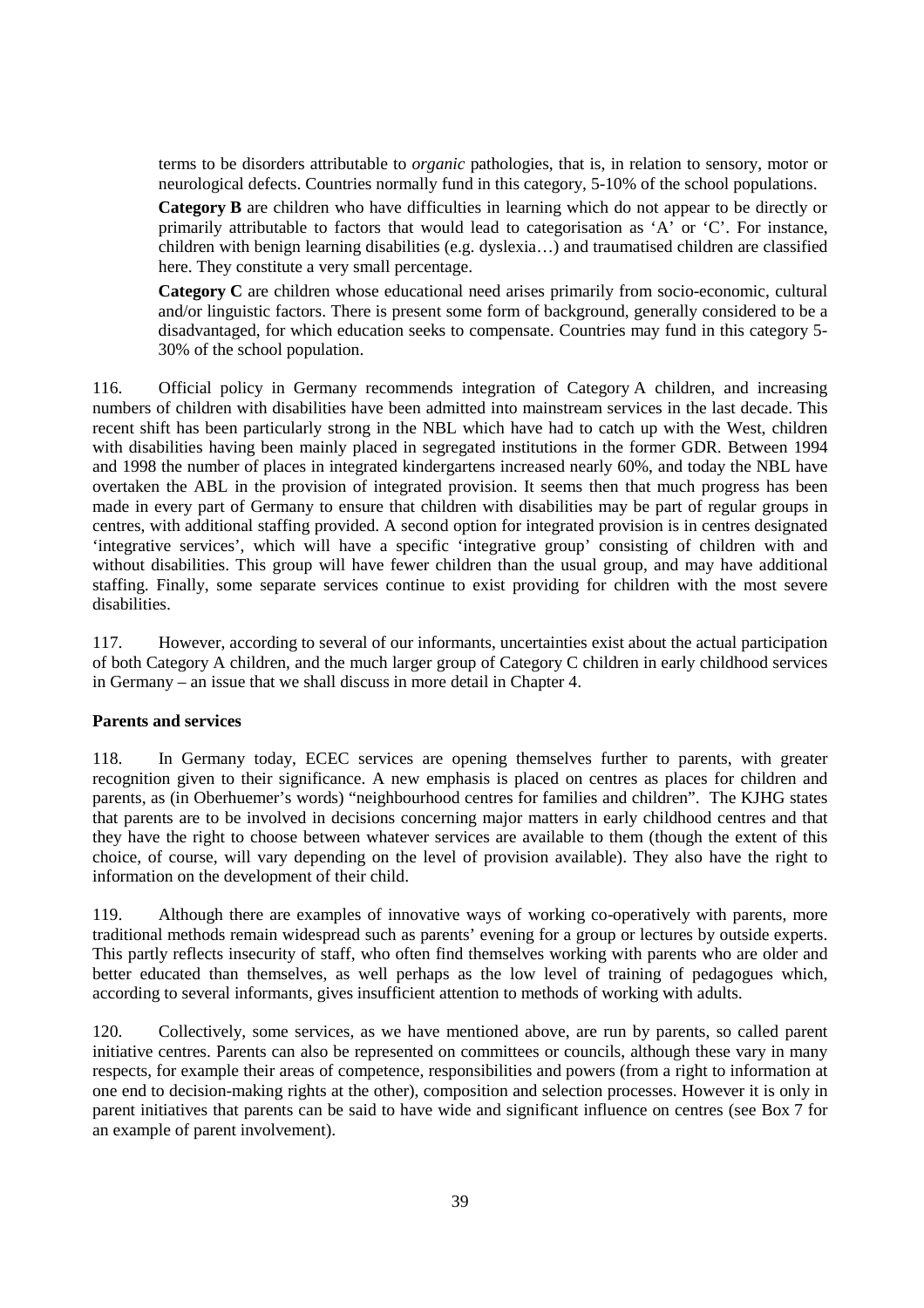121. In general, parental involvement is higher when children are younger, then increases again at the time of transfer to school. We gathered no information on whether parental involvement was equally spread across all social and ethnic groups. However, despite some successful examples of increasing participation by fathers, in most cases ECEC services co-operate with mothers.

#### **Box 7: Parent involvement in ECEC services in Baden-Württemberg**

A Land law requires each ECEC centre to have a parent council with a minimum of three parent representatives, at more than three groups one parent representative from each group. Parent representative are elected by parents and together make up the centre's parent council. State law also now confirms the right of parents to organise above the level of the centre, but unlike the situation in schools parents must organise at this level without assistance. Each area organises itself as best it can, if at all. The aims of the parent councils are to be heard at all levels and on all issues, before decisions are made. They also oppose any weakening of standards and want to see parents better informed through, for example, classes and materials.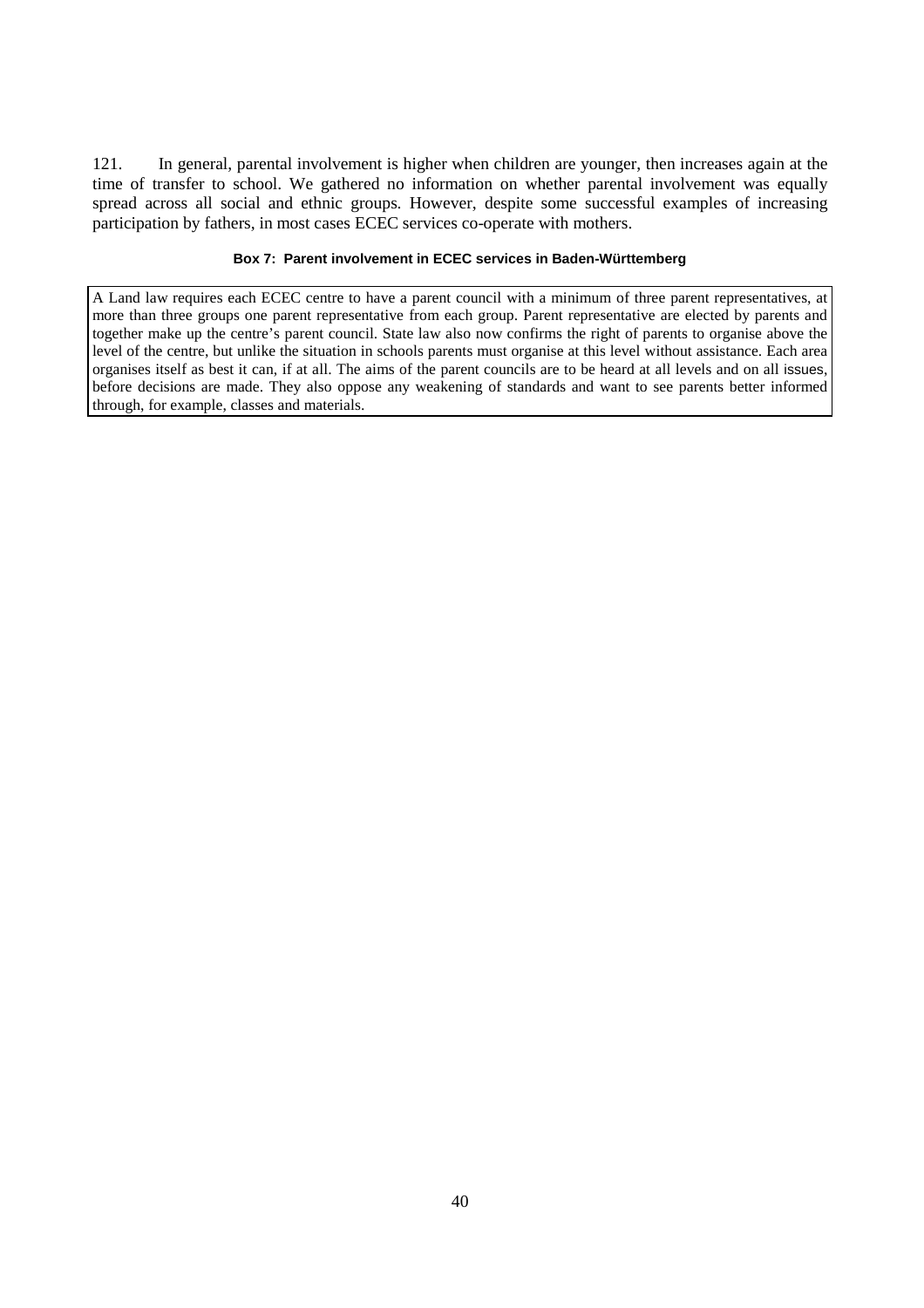# **CHAPTER 4**

## **ISSUES FOR ECEC IN GERMANY**

122. This chapter and the next focus mainly on challenges and possible improvements in the German ECEC system. It is, however, important to balance this side of the review with the many strengths and resources in the system that were apparent to the team. These include:

- *Rich concepts, with deep historical roots* provide a strong basis for a broad and integrated system of ECEC services. Kindergarten itself is a German construct, and the model in various forms has spread throughout the world. Contemporary concepts like social pedagogy and *Bildung*, and understandings of ECEC centres as social pedagogic institutions, have much to contribute not only to debate and development in Germany but also elsewhere, not least in the English-speaking world. They are a reminder that our understandings of early childhood institutions or of terms such as 'education' and 'care' are partial, contestable and provisional. In Germany and other countries, there are strong traditions in the early childhood field that emphasise the importance of viewing the basic concepts as wide ranging and holistic – about more than the acquisition of specific skills and competences.
- *The well developed ECEC system in the NBL and its gradual extension toward the West.* The New Federal *Länder* already have one of the most extensive ECEC systems in the world, second only to some Nordic countries in extent of provision. It has been an important achievement to maintain much of this provision following unification. At the same time, the ABL have achieved almost universal kindergarten provision, at least on a part-time basis, and the concept of *entitlement* to an ECEC place has been introduced. Changing conditions in the West, are further moving ECEC services there closer to the pattern found in the East. In addition to the move to increase childcare places, there is a renewed emphasis on developing services that will meet the needs of working parents, that is: greater and more proximal provision for children under 3; longer opening hours in *Kindergartens*; school-age childcare, with a tendency to increase leisure time care by opening new school *Hort* as part of the All Day School initiative. Several Länder are also moving toward *Kindertagesstätten*, that is a mixed-age service combining care for children under and over three years, out of school provision and with all-day opening hours.
- *A relatively good resource bas*e. Material resources in most ECEC centres are satisfactory by international standards, and many centres are generously endowed with outdoor space. There is a committed workforce, open to new ideas. In particular, the review team was impressed by the ability of the workforce in the NBL to have maintained their commitment to children over the years and to be open to new possibilities in the unified regime.
- *The non-profit nature of the system*. The German system as a whole is run on non-profit lines and with a desire to reach all children - irrespective of income or background - in an equitable manner. In contrast, for-profit early education and care in the English-speaking countries tends to cater for the upper end of the market, that is for children from higher income families, and are much less represented in localities where the greatest need for quality socio-educational services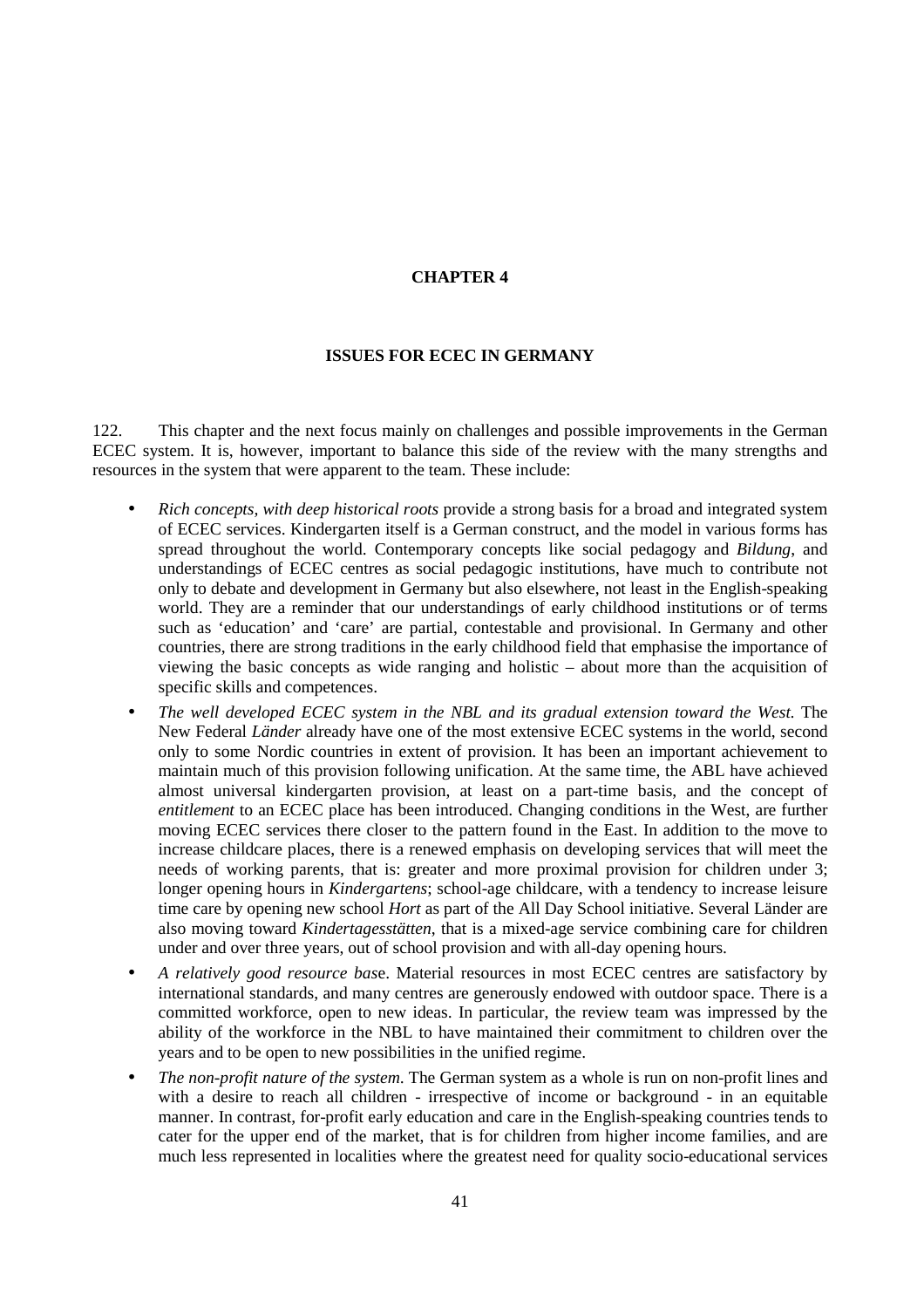exist. In addition, profit in the market system of ´childcare´ is often derived from keeping wages low, which in turn has adverse effects on levels of training, although one may note that wages in both public and non-profit childcare systems can also be very inadequate in view of the importance of the work being undertaken. The link between quality and the presence of welltrained, well-remunerated staff has been demonstrated many times in research (see, for example, Bowman *et al.,* 2000).

- *A deep commitment to decentralisation and local autonomy*. The twin principles of federalism and subsidiarity produce an ECEC system that gives considerable responsibility to state and local levels, and to individual services. This carries considerable risks, and we discuss later the need for more entitlements and greater uniformity at national level, especially in those areas which concern the rights of children. However, there are also great strengths in decentralisation and local autonomy, including possibilities for experimentation and innovation, responsiveness to local needs and conditions and the practice of local democracy in ECEC services.
- *An openness to working with families and communities*: Only in one instance was the OECD team able to witness the work of a centre with parents and a community, namely, the successful Mo.Ki initiative in Monheim, which has since been awarded the national Prize for Prevention. However, in all centres the discourse of working with parents was present, and it was our impression that the consultation of parents was ongoing and taken for granted. This open attitude to parents contrasts favourably to more school-like services in other countries, to which parents have little access and are consulted predominantly through formal committees. (See Box 7 above)
- *Recognition of the need for change*, both quantitative and qualitative, in the system. Widespread public concerns, for example about demography, childhood, education and gender equality, have left little room for complacency in Germany. There is an openness to the need for change, including more services and services that better respond to the needs of children and families. Unification has also shown the ABL what can be done in terms of developing ECEC services; Germany is in the unique situation of having well developed services in one part of the country. But there is also a clear recognition that what is needed is not only more but better. Those arguing for the development of ECEC services are pushing, therefore, at an open door. The key question today is more 'how' than 'whether'.

It is also important to emphasise in the discussion that follows that the issues facing Germany in ECEC are not unique. They may, in some cases, take a particular form because of the particular conditions in Germany, but in one or other form, they emerge on a regular basis in other OECD reviews.

## **Developing the ECEC system**

123. Germany has come to a recognition today of the need to develop the ECEC system, both in terms of quantity and content (the quantitative aspect being a particular issue in the ABL). This is driven by a dual concern: the need for 'childcare' for working parents and the need to improve early promotion. Demographic trends, with a falling child population, will help to increase coverage rates. There are also a number of very useful initiatives being taken by different levels of government, for example, the Act to increase services for under 3s (a necessary step toward building a coherent system of child care) just passed by the Lower House; the curricula/educational plans being undertaken by the Länder; and the various quality projects and initiatives. However, there did not appear to be a long-term and coherent view agreed upon at national level about where Germany wants to get to and about what will be required to achieve this goal. For example, there does not appear to be a longer-term goal than achieving places for 230 000 of children under 3 in the ABL by 2010 – even though this level of provision in the ABL is already far exceeded in the NBL. Nor is it clear how expansion will be achieved in the longer term, including for example a clear estimation of the additional funds needed for its achievement. The extension of places to 230 000 is linked to an extra  $\epsilon$ 1.5 billion available to municipalities through savings in other social programmes. However, the municipalities, having had for the past ten years, a legal obligation to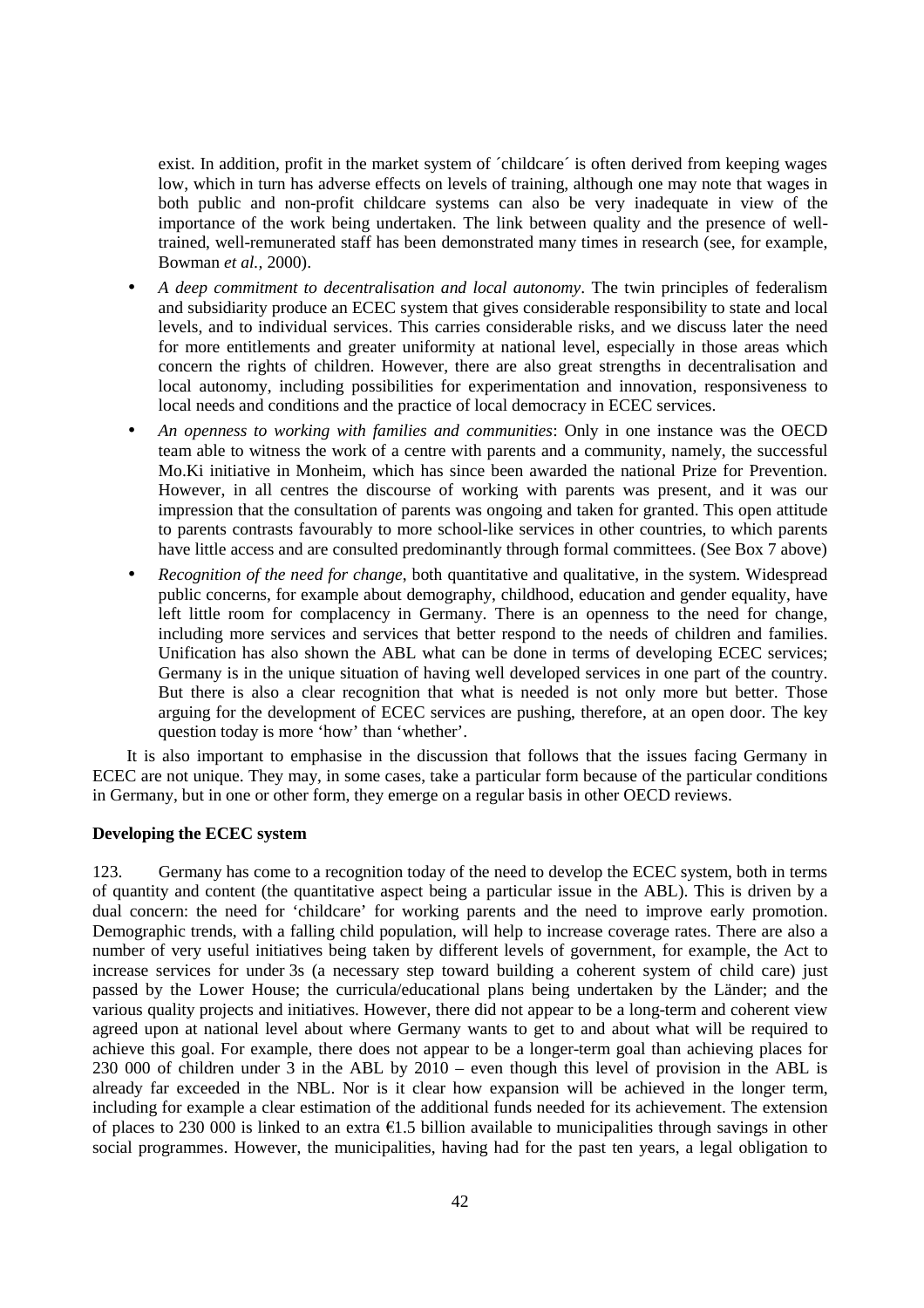provide childcare as needed for all age groups, and who will be responsible for funding the extra services, claim that this is insufficient to cover costs. They point out also that there may be a mismatch between the amount saved on one programme and the amounts needed for extra expenditure on ECEC services.

124. Again the question of responsibility for the provision, the desired volume and quality of this expansion needs to be raised. Public investment in ECEC services is low, both in absolute terms and relative to a number of other European countries. An active strategy would need to question the current allocation of public funds for ECEC services; and estimate the level to which it may need to increase over the long term. Moreover such estimation would need to take account of the additional costs involved in raising the educational level of the ECEC workforce, a requirement universally recognised and discussed further below.

125. A longer-term view might also need to consider various options for the future direction of ECEC policies and services. At some point, should the current national entitlement to a part-time kindergarten place be extended, for example to longer hours for 3 to 6 year olds and/or for younger and older children? Given the increasing relevance attached to kindergarten in terms of early promotion and its universal provision, should parental fees be reduced or removed altogether (as is the case in most other European countries in provision for the 3-6 age group)? Should parental leave policy be reconsidered to offer a shorter but better paid period of leave, linked to an entitlement to an ECEC place?

126. When the review team raised some of these issues, such as staff training and parental fees, a regular response among informants was to rule out change especially on grounds of cost. While this is clearly an important consideration and may limit the pace of change, the appeal to cost seems symptomatic of the difficulty experienced in taking a long-term view. Comparisons with expenditure in other parts of the social and education systems indicate that the hesitation may not be so much a question of cost, but one of underestimation of the value added by early childhood services (see for example, the financial study undertaken by Müller-Kucera in Zurich, 2001,<sup>19</sup> or that by Cleveland and Krashinsky in Canada, 2001: Our *Children's Future*. For these Canadian economists, the issue is essentially: can we afford not to invest?)

### *Clear goals for the system, improved pedagogy and support for workers*

 $\overline{a}$ 

127. Growing ECEC services, in our view, requires therefore a long-term strategy, which combines a vision of where Germany wants to get to with a programme for how to get there. It also needs an effective system for improving pedagogical work in these services. As we have seen, increased priority has been given in the last decade to the pedagogical work in ECEC services, spurred by debates about their educational content and quality. Educational plans are being put in place, new methods of evaluation devised and applied and more attention is given to further training. What seems lacking, or at least inadequate, is a strong system for supporting workers in their daily work and in their efforts to change and improve their practice. There is a gap, a lack of connection, between the context of plans, training and evaluation on the one hand and everyday practice on the other. In sum, there are relatively few effective systems in place to support practitioners in the analysis, discussion, evaluation and improvement of their practice.

<sup>19</sup> The Müller-Kucera and Bauer study: *Costs and benefits of childcare services in Switzerland – Empirical findings from Zurich* (2001) shows that the city's public investment of 18 million SF annually in childcare services is offset by at least 29 million SF of additional tax revenues and reduced public spending on social aid (Müller-Kucera and Bauer, 2001). Where affordable childcare was available, the rate of hours worked by mothers almost doubled, especially for single-headed households with one or more children. In sum, publicly funded childcare resulted in 1) Higher productivity and earnings due to maintaining productive workers in work; 2) Higher contributions to social security and savings; 3) Less dependency on social assistance during both the productive and retirement ages (without affordable childcare, many families would fall below the poverty line). However, it is well to remember that most of these benefits return to the federal state, and the interest of the municipality is not so directly served.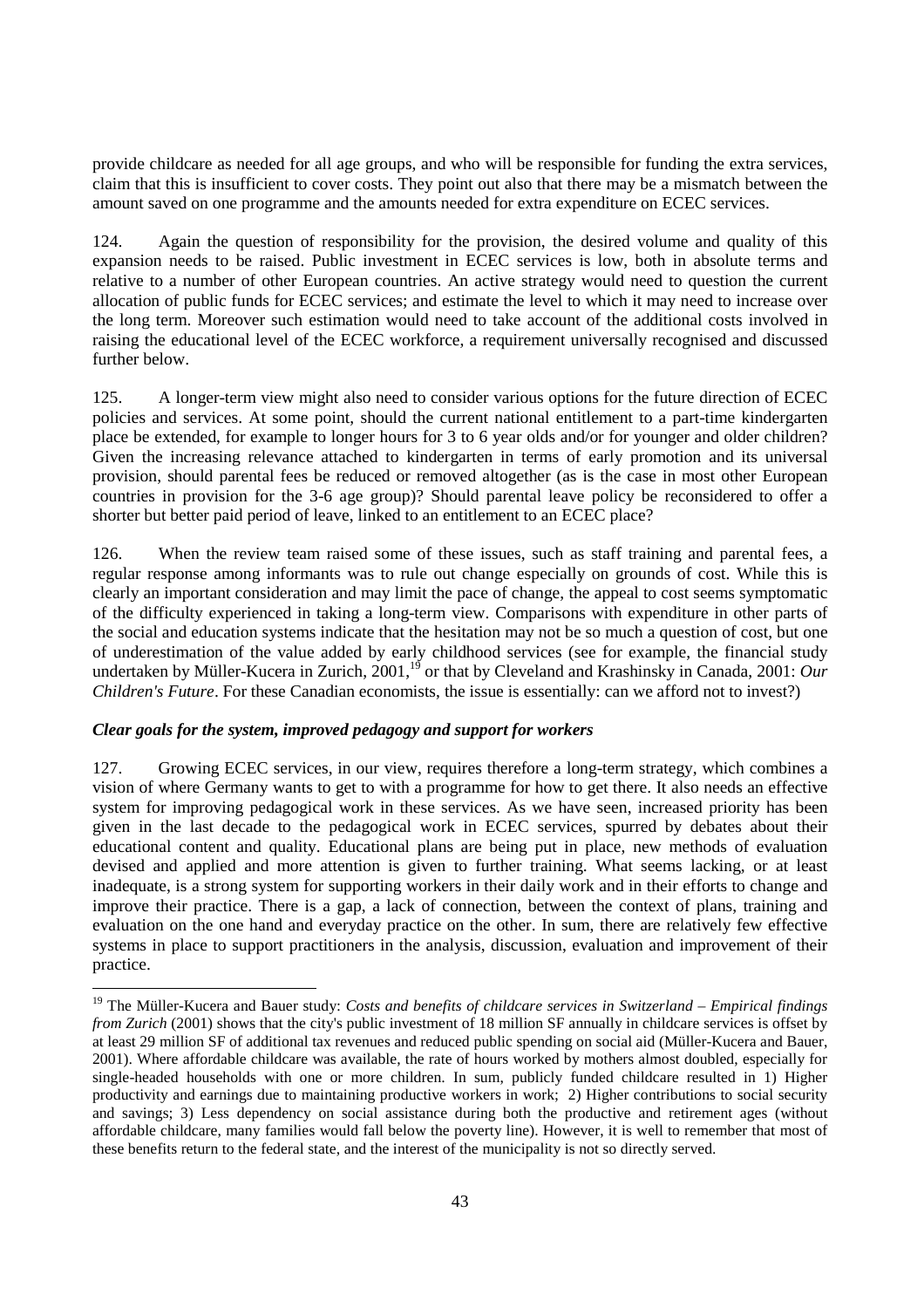128. A good example of the gap concerns the position of practice consultants *(Fachberater* or *Praxisberater)* employed by *Land* youth welfare offices and voluntary providers. Although they have some responsibility for practice (as well as supervising standards set by *Länder*), their role appears to be very peripheral to the actual experience of individual centres. There are far too few of them to be able to visit except very occasionally. In one *Land* which placed great emphasis on service development and the role of practice consultants, there were in fact 60 such posts serving over 1700 centres. The end result, as in most other countries, is that workers in centres have to get on with their work without close and regular engagement with a 'pedagogical adviser'. They must work on their own to implement the theories, methods and objectives contained in plans, their courses, or in various quality initiatives. This is a great deal to expect of a profession which is very demanding both physically and mentally, and at the same time is not excessively remunerated. In addition to the lack of a sufficient number of "pedagogical advisers", the decentralised nature of the system and the high commitment to local autonomy function acts as a further barrier to the knowledge flow toward and from the practitioners.

### *Ambivalence about ECEC services*

129. One further issue should be mentioned as it affects the development of the system. Especially in the ABL, there remains some widespread ambivalence towards services that go beyond the 'traditional' part-time kindergarten. They can still be discussed, not least by politicians, in terms which imply disparagement, that such services are an inferior substitute to the norm of parental (maternal) upbringing. Like many countries, Germany (or at least the ABL) will have to find new ways of thinking and talking about services and, by implication, childhood and parenthood. Over time, new norms will emerge (as they have done in countries like Denmark and Sweden but also as in the NBL); but this will take time and effort and a willingness to appreciate the value of different forms of bringing up children.

#### **Tensions between national standards and local autonomy**

130. We have already identified decentralisation and local autonomy as a strength of the German system. However, for this to be a strength rather than a weakness, requires two conditions. First, a practice of diversity – whether in pedagogical work or evaluation - which would involve an equally rigorous and critical process of development and evaluation of all approaches. We shall return to this issue later, having already raised it in relation to the connection (or lack of it) between theory and practice.Second, there would appear to be sound arguments for adopting certain common, national standards, in particular in those areas that concern equity between families, and the right of children to provision and quality. At the moment, other than an entitlement at kindergarten level, families and young children have few guarantees. It seems inappropriate that the volume and quality of early services should be substantially uneven across the country, and that families in different *Länder* cannot expect roughly equal support and socioeducational opportunities for their children.

## *Common national standards*

131. The issue of common national standards involves questions of access, funding and certain conditions within ECEC services across the *Länder*. Only access to kindergarten is covered by a national norm, taking the form of a limited entitlement to part-time kindergarten for children from 3 upwards. While federal law has been obliging local authorities to provide a sufficient number of places for the under-threes and children of primary school age for the past ten years, implementation in the old Länder has been slow. In addition, there are large differences between *Länder* in levels of both quality and provision. Similarly, funding arrangements vary between *Länder*, including what parents are required to pay.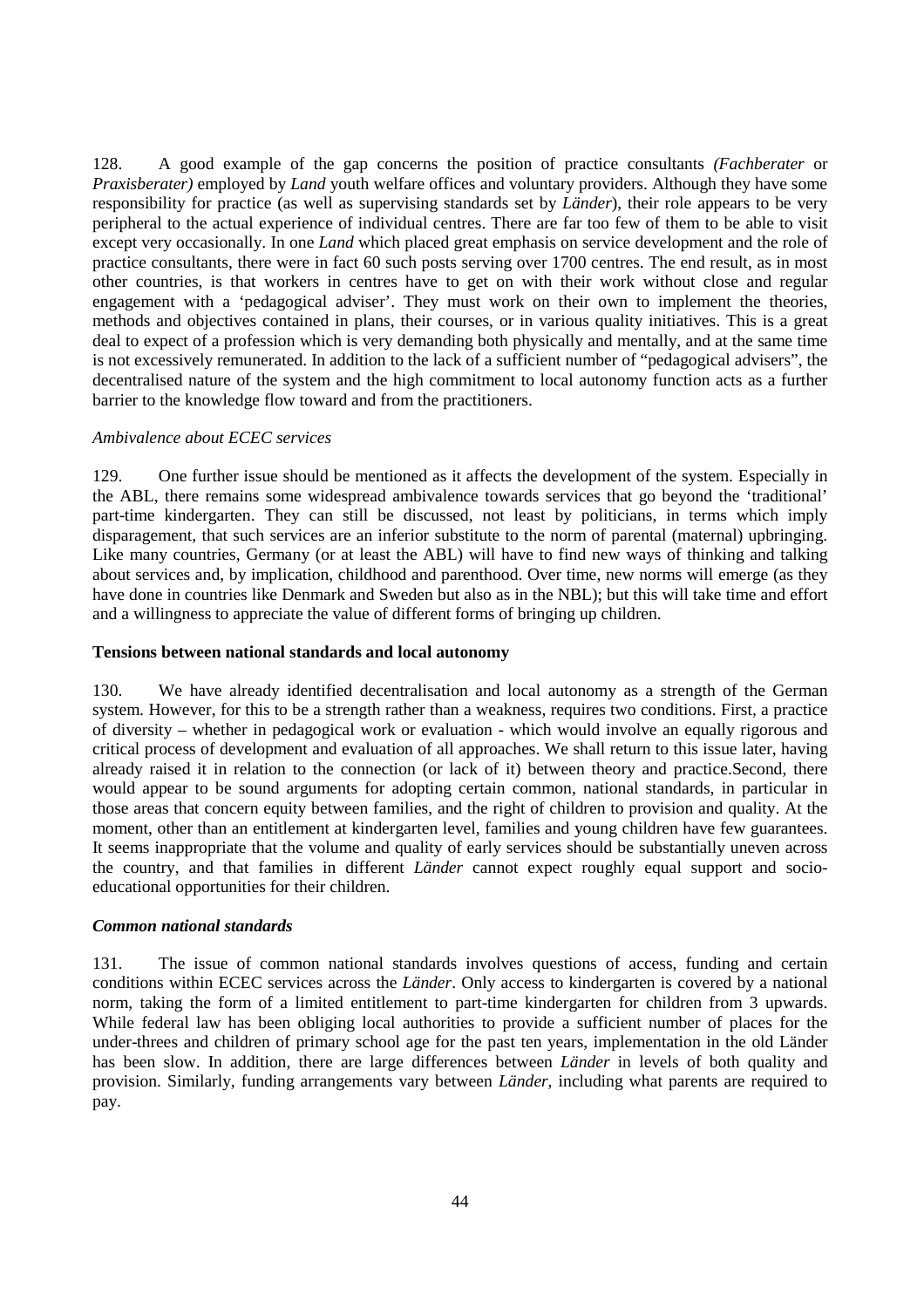132. In the long-term, such multiplicity seems unacceptable and not in the interests either of children or families. ECEC services operate under different regulations and with different education plans, albeit defined within a broad common frame. Where to draw the line between diversity and standardisation here is a fine issue, but the review team found it difficult to understand why there should be such different expectations concerning access to non-kindergarten services or, in kindergarten services, such different norms in basic structural matters relating to quality, such as policy orientation, group size, staff:child ratios and in-service training.

133. Our discussion here concerning an agreed national framework or common guidelines takes place against an actual backdrop of pressure to decentralise responsibility for ECEC services even further, with some advocating the removal of any Federal level involvement and others even arguing for a 'municipalisation' of ECEC services. Taken to its extreme, this would remove not only Federal involvement but also the *Länder* contribution, with unfortunate consequences for the quantity and quality of the child care system. In addition, the removal of Federal level involvement from ECEC services would have the effect of decoupling ECEC services from the level of government charged with the implementation of the rights of children as citizens in Germany, bearing in mind in particular those articles of the UNCRC which deal with equity and the provision of services to children including childcare, education and health.<sup>20</sup> Further, extreme municipalisation would make it more difficult to create common frames for young children in Germany, which could stimulate improvements and ensure some degree of equity across the country. In sum, while supporting the principle of local responsibility for local services, the review team considers that early childhood services in particular are important for the future of a country and in consequence, inputs from the Länder and the Federal government are needed.

134. From an early childhood systems perspective, other issues are also at stake:

- If further decentralisation takes place, which bodies will underwrite the infrastructure of what could credibly be called a German early childhood system - its policy steering, financial and statutory regulation, data collection and quality monitoring? It is doubtful that small municipalities could undertake such functions in any cost-effective manner. Even the present state of data collection and monitoring of services suggests that the Länder would be much helped if the Federal government were to assume the basic, system-level tasks.
- A second issue that could arise in the context of unregulated decentralisation is the possibility of individual municipalities, with little interest in providing early childhood services, opting out of the present non-profit system. Transforming 'childcare' into a market system can be attractive for municipalities, but as noted in the introduction to this chapter, may have serious disadvantages, not least for low-income and immigrant populations. These are precisely the groups whose children need support and appropriate socio-educational services from an early age. In this regard, it may be useful to study the experience of other countries (see for example, the OECD Notes on Australia, the United Kingdom and the United States at <http://www.oecd.org/edu/earlychildhood>). The option to privatise the 'childcare' system has frequently led to an increase in provision, but on the downside may induce a general lowering of standards, a weakening of educational vision for the younger children, and a further widening the gap between 'childcare' and the publicly funded kindergarten system. Studies from Canada and other countries tend to confirm these outcomes (Doherty *et al*. 2001).

<sup>&</sup>lt;sup>20</sup>. For the United Nations monitoring committee, the implementation of these articles is the responsibility of the Federation, although the municipalities are responsible for many aspects of the Convention.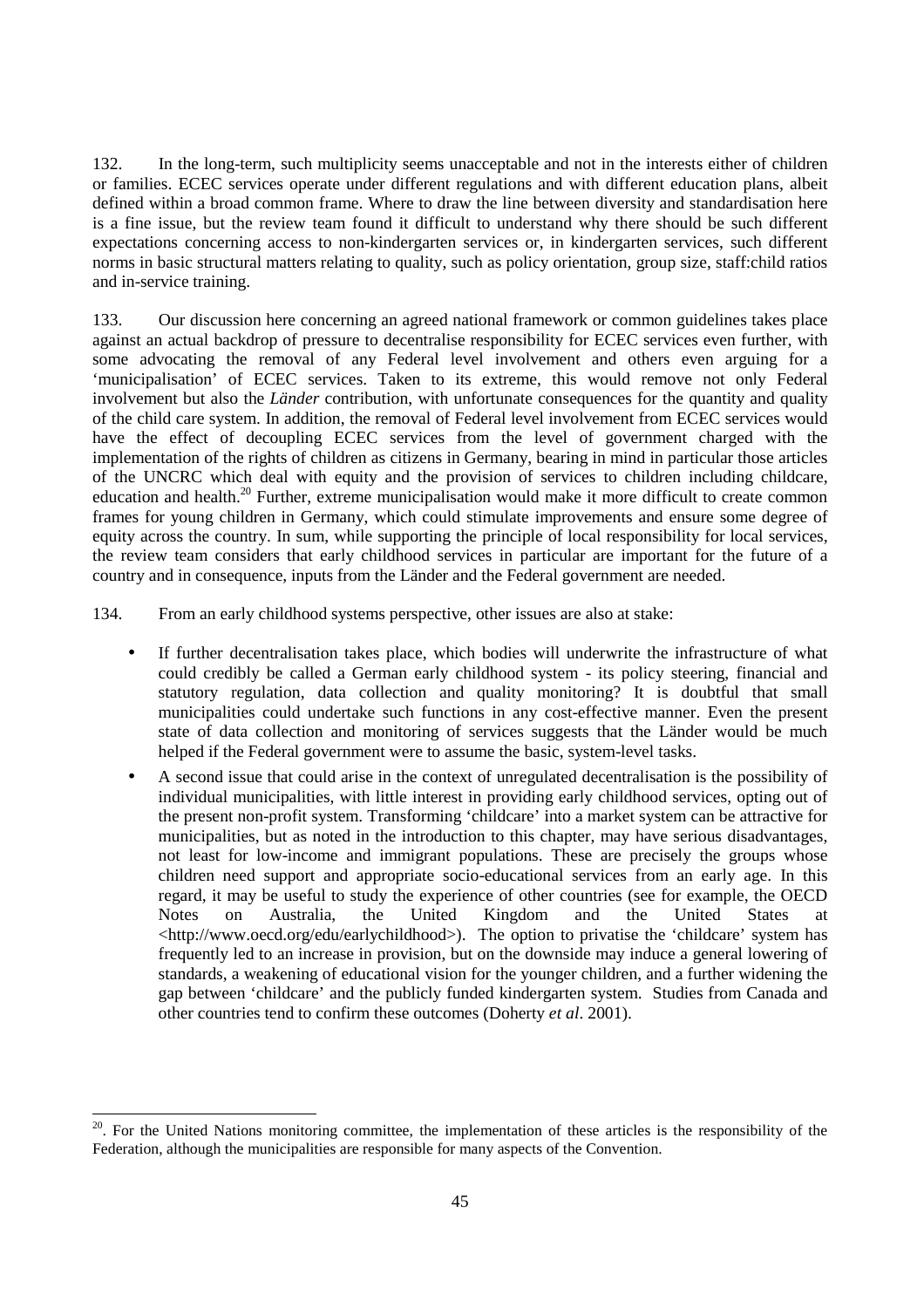### **The relationship between ECEC, school and school-age childcare**

135. The new emphasis on the educational role of ECEC and closer co-operation with the school, in the post-PISA context, raises critical questions about the relationships between ECEC services and compulsory schooling. Before proceeding to discuss this issue in Germany, it is worth recalling the words of the OECD report, *Starting Strong* (OECD, 2001):

*The needs of young children are wide, and there is a risk that increased co-operation between schools and ECEC could lead to a school-like approach to the organisation of early childhood provision. Downward pressure on ECEC to adopt the content and methods of the primary school has a detrimental effect on young children's learning. Therefore, it is important that early childhood is viewed not only as a preparation for the next stage of education (or even adulthood), but also as a distinctive period where children live out their lives. Stronger co-operation with schools is a positive development as long as the specific character and traditions of quality early childhood practice are preserved (ibid. 129).* 

136. Germany, like many other countries, is having to confront this relationship. For example, Oberhuemer (2004) notes that:

*a positive offshoot of the PISA debacle is that both schools and early childhood institutions are in the process of re-assessing their respective roles. Most certainly, the early childhood community needs to reflect critically on how to support children's learning more effectively and how to document and to demonstrate the value of that support. Equally, schools are in the process of reflecting on their traditional roles, and there are signs of a beginning dialogue on overarching roles (18)* 

137. What is at issue in Germany today is whether the rethinking of relationships between ECEC and schools will produce what was advocated in the earlier OECD report – 'a strong and equal partnership', which avoids what has been termed elsewhere a 'schoolification' of ECEC by the powerful school sector working with a narrow concept of *Bildung*. If this occurs, then the ECEC services may not only develop a narrow concept of education, but also risk losing their holistic, social pedagogic approach to working with children, families and communities. Tasks beyond a narrow educational preparation for school might become 'add ons' rather than an integral part of the work of centres, and targeted on certain children rather than part of the work with all children.

138. The new debate puts the spotlight on the educational task of ECEC services, and emphasises the need for infrastructure and processes that support not only the development of the educational element of their work but also all parts of their social pedagogical work. At the same time, it also places the spotlight on the school. Does it need to become more social pedagogic in its approach? Does it need to change in both content and method, not least for children from low-income groups, while keeping expectations high for these children? If kindergartens need to devote more attention to preparing children from school, do schools need to devote more attention to better preparing themselves for children?

139. These questions are raised by many ECEC practitioners, who would like better co-operation between themselves and school teachers and between their centres and schools. This was epitomised by the leader of an age-integrated centre that takes children both of school age and below. The *Hort* part of the centre enables children to do their homework. The centre's leader said that she would like to see homework set by schools tailored to each child but instead schools sets standard homework for all. Unlike ECEC centres, she remarked: "schools don't have the individual child in view". Their idea of education is "to pour in knowledge."

140. The OECD team is aware, of course, that this is not true of either good schools or good teachers. In fact, many early childhood practitioners in Germany were aware of a change underway in at least some schools, in particular in the first two grades, a change that is bringing them closer to the social pedagogical approach of kindergartens. This somewhat contradictory situation was discussed by parents and staff at one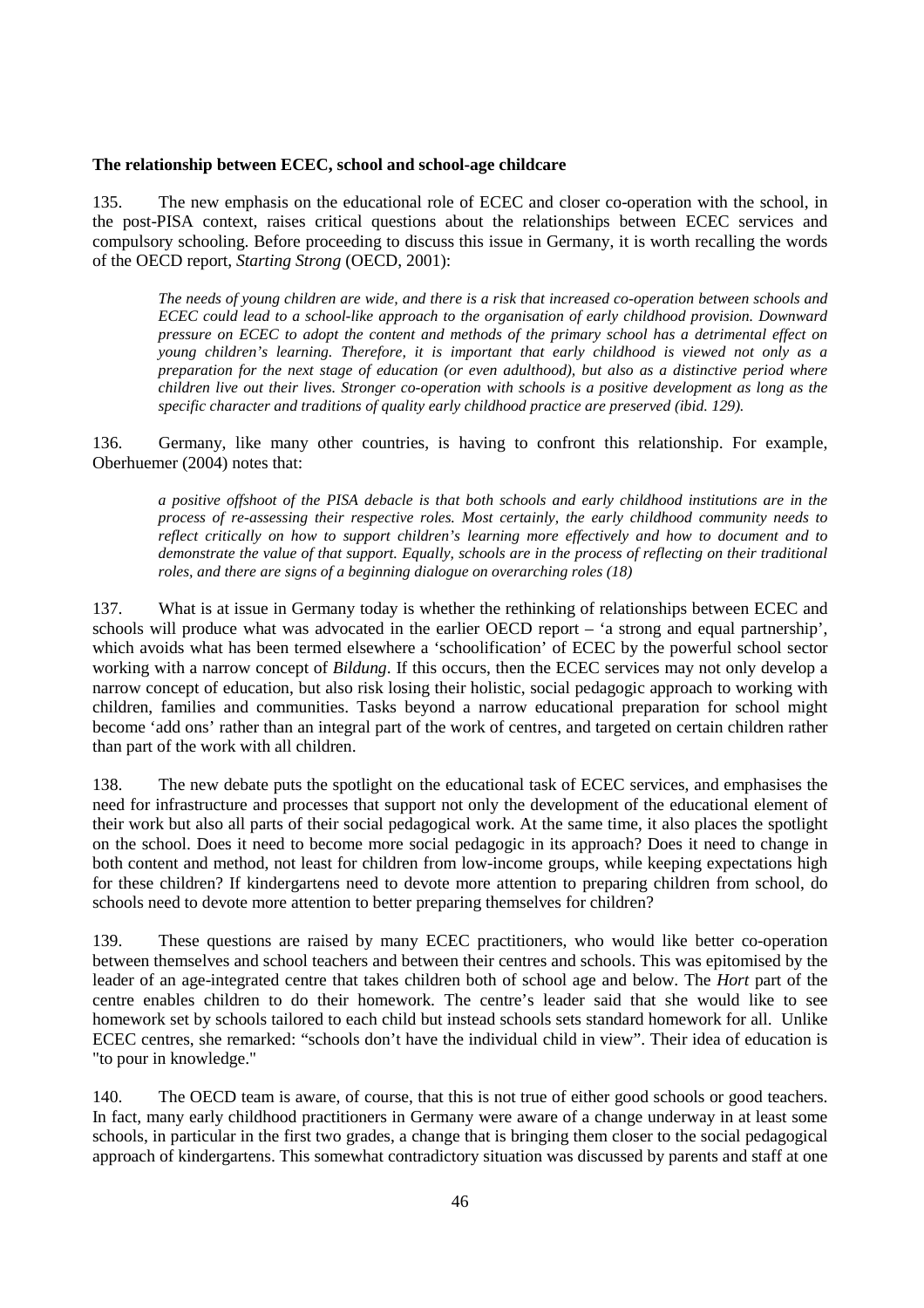centre we visited in one of the NBL. They spoke of good relations and co-operation with the local schools, with staff from the centre and local schools visiting each other, discussing children about to enter school, while children who have recently entered school come back to the centre to tell younger children about school life.

141. On the other hand, the centre parents and staff felt the school has a particular approach which they, in the centre, try to resist. They attempt instead to persuade the teachers to adapt the centre's pedagogical approach, at least in the first two grades. Schools, they thought, were just beginning to move on this, changing their way of working to open up more to the developmental and special needs of children – in short, treating the child more as an individual. What was needed, they suggested, was a model project focused on changing the early years in school. Taken together with discussions about the educational role of kindergartens, there are perhaps signs here of a new relationship gradually taking shape, though still in an early and vulnerable stage.

# *The All Day school and the Hort*

142. Another development that may lead to changes in the school – or to increased schoolification – is the development of All Day Schools, a policy actively supported by the Federal government and most *Länder*. One consequence of this development is the likely reduction of separate *Hort* provision, mainly on grounds of its higher costs. Staff involved with non-school *Hort* were often critical of this prospect, expressing concerns that school-based services would not be able to provide children with the same pedagogical opportunities, offering instead an impoverished environment emphasising 'care' and homework.

143. On the other hand, officials from one *Land*, which is actively pursuing a programme of All Day Schools, were at pains to paint a different picture. They argued that some years ago there was much conflict over the concept of the All Day School, but that it has today (with more working mothers and post-PISA) gained more popularity, partly because these schools do provide more time for learning. But they also emphasised that for them the concept meant developing a qualitatively different kind of school which would allow more time for children to relax, opportunities for children to develop their many talents and a new, more equal relationship between teachers and others working with children. They want the school and the social pedagogical approach of school-age childcare services to be merged, as well as encouraging renewed interest and participation by parents. The experience of the NBL shows also that the school-based *Hort* is a viable model, allowing both school and *Hort* to develop their own distinctive pedagogies.

144. If the relationship between the school and ECEC services is on the agenda, with some recognition of the need for a more equal relationship involving change on both sides, there are a number of barriers to be overcome. First, schools are more powerful and prestigious institutions, and teachers are a more powerful and socially valued group of workers than *Erzieherinnen*, with a higher level of education, better pay and more status. This is not a good basis for developing a 'strong and equal relationship' between two systems.

145. Secondly, responsibility for ECEC services and schools is divided. There is a federal responsibility for ECEC services in the sense of a framework legislation for child and youth welfare. Schools are the exclusive responsibility of *Länder*, within the education system. Moreover *Länder* differ in whether they locate their responsibility for ECEC in education or other departments. Last but not least, provision and direct funding of ECEC services rests with yet another level of government, municipalities and private providers.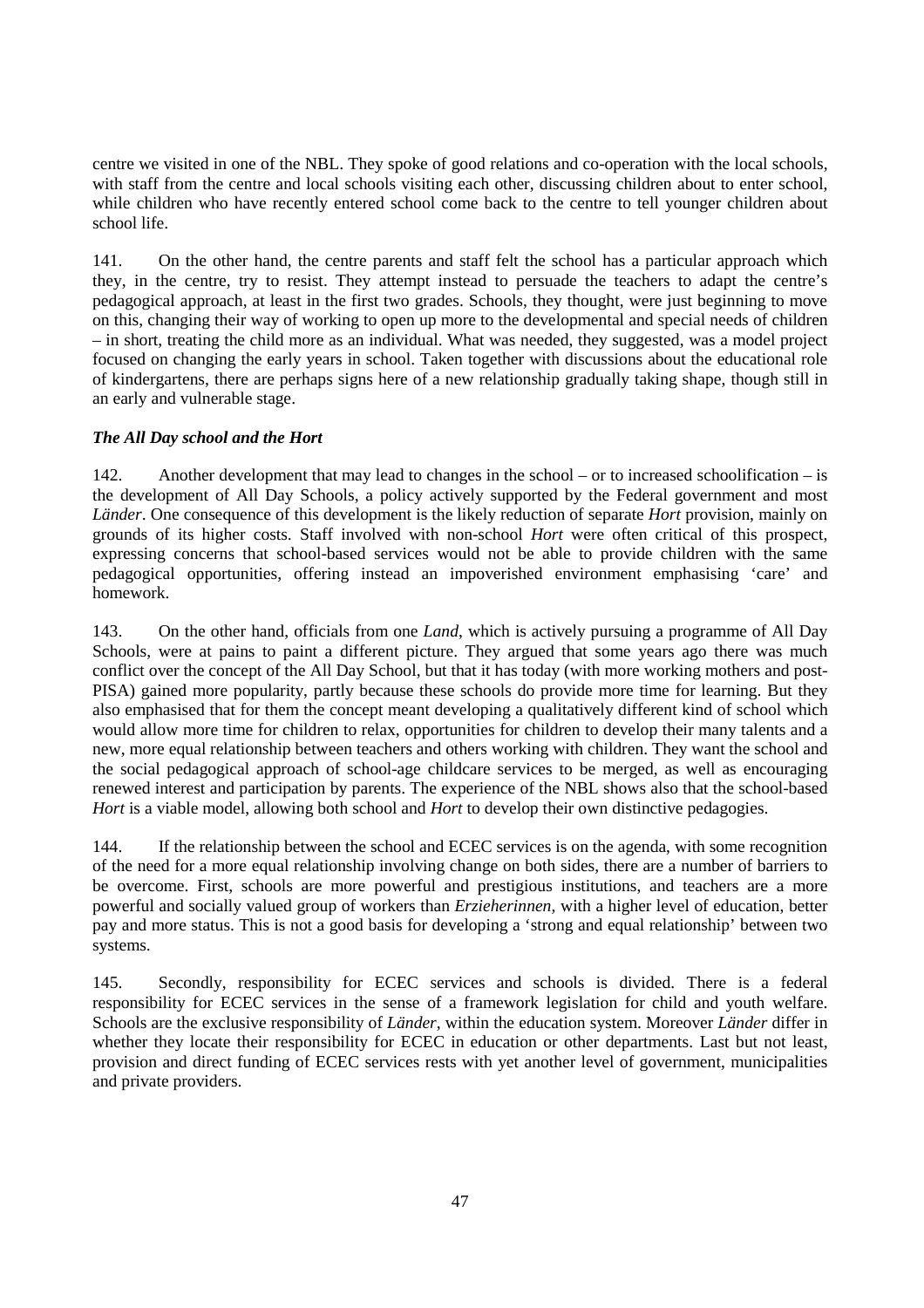## *Transfer of ECEC responsibility to the education system?*

146. During the review visit, the team observed that several Länder had transferred responsibility for ECEC services to the Land Ministry of Education in terms of organisation. It has to be pointed out, however, that in the Länder responsibility for ECEC and youth welfare is sometimes assigned to one ministry, sometimes to another. The issue was raised whether a similar transfer should not be made at federal level. The question is a complex one in all countries, and, as our earlier discussion indicates, in Germany it is further complicated by political and legislative implications. As matters currently stand, a transfer of ECEC services from child welfare to (school) education is not simply a shift of Federal responsibility for ECEC from one ministry to another. In the German context, given that the Federation lacks legislative authority for school education, a shift toward education within the Länder's responsibility would not necessarily lead to progress in terms of a standardisation of conditions and opportunities for children growing up. On the contrary, unless the allocation of authority sees a shift toward the Federation, a reinforcement of different standards in early childhood services across the German Länder and partly between municipalities could take place.

147. For example, in Sweden, where the ECEC service (including school-age childcare) comes under the responsibility of the national Ministry of Education, it is seen to be the first step in lifelong learning. Improved funding, reduced costs for parents, enhanced training for ECEC workers and a universal entitlement to a place for all children from 12 months of age have all followed the transfer of responsibility for these services from welfare to education, and the basis is in place for a stronger and more equal partnership between ECEC and schools. Investments were carried out accordingly. It should, however, be emphasised that none of this is inevitable, and that, given very different basic conditions, these developments would not necessarily follow a transfer of responsibility for ECEC services to education in the German Länder.

148. In sum, there is easy answer to this question. Much depends on the traditions of a country, the energy and professionalism of the ministries in question, and the desires of parents. A country such as Finland has maintained early childhood in the social sector, and yet its children perform extremely well in educational testing (including PISA) at primary and secondary level. And there are risks in moving toward education auspices. Firstly, the danger of a *schoolification* process, that is, of making ECEC services become like school. There is no inherent need for this to happen in a joined-up system, but unfavourable child-staff ratios and the loss of the socio-pedagogic tradition are features of the infant school in many countries. Without good leadership, such 'schools' can become closed institutions and pursue academic programmes to the neglect of the broader - and equally important - goals of early childhood centres, namely: the health and well-being of children; an active, peer-driven socialisation; a broad education for children (*Bildung* in its original sense), and an active outreach by pedagogues to families and their communities.

149. What must be avoided is the splitting of ECEC, that is, of education taking responsibility for kindergarten and another ministry being in charge of *Krippen*, as if early learning began at the age of three years! This can have a negative impact on both kindergarten and other ECEC services. An unthinking transfer of the kindergarten into education, for example, risks ECEC becoming 'lost' as the poor relation of the powerful school system, and ECEC staff becoming a small and marginalised group struggling to make their voices heard.

150. Further, and more seriously, splitting the system into two has frequently had the consequence of condemning the services for children under 3 years to low quality conditions, such as weak investment, low levels of training and pay for staff, and the lack of an educational vision. This type of situation tends to move public 'childcare´ into the realm of being a welfare service limited to low income families, and to drive middle-class parents to find alternative solutions, often in the private, non-regulated market. The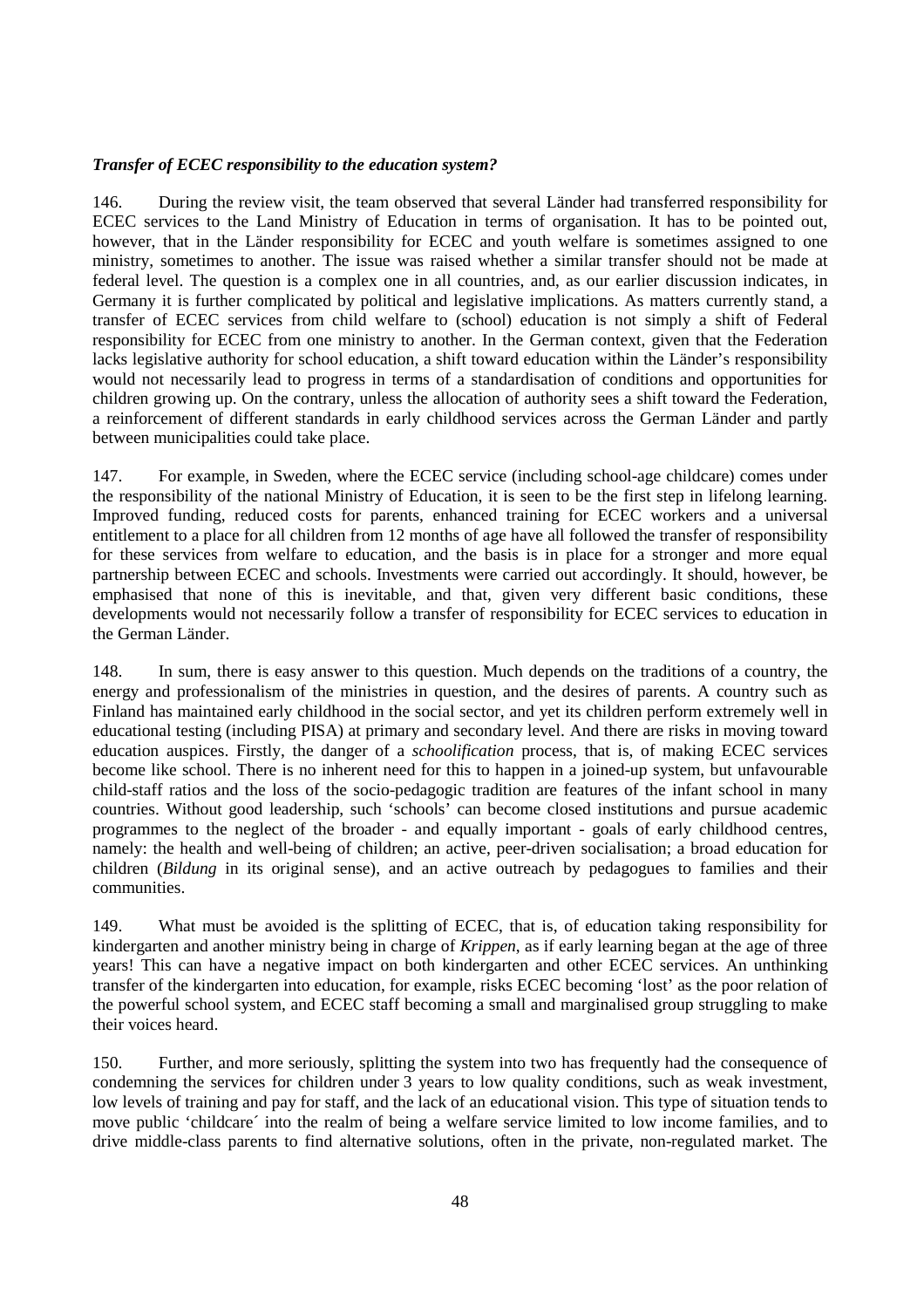mixing of children from all social classes that public systems in egalitarian democracies strive to maintain is then no longer possible. In extreme cases, societies become locked into dualistic ways of thinking – public versus private, home care versus ´childcare´, kindergartens versus school. A longer-term, more intelligent vision of early childhood services – whatever the auspices – should be able to imagine other possibilities.

## **The workforce**

151. It is widely acknowledged that current training of *Erzieherinnen* is inadequate, with many professionals arguing that it should be at a higher level (in the *Fachhochschule).* This becomes an increasing issue as the expectations placed on ECEC workers increase – to provide family support and work with parents, to develop educational work, to observe and document children and their development, to reflect on their practice and to understand and participate in various evaluation methods. However despite much debate and recommendations from many professional organisations, no substantial changes were made when the Standing Conference of Education Ministers produced a new framework plan for the education of *Erzieherinnen* in 2002. A major reason put forward for not raising the level of education is cost, but policy-makers also query whether simply moving training into the higher education level will produce a qualitative improvement. In addition, it is said that a change in this direction might have complex implications within the current German system (discussed above).

152. The focus of the present debate is then about the future level of training and its downstream costs, a debate in which the issue of the sustainability of the current approach may be overlooked. Basically, the present recruitment situation depends on drawing students and staff from a group of young women with lower levels of school qualification – a group whose numbers are diminishing as levels of educational qualification among women increase. This opens up a very large question, apparent in many countries: *who*  will work with young children (or indeed other groups such as elderly people) in the future? Up to now, Germany has had some breathing space, both because of the relatively low level of services in the ABL and because services in the NBL have been laying off staff. Newly qualified *Erzieherinnen* in the East have therefore had to find some alternative form of work or look West for employment in ECEC services. These conditions are, however, coming to an end. Services in the ABL are expanding and services in the NBL are now, for the first time for some years, recruiting new staff. Moreover as so many staff in the NBL are over 40, large numbers will be lost through retirement in the next few years. Without in-depth study of the question, it is difficult to make a serious prognosis, but the issue of the sustainability of the present recruitment and training regime needs careful attention in the view of the OECD team.

### *The recruitment of men*

153. In all countries, one untapped source of workers is men. The case for recruiting more men workers, however, goes beyond the need to find new sources of labour; there are social, cultural and pedagogical reasons for diversifying the workforce and bringing more men into work with children. Within the Nordic countries where engaging men is rather more successful than elsewhere, their recruitment seems to be linked to the socio-pedagogical tradition, which favours a broadly trained pedagogical occupation employed in many settings. Within the early education field, there may also be links with how staff are remunerated and how programming is conceived. So far, as in many other countries, Germany has not begun to tackle seriously the question of how to recruit more men into ECEC services. Nearly everyone regrets their absence, but hardly anywhere are any measures being taken to achieve a better gender balance in training and employment. During our visit, we came across just one local training initiative targeted at men; the project 'young men working in the kindergarten', in Brandenburg, aims to bring young unemployed men into kindergarten work while at the same time qualifying them through on-the-job training.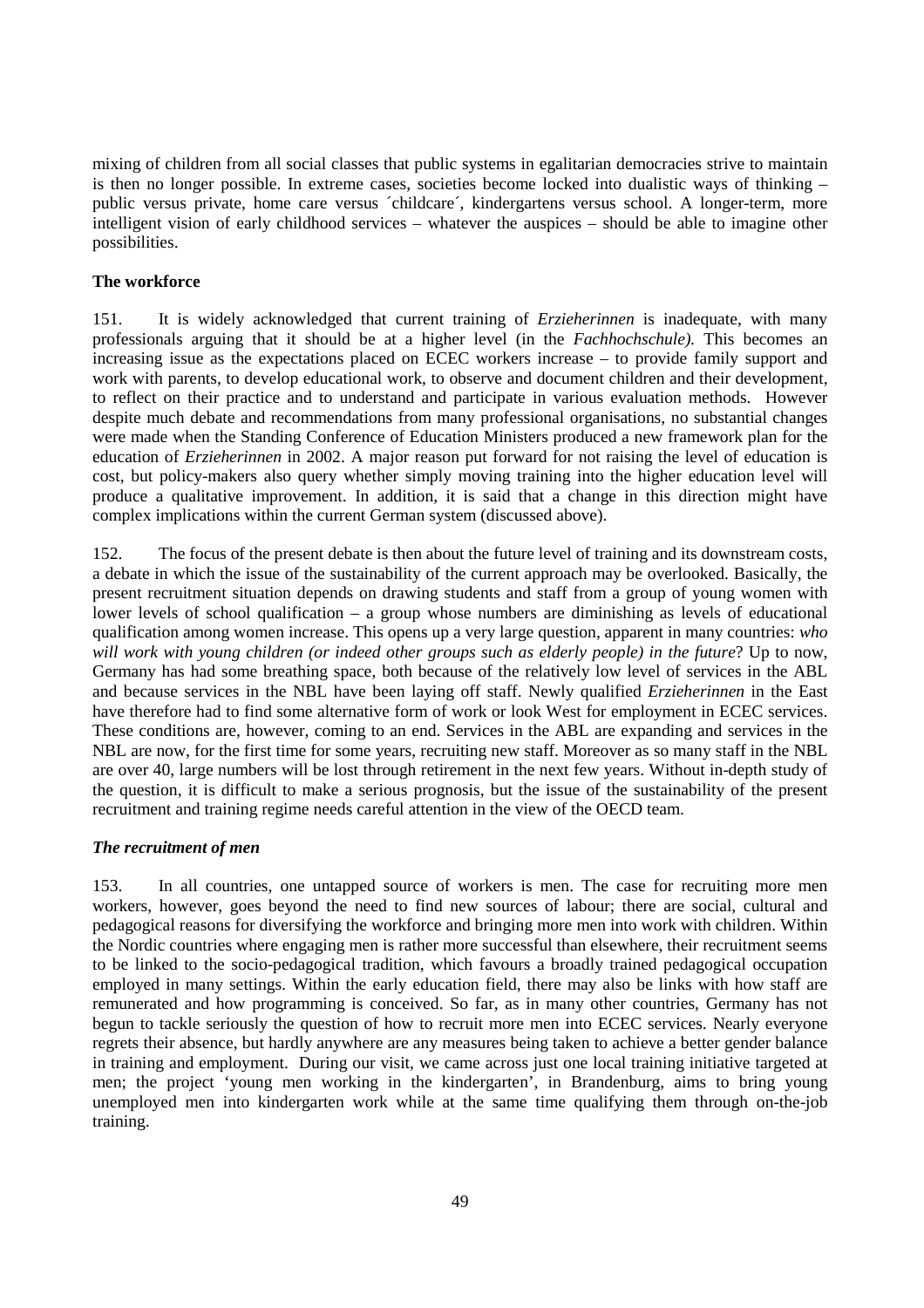### *The recruitment of Erzieherinnen from different backgrounds*

154. Likewise, as the proportion of immigrant children grows in the early childhood centres, it is appropriate to ensure a correct representation of migration background personnel, not only as assistants and technical staff but also as *Erzieherinnen,* social pedagogues and managers. Again, we were unable to find figures on the recruitment levels of staff with a background of migration in kindergartens and childcare, and strategies to bring young pedagogues from these backgrounds into the centres were rarely discussed. The experience of other countries with mixed populations would suggest that immigrant families will often retain their young children at home until school age, fearing that they will be alienated from their language and culture in mono-cultural kindergartens. The presence of minority *Erzieherinnen* is reassuring to them, and is seen as a sign of the openness, diversity, and relevance of early childhood services. In addition, *Erzieherinnen* with a background of migration serve as important role models for the young children in their care.

### *Family day carers*

155. A final workforce issue concerns the position of family day carers (*Tagesmütter).* They currently play an important role, especially in providing for children under 3, and the Federal government envisages that they will play an important role in the expansion of ECEC services. This role goes beyond the family day carer as a substitute mother; it assumes that they will take on a social pedagogical role comparable to that of ECEC centres, including an educational function. This raises issues about whether and how individual carers, with small numbers of children, can be enabled to attain this role and why they are –at least of now - exempted from regulation (unless they have four or more children). It also raises issues about their pay and status. As we have seen, at the present moment both are extremely low, and in effect family day carers are viewed more as informal carers than professionals undertaking a proper job. A family day carer in Germany today could not live independently off her work. Once again, any long-term direction for Germany will have to factor in how this sector of the ECEC workforce can access better training and support (and there are clearly good models emerging of how this might be provided, e.g. the widely circulated DJI's curriculum for family day carers), and enjoy secure and better paid employment within the mainstream labour market with all the benefits and conditions that apply. The review team hopes that the expert analysis commissioned by the Federal government will contain important hints for a better development of family day care.<sup>19</sup>

## **Funding issues**

### *The overall level of spending*

156. The background report and an expert on ECEC funding both quoted a figure of  $\epsilon$ 11.5 billion spent on children's services in 2000. The expert added that this consisted of  $\epsilon$ 9.3 billion from public funds, the remainder from parents and voluntary providers – but also emphasised the figure was only an estimate and could be an understatement. At face value, the figure suggests that public expenditure in Germany on ECEC amounts to around 0.42% of GDP, which would place Germany – discounting the parental and *Träger* contributions - below the average level of spending for OECD countries, and well below the levels spent by governments in neighbouring countries where ECEC services for children aged 3 to 6 years are generally free. Providers' and parents' contributions added, revenues and expenditures of ECEC facilities amount to  $\epsilon$ 11.5 bn or 0.57% of GDP.

<sup>&</sup>lt;sup>21</sup> Jurzczyk, K. /Rauschenbach, T. /Tietze, W. u.a.: Von der Tagespflege zur Familientagesbetreuung. Die Zukunft öffentlich regulierter Kinderbetreuung in Privathaushalten. Weinheim/Basel 2004.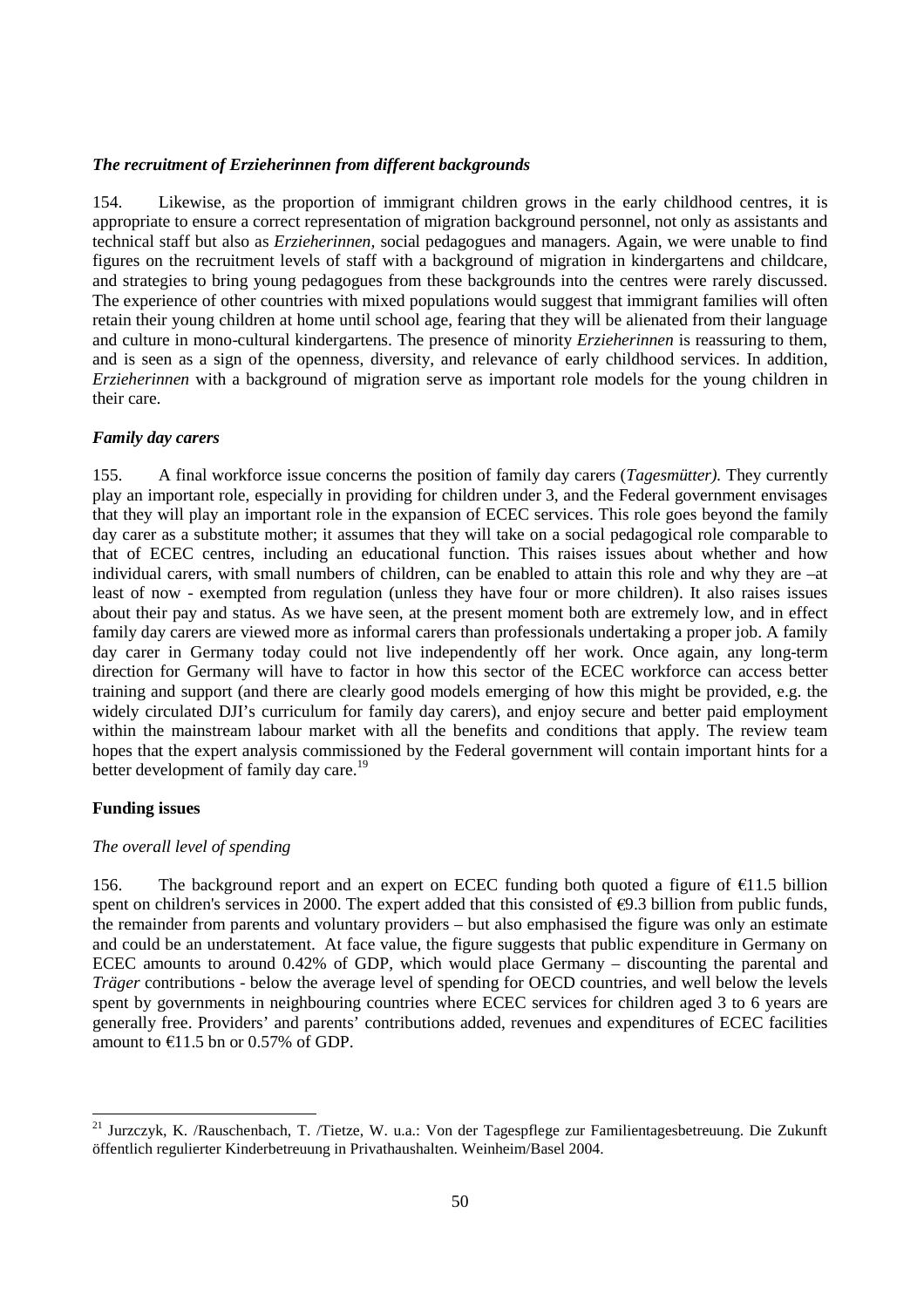# *Variation in spending levels and funding regulations across Länder*

157. Länder and communes are responsible for funding ECEC services in Germany. This leads to a variety of formulae for allocating resources and variations in how costs are distributed between different levels of government, voluntary providers and parents. We have already noted the wide divergences in costs to both municipalities (varying from 30% to 83%) and parents (from about 8-9% of total running costs to 20%) in the different Länder (see Box 3). In terms of regulations, most Land control only the subsidies that are provided by the state, whereas communities can themselves frequently decide how and to what extent they support the providers. This generates different resource levels and different levels of quality and access in different regions of Germany, and even between communities in the same state.

158. According to experts consulted by the team, the situation gives rise to negative consequences for young children and their families. One consequence – arising particularly from the low level of funding for services for children under 3 years in the ABL - is that conditions for balancing family and work responsibilities are unequal for parents across the country. Again, quality initiatives, such as the current move toward formulating and implementing a curriculum in each state, may or may not – depending on location – be accompanied by additional funding. More significantly, the wide variation in funding levels may also affect funding for children from low income and immigrant families. The team was informed that the extra staff and funding needed for these children is not foreseen in every community. In this situation, outcomes for young children may depend more on where one lives than on a comprehensive country-wide policy to address the issue of additional learning needs, an issue which needs a response from central government in countries with large immigrant and/or low-income populations.

159. The situation may be further aggravated by new approaches to funding services. Whereas previously it was usual for public funding to be calculated on the basis of actual costs per group provided (e.g., a kindergarten might provide for 2, 3 or 4 groups of children), the current trend is to pay according to how many children actually attend and to apply a notional (or average) cost per place. According to several informants, this has the effect of financially disadvantaging a centre with more experienced, and therefore more costly staff. The trend has the further effect of loading more of the risk onto providers, who can lose financially if they fail to fill all available places at all times of the year, or if they incur above-average costs by taking in children with additional learning needs, e.g. low-income or second-language children.

160. The variety of financial regulations leads also to uncertainty for the *Freie Träger*. In some states, for example, *Träger* receive only 20% of personnel costs from the Land, and are obliged to negotiate with communities for the rest. Such negotiations incur transaction costs, but there is little data on such costs, and in fact, on the real costs of centres provided by the *Träger*. In yet other situations, the *Träger* may receive 100% of costs, but without, in so far as we could judge, a link being made between these public subsidies and quality outcomes to be achieved. In fact, funding discussions seemed to focus more on business management perspectives and on increasing access rather than on quality outcomes for children and families. In this environment, moves toward improving the training and working conditions of staff – a vital component of quality – have been resisted at Land and local levels. ECEC goals seemed often to be determined by currently available budget, rather than attempting to match budget to the growing challenges and quality requirements of children's services today. The National Quality Initiative launched in 2001 provides hope that this approach will change and that training, systematic participatory assessment and the documentation of quality will come to the fore.

### *The prospect of the 'municipalisation' of funding*

161. Another trend, just beginning to emerge, involves what might be termed the 'municipalisation' of funding. This involves a Land withdrawing from a direct role in funding, but instead transfers funds to municipalities who then take on the complete public funding role. However, just as federal funds to other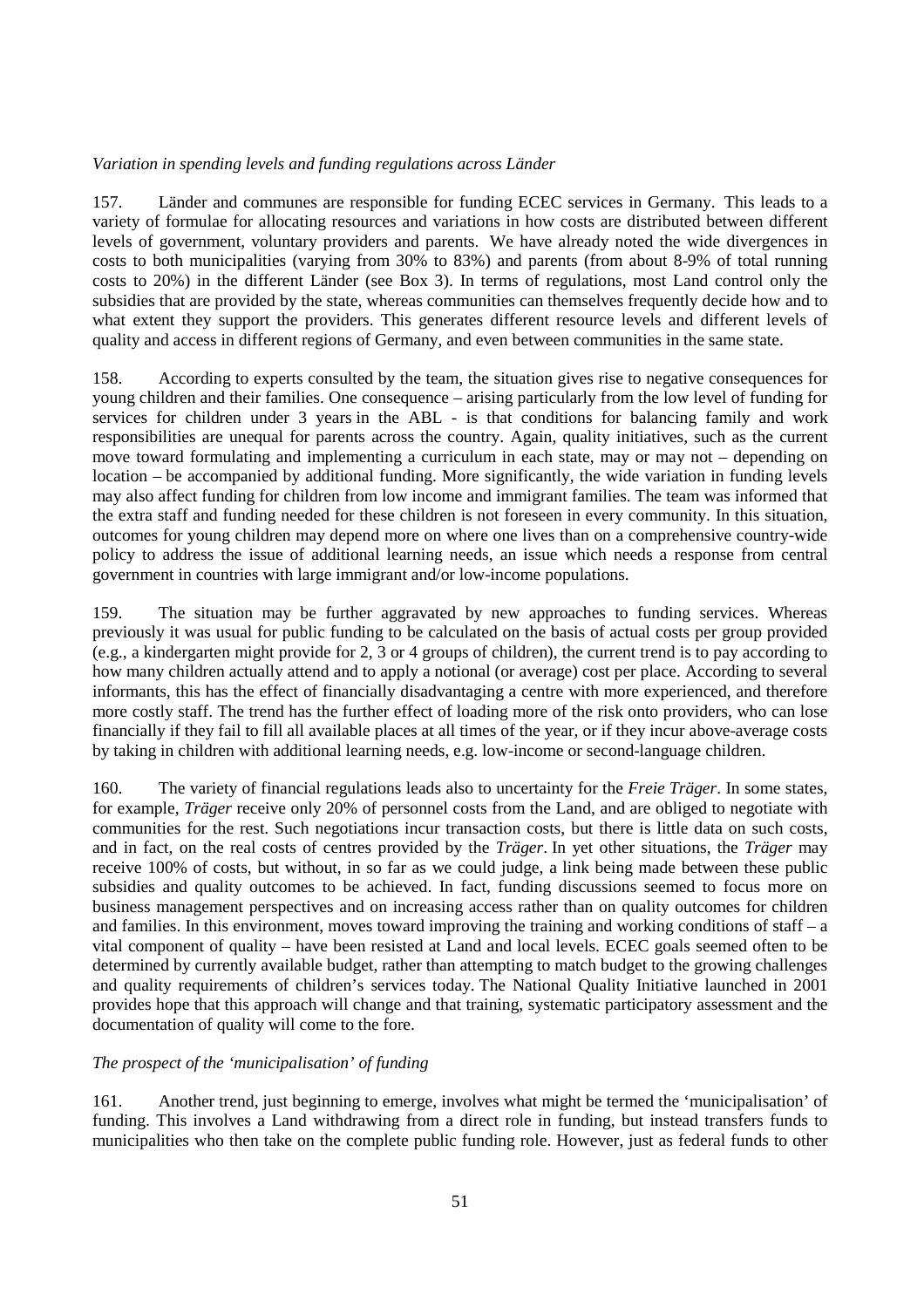levels of government cannot be earmarked, neither can transferred Länder funds be earmarked for ECEC services. In sum, local authorities are free to decide how to use the money. This new system had recently been introduced in one of the Länder we visited; following new legislation which came into force in 2004, Baden-Württemberg has shifted complete financial responsibility for ECEC services to municipalities, from 2004 onward, transferring €394 million for this purpose within the framework of the Financial Equalisation Act. This development has been criticised by many experts as the quality of childcare may become dependent on the political priorities or the balance of powers within a municipality, which may lead to even greater funding differences among local authorities than already exist.

### **Weaknesses in research and data collection**

162. The divorce between education of most ECEC workers and the tertiary sector where most research is conducted has already been mentioned. According to Oberhuemer (2004)

*Academic staff in tertiary level institutions are expected to conduct research in their specialist area. In the early childhood field in Germany, this specific group of professionals with a cumulative knowledge of the field from a teaching, supervisory and research point of view is non-existent.* 

163. It is not surprising then that few university chairs in early childhood exist, fewer we were told than in Japanese Language, and only a small fraction of the number of chairs in other fields of education. This is matched by few postgraduate programmes, few dissertations and no academic journals with an early years focus. In consequence, the German research base in early childhood is unduly small, with no obvious means in current conditions of increasing its size; as one researcher put it, the area "lacks critical mass" while another researcher remarked "there is very little up and coming research talent in the field", while a former government funder of research remarked that the shortage of specialist researchers presented problems when wanting to develop new projects.

164. Another consequence is that such research as there is has become highly dependent on funding from government (at either federal or *Länder* levels). It is focused on policy or evaluation-driven projects, where funders define the research questions, and there is little opportunity to undertake other forms of research. Most researchers we met agreed that there was "simply no university-level basic research to speak of in the area of early childhood pedagogy" (Schäfer, 2004; 1). Furthermore, the small size of the research base makes it difficult to break into the main source of basic research funding, the German Science Foundation, which is highly competitive and where the few early years researchers are competing with well established fields including large numbers of university-based researchers. This perpetuates a dependency on government funding.

165. In addition to a small research base, information on ECEC services at a national level is poorly developed. According to several informants at ministry and research levels, there are no regular or comparable data collected on use of ECEC services by children and families across *Länder*, either their numbers or their backgrounds. The same goes for comparable information on the costs of services and how these costs are met; one expert added that only a handful of people in Germany have an overall understanding of the funding system. As we have seen above, this is certainly linked to the federal structure of the German system where no clear responsibility exists for the research and monitoring infrastructure, on which effective systems must to a great extent rely.

166. The result is that the exact number of children actually attending services is not known, nor are the characteristics of users and non-users sufficiently researched. The Micro-census of 2001 did throw some light on actual use: at that moment, only 5% of children under 3 in the ABL attended a centre-based service compared to 36% in the NBL, while for 3 year olds (i.e. the first year for kindergarten) the figures were 54% and 87% respectively. After that attendance rates equalised (though there is no information on hours of attendance). Overall in Germany, 8% of 5 to 6 year olds were not attending kindergarten (despite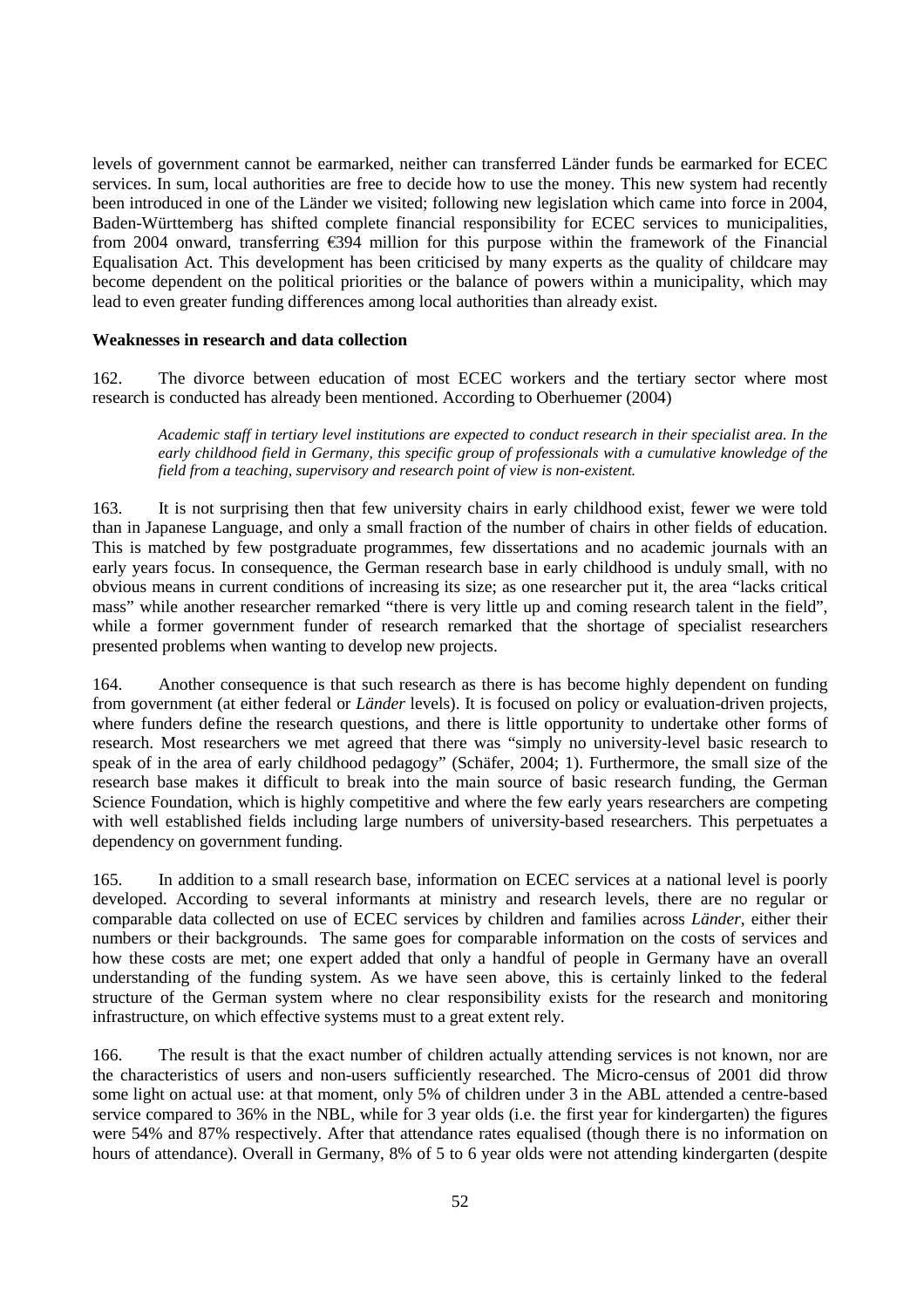this being an entitlement), but there is little information on which children and families fall into the 'nonattender' group. The Micro-census found that non-German children entered kindergarten later than German children (though it should be remembered that the category 'German children' also includes some children of German origin but whose families have recently migrated to Germany) and were slightly less likely overall to attend kindergarten (25% compared to 19%). This may be an important piece of information in the context of PISA, which found a significant deficit in learning achievement among low-income children in German schools, while noting that low-income children achieved significantly better if they had attended a kindergarten.

## **Children with special learning needs**

167. In Chapter 3, we saw that children with special learning needs fall into two main categories: children with disabilities (Category A) and children with learning challenges stemming from a combination of at-risk indicators, such as low income, ill-health, immigrant status, or family dysfunction (Category C). Book 8 of the German Social Code, the so often mentioned KJHG, confirms and encourages the inclusion of Category A children in mainstream services, as is their right in accordance with the UN Convention on the Rights of the Child. In practice, however, there is, according to the German Background Report "no statistical base for a precise examination of the supply rate (of places in services actually used by these children). Estimates presume a share (participation) of 4-5% of children with disabilities, virtually unchanged for decades". This seems a low rate of participation, an impression confirmed by our visits to services where, with one or two exceptions, children with disabilities were not to be seen. From figures supplied to the team, a much stronger effort to include has been made in the NBL, which maintain almost 3% of places for these children in mainstream services, compared to 0.84% of places in the Western Länder. But even these figures are uncertain about actual attendance, which is not reassuring.

168. The situation for Category C children – children from at-risk backgrounds - is equally unclear, although the German Background Report provides some telling figures, such as that only 64% of children from the lowest income families (€500-900 euros per month) ever attend a kindergarten. In general, insufficient data on these children exist at the official level – their actual numbers, their enrolment rate in services, the extent of proactive services in their favour at the *Land* level. It is evident – as with children with disabilities - that good will is present, but without data it is extremely difficult to make sound policy for these children, who above all, need high quality socio-educational services that practice outreach to their families and communities. Once again the necessity of a better data basis for the whole system of ECEC is stressed.

169. The results from the PISA study also indicate that a challenge exists in their regard. "The German education system has just not been successful enough in redressing the imbalances caused by inadequate, unfavourable family and social backgrounds."(Schleicher, 2002). The study observed that there were often major differences in the cognitive and social conditions of children when they *begin* to attend school, which then tend to be amplified later in their schooling career. Low achievement scores were mostly recorded by children from at-risk, low-income backgrounds, but these performances were much improved by a previous attendance at kindergarten. As the PISA study also points out, "the German education system has definite strengths that allow for further development." For example, The OECD team did visit an excellent programme – the Mo.Ki project in Monheim - an example of sound socio-educational practice in a very challenging area (see Box 8).

### **Box 8 – The pilot project Mo.Ki (Monheim für Kinder) – Monheim for Children**

Monheim is a city of 44,000 inhabitants, situated on the Rhine in Nord-Rhein Westphalia. Approximately 11.5% of the population is foreign born, and the overall unemployment rate is almost 8%. The Mo.Ki project – Monheim for Children – is located in Berliner Viertel, a district of 11,000 inhabitants, many of them immigrants. Before entering school, 82% of the children from this district showed deficiencies that could more or less be attributed to socio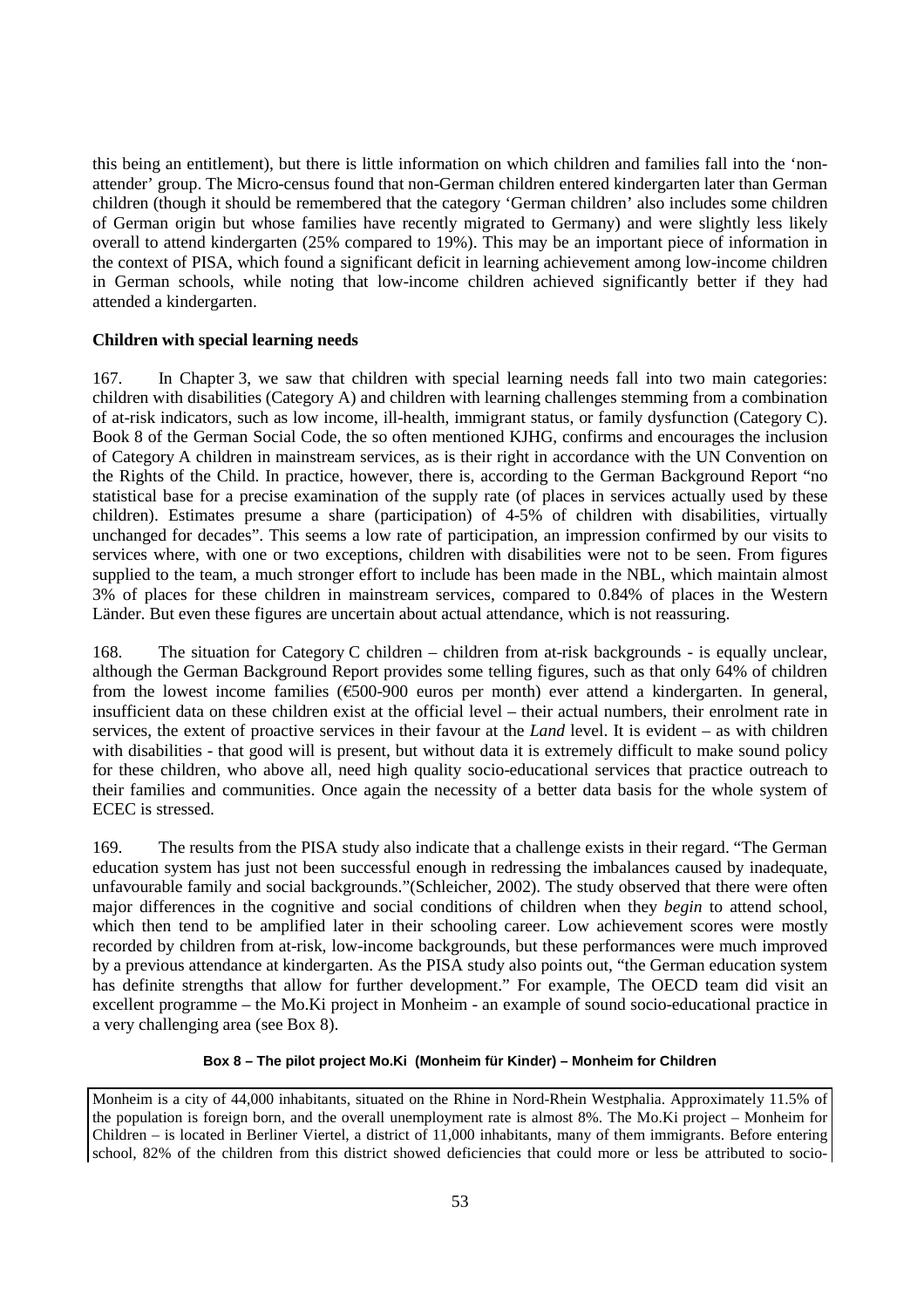economic and cultural factors. The Youth Welfare Office (Jugendamt) of the city and the Workers' Welfare Service (Arbeiterwohlfahrt) came together in 1999 to launch the pilot project "Mo.Ki" with the financial help of the State Youth Welfare Office. The main objective of the project is to prevent and overcome the consequences of poverty on young children from birth and throughout the education period. The project is highly integrated and is based on the cooperation of many agencies, e.g. school-, health-, drugs-, social pedagogy-, family- and employment-services.

The ISS, a research institute for social work and pedagogy, undertakes the scientific documentation of the project. It supports and follows the project from a participatory research perspective, and has contributed to the development of the child development and poverty prevention concept. It also collects and analyses the data, documents and tests the effectiveness of activities and approaches, and puts forward new hypotheses for consideration.

Mo.Ki then adopts a comprehensive approach to poverty, and has developed a series of inter-connecting programmes:

- − The creation of a network of childcare centres across the district;
- − The development of out-of-school provision;
- − Enlarged programmes for parents and children together (open lunch, parents café…);
- − Strengthening parental competences through parenting (pregnancy, birth, parenthood…) and adult education courses;
- − Poverty sensitivity training for teachers, doctors, parents;
- − Tackling the housing and socio-spatial challenges posed by this large concentration of poor families;
- − Connecting with the main social and counselling services in Monheim;
- − Integration of the entire project (its concepts, approach and activities) into the municipal youth services;

In sum, there are three main fields of action:

- *Preventive programmes for children: care and early promotion.* The expansion of preventive programmes for children in the sense of qualitative institutional day care fitting to the demand. To take early education of children seriously means to provide enough capacities for the children under twelve appropriate to their needs. This includes more flexible hours, more personnel especially in centres with a high percentage of poor and socially excluded children.
- *Strengthening parent's competencies:* The following factors contribute to the child's well being: Regular activities within the family, - good atmosphere in the family, - at least one parent with good German knowledge, no family debts, - adequate living conditions. Measures for parental counselling and education are included in order to strengthen the resources of families.
- *Building up a network of cooperation "Monheim for Children":* the city of Monheim developed an extensive programme of measures in order to ameliorate the image of the Berliner Viertel as a place for living. This has meant coordinating and connecting existing programmes in the district as well as motivation and support for new initiatives.

Childcare centres were chosen as the first line of action, not only because poor families use them at one time or another but also because of the greater impact of poverty on young children, as compared to its impact on parents and older children. In this regard, good quality early childhood services have a proven preventive effect, and provide not only security, care and early education for young children but also improve the family functioning and social participation of their parents, many of whom are unemployed.

For more information: http:///www.monheim.de/stadtprofil/moki/index.html

170. This type of programme – and the background municipal policy – offers a better deal to immigrant families, who often have insufficient information about German early childhood services, and fear that their children may be alienated from their families and culture in mainstream mono-cultural kindergartens. Likewise, many of these parents – as is true also of some parents from all backgrounds – may have insufficient knowledge of early childhood developmental processes, and not least of language development. The Mo.Ki project confronts these challenges openly, but with respect for diversity and parental wishes.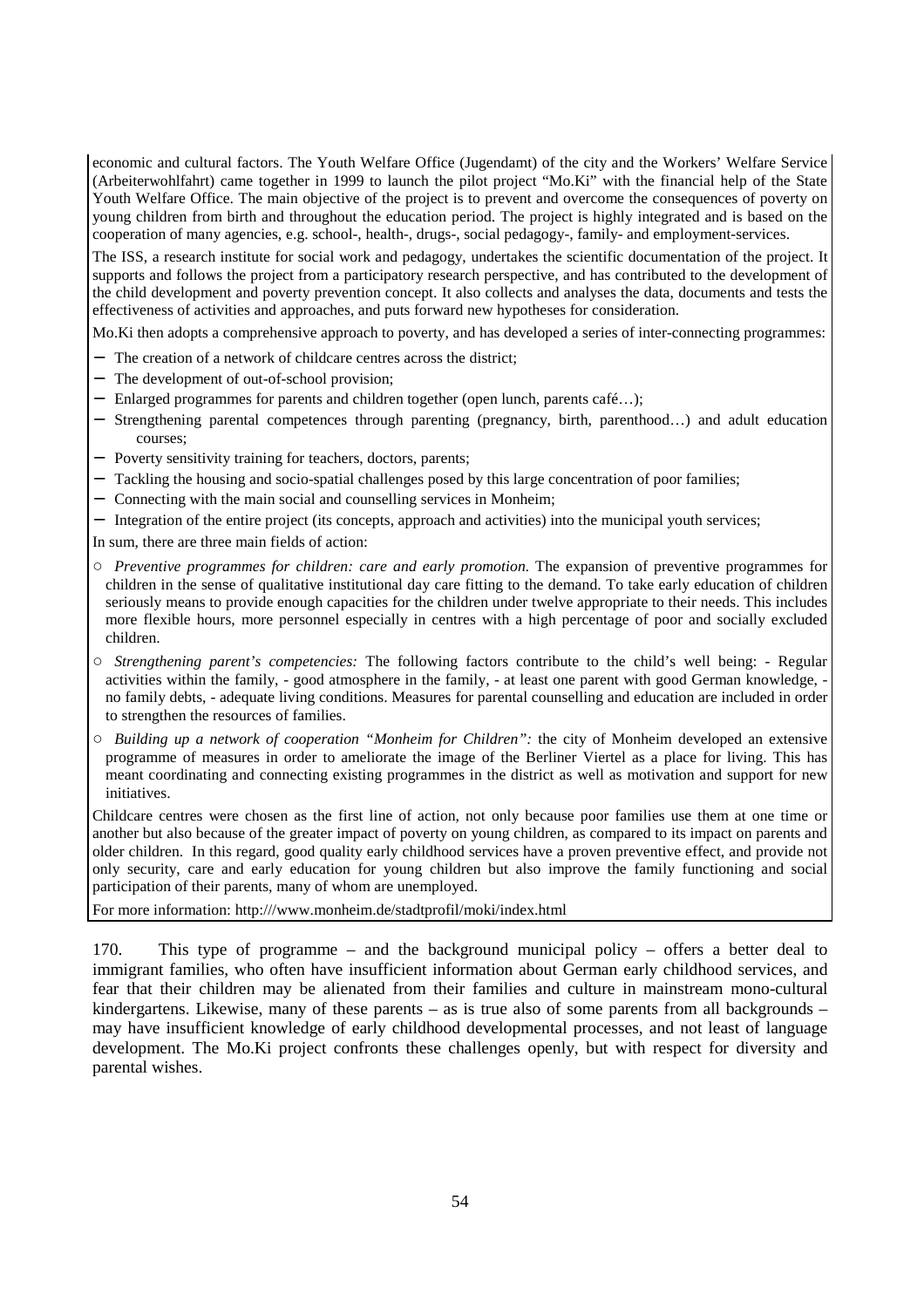# **CHAPTER 5**

# **CONCLUSIONS**

171. As we have already emphasised in Chapter 4, Germany has many strengths in the ECEC area, which provide a strong basis for the future. In particular we noted: rich and integrative concepts; a sociopedagogical approach that includes outreach to parents and communities; extensive provision in part of the country; and an awareness of the need for change including more and better services, improved outcomes for young children, new relations between ECEC and school, and improvements in the situation of the workforce. At the same time, the problems Germany faces to some extent revolve around the complex German system and how this system can deliver the changes that many recognise are needed. In the conclusions that follow, we suggest a number of approaches as points of discussion for the major ECEC stakeholders in Germany. We are hopeful that these conclusions will be read in conjunction with Chapter 4, which discusses these issues in more detail.

## *1. Defining the field broadly*

172. In this review we have considered not only services for children below school age but also school-age childcare services, relations between ECEC services and compulsory schooling (especially the first four grades in primary school), and parental leave. In considering future developments, we recommend that the field should be defined in a similarly broad way, i.e. for children from birth to at least 10 years: everything connects and it is no longer desirable (if it ever was) to consider pre-school services in isolation. Research tends to concur that, if possible, infants should be in a loving family environment during the first crucial year of life.<sup>22</sup> If such is the case, societies need to put into place remunerated parental leave, thought out and financed in terms of the best interests of young children and equality of opportunity for women. Where toddlers and pre-school children are concerned, early services should maintain their unity and be given the professionalism to support developmental outcomes for young children suitable to their age and particular circumstances. The breadth of the field also concerns how the services in the field are conceptualised. In this respect, social pedagogy provides an admirably broad and integrative concept, with its outreach to families and communities, and its understanding of the importance and inseparability of *Betreuung, Bildung* andE*rziehung.*

### *2. Opting for a long-term strategy*

 $\overline{a}$ 

173. As well as broad, there is a need to think long term. This means constructing an agreed view of (a) where Germany wants to get to over a period of 10 to 15 years in the broad field proposed above, and (b) the resources and processes needed to achieve this long-term goal. Current attempts to boost services in

<sup>&</sup>lt;sup>22</sup> Attachment theorists, such as Belsky (2001) advise a rather longer period – up to 2 years – for an infant to remain with the mother, but most researchers agree that children can benefit greatly from quality early childhood experiences during their second year. Sweden has adopted a remunerated parental leave of 480 days, of which 390 days are paid at 80% of the parent's qualifying income, and 90 days at a universally applicable flat rate of SEK 60/day; this is linked to a universal entitlement to a place in an ECEC service from 12 months of age. Only when there has been some crisis will children below the age of 12 months be seen in ECEC services n Sweden.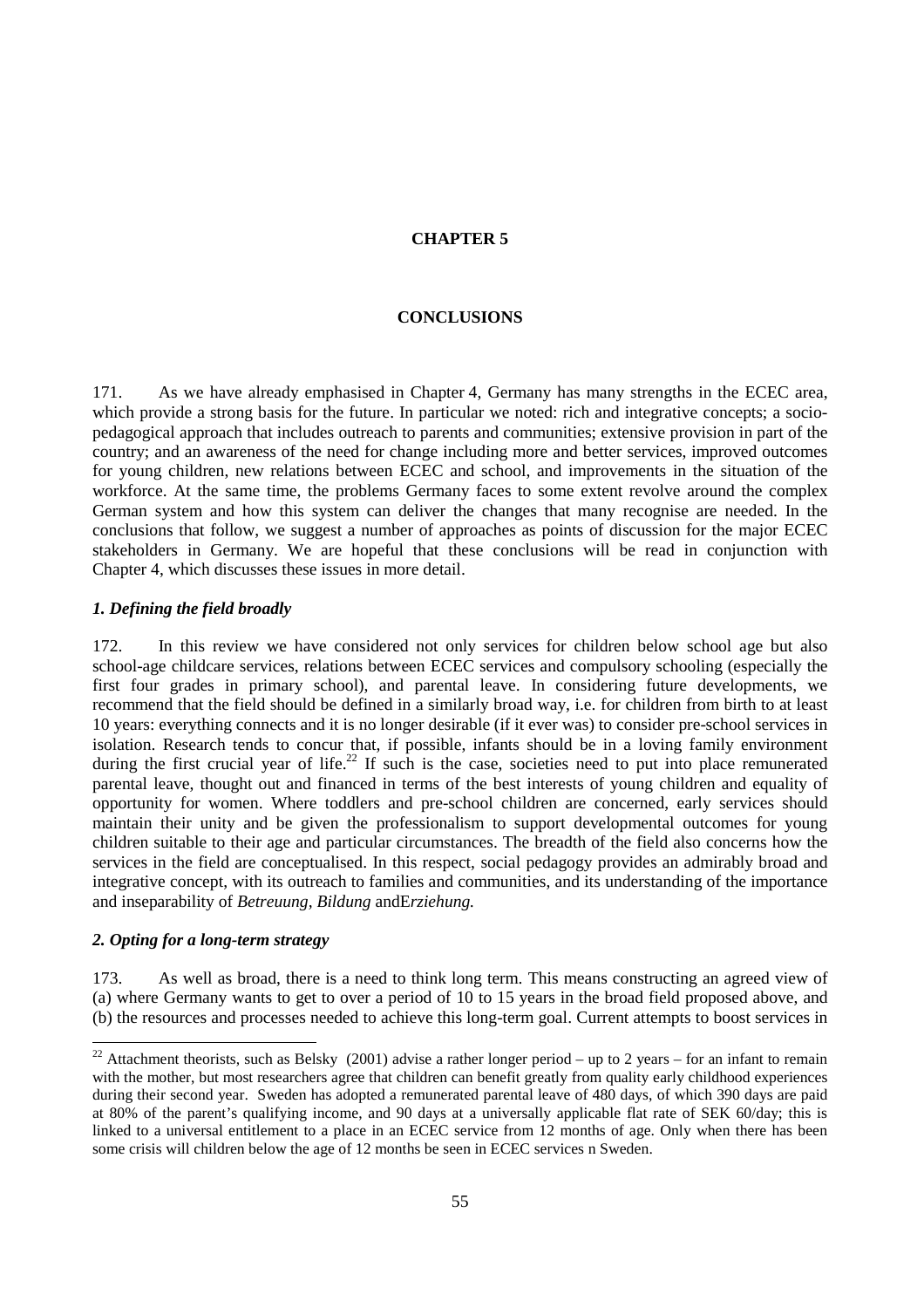the ABL (e.g. the initiative to increase services for children under 3 and develop All Day Schools) are necessary as the corresponding percentage of provision in respect to demand is too low compared to present European standards, not to mention the access levels envisaged by the Barcelona European Council meeting, 16-17 March 2002.<sup>23</sup> These initiatives indicate a first step to be taken but do not really deal with a sustainable expansion of care.

# *3. Developing the Federal role*

174. The development of ECEC services within the context of the broader field we have defined in Section 1 above needs, in the opinion of the review team, to involve all the current players. As well as the current private providers (*freie Träger*), this means all levels of government: Federal, *Länder* and municipal. The Federal government has played an important role and should continue to do so. We conclude this for a number of reasons: Developing ECEC, quantitatively and qualitatively, is in the national interest. The effectiveness of Krippe and Kindergarten contributes strongly to the whole education system and thus to developmental opportunities for children and society's innovation potential. The provision of ECEC services also involves issues concerning children's rights, which are a Federal responsibility and require certain common entitlements across the country. In the complex German system, it is helpful to have one player with an overview of national goals, and the ability to bring the *Länder* together, collect national data and monitor progress in reaching those goals.

175. Within the framework of the Constitution, the Federal government has exercised its responsibility for ECEC services through legislation, including defining common entitlements and requirements; indirect participation in funding; and the promotion of 'impulses' or initiatives, which have focused the attention of other players on important current issues. We think that these form the basis for a continuing Federal role: we suggest below possible future developments in the area of entitlement, funding and initiatives. In addition, the review team recommends that the Federal government should take a lead in four other areas, though in all cases working with other players;

- Develop a long-term strategy across the whole field defined in (1) covering both ends and means;
- Create a comprehensive research infrastructure in the ECEC field;
- Improve the data collection and information base, for example concerning the use of services and their funding;
- Monitor the quantitative and qualitative development of ECEC services, with special attention to children's rights issues, e.g. the achievement of defined outcomes for special needs and lowincome children, and when necessary, the funding of affirmative action on their behalf.

As outlined in Point 13 below, if the Federal ministry is to respond adequately, serious consideration will need to be given to critical mass, that is, to endow the unit responsible for early childhood matters with sufficient resources both human and financial to undertake basic system tasks.

# *4. Creating effective mechanisms for partnership*

 $\overline{a}$ 

176. The approach recommended above requires close collaboration between different levels of government and across different areas of policy and provision (parental leave, ECEC, primary schooling). As well as the Federal government, we also recognise the important role played by *Länder* governments in ensuring the development of services in their territory and by conferences of *Länder* ministers in creating common frameworks that provide a degree of national coherence. The review team concludes that it is

 $2<sup>23</sup>$ . The Barcelona conclusions state that Member States should remove disincentives to female labour force and strive, in line with national patterns of provision*, to provide childcare by 2010 to at least 90% of children between 3 years and mandatory school age and at least 33% of children under 3 years of age*.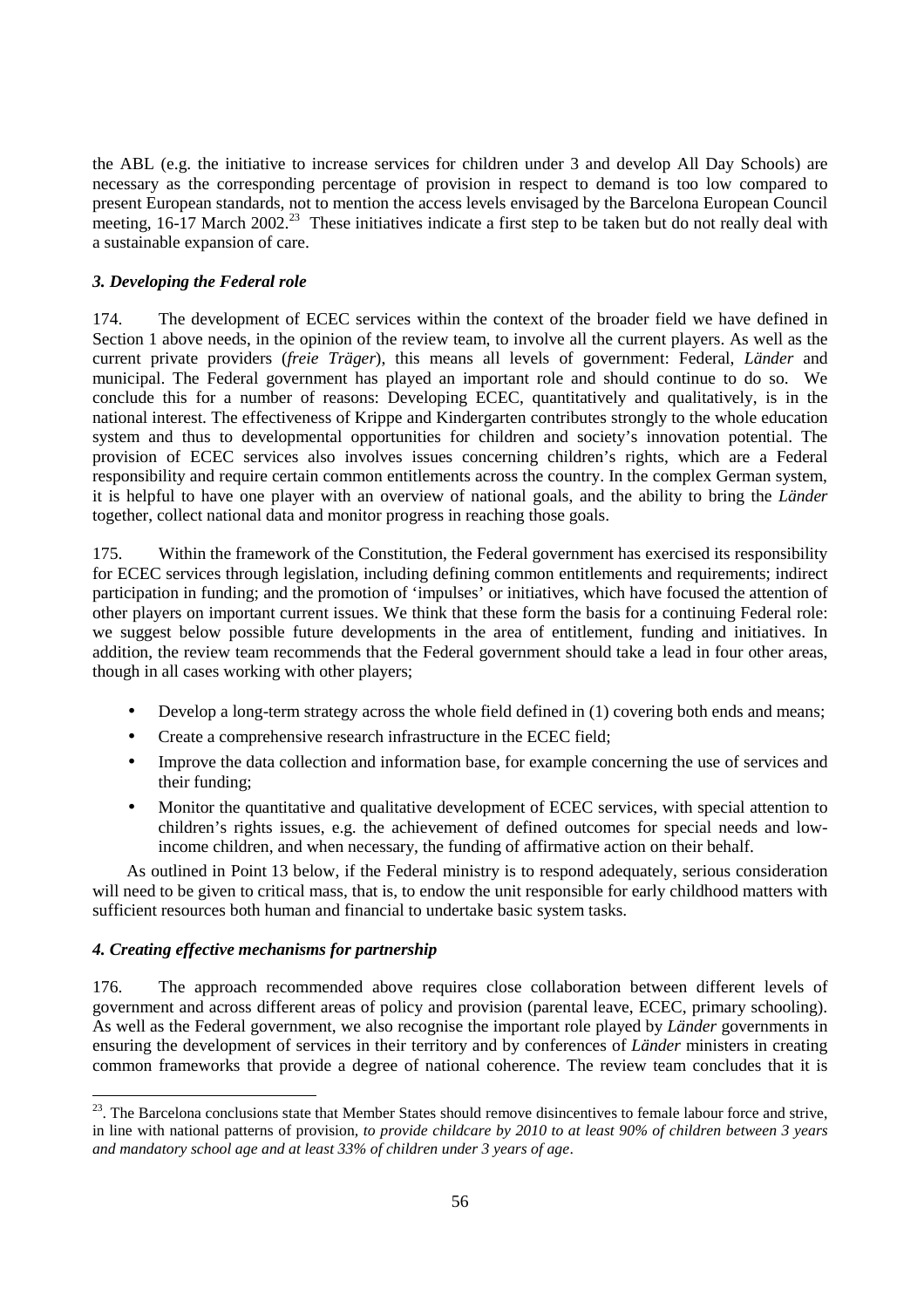important to explore the development of these mechanisms. One possibility would be for the Standing Conferences of Education and Youth Welfare Ministers to establish a joint sub-group, with Federal government representation. This sub-group would have the remit to develop and oversee the implementation of long-term strategy across the field defined in (1), i.e. policies and services for children from birth to 10; it would provide a meeting place between education and youth welfare and between Federal and *Länder* governments.

# *5. Bringing negotiated solutions to conflicts of competence*

177. In all democratic countries there is an unavoidable tension between centralisation and decentralisation, uniformity and local preference, and this tension is particularly apparent in federal states. In democracies, this tension is subject to constant debate and negotiation – there is never a final point, where all parties are satisfied. There is a strong value in decentralisation, not only as an expression of different perspectives and interests, but also as a means for stimulating innovation and change – where everything is the same, there is nothing left to provoke new thinking and practice.

178. We make these points in support of the devolution of powers, but also as a prelude to arguing that there is a need to review the present balance between diversity and national standards in ECEC. In particular, the review team questions the wisdom of proposing that children's access to services should be entirely dependent on *Länder* or local policy. The risks of such a proposal have already been recognised to some extent by a legal entitlement to part-time kindergarten enshrined within Federal law, and by the proposed new law setting down certain common criteria for admission to services for children under 3 beyond current obligations. As part of a long-term strategy for developing services, entitlement in federal law should be extended in stages until there is a universal entitlement from the age of 12 months. Although not an entitlement, this is already the *de facto* situation in the NBL, which at present can mostly ensure access for all children whose parents want a service.

179. Access also needs to be combined with a common system of funding, rather than the current situation where, for example, the amount parents pay varies from place to place. A standardised funding system should be put in place which ensures that services are either (in the longer term) free of charge to parents or that the fee system does not inhibit the use of services. To some extent, a move to such a situation will depend on seeing early childhood services as the foundation stage of lifelong learning, and as such, a right for children and a sound investment in Germany's future.

180. A wider and more difficult issue concerns whether there should be more standardised regulation of the ECEC system across Germany, for example through common standards, a shared curriculum or education plan and/or some generally applied system of evaluation. The review team see this as an ongoing debate, involving all players and which can be taken forward through the sub-group proposed in (4) as well as in many other forums. Whatever the negotiated position here, there will continue to be considerable diversity in these areas between *Länder,* though we can see no case for this diversity to be extended to differences between municipalities, through complete decentralisation of responsibility for services to this lowest level of government. This diversity could be productive, but only if it is associated with the rigorous development, application and evaluation of different approaches, and with ongoing monitoring by an external body. The Federal government could – and should - play an important part in this work of monitoring the practice and consequences of diversity across the country, a role which its present lack of critical mass (see Point 13) and the allocation of authority between the levels of the state largely prevent it from doing.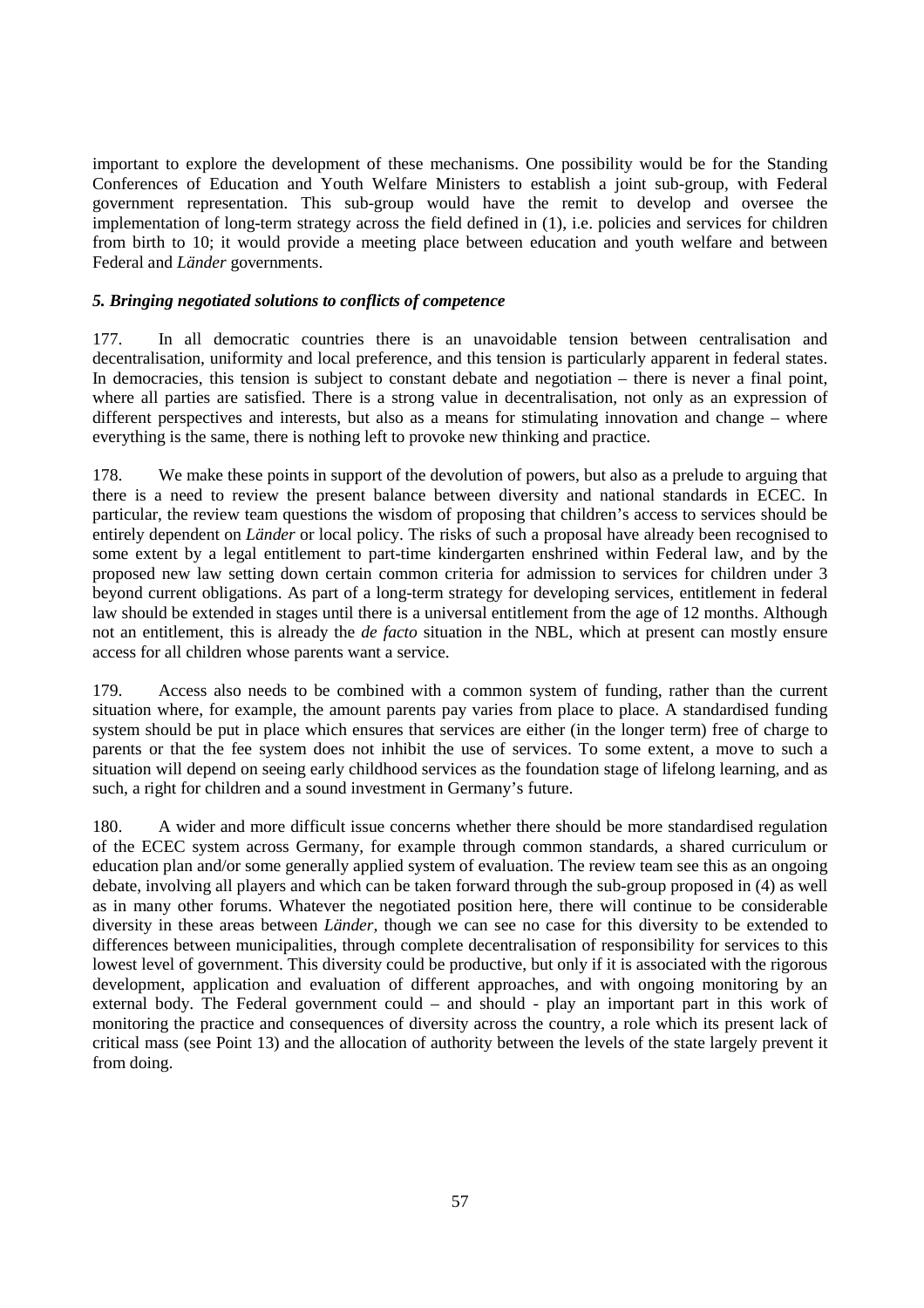# *6. Supporting practice through in-service training, practice consultants and other well-tried quality measures*

181. An important component of "rigorous development, application and evaluation of different approaches" is the improvement of systems and processes to support the development and improvement of practice. The basis for such support can already be discerned in Germany: in-service training; 'consultation centres'; practice consultants; a new emphasis on observations of children; non-contact time built into the working week; systems of self evaluation. But further work is needed on all of them to ensure they work effectively. For example, it is important to know how staff use their non-contact time: how much, in practice, is available and used for reflection, reading, discussion and preparation? Oberhuemer (2004) also points out that in-service training has long been censured for its lack of coordination, while the general education of students and pre-service training are both criticised for not preparing "students adequately for systematic self-review or [informing] them sufficiently about various evaluation concepts and procedures" (16).

182. One area we would highlight in particular is the need to develop the role of practice consultants so that each works more intensively with a small group of centres, supporting workers to develop a deeper and critical understanding of their practice and its relation to theory. This in turn requires the development of tools such as pedagogical documentation which make practice visible and subject to analysis and evaluation (Dahlberg, Moss and Pence, 1999; Rinaldi, 2001) What we are recommending therefore is not only an expansion in the number of practice consultants, but a redefinition of their role alongside new methods of working. Experience from other countries shows that improvements across a system need the support of an experienced group of professionals who can work alongside centre staff to gain new understandings of pedagogical work and of children's learning processes.

# *7. Increasing and stabilising the public funding of early childhood*

183. The public funding of ECEC services in Germany appears relatively low (0.42% of GDP), compared to investment in the education system (5.3% of GDP) and to the level of investment in early childhood services of other European countries, e.g. Belgium, France, Denmark, Sweden, United Kingdom, which supply a part-day early education services free to children, generally from the age of 3 years. It is well below the target proposed by the EC Childcare Network (1996) of 1% of GDP (which comes to about a fifth of current public expenditure on education in most OECD member states). This is not surprising given the limited development of services for under-3s in the ABL, the low level of training and pay in the workforce as a whole, and the reliance across the system on parental fees. As part of a strategy to achieve the long-term development and education of young children and to encourage women to return to the labour market, the level of expenditure will need to increase substantially over a 10 to 15 year period. Already, the government is aware of the challenge and, within the bounds of what the law permits, is investing heavily in broadening access to children's services below the age of 3 years, although as we have noted, several Länder and municipalities criticise the funding mechanism.

184. As presented to the OECD review team, the funding situation in the German kindergarten also needs attention. Although buildings, indoor and outdoor space, and materials are generally well resourced, investment in initial staff training and salaries needs a thorough review if kindergarten is to gain in quality and be considered as the foundation stage of lifelong learning. Staff working with children in ECEC programmes have a major impact on children's early development and learning. Research shows the links between the quality of ECEC services and the training and support available to staff, including appropriate pay and conditions (Bowman et al., 2000; CQCO Study Team, 1995; EC Childcare Network, 1996a; Whitebook et al., 1998). In particular, staff who have more formal education and more specialised early childhood training provide more stimulating, warm, and supportive interactions with children, not least in the area of language (CQCO Study Team, 1995; NICHD, 1997; Phillipsen et al., 1997). The present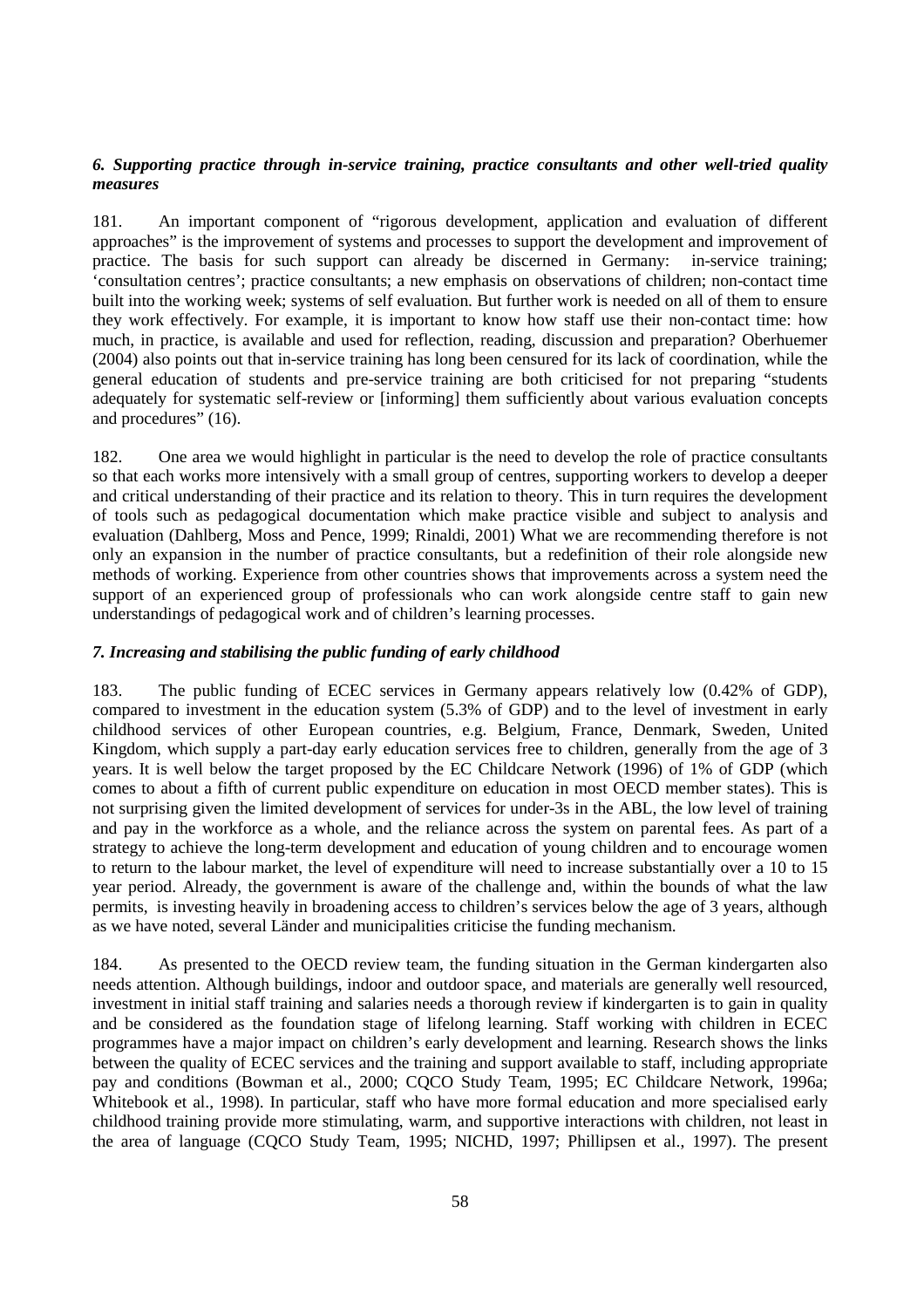situation also has the disadvantage that as training takes place outside the university, the early childhood field remains to a great extent outside the field of university research.

185. Again, as our analysis in Chapter 4 concludes, the complexity of the German system of funding causes supplementary tensions and inequalities. Wide variations in funding to ECEC services exist across both Länder and communes, accentuated by new approaches, e.g. the "municipalisation" of funding, and calculations based on actual attendance by the children. This generates different resource levels and different levels of quality and access for children across the country and even between communities in the same state. The variety of financing procedures and support also leads to uncertainty for the *Träger* and limits their ability to respond adequately to new needs. Although precise data and information was again lacking, the review team was informed that the neighbourhoods most likely to experience difficulties in access or a lowering of quality (due to larger groups with less experienced personnel) were low-income and immigrant districts. Yet, children from such neighbourhoods require, in fact, not just equal but enhanced investment to pay for special activities, individual learning plans and extra staff that they need (see Box. 8 above on the Mo.KI project).

186. To our mind, these are challenges which need the leadership of the Federal government to resolve: i) to bring transparency and consistency into present funding arrangements; ii) to create the conditions through which the public contribution to ECEC funding can be raised; and iii) to ensure equitable treatment for at-risk children; and iv) to bring additional resources into early childhood education and care. Given the Federal system, this is not a straightforward matter as under present rules, the Federal government cannot transfer funds directly to the operating costs of ECEC services. We would encourage, however, the Federal ministry, the Länder, the local authorities and major stakeholders to develop together common funding standards and to put into place effective funding mechanisms, seeing children's services as the foundation stage of lifelong learning and an opportunity for German society and economy.

# *8. Improving participation and outcomes for children with additional learning needs*

187. In Chapter 3, we outlined the two major categories of children with special learning needs, namely, Category A children with disabilities, and Category C children who accumulate a number of risk factors, such as low-income, immigrant or second language status, a dysfunctional family, or ill-health. Much good work has taken place in Germany for both groups. We conclude for Category A children, however, that more information and follow-up on their actual inclusion in early childhood services is needed. This implies a proactive stance toward these children to ensure that they and their families have – as in many other countries – first call on services, and that their rights are protected by appropriate entitlement laws. Among other suggestions made to the team were requests for better funding to all kindergartens needing to employ specialised pedagogues, who would accompany these children with individual learning plans and provide support to families - this funding to be made available to *Träger*-run centres as well as to municipal ones.

188. Where low-income, children at-risk are concerned, research from other countries suggests that interventions toward at-risk children are more effective when:

- *Early learning programmes take place within a general framework of anti-poverty and community development policies*. (Kagan and Zigler, 1987, Morris *et al*., 2001, Sweeney, 2002). To break the poverty cycle and thus protect the socio-emotional development of young children from disadvantaged homes, wider issues such as employment and jobs training, social support, income transfers, housing policies, substance abuse and community resources need to be addressed.
- *Programmes are multi-functional and engage families as well as children*: that is, programmes are strong on family engagement and support as well as providing high quality learning experiences to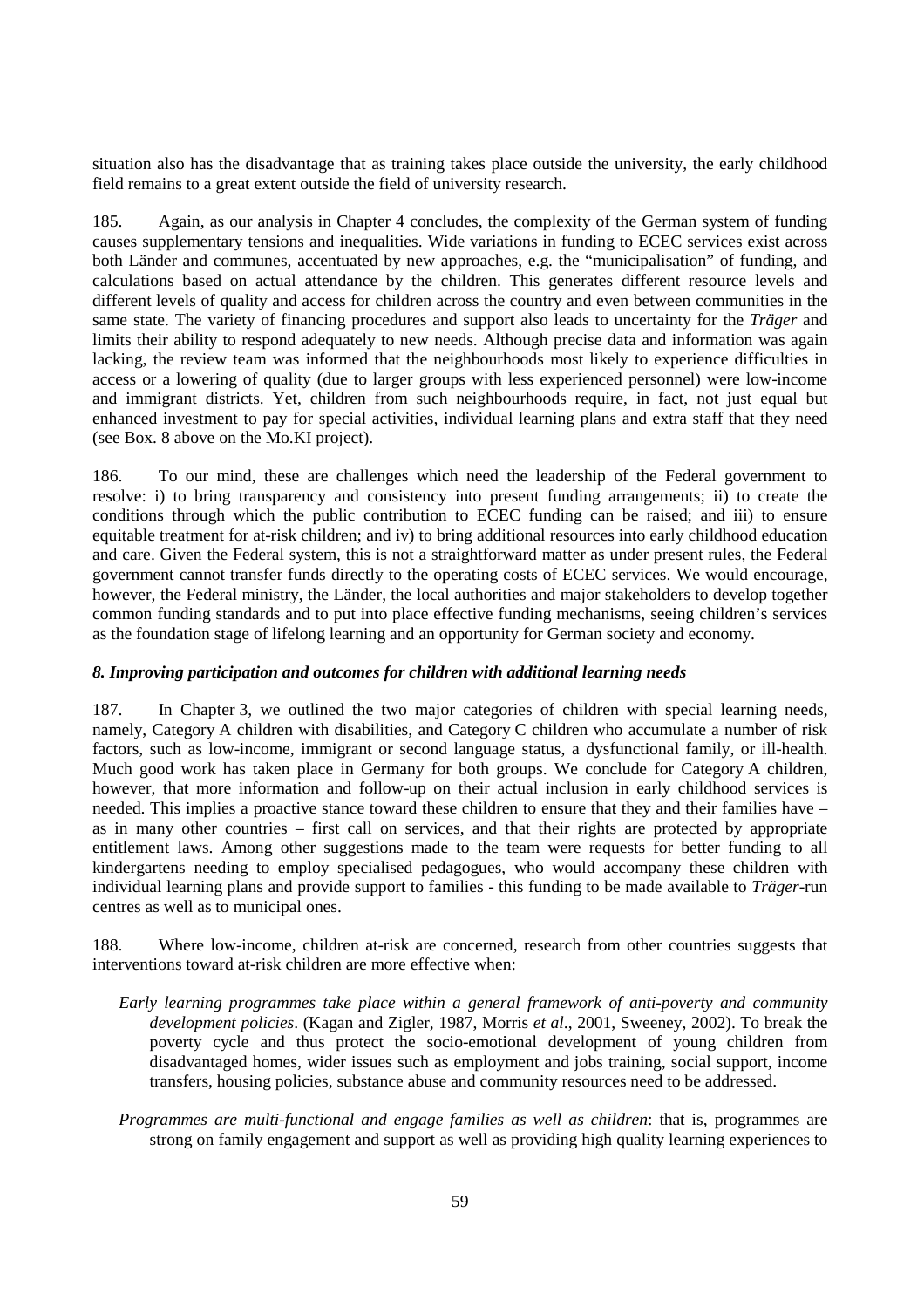the children. A national evaluation of the Early Excellence Centres in England has shown that integrated socio-educational services bring multiple benefits to children, families, and practitioners (Bertram *et al*., 2002; Pascal et al.). In Germany, the Federal government is experimenting with and promoting this form of multi-functional services.

- *Programming is intensive:* research indicates that the effectiveness of programmes for young children is enhanced by intensity (Leseman, 2002) and year-long duration (Consortium on Chicago School Research, 2003). There is evidence to show that a structured, half-day, early learning programme on a school-term basis can be effective, and should be incorporated into all full-day services.<sup>24</sup>
- *Programmes are pedagogically sound and conducted by appropriately trained profes*sionals. A high quality programme in early childhood implies child–initiative, play and involvement, as well as structured programming. If a programme is over-focussed on formal skills, it is more likely to provide opportunities for children to fail, and to develop a higher dependency on adults, promoting in them negative perceptions of their own competencies (Stipek *et al*. 1995).
- Depending on the degree of disadvantage, *enriched health and nutrition inputs may be necessary to ensure that young children can take full advantage of the early childhood service*.

These elements, as can be seen from Box 8, are already being put into practice by projects such as Mo.Ki. The review team encourages such initiatives and recommends their dissemination toward all the *Länder*. Their results are important not only in terms of social cohesion but also in improving the life chances of the children involved, through ensuring their health and successful inclusion in school when the time comes.

#### *9. Revaluing the workforce*

 $\overline{a}$ 

189. By European standards, the German ECEC workforce has a low level of training. Germany and Austria are the only western European countries where there is no significant presence of workers in the ECEC sector with a basic education at a tertiary level. The inadequacy of the present education is widely recognised, as can be seen by widespread calls for moving the education to a higher level and a number of *Länder* introducing reforms although not moving the level at which education takes place.

190. Whatever course is followed, in the long term it might be inevitable that workforce costs will increase, in recognition of improved levels of education as well as to ensure adequate recruitment. The argument that improved recruitment and training will be too costly downstream is not sustainable in the longer term. Cost scenarios have been developed in other OECD countries, generally concluding that if high quality is desired, then it is necessary to upgrade professionals to deliver improved developmental and learning outcomes for children across the system. Once the long-term goal is decided, then the level, length and content of training can be defined, and the process and timing for achieving the goal can be determined. Because of the complexity of the work and the increasing demands made of ECEC workers, the review team recommends that future education should be at the tertiary level. This would have further benefits: supporting an equal relationship between ECEC services and schools; enabling ECEC workers to move on to take further qualifications; and developing an academic and research presence for ECEC in the university sector. The OECD team is aware of the responsibility for training being exclusively a *Länder* 

<sup>&</sup>lt;sup>24</sup> The Dutch research conducted by Leseman (2002) indicates that five half-day, structured programmes per week produces more effective learning than shorter sessional programmes. Full-day programmes are even more effective especially in at-risk circumstances. The Chicago research underlines the efficacy of bridging programmes across holiday periods.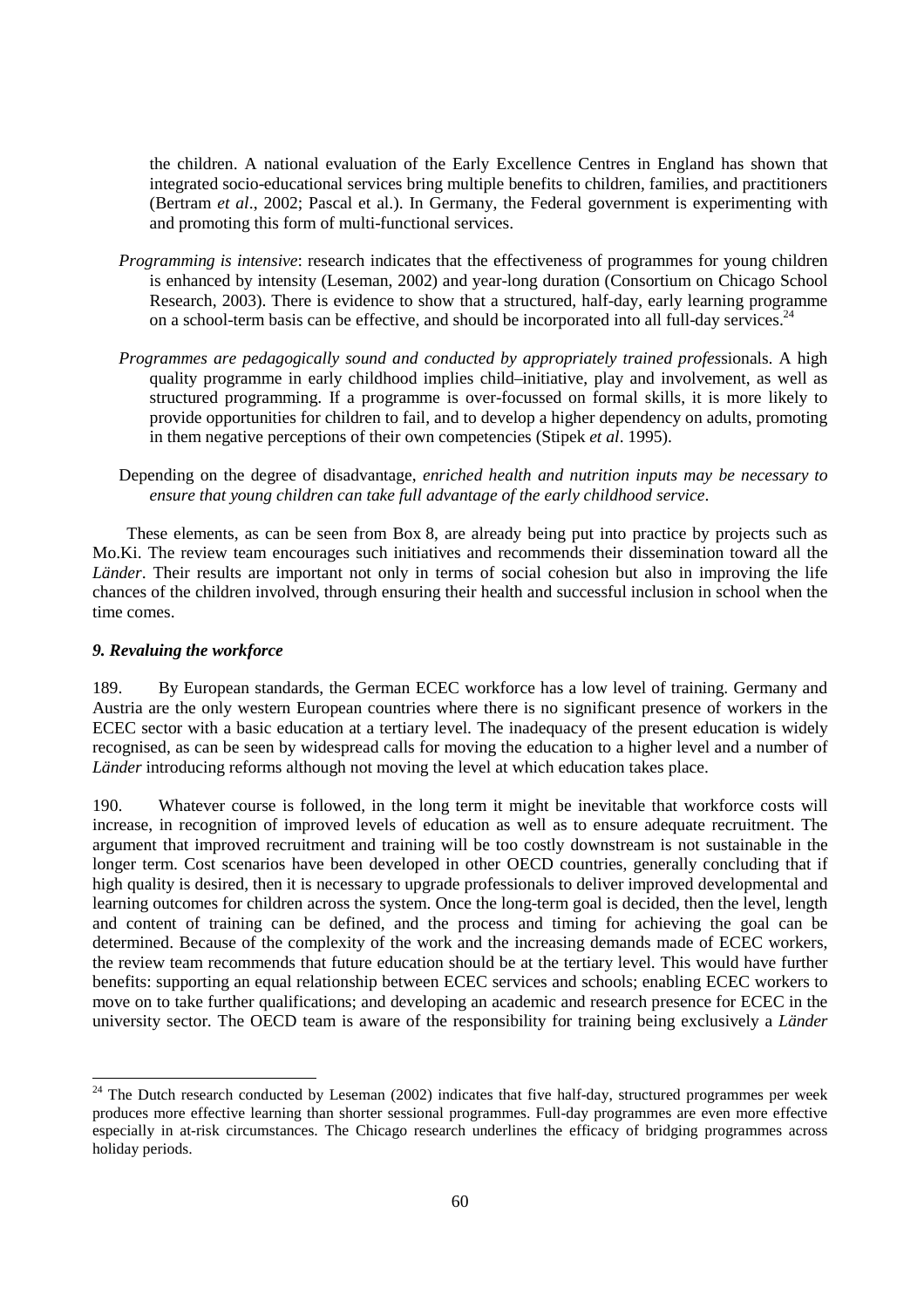task. This again is an area that could be the subject of a Federal-led initiative, promoting and evaluating a range of model projects to help determine the best way (or ways) forward.

# *Increasing the diversity of the workforce*

191. Among the initiatives could figure a policy to increase the diversity of the workforce, bringing it more into line with the actual composition of the families and young children whom it serves, both from a gender (see the recruitment of men, below) and migration perspective. As explained in Chapter 4, the access of children and the relevance of services could be improved in immigrant neighbourhoods through the recruitment of more *Erzieherinnen*, social pedagogues and managers with a migration background. Both curriculum and the important task of outreach to families are enhanced when socio-cultural diversity is actually put into practise as a conscious policy, and not least in recruitment policies. In addition, when attention is given to diversity in early childhood centres - the beginning of the child's induction into society - there is greater probability that the successful inclusion of young children from immigrant backgrounds will take place, and continue into school. To increase rapidly the diversity of the workforce may present certain challenges, but an approach to the issue in consultation with the training colleges and *Träger* could quickly become an opportunity for students from immigrant backgrounds, and a valuable resource for public education and society.

## *Family day carers*

192. Re-valuing the workforce also means addressing the position of family day carers, who will have an important part to play in the future development of ECEC services, especially in areas with few children where centre-based services may prove difficult to sustain. However, the team is strongly of the opinion that the present situation of family day carers is unsatisfactory, and provides little basis for future development. A proper basis must start from the recognition that they are part of the ECEC workforce engaged in important work. This means improved training (and there are good examples already in place that can be extended); secure employment; a proper wage (related to training and no lower than that of an assistant in a centre); a full inclusion in the labour market, including access to health, unemployment and pension rights; and the development of organisations to support and connect family day carers.

### *Men in ECEC services*

193. Finally, the near absence of men in ECEC work should not be taken for granted: it reduces the diversity of the workforce and, in the long run, will make recruitment increasingly difficult. The review team is aware there are no instant solutions to this problem. However, around Europe there are a range of projects seeking to find ways to attract more men into education and employment, and Germany can and should be developing similar projects. Once again, this is an area where a Federal initiative, in collaboration with interested *Länder*, could lead to the development of a range of model projects. Consideration should also be given to setting a long-term target for men in the workforce; the EC Childcare Network (1996) proposed 20% as a level providing 'critical mass', and the Norwegian government has also settled on this target.

# *10. Improving the relationship between ECEC and school, while respecting the independence of each*

194. We began by recommending that Germany should define the age range from birth to 10 as a field for development, and that this development should include the relationship between ECEC services and schools. The issue is not just about better cooperation and 'preparation for school': it goes deeper. These two services – ECEC and school - have different traditions and understandings, for example about education and their image of the child. The school may think kindergartens fail to prepare children adequately, but the kindergartens may themselves think the school has a limited view of education and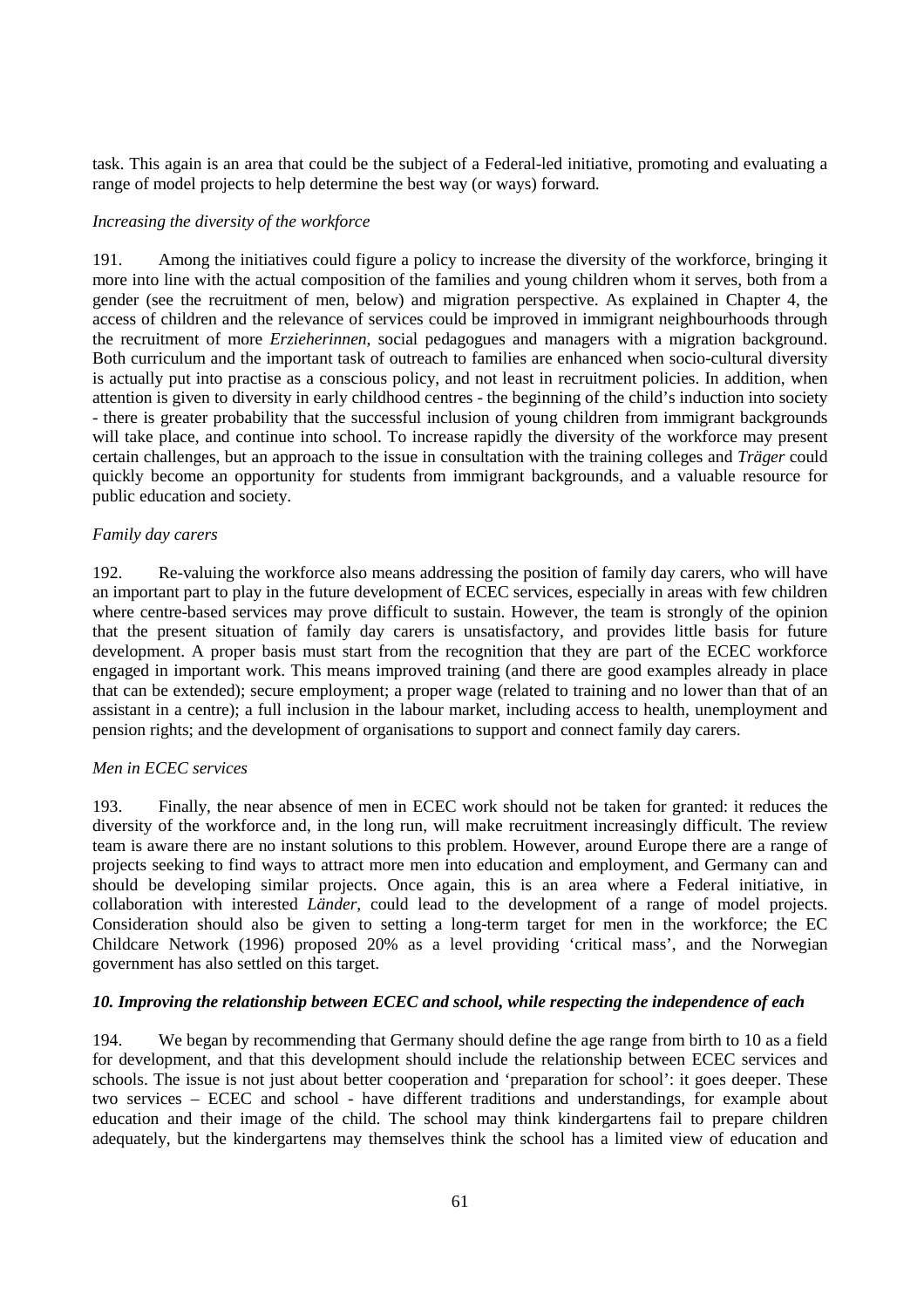pays insufficient attention to the individual child. This situation can lead to bad relations and the fear of 'schoolification' – the domination of ECEC services by a powerful but unreformed school system. This applies not just to services for children below compulsory school age but also to non-school services for school-age children. The situation is further exacerbated by the greater social and economic status of teachers compared to practitioners in ECEC.

195. The issue comes back to the meaning of a 'strong and equal' relationship between ECEC services and schools and how this might be achieved. The alternative to school domination is what Dahlberg and Lenz-Taguchi (1994) call 'the vision of a new meeting place' based on an understanding of each sector's traditions and existing culture and the search for new and shared understandings of the child, knowledge, learning and education. There is some evidence in Germany of a recognition of this issue and a willingness on all sides to reflect and reform. These positive indications need to be further encouraged, and the review team encourages the Federal government and the *Länder* to launch a project linking kindergarten and school in a more effective way. This is one reason why we have recommended a broad policy field and an inter-ministerial government forum that encompasses ECEC and primary schooling. It is also the reason why we highlight relations between ECEC and school as a key area for research. Ideally, as is the case today in many countries, there should be continuity between the kindergarten and primary school curricula. This calls for the collaboration of representatives from both systems in this and other fields. We also think the relationship should form the basis for a third Federal-led initiative, picking up on the suggestion made in one of the centres visited that there was a need for model projects on ECEC/school relations.

# *11. Creating a focussed learning environment in ECEC services*

196. Following on from the characteristics of effective intervention in favour of children with special learning needs, the OECD team is encouraged by the present focus on quality and learning in services for young children in Germany. This involves moving forward on several fronts, e.g.

- *Raising the pre- and in-service training of staff* to enable them to deliver ambitious developmental and learning outcomes for children from 1-6 years;
- *Improving goal-setting and monitoring of services both at local and national levels*. Important policy levers here are: to formulate clear developmental goals and standards for early childhood services; to monitor adherence to these within each Land and feed back monitoring results annually to the principal stakeholders (*Träger*, Erzieherin and parents); to establish support systems to which staff and centres have easy and regular access;
- *A reappraisal of the situation approach to take into account cognitive necessary competences for children, including readiness for school.* The situation approach – based on the actual or foreseen life situations of children with the aim of helping them to develop an understanding of the situation and an ability to deal with it – is a rich and useful approach to kindergarten education. At the same time, research shows that young children who have acquired basic competencies in kindergarten - basic general knowledge (for the society in question); good social skills; aural and oral competence in the language of school instruction; and an understanding of the uses of literacy and numeracy - generally do well in school. These competencies are particularly important for children from challenged backgrounds, and are most effectively acquired when part of the day is devoted to structured, early learning programmes or projects, complemented by individual learning plans. In parallel, this implies: raising the pre- and in-service training of staff; improving goal setting and monitoring of services; and re-appraising the situation pedagogy approach has to take into account more clearly defined outcomes.

197. However, these findings should not blind policy makers to other essential features of early childhood learning. PISA concludes, for example, that positive staff-child relationships are an important component in successful learning at any age. Other research shows that where young children are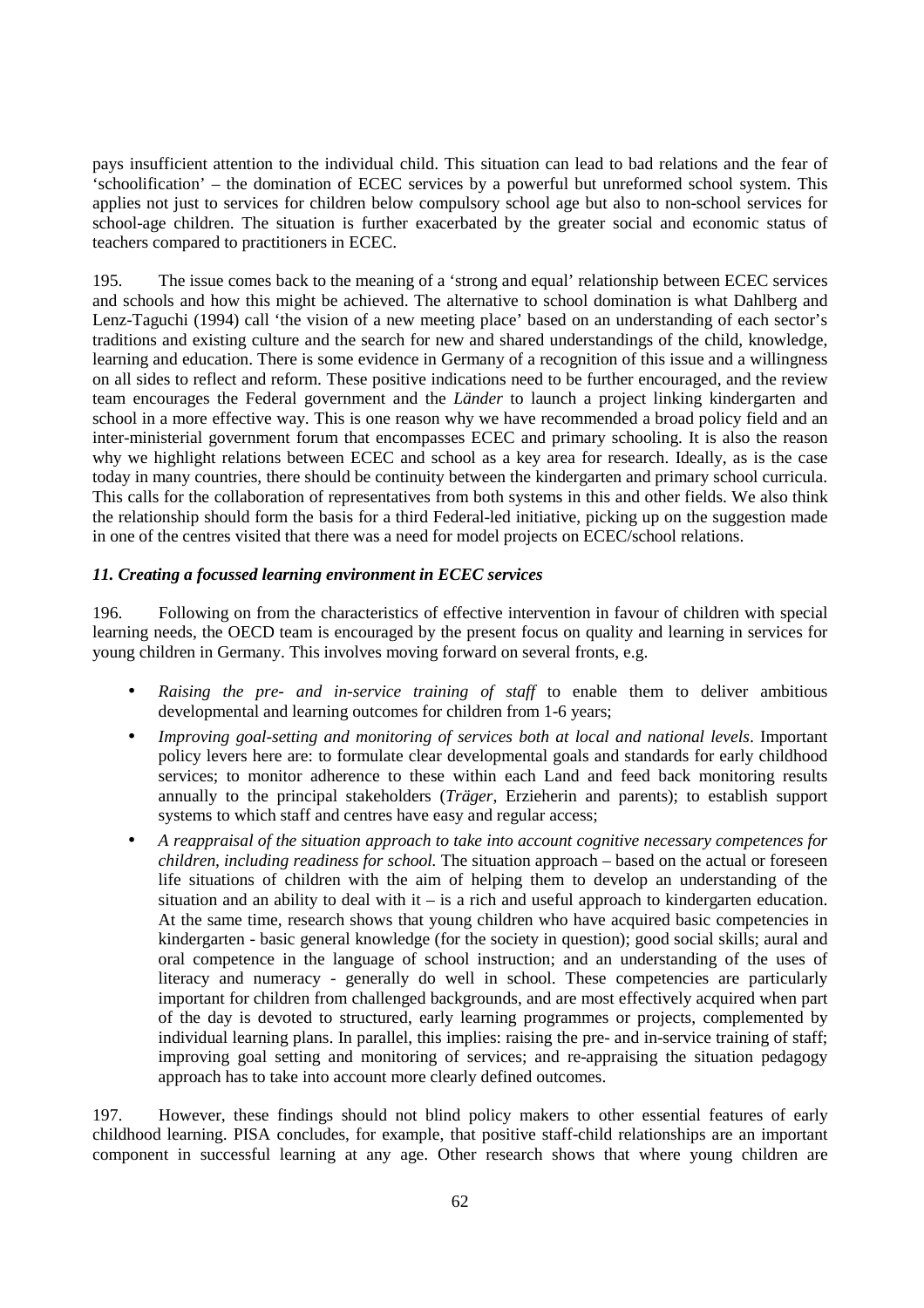concerned, involvement in freely-chosen play, intentional planning of activities, social participation and direct interaction with the environment are important components of learning (Zigler *et al*., ed.s, 2004). Children's play is a key to learning, but one which is easily misunderstood. Intentional, extended play conducted by children promotes cognitive development, including language skills and vocabulary, problem solving, perspective taking, representational skills, memory and creativity - but this type of play needs the presence, support and inputs of professional staff. Social interaction with other children is equally important for young children and fosters the development of non-cognitive factors that are essential for learning, including emotional self-regulation. Zigler concludes: "…political winds allow one extreme view to quickly rise to popularity, only to be replaced by another view. Clearly, what is needed is a balanced approach that is based on the best child development research and sound educational practice."

198. The OECD team noted with satisfaction that much progress is being made in theorising early learning in Germany, whether through the National Quality Initiative, the conduct of mixed-age and integrated kindergartens, and through the ongoing discussion about the training and qualifications of the professional staff.

# *12. Building up research*

199. Germany has good researchers in the ECEC field, doing important work. It is clear, however, that the research base is quite incommensurate to the size of the field and that it has become too dependent on government funding. Attention needs to be given to how the research infrastructure can be developed. One route proposed was through a research programme funded by the German Science Foundation, although it seems uncertain that this can be guaranteed given the problems of a small and isolated field being able to compete effectively for funding with more developed fields. It may be necessary therefore for consideration to be given to government funding (Federal and *Länder*) for strengthening the existing base, for example through funding more chairs and departments in universities, perhaps connected to a reform of education for the ECEC workforce. This should form part of the long-term vision and strategy that we have proposed.

200. An important feature of the current research scene is a range of interests and approaches, combined with a respectful relationship between researchers working within different research paradigms (perhaps facilitated by the current research community being so small that it seems possible for everyone to know everyone else). The existing research community, or those members of it that we met, already have a range of research subjects that they would like to develop. This diversity seems an important feature that should be sustained. Other areas of research that we recommend include: the study of childhood and the consequences of increased institutionalisation; the relationship between ECEC and school; and policy analysis in a number of areas, including co-ordination, funding, training and programming for low-income and immigrant children. We would also encourage moves to make research accessible to practitioners – as, for example, in Finland - through initial training in research methodologies and through ongoing action research at the local level in collaboration with research professionals.

201. It will be also necessary in the coming years to develop and to improve the data and information systems both at Federal and *Länder* levels. This may require, at least at Federal level, the development of national data sets on young children and their services in Germany, and the use of sophisticated statistical analysis models.

# *13. Ensuring critical mass, particularly in the policy and monitoring field*

202. ECEC services cover a large part of the child population and are increasingly recognised to play an important role in modern societies – economically, educationally, socially and culturally. Yet in Germany (as also in many other countries) the present position of these services is more marginal than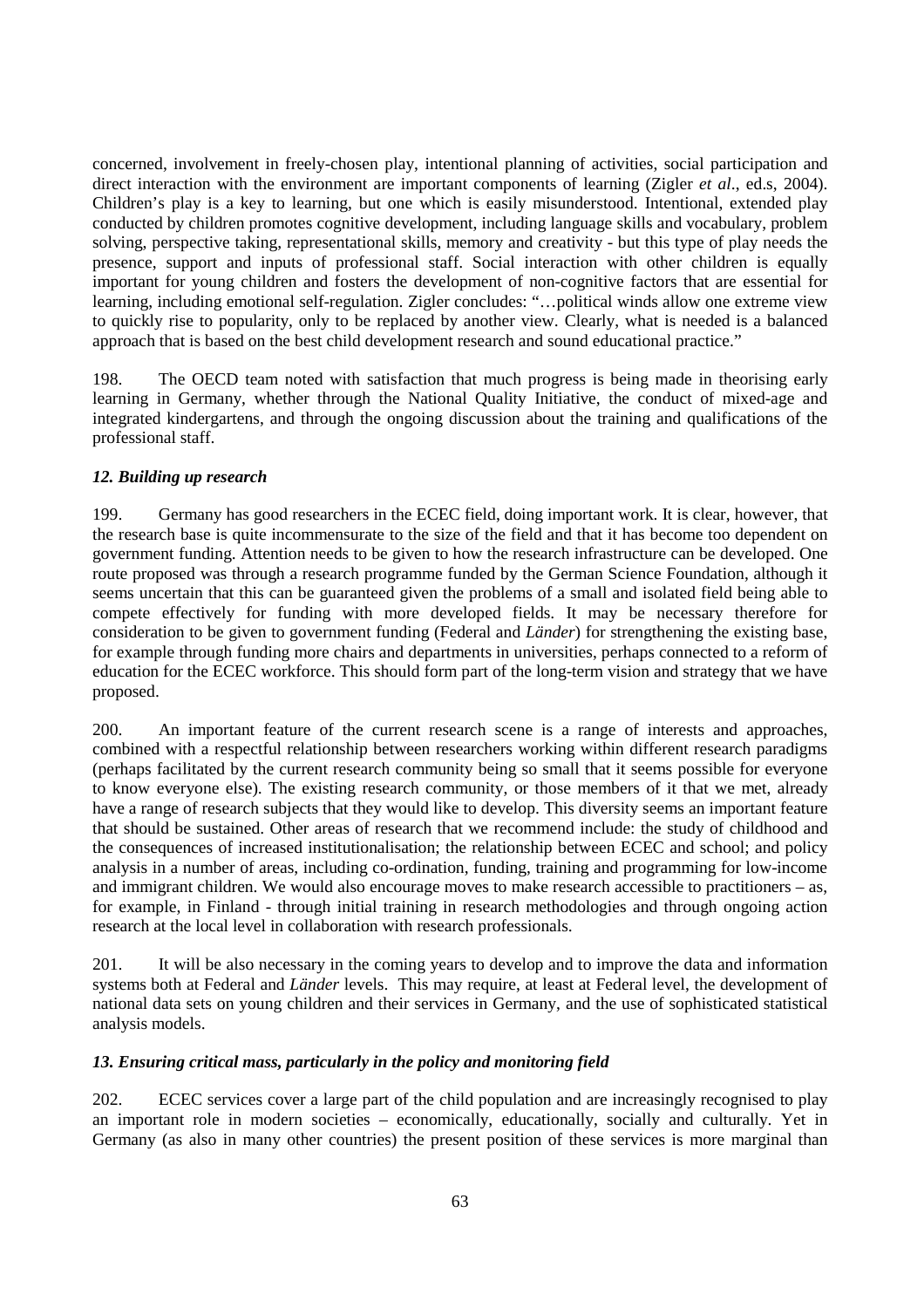their importance merits. They receive a small share of public funding, the workforce have lower levels of education and training, and throughout the system there is an absence of what might be termed 'critical mass' – not least in the policy-making field. By this we mean that key groups are small in size and often isolated. They continue to struggle to make their voices heard when putting forward the interests of young children in competition with longer-established groups. We have already mentioned several instances of this, e.g. the small research base in ECEC, insignificant in numbers and volume of research compared to school education.

203. The same is true in government, at all levels, where the concept of 'critical mass' should form part of the long-term development of ECEC services. In England, for example, the number of administrators engaged at central level in ECEC policy and administrative matters is substantial, as early childhood is given top priority. Even taking into account differences in structure and volume of the ECEC system, this is not the case in Germany. At local level, according to our interviews, the situation is one of concern: some municipalities have knowledgeable and committed officials trained in early childhood policy and organisation, but this is not generally the case. Even within the professional workforce, there are few persons with higher levels of qualification who might form a cadre of well educated and articulate practitioners able to forge links with areas such as research and policy.

204. The concept of critical mass also raises strategic questions about how best to develop particular areas. Should research, for example, be built up across a range of universities and institutes – or be concentrated in a small number of large centres? Should attempts be made to concentrate the education and employment of men in designated courses and centres, rather than spread them around colleges and centres in ones and twos?

# *14. Stimulating international exchange*

205. There is a recognition in Germany of the value of sharing experience, reflected for example in the concept of 'consultation centres' in the NBL or in the collaborative approach adopted in Federal initiatives. This should continue to form part of the development of services in Germany. This exchange process should be extended to encourage the development of sustained relationships, covering theory and practice, between *Länder* and between Germany and other countries. This is already happening to some extent: to take just one example, German centres are actively involved in a European network of researchers, policy makers and practitioners concerned with diversity issues in early childhood services (DECET).

206. At this time of transition in German ECEC, with a recognition of the need for development and change, these foreign exchanges should be extended and supported. To take four examples:

- The development of initial training for ECEC workers in Germany might well benefit from ongoing dialogue with Denmark and Sweden, neighbouring countries whose ECEC work is based on comparable pedagogical theory and practice. In past decades, they have conducted similar debates about the pros and cons of more specialist or more generic education for early childhood professionals. Although coming to different conclusions, both countries have maintained a unified vision of services for children from 1-6 years, open to families and communities.
- The development of a more gender mixed workforce in Germany would benefit from participating in the network of projects which is beginning to take shape in Northern Europe (including the Nordic countries, Belgium and the UK).
- The development of more effective support for practice and its evaluation would benefit from exploring approaches adopted in parts of Northern Italy, in particular Reggio Emilia. For example, an analysis of the tool of 'pedagogical documentation' and the role of the 'pedagogista'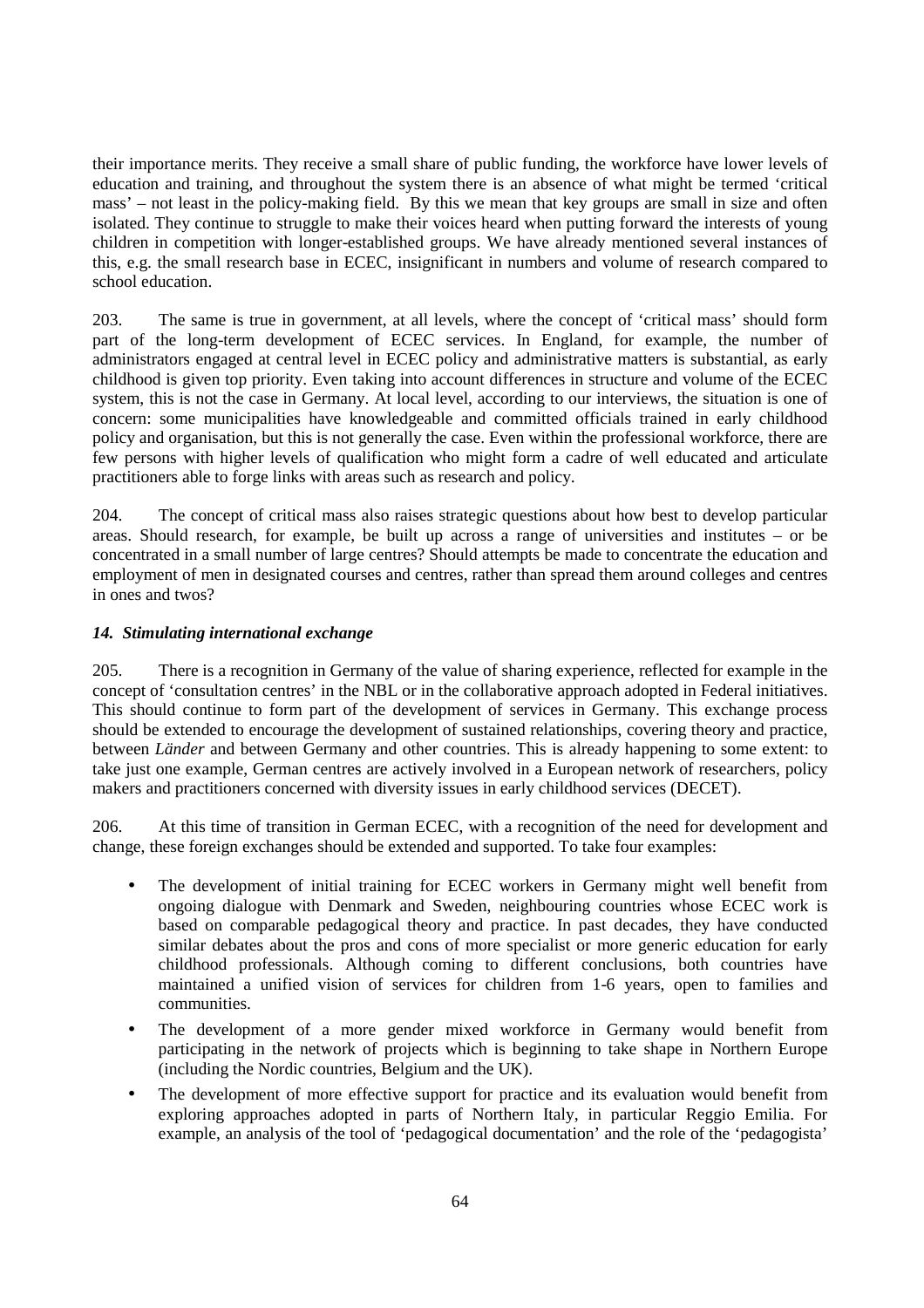could be very useful for the development of quality and learning in the early childhood centres in Germany.

• The discussion of the relationship between ECEC services and schools would benefit from ongoing dialogue with a number of countries also addressing this issue at present, including Sweden and the UK.

207. In making these suggestions, the review team emphasises that it is recommending exchange and dialogue, with Germany as an active partner not a passive recipient of others' experience. Indeed it would go further and recommend that Germany should take the lead in developing cross-national exchanges about important theories, concepts and practices that have originated in Germany and have influenced other Continental European countries. We are thinking here in particular of 'social pedagogy', *Bildung* and E*erziehung*. Again we would hope that the Federal and *Länder* governments – and German foundations – would take a lead in such initiatives, for example, as a starting point, to support the publication in English of some key German publications.

### o-o-o-o-o-o-o-o-o-o-o-o-o-o-o

208. On this note of international exchange, the OECD review team wishes to thank the German Federal Ministry of for Family Affairs, Senior Citizens, Women and Youth and the German Länder for taking part in the OECD thematic review of early childhood education and care. We hope that the experience will be valuable for Germany, and contribute to the well-being and education of young children in all the Länder. From enquiries received over the years about the German ECEC system, we feel sure that traditional German insights into early education and care – evoked in the word *Kindergarten* and summarized in this report - and the new initiatives being undertaken to improve the quality of the system will be of real interest to other countries.

209. The facts and opinions expressed in the *Country Note* are the sole responsibility of the review team. While acknowledging with gratitude the valuable help received from officials, researchers and practitioners in Germany, we wish to underline that they have no part in any shortcomings which this document may present. To lessen the potential for misunderstanding or error, it is assumed that the *Country Note* will be read in conjunction with the German *Background Report*, as the two documents are intended to complement one another.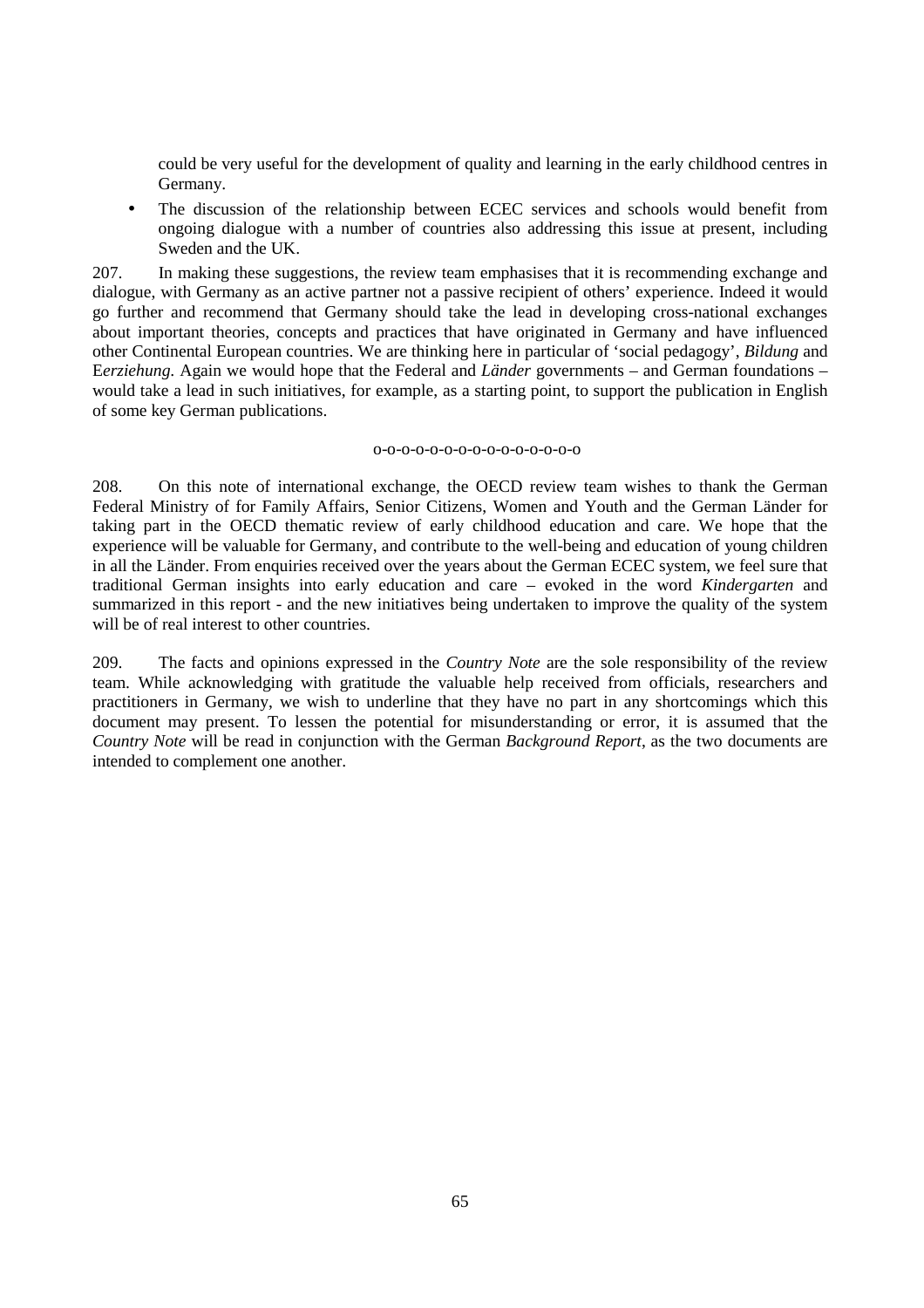#### **REFERENCES**

- Bertram, Pascal, Bokhari, Gasper, and Holtermann (2002), *Early Excellence Centre Pilot Programme Second Evaluation Report 2000-2001,* DfES
- Bowman, B., Donovan, M. S. and Burns, M. S. (eds.) (2000), *Eager to learn: Educating our preschoolers*. Washington, DC: National Academy Press
- Chicago School Consortium (2003) Ending *Social Promotion: Results from Summer Bridge*
- Cleveland, G. & Krahnisky, M (2001) ed.s *Our Children's Future* , Toronto, University of Toronto Press, 2001,
- Dahlberg, G. and Lenz-Taguchi, H. (1994) *Förskola och skola om två skilda traditioner och om visionem om en mötesplats (Preschool and school – two different traditions and a vision of an encounter),*  Stockholm: HLS Förlag
- Dahlberg, G., Moss, P. and Pence, A. (1999) *Beyond Quality in Early Childhood Education and Care: Postmodern Perspectives.* London: Falmer Press
- Doherty et al. (2001) *Policies and practices in Canadian child care agenicies,* Gulelph, Ontario
- Elschenbroich, D. (2001) *Weltwissen der Siebenjährigen: Wie die Kinder der Welt entdecken können.* München: Antje Kustermann
- European Commission Childcare Network (1996) *Quality Targets in Services for Young Children.*  Brussels: European Commission Equal Opportunities Unit
- Eurostat (2003) *The Social Situation of the European Union 2003.* Luxembourg: European Commission
- Fendler, L. (2001) 'Educating flexible souls', in K. Hultqvist and G. Dahlberg (eds.) *Governing the Child in the New Millennium.* London: Routledge Falmer
- *German Background Report 2004*, Bonn, Federal Ministry for Family Affairs, Senior Citizens, Women and Youth
- Kagan, S. L., & Zigler, E. F. (Eds.). (1987). *Early schooling: The national debate*. New Haven: Yale University Press.
- Leseman, P. (2002) *Early childhood education and care for children from low-income or minority backgrounds* , Paris, OECD,
- Morris, P. et al (2001) *How Welfare and Work Policies Affect Children: A Synthesis of Research.* New York: Manpower Demonstration Research Corp.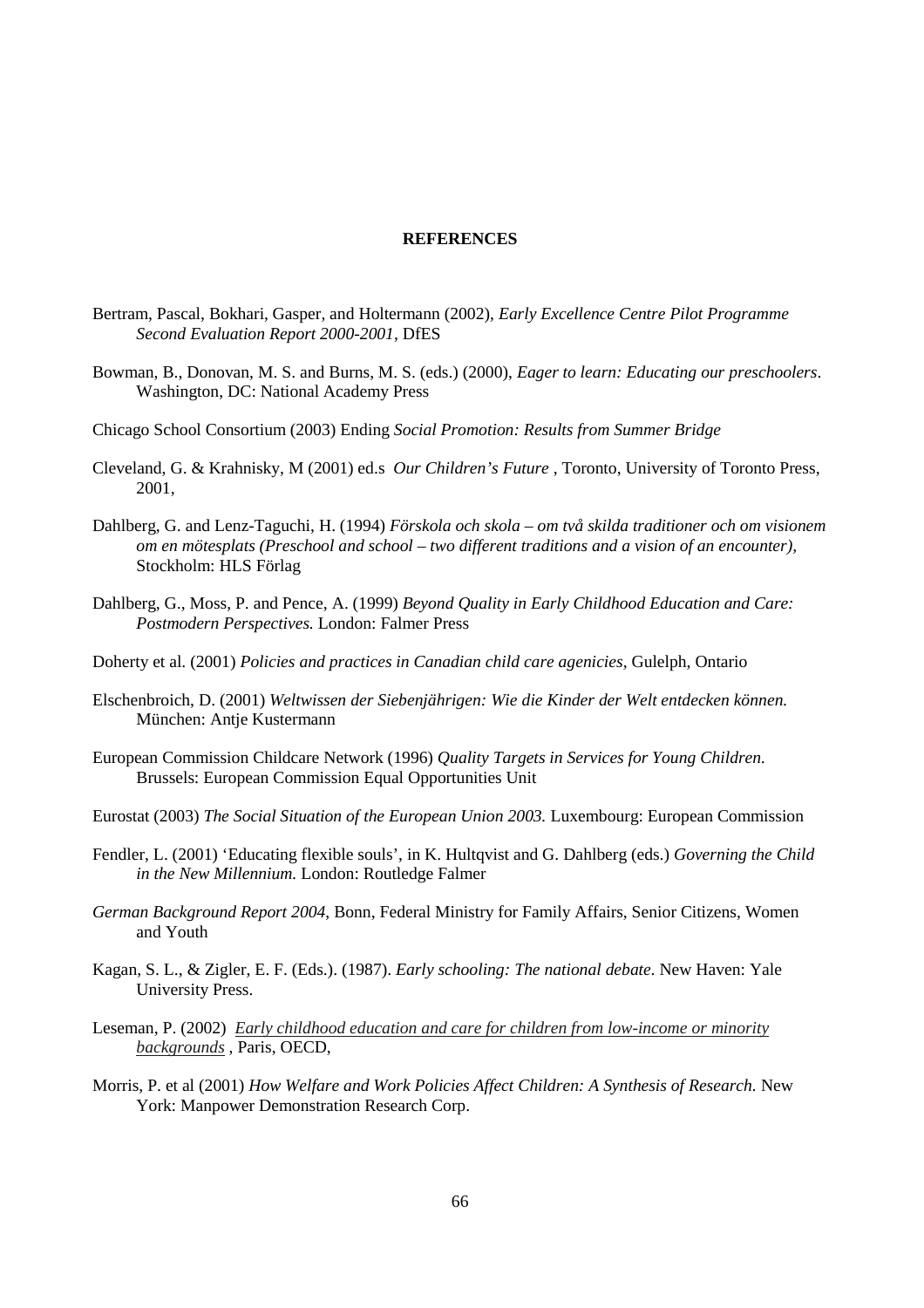- Müller Kucera, K. and Bauer, T *Costs and Benefits of Care Services in Switzerland Empirical results from Zurich,* Department of Social Services, Zurich
- Oberhuemer, P. (2004) 'Controversies, chances and challenges: reflections on the quality debate in Germany', *Early Years, 24(1),* 9-21
- OECD (1998) *Early childhood Education and Care Policy: Proposal for a Thematic Review; major issues, analytical framework and operating pro*cedures, DEELS/ED (98)2, Paris
- OECD, 2001, *Starting Strong: Early Childhood Education and Care*, ISBN 92-64-19282-4, Paris, OECD
- OECD (2003) *Education At a Glance*, Paris
- Randall, V. (2000) *The Politics of Child Daycare in Britain.* Oxford: Oxford University Press
- Rinaldi, C. (2001) 'Documentation and assessment: what is the relationship?' in Project Zero and Reggio Children *Making Learning Visible: Children as Individual and Group Learners*. Cambridge, MA.: Project Zero and Reggio Emilia: Reggio Children
- Schäfer, G.E. (2004) Report on activities and research in the area of early childhood pedagogy at the university of Cologne, paper prepared for a meeting of researchers with the OECD team, Berlin, 10<sup>th</sup> July 2004-08-08
- Schleicher, A. (2002) Germany in the International Education competition, IFO, Munich
- Stipek et al. 1995 "Effects of different instructional approaches on young chidlren's achievement and motivation"in *Child Development 66*
- Sweeney, J. (2002) *Ending Child Poverty in Rich Nations: What Works?*, Dublin, Children's Rights Alliance
- Tietze, W. *et al*. (1998) *Wie gut sind unsere Kindergärten? Eine emprische Untersuchung zur pädagogischen Qualität in deutschen Kinderäarten.* Berlin: Luchterhand
- Zigler *et al*. ed.s 2004, *Children's Play: the roots of reading,* Zero to Three Press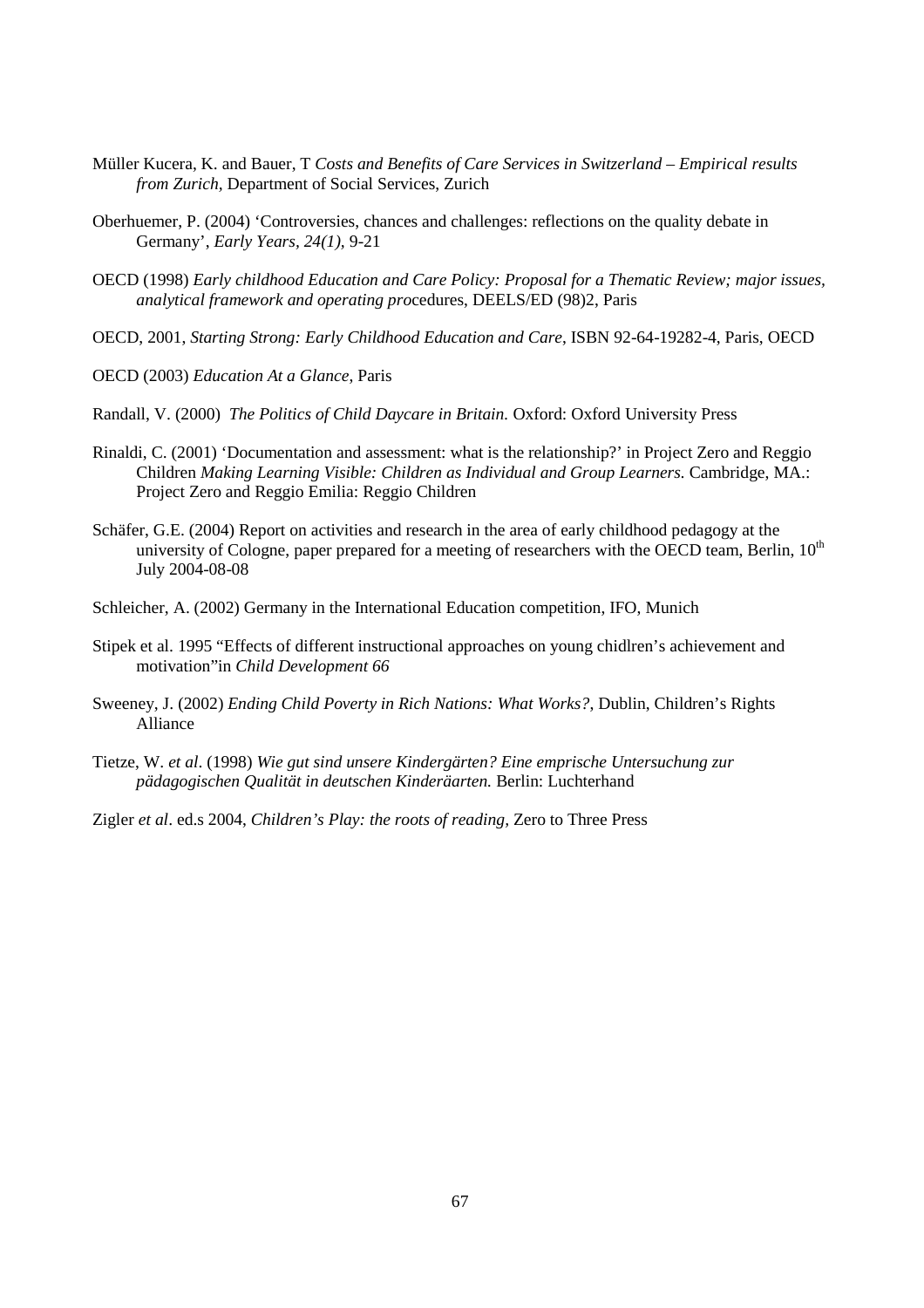# **ANNEX I – THE OECD REVIEW TEAM**

## **Mr. Peter Moss (Rapporteur)**

Professor of Early Childhood Provision Thomas Coram Research Unit Institute of Education, University of London London, United Kingdom

## **Ms. Marisa Krenn-Wache**

Principal of the Federal Institute for Kindergarten and After School Teachers ("BAKIP") Klagenfurt, Austria

## **Ms. Jung Na**

Research Fellow, KEDI (Korean Educational Development Institute) Director, Early Childhood Education Seoul, Korea

### **Mr. John Bennett**

Project Manager for Early Childhood Reviews Education and Training Policy Division, Directorate for Education Organization for Economic Co-operation and Development (OECD) Paris, France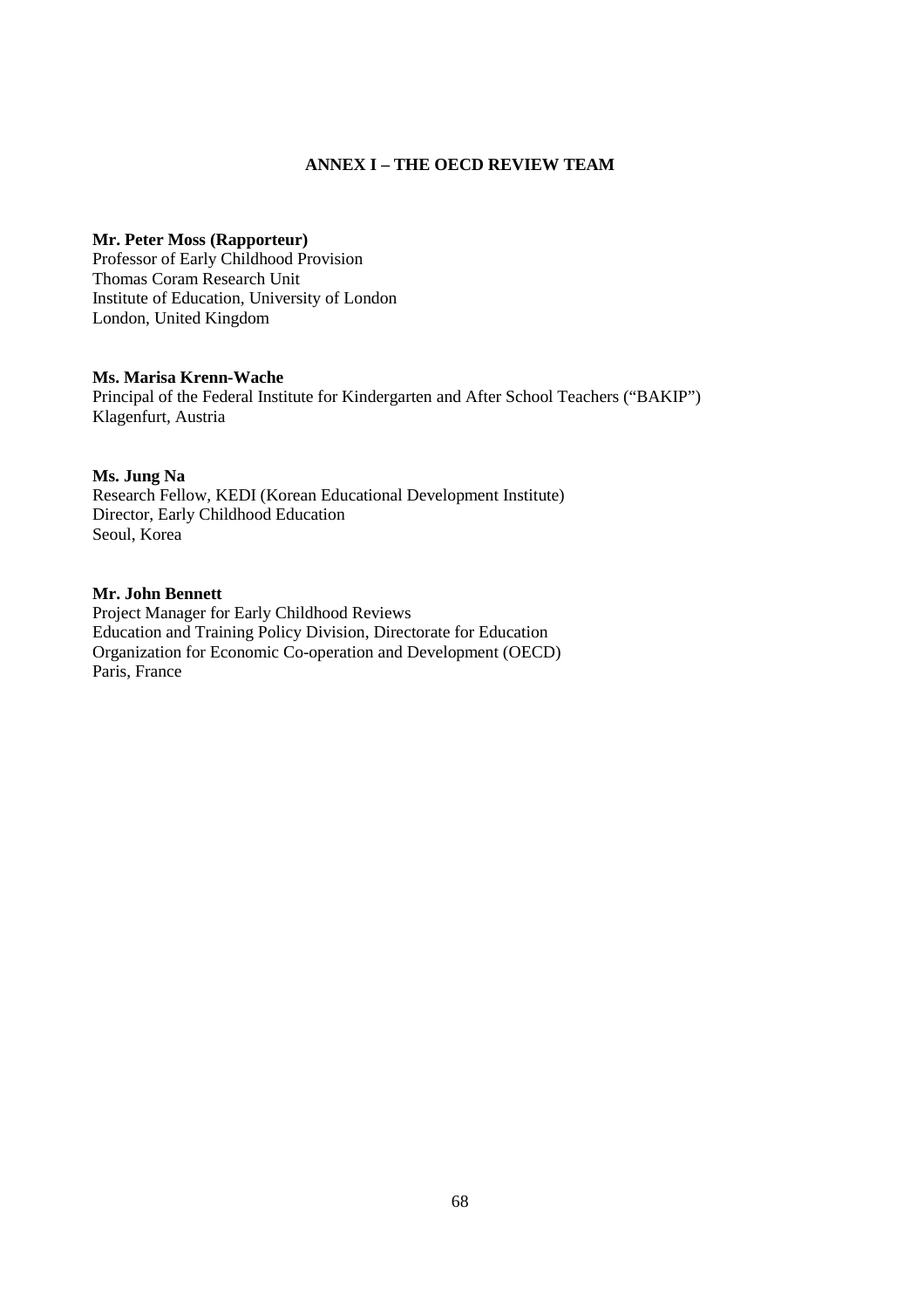# **ANNEX II – TABLE OF CONTENTS OF THE GERMAN BACKGROUND REPORT**

Day-care facilities for children in the Federal Republic of Germany: a brief overview Types of services offered and definitions of terms Language used in the study

The social context of day facilities for children Political change, social change Law and organisation Support for families The significance of day facilities for children and childhood

General information on the Federal Republic of Germany Structural issues Figures, data, facts

Legal Framework Foundation / Constitutional law Legal basis for early childhood care, education and upbringing: Child and Youth Welfare Act Outlook and challenges

Historic basis of present manifestations From industrialisation to the foundation of the Federal Republic of Germany and the German Democratic Republic Two German states Federal Republic of Germany German Democratic Republic Until 1989: Commonalties and differences between the Federal Republic of Germany and the German Democratic Republic 1990 to 2000 The current situation

Concepts of early childhood care, education and upbringing Outlook and challenges

**Ouality** Outlook and challenges

Access Supply situation

Day-care Legal basis Funding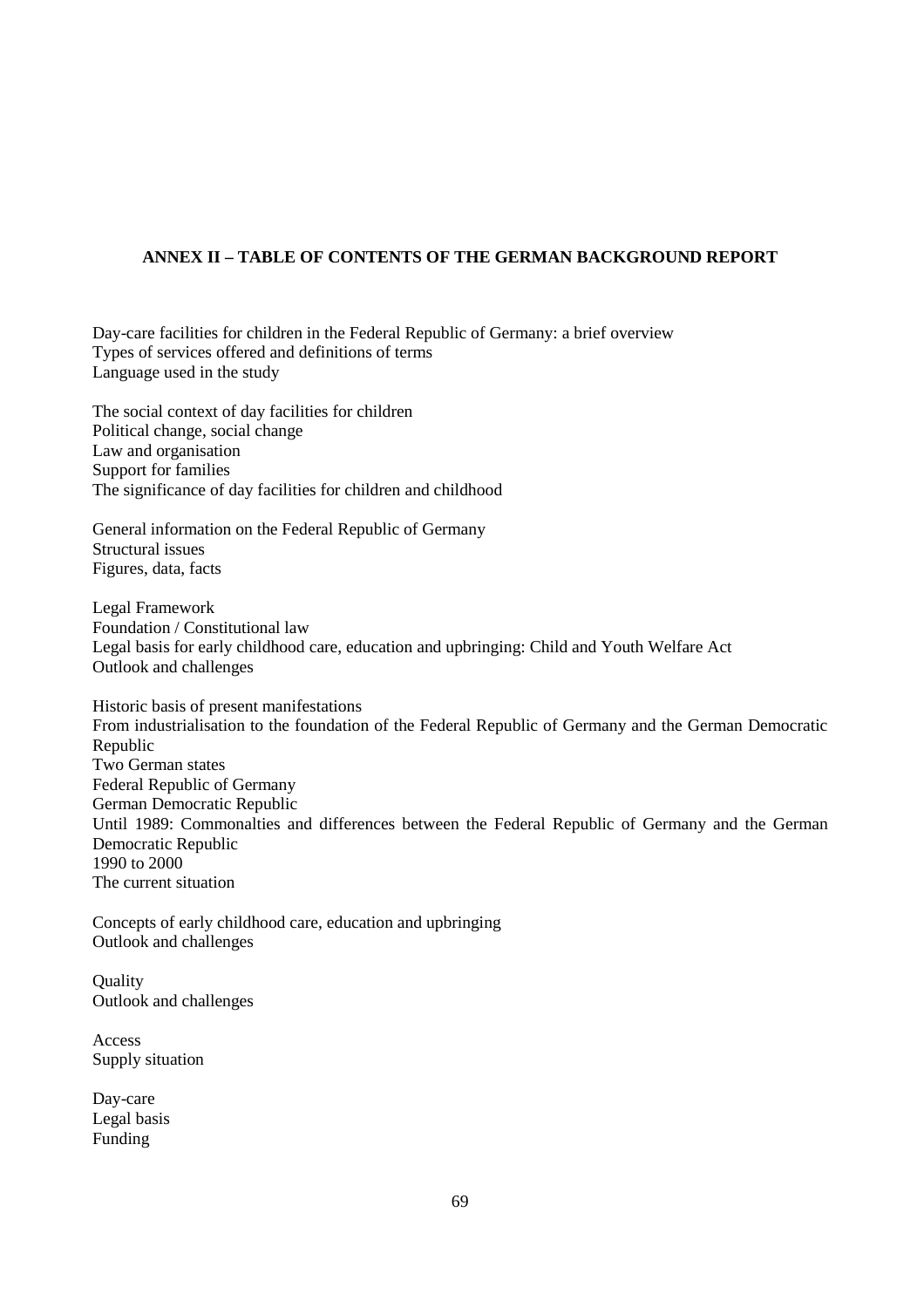Quantitative level of service